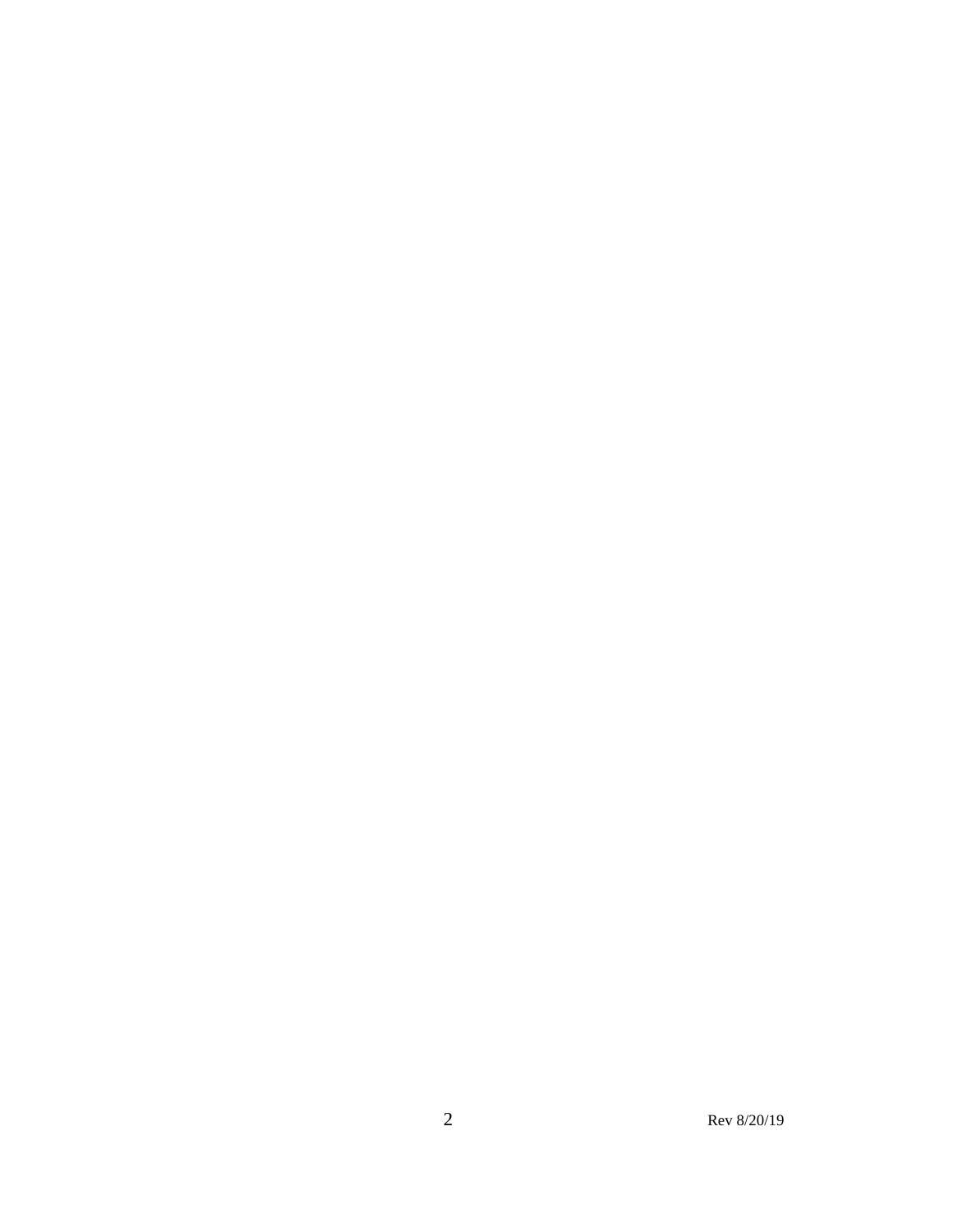# TABLE of CONTENTS

## <span id="page-2-0"></span>1. Information

## <span id="page-2-1"></span>2. Orientation

## <span id="page-2-2"></span>3. Curriculum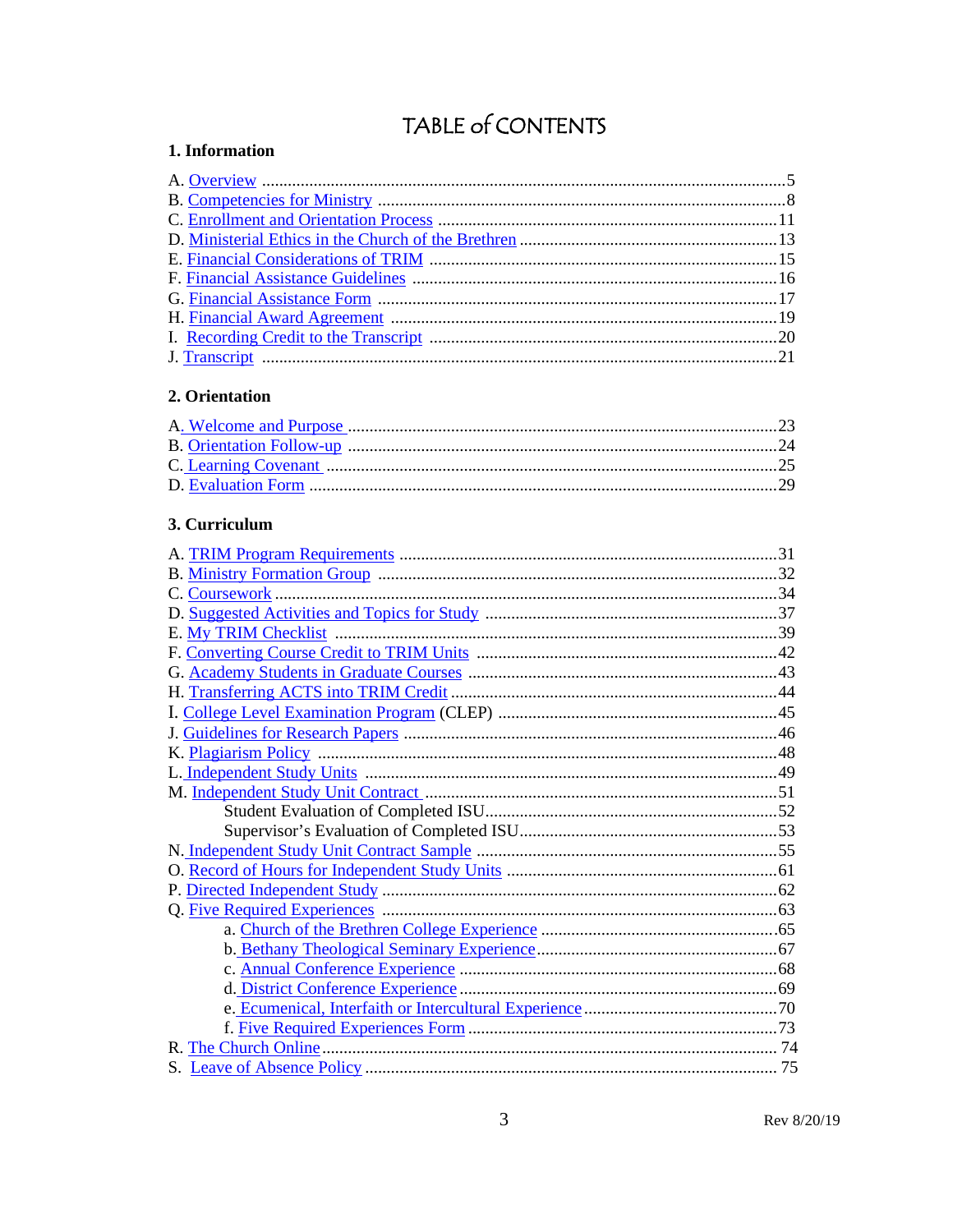## **4. Ministry Internship**

## **5. Graduation**

**NOTE: As an attendee of a Brethren Academy event, you may be included in still photos, videotapes, news articles, informational brochures, or other media used to interpret the mission and purpose of Bethany Theological Seminary, the Church of the Brethren, Inc., and the Brethren Academy.**

### **IF YOU ARE UNWILLING TO HAVE YOUR PHOTO USED FOR THESE PURPOSES, PLEASE CONTACT FRAN MASSIE SO THAT YOU ARE NOT INCLUDED IN ANY OF THESE MEDIA.**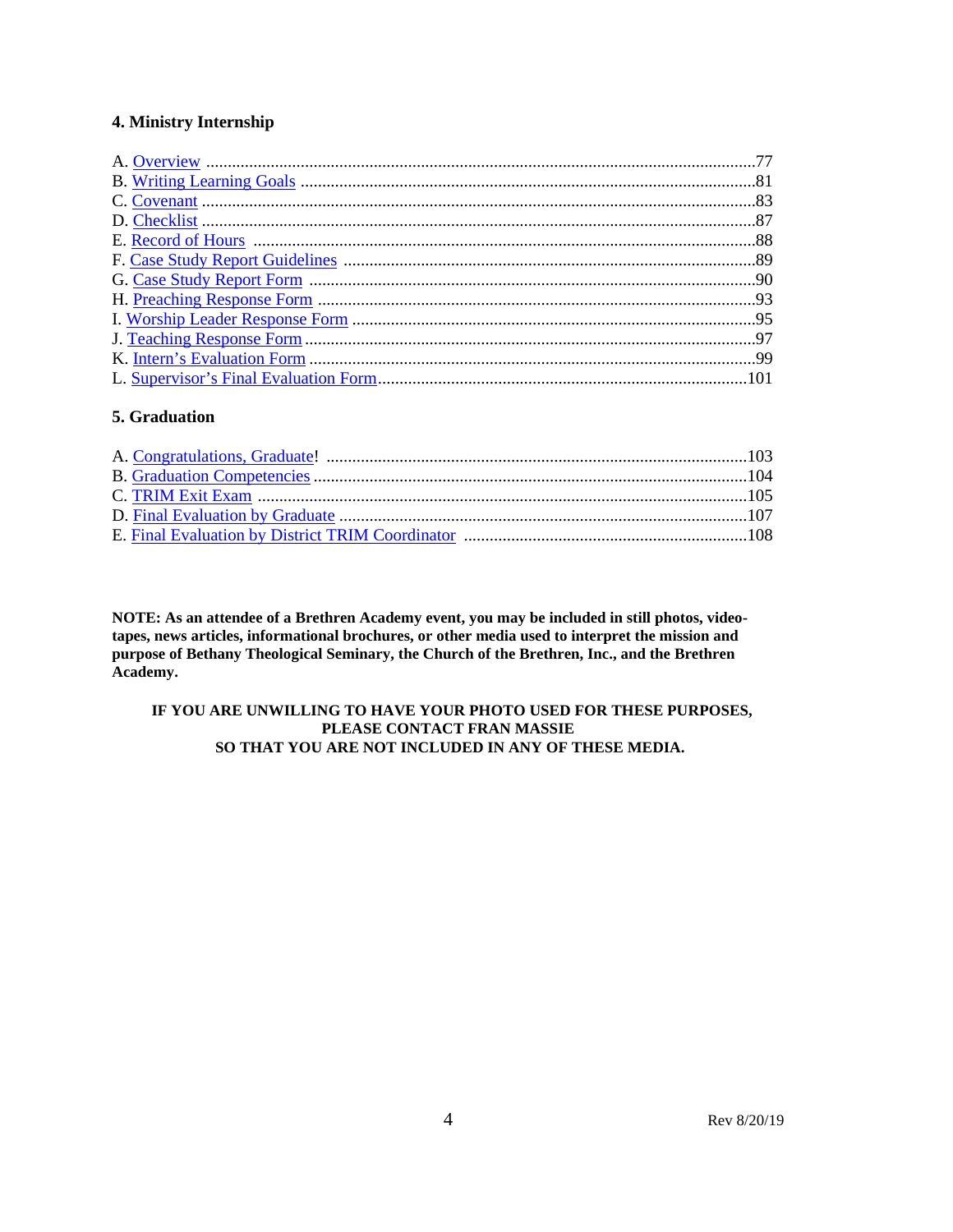# $1 - A$

## AN OVERVIEW

<span id="page-4-0"></span>*Then I heard the voice of the Lord saying, "Whom shall I send, and who will go for us?" And I said, "Here am I, send me!"* Isaiah 6:8

## **What is TRIM?**

TRIM is an approved ministry training program for the Church of the Brethren that provides the educational component required for ordination. TRIM is offered by the denomination, but districts make all decisions regarding ordination of people for ministry.

Ministry training in the Church of the Brethren has assumed a variety of forms across the years. In the historical "free ministry," which is still the practice in a small number of congregations, the mode of training is basically an apprenticeship. Those called to ministry take their place in an existing body of ministers in a congregation and learn to minister as they serve alongside and under the guidance of elders. It is more common, however, to find other modes of training for ministry. This is a result of the move in many congregations from an unsalaried, free ministry to a professional ministry, which may be full-time or bivocational.

The recommended route of training today, authorized by Annual Conference, is to attend four years of college and three years of graduate-level training at the denominational seminary. At the same time, there is an increasing need for other ways of training ministers. On one hand, a growing number of congregations are finding it difficult, if not impossible, to provide compensation for a full-time pastor. On the other hand, a growing number of people who have gifts for ministry find it difficult to become full-time students for seven years in order to pursue an undergraduate and graduate degree. Given this situation, the church has responded by providing alternative ways of training for ministry.

TRIM, short for Training in Ministry, is a program authorized by Annual Conference. It is one alternative program of training that

- 1. offers the same scope of training as a seminary education, but
- 2. offers it in a more abbreviated and more flexible version, so that
- 3. the training can be completed closer to home and, depending on the extent of prior educational experience, in as few as three to four years.

Like the recommended professional training route of college and seminary, TRIM consists of a combination of 1) general education, 2) biblical and theological studies, and 3) practical training in ministry. It is a compact program that allows students to design their own package of courses and other learning experiences within a balanced structure of activities.

## **TRIM Is Accredited**

If students wish to be ordained or certified for many professional positions, they must earn degrees or certification from universities, seminaries, and training programs that are "accredited," that is, they are recognized by an authorized accrediting agency, such as the North Central Association of Colleges and Schools or the Association of Theological Schools (ATS). All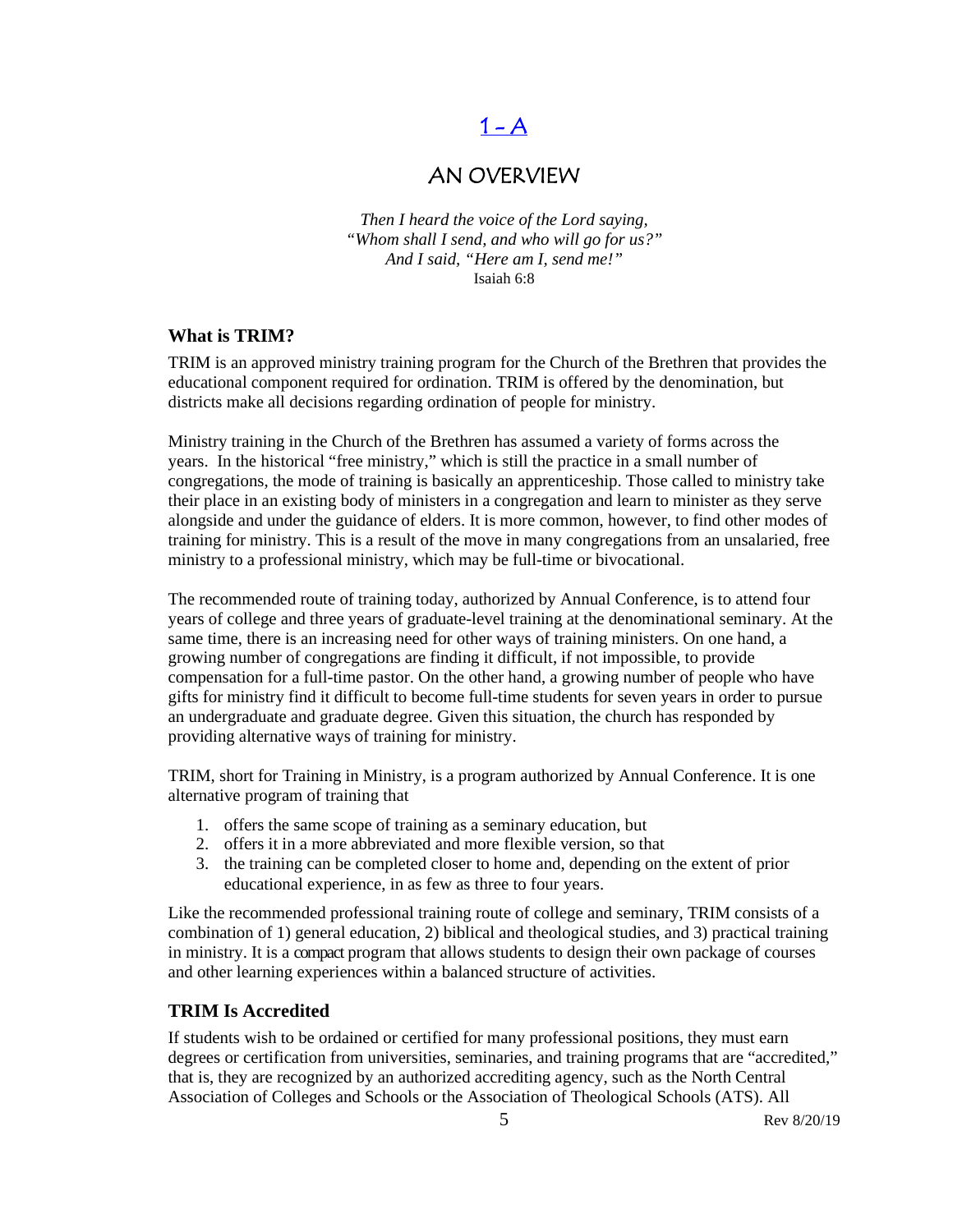accredited institutions, such as Bethany Theological Seminary, are periodically reviewed and subsequently listed in the Higher Education Directory published annually.

## **Who Offers the TRIM Program?**

Four Church of the Brethren partners have joined together to co-sponsor TRIM:

- Bethany Theological Seminary
- Church of the Brethren, Inc.
- The 24 districts of the Church of the Brethren
- The six Brethren colleges

Representatives of these partners meet as a denominational Ministry Advisory Council to review policy for several special training programs, including TRIM. Direct funding for TRIM comes from the Church of the Brethren and Bethany Theological Seminary.

All students enter TRIM with the approval and support of their district. Students who move to a new district while enrolled in TRIM shall notify the Brethren Academy Office, the district coordinator from the previous district and the district coordinator of the new district. In order to continue in TRIM, a student must have the approval and support of the new district.

## **The Brethren Academy for Ministerial Leadership**

The Brethren Academy for Ministerial Leadership, a partnership between Bethany and the Church of the Brethren administers a variety of ministry training programs including TRIM, Education for a Shared Ministry (EFSM), Academy Certified Training Systems (ACTS), and Seminario Anabautista Hispano (SeBAH-COB). The Brethren Academy offers the Sustaining Ministerial Excellence Advanced Seminar, a continuing education program, and reviews and grants continuing education units (CEUs) for opportunities offered by the denomination, agencies and districts. A staff team implements the programs of the Brethren Academy. The Director of the Brethren Academy for Ministerial Leadership oversees all work of the BAML. Additional staff includes the Coordinator of English Language Ministry Training Programs, the Coordinator of Spanish Language Ministry Training Programs and the Administrative Assistant.

A network of district-appointed district TRIM coordinators oversee the program in each district, providing guidance and support to students enrolled in many parts of the country. As in any ministry training program, district executive ministers, district ministry coordinating teams and local congregations also play a necessary and vital role in the lives of participants.

## **Who Can Participate?**

Those committed to Jesus Christ and the church who

- sense a call to set-apart ministry in the Church of the Brethren and are willing to test that call.
- need to fulfill the basic education requirements for ordination or to upgrade previous training.
- show gifts for ministry, which the person, the congregation and the district have all discerned and affirmed.
- are eager to grow and have the self-motivation to pursue a disciplined course of study for ministry.
- come into the Church of the Brethren from other church backgrounds.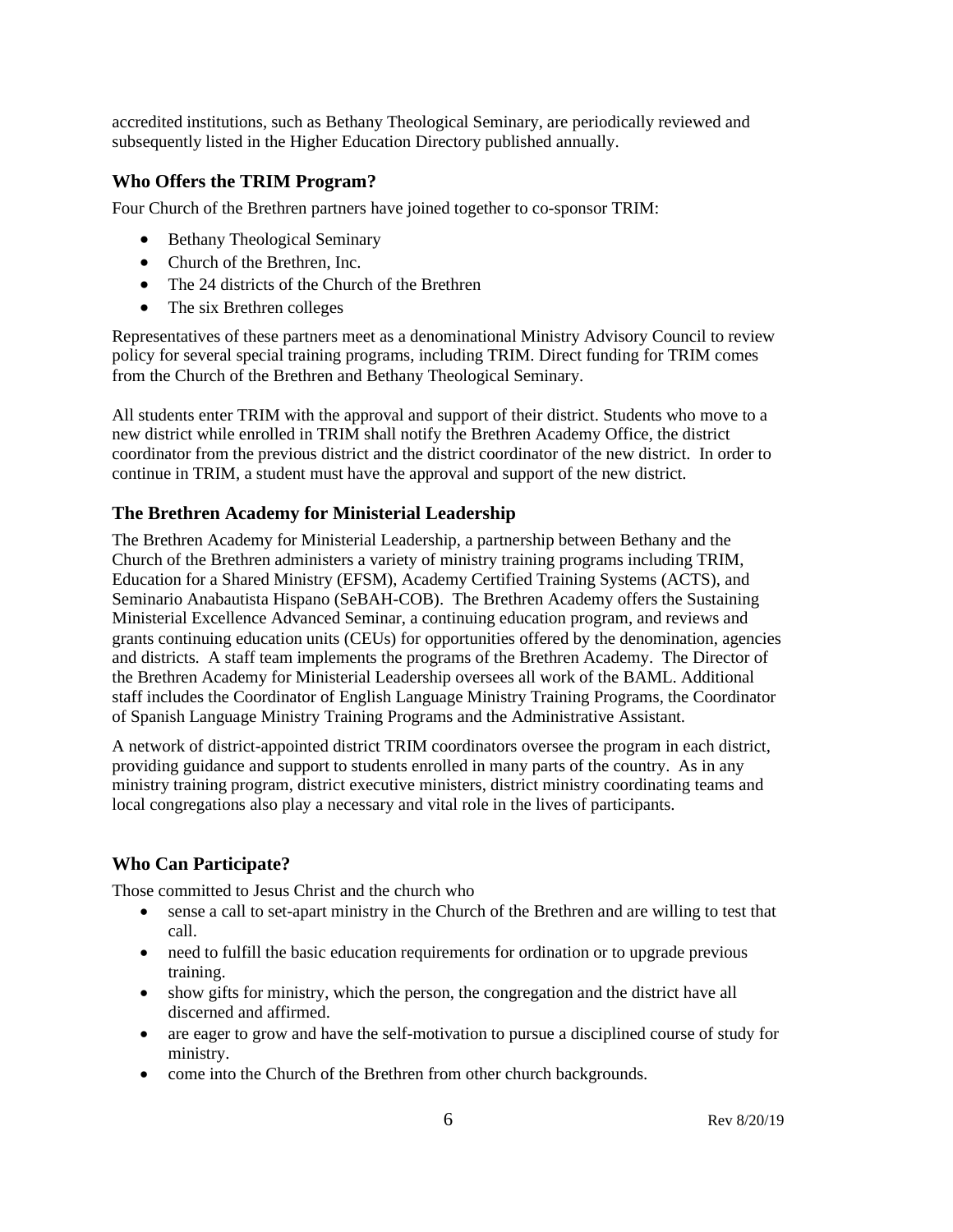## **District TRIM Coordinators**

Each district with students enrolled in the TRIM program appoints a district TRIM coordinator who will be the "on-site" supervisor and mentor for TRIM students. These individuals are a source of information and encouragement for students as they proceed through the TRIM program.

The activities of a district TRIM coordinator vary somewhat from district to district but generally include:

- Advising students on coursework and other TRIM requirements
- Approving completed work (ministry internship forms, Independent Study Units, etc.)
- Contacting students occasionally to maintain a good relationship
- Sending paperwork to the Brethren Academy office in a timely manner
- Arranging and/or facilitating a ministry formation group meeting with students on a regular basis (determined by coordinator and students)
- Keeping the district leadership up-to-date on the progress of students
- Conferring with the Coordinator of ENGLISH LANGUAGE PROGRAMS as needed
- Attending periodic district TRIM coordinator gatherings, which may be in person or by other forms of communication (phone, Skype, ZOOM, etc.)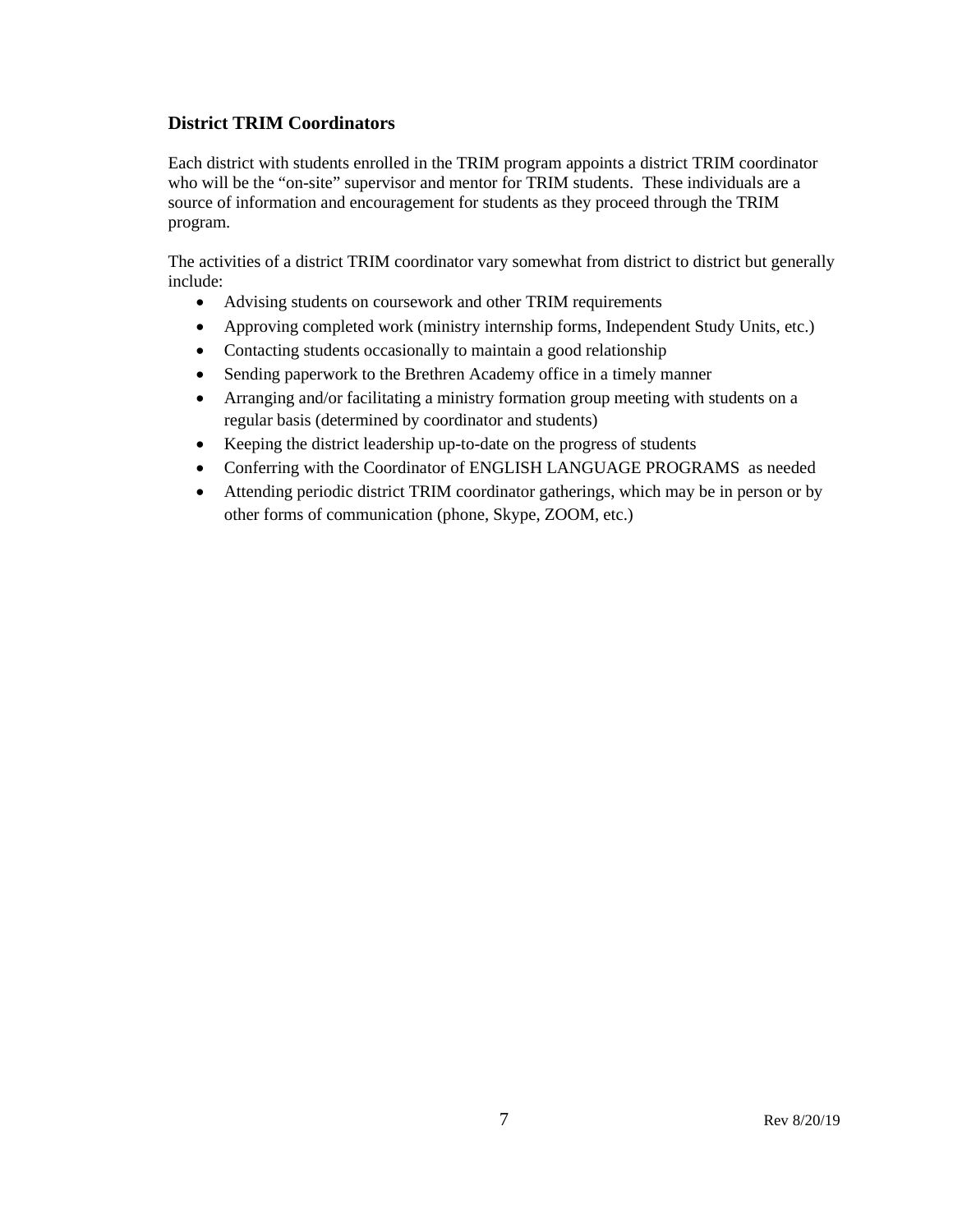$1 - B$ 

# Competencies for Ministry: A User's Commentary

<span id="page-7-0"></span>The TRIM program has as its goal the preparation of individuals called to ministry. While no program can completely prepare one for the complexities that ministry involves, it should be the goal of every TRIM student to obtain a wide range of emerging and developed skills that will be a resource in the years ahead.

Below is a list of ministerial competencies as suggested by the Church of the Brethren Ministry Office in its Ministerial Leadership Manual. District TRIM coordinators and students are expected to observe these competencies as a guide for considering areas of study as well as a source of discussion in determining whether a well-balanced education program is being constructed and carried out that will provide a strong base for future learnings and solid ministry in the name of Jesus Christ.

### **1. Familiarity with the biblical sources of the Christian community and competency in interpreting those sources:**

*The Bible bears witness to God's deeds and guides the church in its quest to live as God's people.* It is thus important for ministerial leaders to know the writings that comprise the Bible and the story of the people of God out of which these writings arose. It is also important that they acquire skills in interpreting scripture more effectively, and that they understand how and why Christians interpret the Bible differently. It is especially important that they be able to use scripture appropriately in the various ministries of the church, and that they be able to facilitate the study and discernment of the biblical message on the part of the congregation as a whole.

## **2. Familiarity with and ability to reflect theologically on the history and social context of Christianity.**

*The story of God's people that begins in scripture continues on in the life and history of the church across the centuries.* It is thus important for ministerial leaders to be familiar with significant people, events, and issues in the ongoing story of the Christian community. It is also important that they understand how the church's story relates to and intersects with the wider world in which it develops. In addition to knowing the story, ministerial leaders need to be able to reflect on the story from the vantage point of faith: Where and how do we see God active in the church's story? Where and how do we see the church responding faithfully or unfaithfully as the people of God?

## **3. Awareness of the contextual character of particular Christian traditions, especially as found in the North American setting and in global settings of developing Christianity.**

*Christians have one Lord, one faith, one baptism, but the way they confess and practice their faith differs widely from age to age, from place to place, and from one society to another.* It is thus important that ministerial leaders understand the way in which the language, symbols, and practices of various Christian groups bear the imprint of their cultural context. It is important that they be familiar with significant features of the North American setting of most Brethren communities, including the growing cultural diversity in our midst. It is also important that they appreciate how and why believers elsewhere in the world may experience life differently and express their faith differently.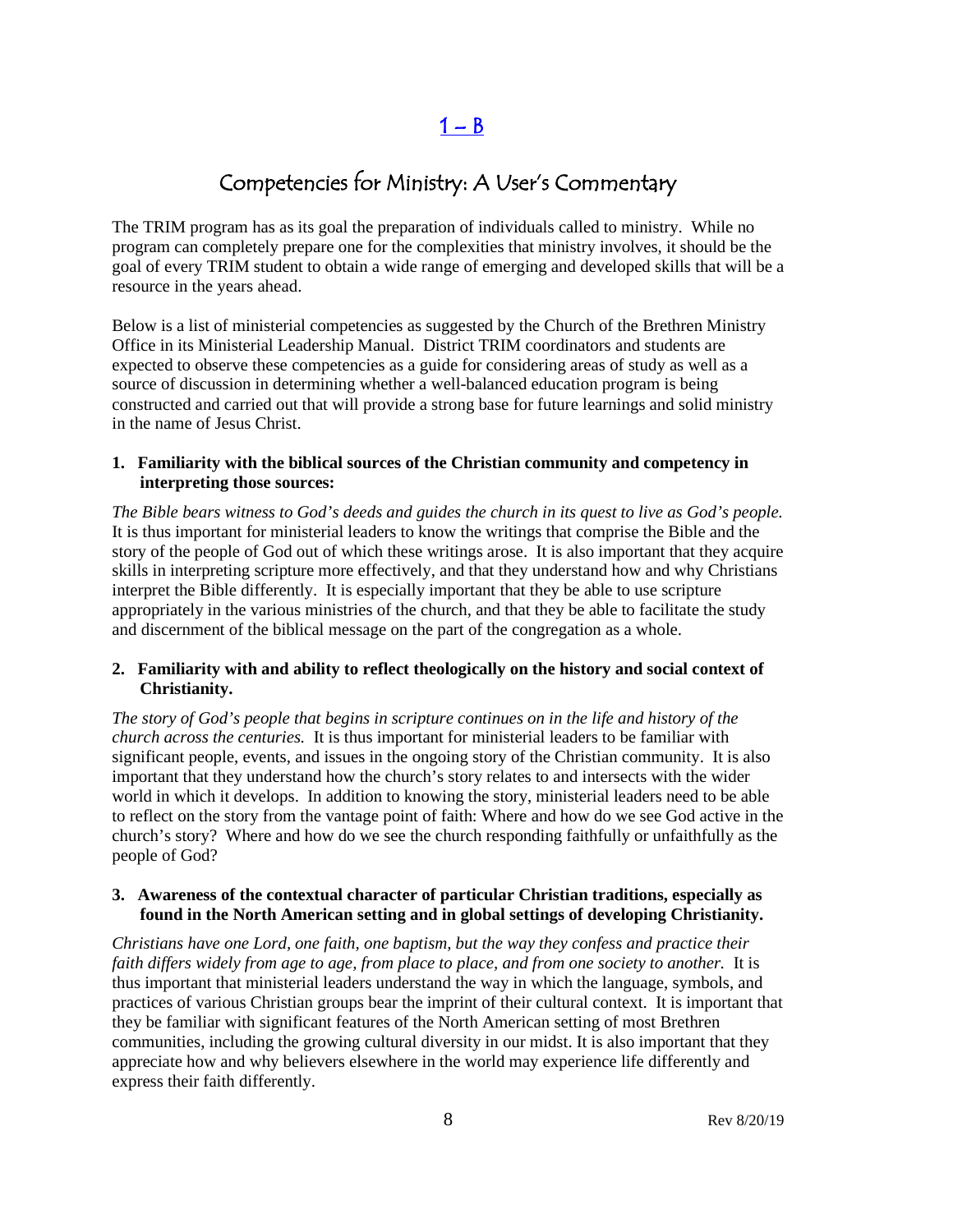## **4. Familiarity with and ability to reflect theologically on the heritage of the Believers' Church tradition:**

*Within the wider Christian story, Brethren are one of several groups that share a heritage known as the Believers' Church tradition.* It is thus important that ministerial leaders be conversant with this historic movement, the movements out of which the Brethren and other Believers' Church groups emerged. It is important that they understand some of the characteristic themes and emphases of the Believers' Church, such as believer baptism and discipleship. It is also important that they be familiar with some of the particular people and events that shaped the history of the Brethren. And it is important that they be able to interpret the beliefs, practices, and polity of the Brethren in terms of their biblical basis, historical development, and significance for the church today.

## **5. Ability to articulate faith in language that is theologically informed and culturally persuasive.**

*As Christians, we celebrate the good news of God's love for us in Jesus Christ. All too often, however, we are unable to communicate that good news in a clear and convincing manner.* It is thus important that ministerial leaders acquire and demonstrate skills in theological reflection. It is important that they be able to demonstrate how the convictions they hold relate to the Bible, the shared heritage of the wider church, and the beliefs and practices of the Brethren. It is also important that they be able to show how the Christian message engages and challenges the values of the dominant culture. And it is important that they be able to communicate the good news with clarity and credibility in a variety of settings, within and beyond the church.

## **6. An understanding of the congregation informed by both theological heritage and learnings from the human sciences:**

*The life of faith is a life in community, and the place where we experience community with other believers on an ongoing basis is the congregation.* It is thus important that ministerial leaders be familiar with biblical images and models of the church as the people of God. It is important that they are able to describe key features of the Believers' Church view of the faith community and how they may be embodied in the life of a congregation. It is also important that they acquire a systemic understanding of the congregation and so be better able to deal with the dynamics at work in congregational life. And it is important that they be able to reflect critically on significant issues affecting the life and health of congregations at the present time.

## **7. Ability to articulate a vision of ministry congruent with one's sense of vocation and appropriate to the ministry context in which that vocation will be practiced:**

*Central to our understanding of ministry is the belief that ministry is not simply an occupation, but rather a vocation.* It is thus important that ministerial leaders be able to describe the nature and development of their sense of calling. It is important that they be able to discuss how their sense of vocation relates to biblical models of ministry and to the understanding of ministry in the Church of the Brethren. It is also important that they be familiar with significant features of the ministry setting in which they are or will be serving, whether a congregation or other placement. And it is important that they be able to distinguish helpful and unhelpful understandings of the role of the ministerial leader.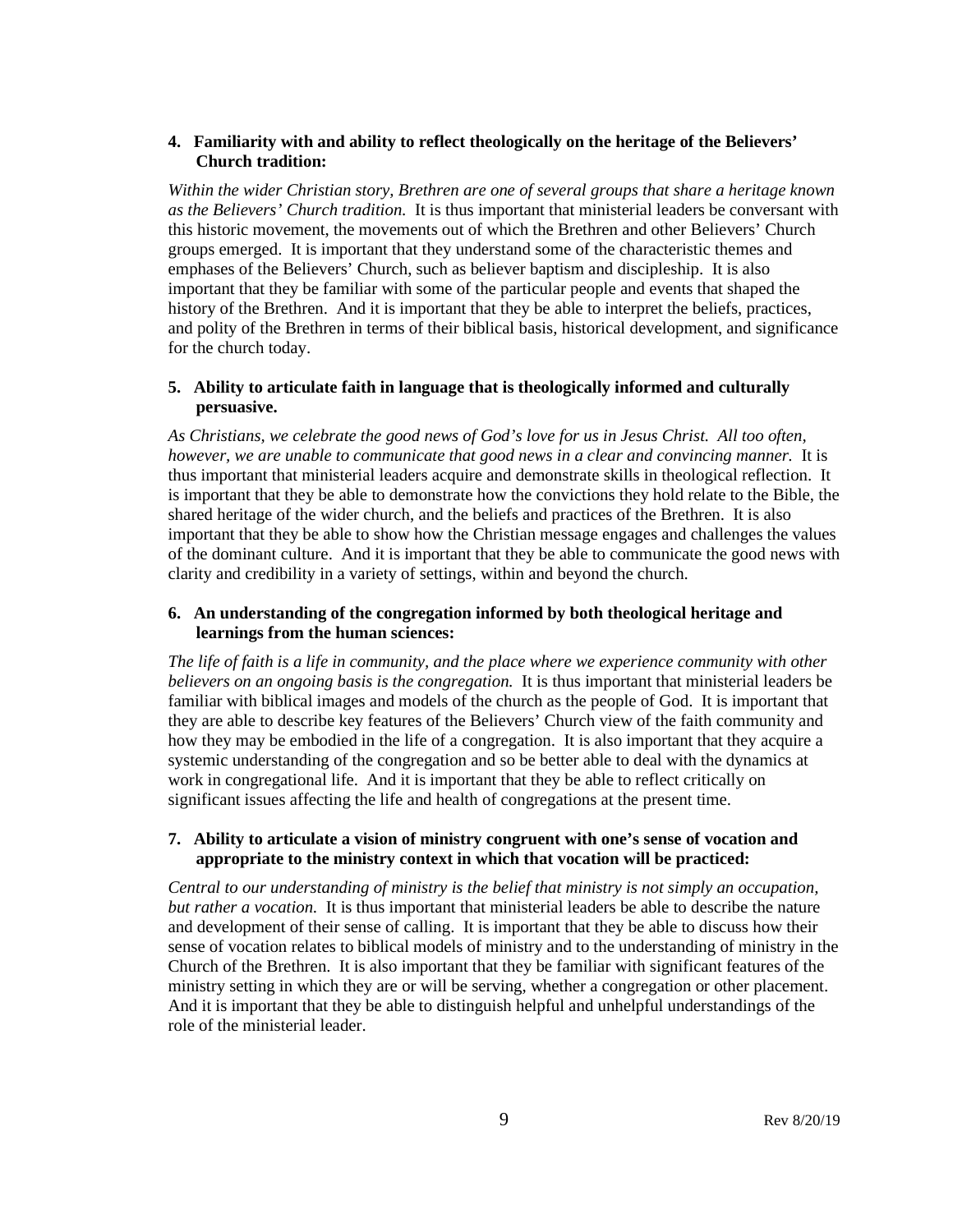## **8. Ability to nurture and reflect critically on the spiritual formation of self and others, including ethics for ministry and life in community:**

*The life of faith is more than believing and doing; it is an unending process of spiritual formation and transformation.* It is thus important that ministerial leaders be able to articulate their own spiritual autobiography and identify critical issues for continuing development. It is important that they be familiar with some of the classical disciplines for spiritual growth, including prayer and Bible study. It is also important that they be familiar with several contemporary models for understanding moral or faith development in individuals and groups. And it is important that they are aware of key issues in ministerial and congregational ethics as addressed by Annual Conference, and exhibit skills in processing concrete cases related to these issues.

## **9. Skills in interpersonal relationships, in mediating conflict, and in building community:**

*Healthy congregations are places where people know how to relate to one another in constructive ways, even in the midst of conflict and controversy.* It is thus important that ministerial leaders understand how differing personality types and styles of interaction affect the life of a group. It is important that they have developed skills in listening and cultivating communication. It is important that they be familiar with resources from scripture, Brethren heritage, and conflict theory that can help persons deal with conflict in constructive ways. And it is important that they be able to apply conflict mediation skills to concrete situations, as demonstrated through role plays, case studies, etc.

## **10. Ability to provide effective leadership in congregational and other church-related arenas of ministry:**

*The quality of leadership frequently determines whether a group will be able to carry out its mission.* It is thus important that ministerial leaders be able to articulate an understanding of leadership informed by biblical, theological, and sociological perspectives. It is important that they be able to identify their own leadership style and assess the particular strengths and weaknesses of that style. It is also important that they be able to demonstrate skills in the various arenas of ministry related to their vocation, skills in preaching, worship, pastoral care, teaching, and administration. And it is important that they be able to identify ways of calling forth and nurturing others' gifts for ministry.

## **11. Ability to integrate biblical and theological understandings with the practice of ministry:**

*Understanding that is not embodied in practice is worthless. Practice that is not guided by understanding is shallow.* The overarching competency therefore that ministry education seeks to achieve is the ability to practice ministry in a biblically and theologically informed manner. One of the marks of this competency is an ability to bring biblical and theological understandings to bear on concrete ministry situations, whether in actual practice or in case studies. Another is the ability to respond in discerning ways to the questions of peers and teachers regarding the meaning and practice of ministry. However assessed, integration of understanding and practice is the crucial test of competency for ministry.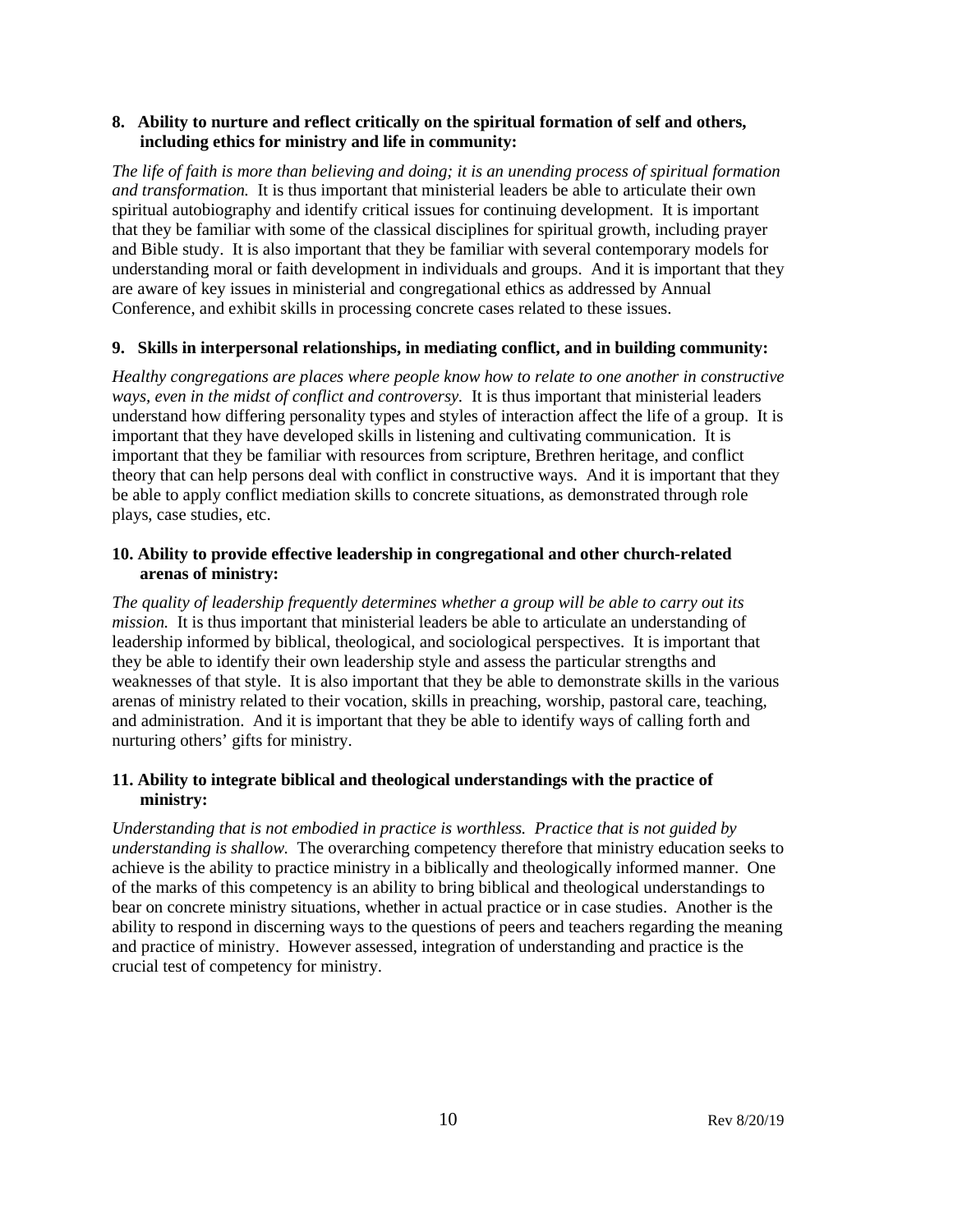# $1 - C$

## STUDENT ENROLLMENT and ORIENTATION

<span id="page-10-0"></span>If you are enrolling in TRIM, you are doing so by invitation of your district. A district executive minister determines whether to recommend a person for TRIM, preferably in consultation with the district TRIM coordinator, so someone has already identified you as a person with gifts for ministry and affirmed your own sense of calling to serve the church as a minister. First, however, you must meet the requirements for enrollment.

A high school diploma or GED is a prerequisite for entrance into the TRIM program. The application and acceptance processes into TRIM are as follows:

- The district executive minister must complete the "Profile on Prospective Student" form, sign the form, and mail it to the Brethren Academy office. Districts must also secure a criminal background check on prospective students.
- When the Academy office receives a profile on a prospective student, the director mails or emails a TRIM application and the TRIM fact sheet.
- The student completes the TRIM application and mails it to the Academy office with the current enrollment fee, presently established at \$360. Districts differ in their determination of who pays this enrollment fee. As a courtesy, the Academy office mails a copy of the completed application form to the district.
- As an application is considered, Academy staff may wish to interview the student by telephone.
- A letter will be sent from the Coordinator of English Language Ministry Training Programs (hereafter in this section referred to as Coordinator) to the student and districts regarding the acceptance of the student.

Students who are accepted into the TRIM program are required to attend a four-day orientation program at Bethany Theological Seminary in Richmond, Indiana. All expenses during orientation are paid for by the Academy, but students are responsible for travel expenses to and from Richmond, Indiana, and for the books required for an online course. Orientation registration deadlines are strictly observed. Please contact the Brethren Academy for upcoming orientation dates.

Prior to orientation, students must request transcripts from all previous educational institutions and have them sent to the Brethren Academy office. These transcripts need not be official and may be copies. This is an essential resource for determining the trajectory of the student's program, and will determine the number and types of courses needed to complete the program.

At the orientation, new students will

- Have completed required reading prior to arrival for the course "Servant Leadership." A complimentary copy of this book or books is sent to each enrolling student. Students will write a paper about the book(s) following orientation.
- Attend the first session of an eight week, online course called "Introduction to Biblical Studies."
- Receive a detailed explanation of the TRIM program.
- Take the Biblical Theological Awareness Inventory, a required exam for all students entering the program.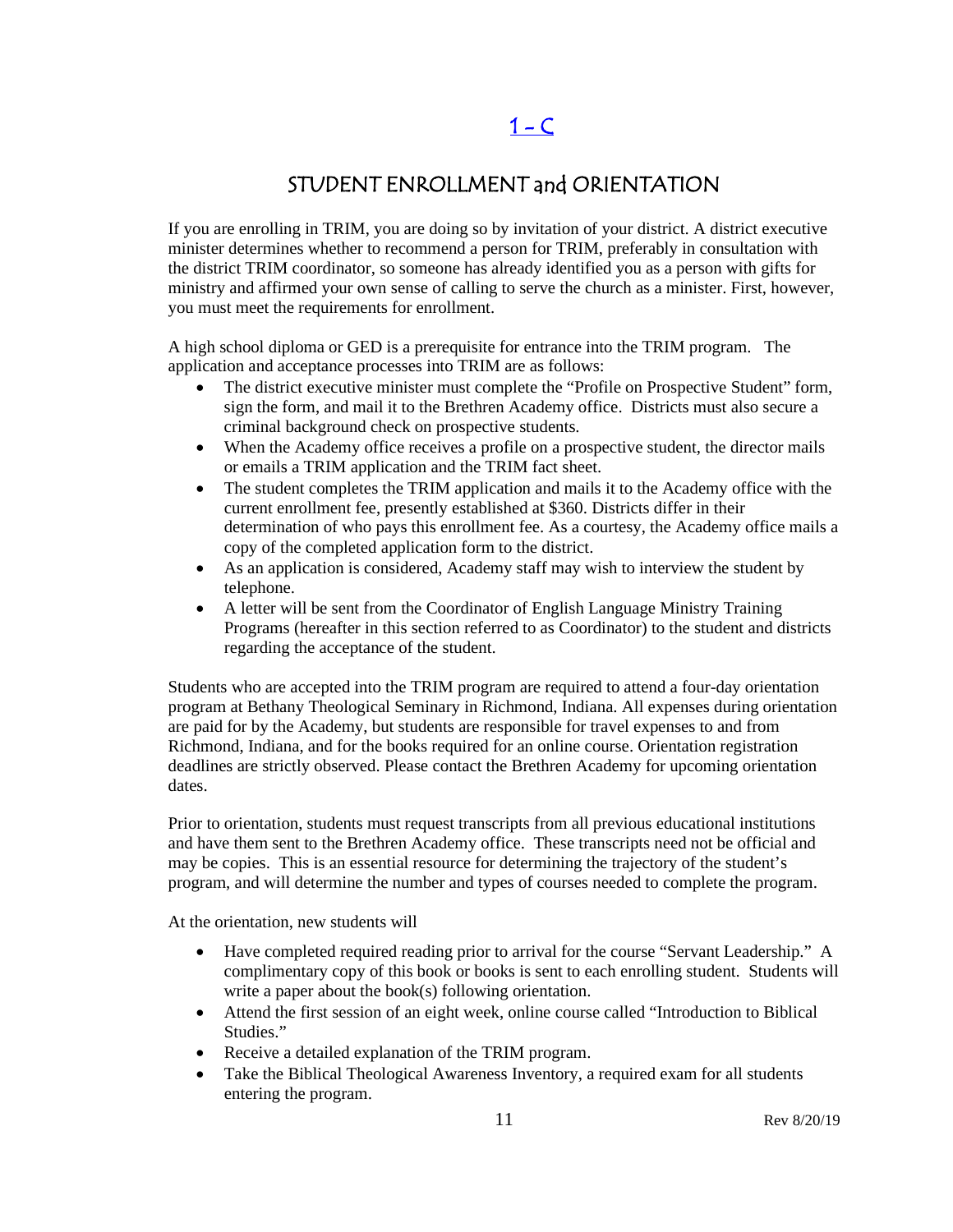• Have opportunities to meet other students and church leaders for worship and conversation.

Immediately following the on-campus orientation, new students will meet with their district TRIM coordinator (face-to-face or by phone) to complete the Learning Covenant. The Learning Covenant must be signed by the district TRIM coordinator and sent to the Coordinator for approval within six weeks following the on-campus orientation.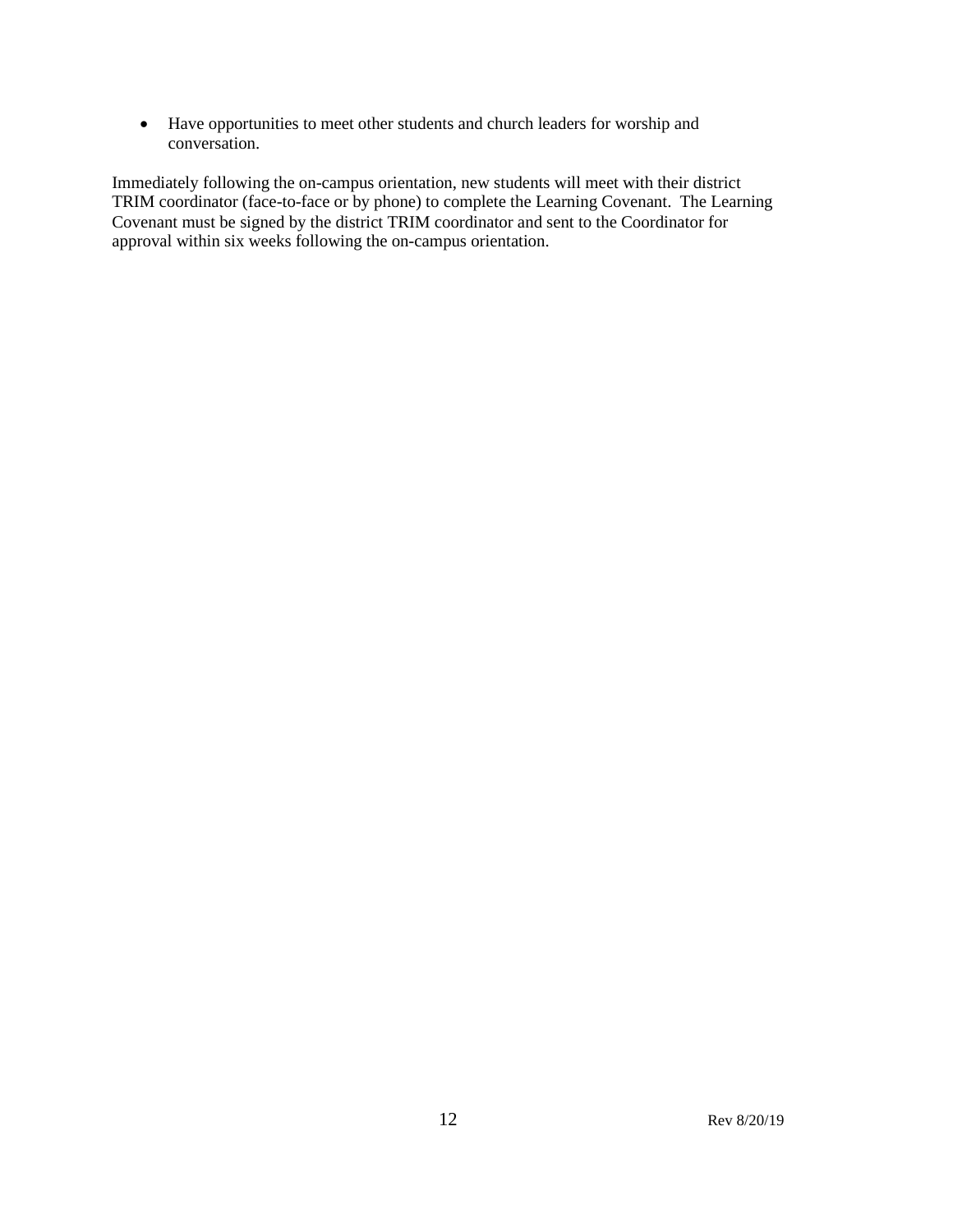## $I - D$

# <span id="page-12-0"></span>MINISTERIAL ETHICS in the CHURCH of the BRETHREN

We live in a time when the wider church has been greatly damaged by those in leadership who have not taken their role as ethical leaders seriously. While we are all humans who make mistakes, those called to ministry need to be very aware of the visible and honorable place they occupy in the church.

To be clear about ethical boundaries for ministers, included in your TRIM manual is a section of the code of ethics from the current Church of the Brethren Ethics in Ministry Relations paper that was adopted by Annual Conference in 2008 (For the complete document, please see "Ministerial Ethics," [http://www.brethren.org/ac/ac\\_statements/\)](http://www.brethren.org/ac/ac_statements/). In addition, each of the Church of the Brethren districts provides ethics training on a regular basis which pastors are required to take periodically.

## **CODE OF ETHICS FOR MINISTERIAL LEADERS**

We believe that we have been called by God, through the church, to the set-apart ministry in the Church of the Brethren. It is our calling and our function to lead and facilitate the church in its mission to obey and serve Christ and to witness to the good news of the gospel. We are committed to fulfilling the trust the church has placed in us by maintaining a high standard of Christian conviction, by sincerity of purpose, by nurturing and sharing our gifts, and by integrity of our character. We are dedicated to upholding the dignity and worth of every person who seeks or is reached by our care and proclamation. In order to uphold our standards we, as ministers in the Church of the Brethren, together and individually covenant to live out the following:

## **Integrity of the Ministerial Life**

- A. I will be true to the Judeo-Christian scriptures in my preaching, teaching, and manner of living.
- B. I will be true to Christian convictions as revealed in the Bible and interpreted, taught to, and nurtured in me by the church under the guidance of the Holy Spirit.
- C. I will live with integrity, upholding my commitments to God, to others, and to the church.
- D. I will exercise a lifestyle consistent with the teachings of Jesus, giving serious attention to Annual Conference statements.
- E. I will assume responsibility for my physical and emotional health and for my spiritual growth and enrichment. I will strive to maintain reasonable expectations for myself and not allow others' unreasonable expectations to endanger my well-being.
- F. I will treat members of my family with Christian love and respect.
- G. I will treat my congregation and parishioners with Christian love and respect.
- H. I will be a good steward of all of my resources, managing them to live within my income.

### **Integrity of the Ministerial Call**

I. I will support the basic beliefs and practices of the Church of the Brethren as determined by Annual Conference.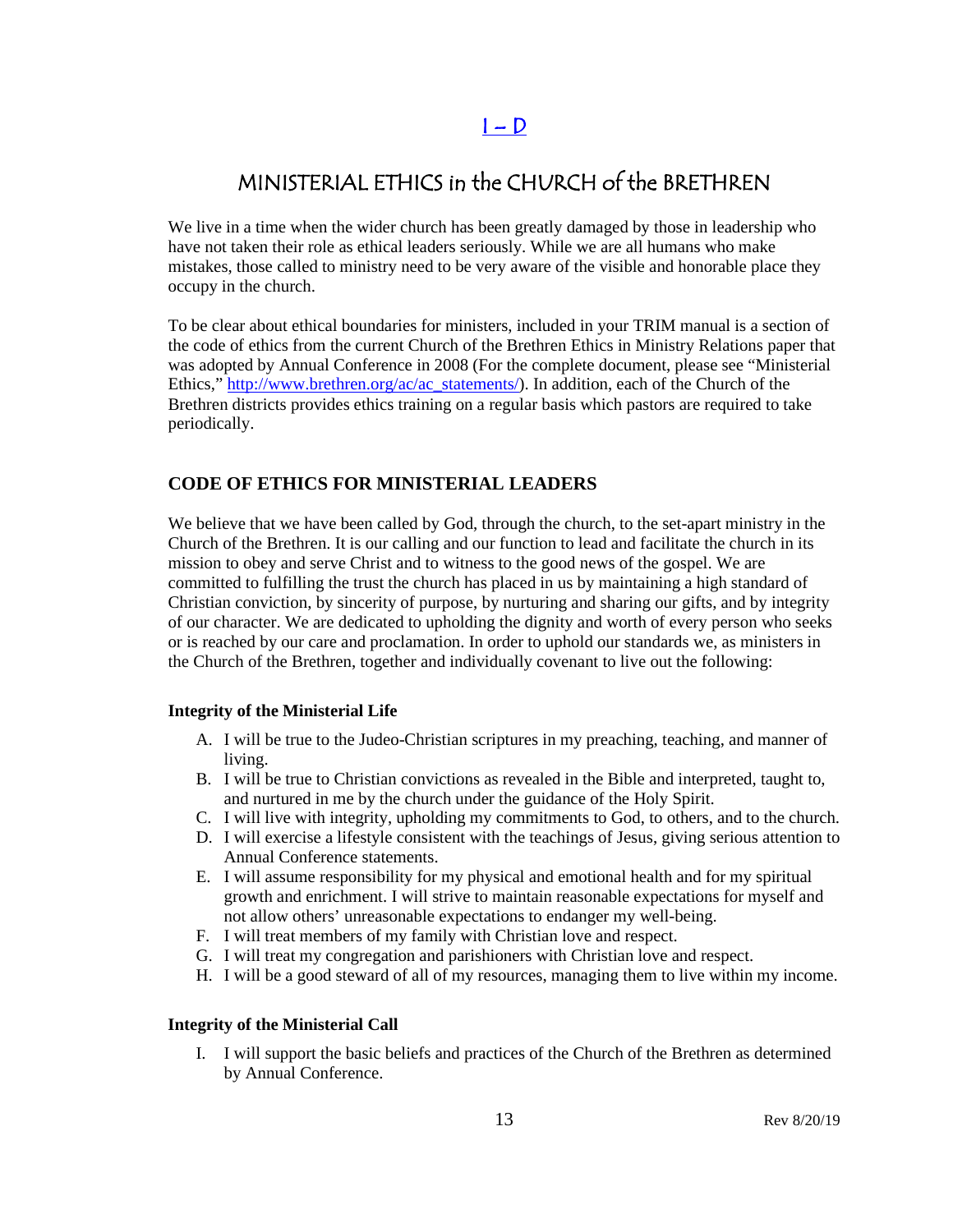- J. I will respect the privacy of individuals and will not divulge information obtained in confidence without expressed permission. When an individual is a danger to self or others, however, I will take appropriate action, even when this breaks confidentiality.
- K. I will report all cases of suspected child abuse. I will be knowledgeable of and act in accordance with the mandated reporting requirements of professionals within my state.
- L. I will not exchange or tolerate scandalous, malicious, or inaccurate information concerning others.
- M. I will give credit for all sources quoted or extensively paraphrased in sermons and prepared papers. I will honor all copyrights.
- N. I acknowledge that education is a lifelong process, and will seek out opportunities to continue to grow spiritually and in ministry skills.
- O. I will honor the ministry of clergy colleagues in our denomination and in the larger Christian community, striving to work with them in a collegial manner. I will not proselytize people from other churches. I will only perform ministerial services, such as weddings, funerals, baptisms, anointings, pastoral counseling, and critical pastoral care, in another congregation at the request of the current pastor and that build up the ministry and mission of the body of Christ in that place.
- P. I will honor the ministry of pastors in my former parishes. It is inappropriate to be involved in the pastoral ministry of a congregation after leaving it or upon retirement, or to perform ministerial services, or to cultivate such relationships with former parishioners, if it hinders the ministry of the congregation and pastor. I will only perform ministerial services, such as weddings, funerals, baptisms, anointing, pastoral counseling, and critical pastoral care, in a former congregation at the request of the current pastor.
- Q. Whenever serving in another category of ministerial leadership (i.e., chaplain, professor, denominational leader, retired, etc.) than pastoral/congregational ministry, I will honor the ministry of my pastor and congregation by being aware of my informal authority. I will not exert undue influence in the internal workings of my congregation.
- R. In the event of a complaint against me, I will participate in the denominational process for dealing with complaints of ministerial misconduct.

## **Integrity of the Ministerial Relationship (Fiduciary Responsibility)**

- S. I will not misuse the trust placed in me and the unique power inherent in my role by exploiting in any way those who seek my help or care.
- T. I will not use my office or authority to apply influence upon a parishioner or others in order to secure bequests, gifts, loans, or financial gain that would personally benefit me.
- U. I will not expect nor seek financial favors or gratuities because of my position.
- V. I will be responsible and honest in the management of all resources and funds entrusted to my care in the course of my employment.
- W. I will not enter into "dual relationships" with parishioners that result in a "conflict of interest" that could personally benefit me.
- X. I will not engage in pastoral counseling that extends beyond the limits of my training and experience. I will use appropriate consulting and referral services.
- Y. It is unethical to take advantage of the vulnerability of any person by causing that person to engage in sexual activity or conduct with me. I will not engage in sexual activity with any person other than my spouse. Such behavior would be especially egregious within the church or ministry agency I serve.
- Z. I will not engage in any form of child abuse—sexual, physical, or emotional.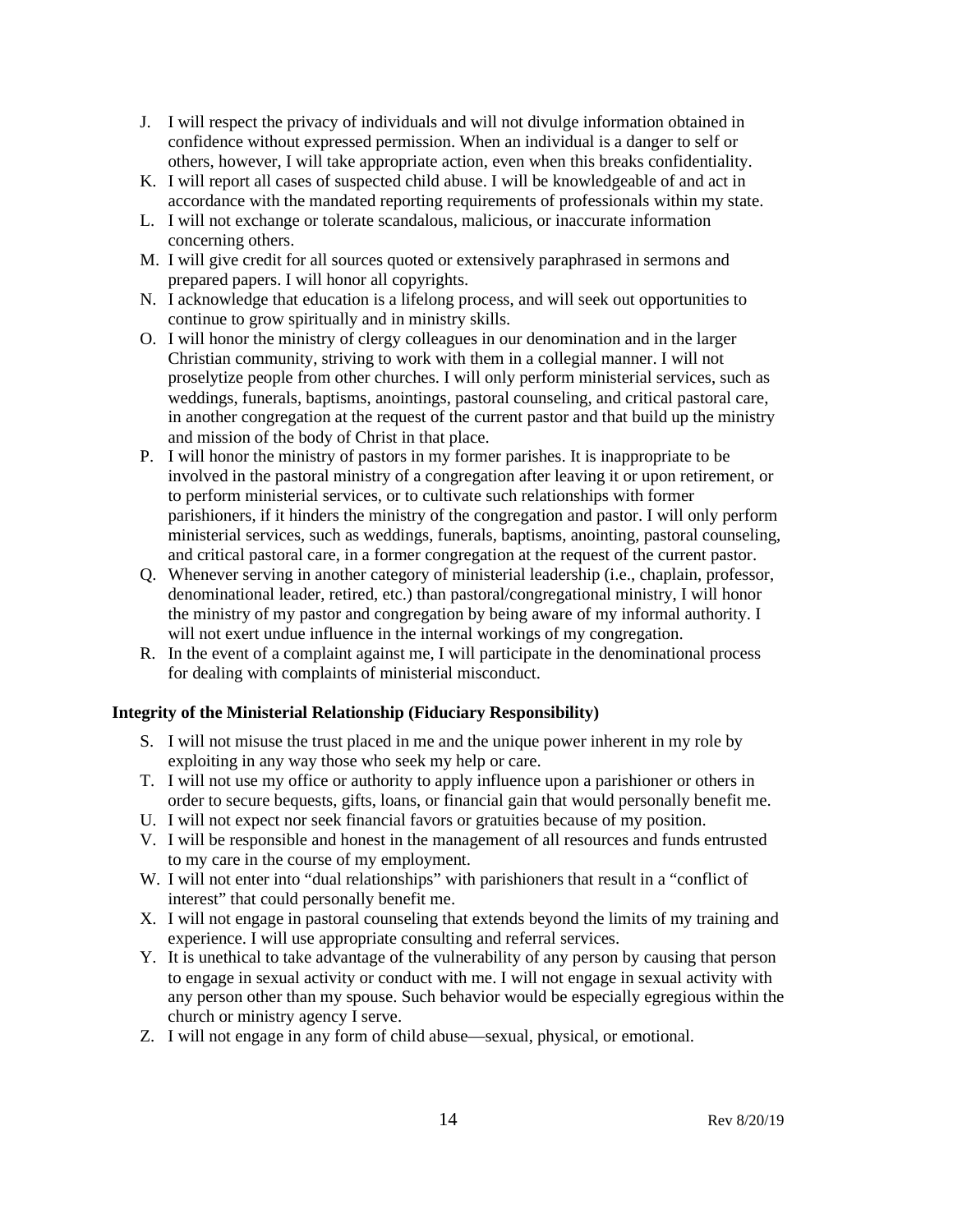## $1 - E$

## FINANCIAL CONSIDERATIONS of TRIM

<span id="page-14-0"></span>*"Count well the cost," Christ Jesus says, "when you lay the foundation."* So begins the hymn whose translated words were written by the first leader of the Church of the Brethren, Alexander Mack. Entering TRIM students are encouraged to take these words to heart, for a ministry training program requires time, thought, and a strong commitment of one's life to Jesus Christ. In addition, there are financial costs whenever one embarks on an educational venture. While God does provide in miraculous ways, TRIM students often have many financial responsibilities in their lives, and so this financial aspect of enrolling in the program is one to consider carefully.

**Application and enrollment fees:** TRIM calls for a substantial investment of resources, some of which come from supporting agencies and some of which come from the students themselves. The direct payments a student makes to the Academy include a one-time enrollment fee and a yearly participation fee, half invoiced in January and half invoiced in July. Call the Brethren Academy for current rates.

**Costs for Units of Study:** Students themselves pay for courses and other units of study. In the end, costs will vary by student because the cost of units varies widely. Students will pay less overall if they enter TRIM having already earned academic credit or completed units of study at another institution that count toward TRIM certification. While enrolled in TRIM, some students will pay more for credits earned at outside institutions and applied to the TRIM program. Also, full-time enrollment is more costly than part-time, but full-time students are eligible for more financial assistance than part-time students. In the end, the total net cost could end up being less for full time students.

**Financial Assistance:** All participants in TRIM are eligible to apply for financial assistance in the form of covenantal grants. TRIM grants do not have to be repaid. In accepting grants, however, applicants commit themselves to supporting the Church of the Brethren in the future through their ministries, contributions to the Church of the Brethren and Bethany Theological Seminary (which supports the Brethren Academy), and their total stewardship of life and resources. The amount of the grant for which a student is eligible is contingent on the number of units the student is enrolling for the year. The maximum annual grant is currently \$1,200. Some additional scholarship funds may be available for those students who take courses through Bethany Seminary. All scholarship funds awarded are to be used for tuition.

**Funding Alternatives:** District TRIM coordinators work with each entering student to determine costs and funding alternatives to help cover expenses. Some districts and individual congregations are also willing to provide funding for ministry training programs. Students should have a conversation with the appropriate person in the district and congregation about this matter.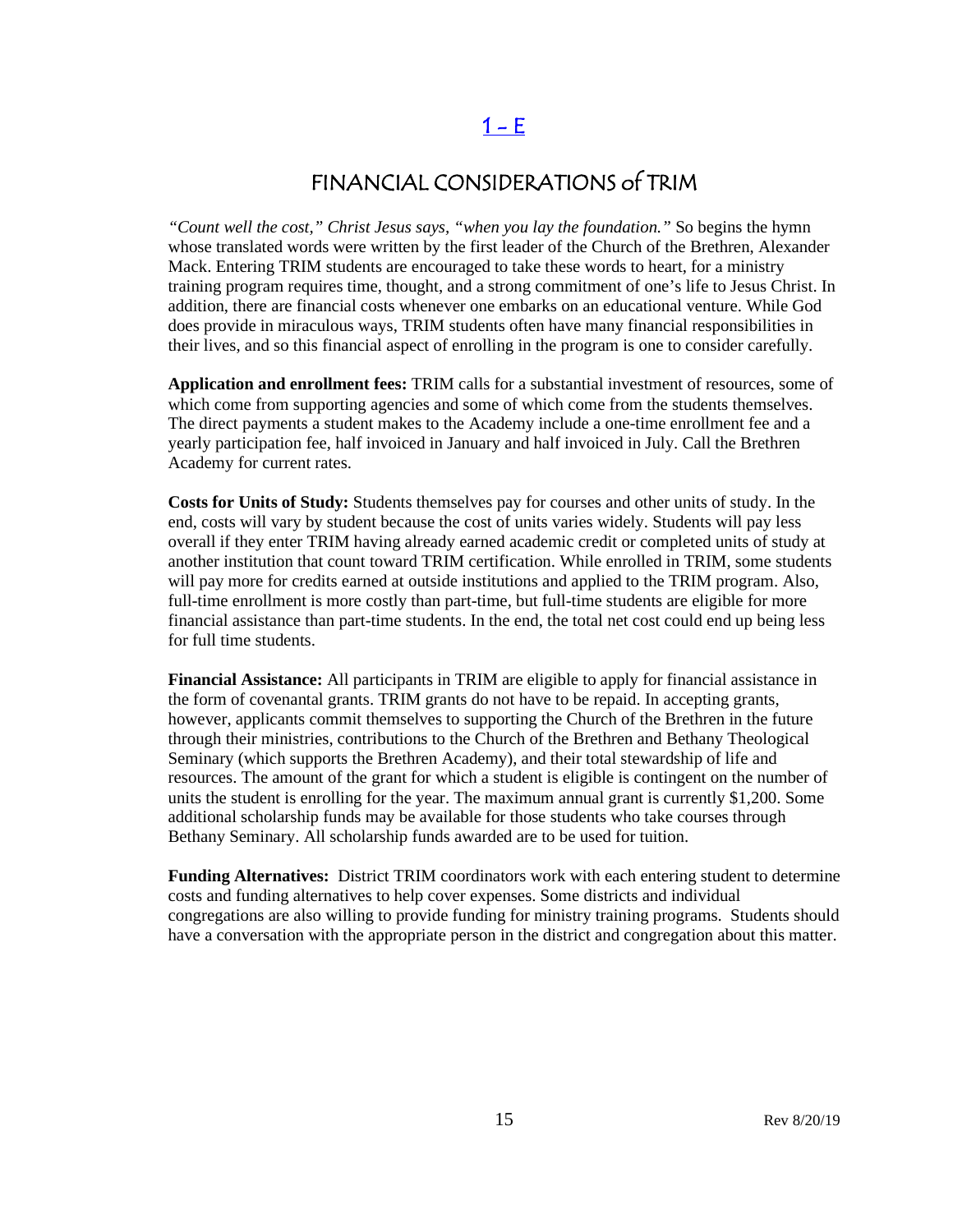$1 - F$ 

# GUIDELINES for REQUESTING FINANCIAL ASSISTANCE through TRIM

- <span id="page-15-0"></span>1. TRIM students may request and receive one award in the fall semester and one award in the spring semester, totaling no more than two awards for the academic year in which the student is enrolled. The fall semester is July 1-December 30; December 1 is the deadline for applying for financial assistance. The spring Semester is January 1-June 30; June 15 is the deadline for applying for financial assistance. Awards are reported as taxable income
- 2. The amount of an award is determined by the number of units the student plans to complete during that semester to fulfill TRIM credits and by the estimated expense of those units:
	- A. Students enrolling for the minimum required 2 units per semester (on-site, online, or DISU courses) are eligible for an award of up to \$300 or current cost of one course.
	- B. Students enrolling for 3 or more units per semester (on-site, online, or DISU courses) are eligible for an award of up to \$600, or the current cost of two courses.
	- C. Since "Orientation/Servant Leadership" and "Introduction to Biblical Studies" are units of study funded by the Brethren Academy, they cannot count toward total enrolled courses.
	- D. Since students are not charged for Independent Study Units, they cannot count toward total enrolled courses.
- 3. TRIM financial assistance awards may only be used for tuition.
- 4. Requests for financial assistance will be submitted on the appropriate TRIM form to the district TRIM coordinator, who in turn will submit the form with his or her recommendation. Submission must take place before the semester ends. The fall semester deadline is December 1; the spring semester deadline is June 15. These deadlines will be strictly observed.
- 5. Each time after the first time that a student requests financial assistance, the student's transcript will be examined to verify that coursework funded by a grant in the previous period was completed.
- 6. The Coordinator of English Language Ministry Training Programs of the Brethren Academy will notify the applicant after approving the assistance request.
- 7. Once the applicant has returned the financial assistance form to the Brethren Academy Office funds will be distributed.
- 8. The applicant is responsible for all accounting of awards received for tax purposes. Awards received are taxable income.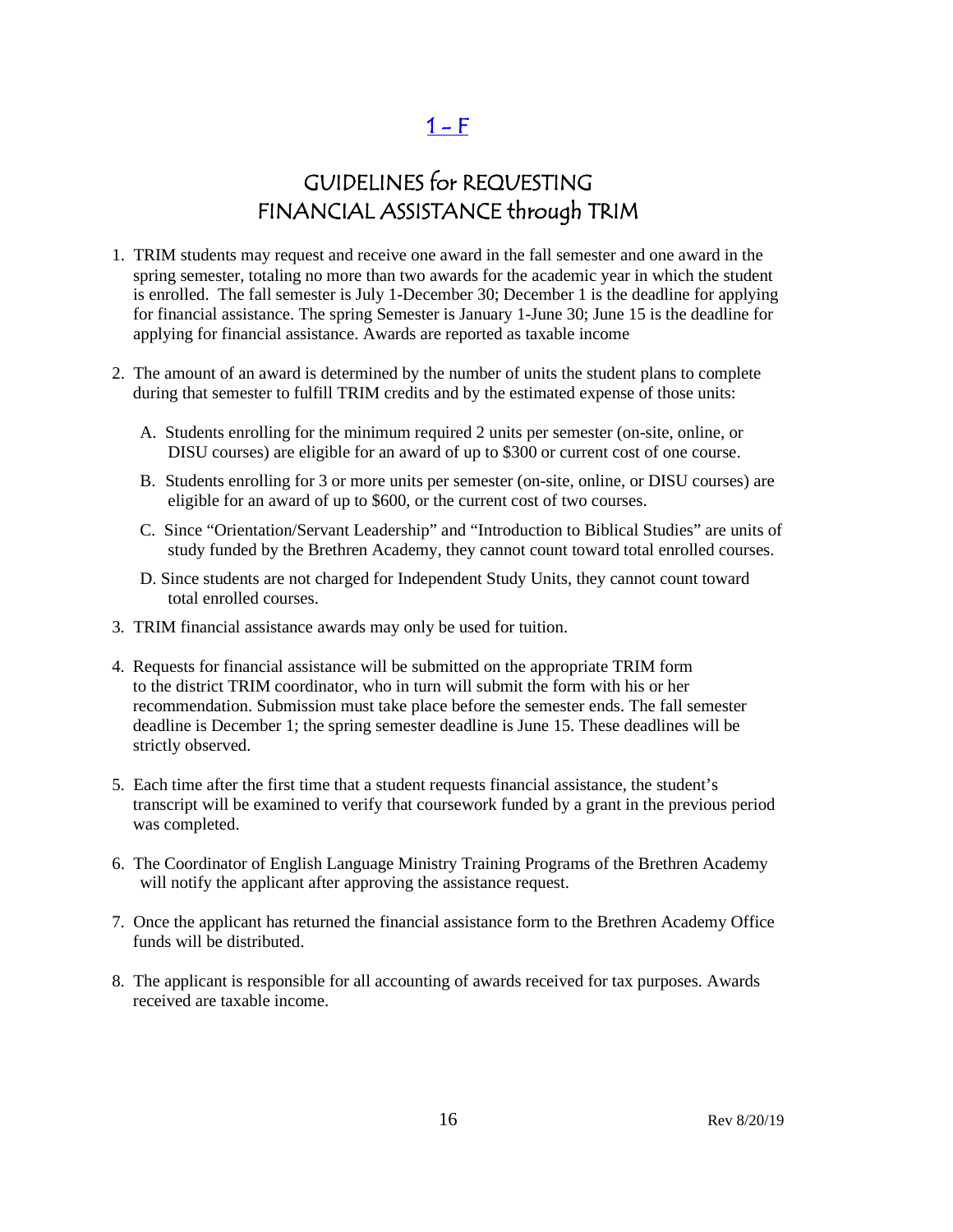<span id="page-16-0"></span>

|                                                                                                                                                                                                                                                                                                                | $1-G$<br>Brethren Academy for Ministerial Leadership |             |                         |
|----------------------------------------------------------------------------------------------------------------------------------------------------------------------------------------------------------------------------------------------------------------------------------------------------------------|------------------------------------------------------|-------------|-------------------------|
|                                                                                                                                                                                                                                                                                                                | <b>REQUEST FOR FINANCIAL ASSISTANCE</b>              |             |                         |
| Fall Semester: July 1—December 31, 2019<br>Deadline for application: December 1, 2019                                                                                                                                                                                                                          |                                                      |             |                         |
| <b>Spring Semester: January 1—June 30, 2020</b><br>Deadline for application: June 15, 2020                                                                                                                                                                                                                     |                                                      |             |                         |
|                                                                                                                                                                                                                                                                                                                |                                                      |             |                         |
| <b>Address</b>                                                                                                                                                                                                                                                                                                 |                                                      |             |                         |
| Study Units you expect to do during the year for which financial assistance is<br>requested.<br>List courses or other units by name.<br>$\bullet$<br>Enter the dates that each unit of study will take place.<br>٠<br>Enter the TRIM unit value of each course (One 3-hour semester or one 4-hour<br>$\bullet$ |                                                      |             |                         |
| quarter course $=$ one TRIM unit).<br><b>College/Seminary Courses</b>                                                                                                                                                                                                                                          | <b>Place</b>                                         | Date        | <b>TRIM Hours Units</b> |
| <b>Academy Level Courses</b><br>*Since "Orientation" and "Introduction to Biblical Studies" are funded by the Brethren Academy, they<br>may not be included in requests for financial assistance.                                                                                                              | <b>Place</b>                                         | <b>Date</b> | <b>TRIM Units*</b>      |
| <b>Directed Independent Study Units</b>                                                                                                                                                                                                                                                                        | <b>Place</b>                                         | Date        | <b>TRIM Units</b>       |
|                                                                                                                                                                                                                                                                                                                | 17                                                   |             | Rev 8/20/19             |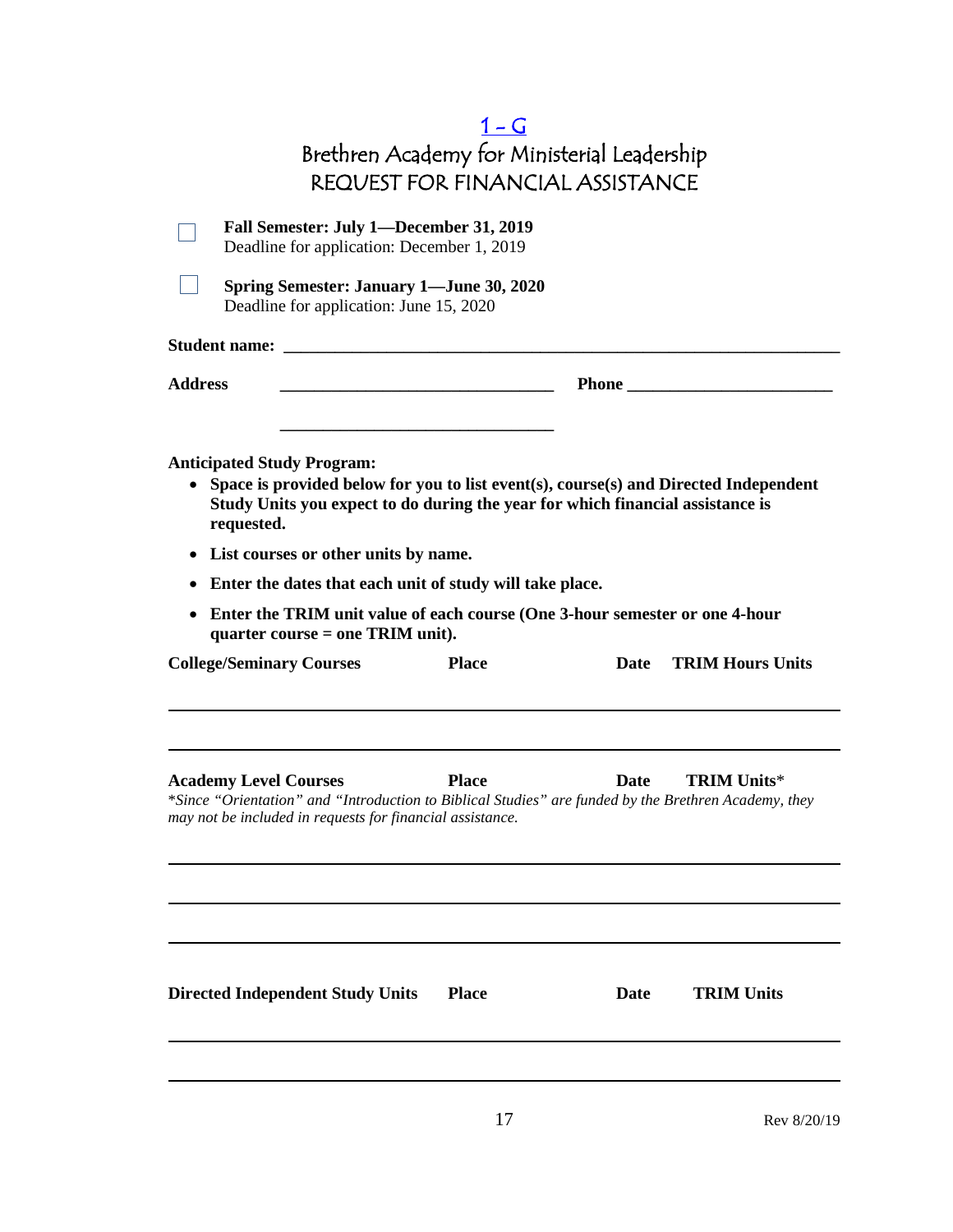**Total Estimated Tuition Cost for course(s)/event(s) listed:** 

**TOTAL Course Units Listed** \_\_\_\_\_\_\_\_\_\_\_\_\_\_\_\_\_\_\_

**TRIM Covenant Grant Guidelines**: **(Please check one.)**



**Up to \$300 per semester requested for the minimum 2 units**

**Up to \$600 per semester may be requested if you are completing 3 or more units**

**Financial Assistance is given directly to an educational institution or for an event registration. If taking more than 1 unit, tell us how to apply your award.**

Make check out to: Amount: \$ Mail check to this address:

Make check out to:  $\blacksquare$ Mail check to this address:

**Statement by Student: The information provided on this form is as accurate and complete as possible, and there is financial need for the financial assistance requested.**

Signature of Student

**Statement by district TRIM coordinator: I have worked with the student in preparing this Covenant Grant request, concur with the information included on this form, and recommend a Covenant Grant.**

Signature of district TRIM coordinator

## **SEND COMPLETED REQUEST TO:**

**\_\_\_\_\_\_\_\_\_\_\_\_\_\_\_\_\_\_\_\_\_\_\_\_\_\_\_\_\_\_\_\_\_\_\_\_\_\_\_\_\_\_**

Brethren Academy for Ministerial Leadership 615 National Road West Richmond, IN 47374 [academy@bethanyseminary.edu](mailto:academy@bethanyseminary.edu)

**\_\_\_\_\_\_\_\_\_\_\_\_\_\_\_\_\_\_\_\_\_\_\_\_\_\_\_\_\_\_\_\_\_\_\_\_\_\_\_\_\_\_\_\_\_\_\_\_\_\_\_\_\_\_\_**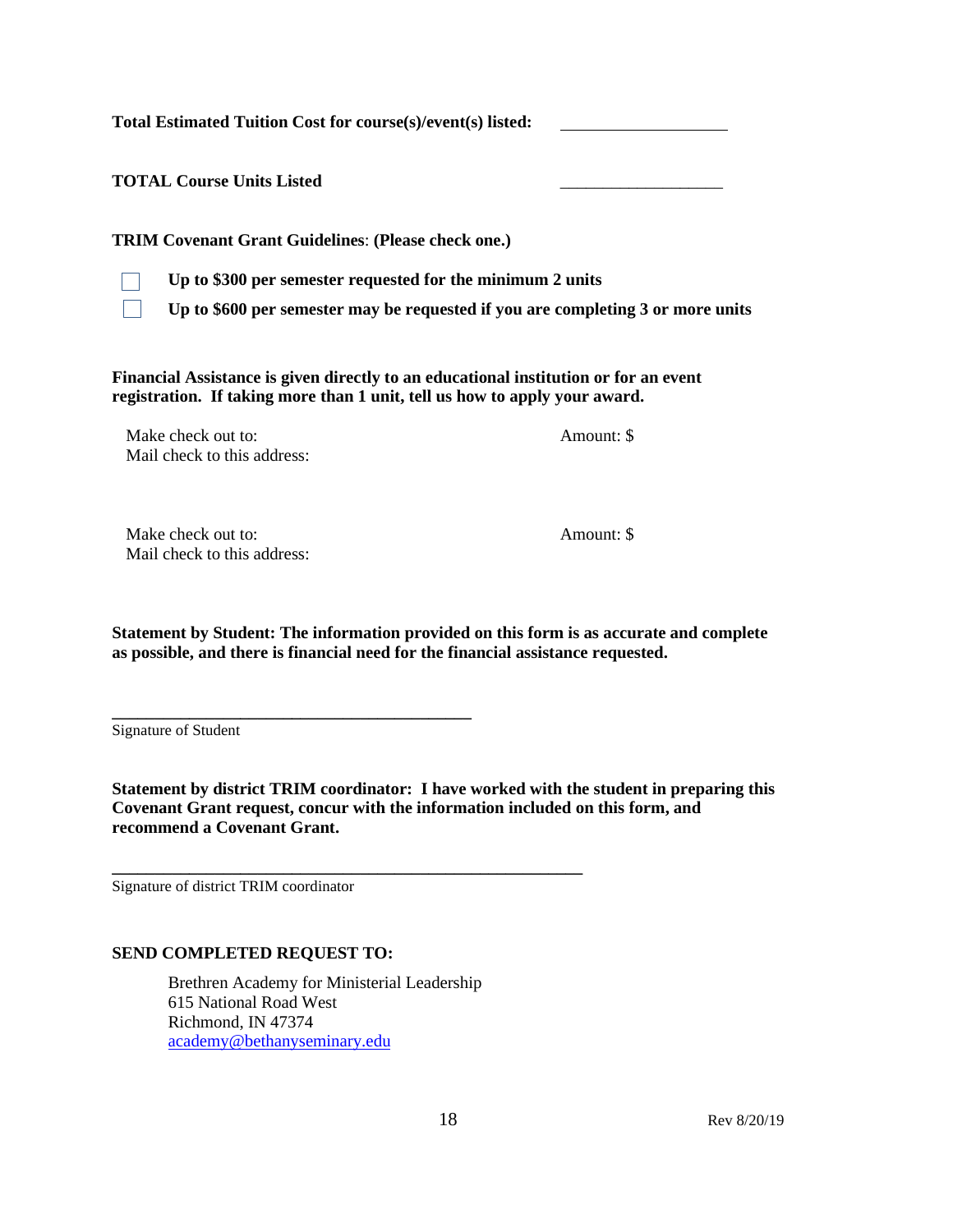## $1 - H$

## <span id="page-18-0"></span>TRIM FINANCIAL ASSISTANCE AWARD AGREEMENT

To:

From: Director, Brethren Academy for Ministerial Leadership

Having reviewed your financial assistance request and your anticipated program of study, we are pleased to offer you financial assistance from the TRIM program budget for the academic semester in the amount of \_\_\_\_\_\_\_\_\_\_. These funds will be applied toward tuition for the course(s) you have designated.

This financial assistance is in the form of a covenantal award and as such does not have to be repaid. In accepting the financial assistance award, however, you commit yourself to future support of the Church of the Brethren agencies sponsoring TRIM through the ministries in which you will serve, through financial contributions in support of the Brethren Academy, and through your total stewardship of life and resources.

\_\_\_\_\_\_\_\_\_\_\_\_\_\_\_\_\_\_\_\_\_\_\_\_\_\_\_\_\_\_\_\_\_\_\_\_\_\_\_\_\_\_\_\_\_\_\_\_ \_\_\_\_\_\_\_\_\_\_\_\_\_\_\_\_\_\_

Signature of Director Date

## **STATEMENT OF ACCEPTANCE:**

I hereby accept the financial assistance offered in this award and agree to the terms of the grant outlined above.

\_\_\_\_\_\_\_\_\_\_\_\_\_\_\_\_\_\_\_\_\_\_\_\_\_\_\_\_\_\_\_\_\_\_\_\_\_\_\_\_\_\_\_\_\_\_\_\_\_ \_\_\_\_\_\_\_\_\_\_\_\_\_\_\_\_

Signature of TRIM Student Date

**Please return a signed copy to**: Brethren Academy for Ministerial Leadership 615 National Road West, Richmond, IN 47374 [academy@bethanyseminary.edu](mailto:academy@bethanyseminary.edu)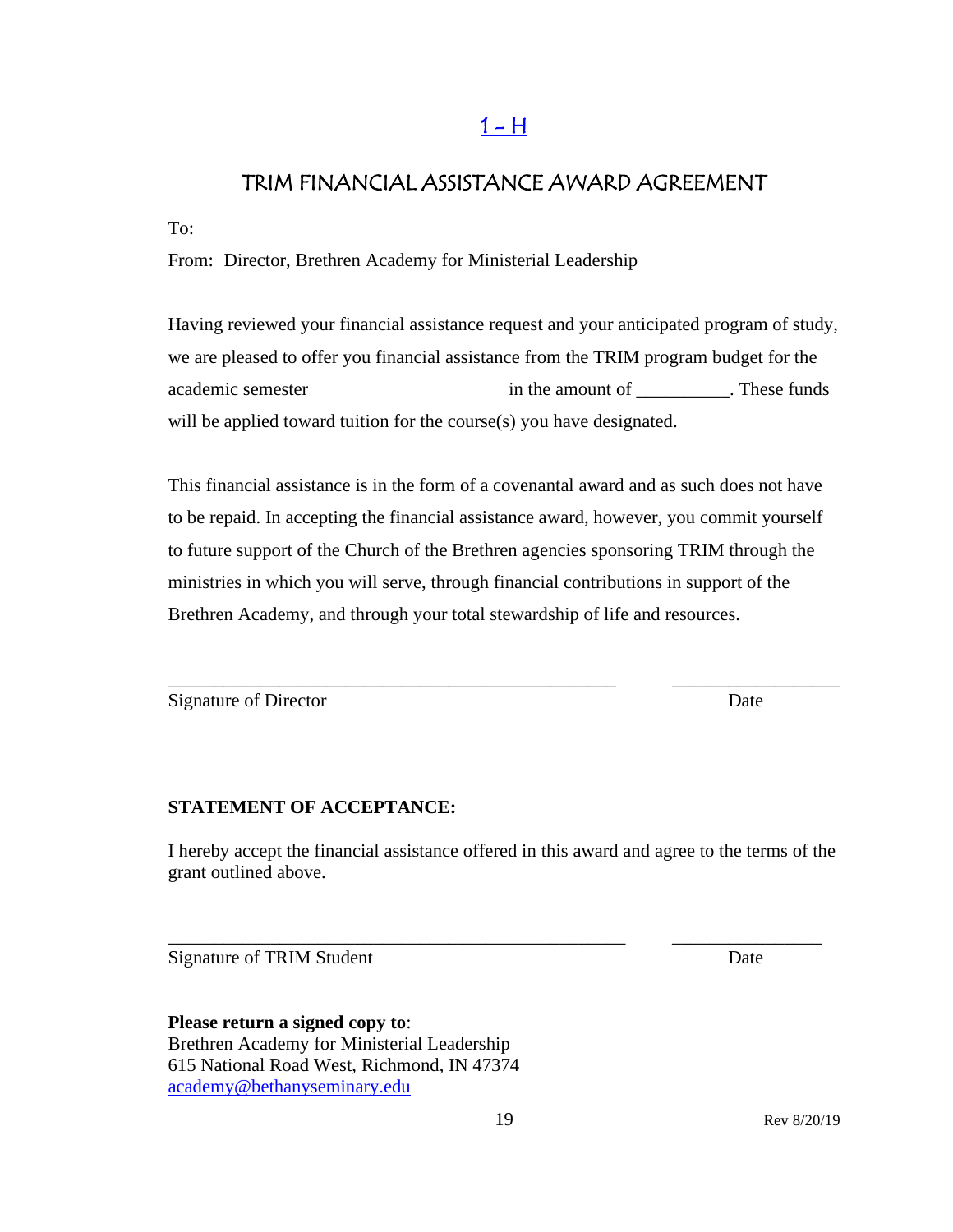## RECORDING CREDIT to the TRANSCRIPT

Courses and activities for TRIM credit may be earned at other institutions; however, files for all active students are housed at the Brethren Academy office in Richmond, Indiana. Therefore, reports of all completed work must be sent to:

Brethren Academy for Ministerial Leadership 615 National Road West Richmond, IN 47374-4019

Student transcripts are updated twice each year and sent to students and district TRIM coordinators in the fall and in the spring.

For TRIM credit, a grace of "C" or better is required in accredited coursework. Either a grade report or a transcript from the college or seminary where the coursework has been completed is needed for documentation. This includes classes taken at Bethany Seminary.

The instructor of the course reports work completed in Brethren Academy-sponsored courses directly to the Brethren Academy office. Evaluations and papers are returned to students.

To record Independent Study Units on the transcript, a completed contract (page 51), signed by the district TRIM coordinator and Coordinator must be received in the Brethren Academy office. Any work sent electronically from a district TRIM coordinator to the Brethren Academy office is considered "signed."

## **Program Expectations**

The TRIM program is designed to be completed in two to five years. In special cases permission to extend a program of study will be granted by the Brethren Academy staff upon request of the student and recommendation of the district TRIM coordinator. Such requests and recommendations will provide an adequate rationale for the extension. Students may remain enrolled in the TRIM program a maximum of ten years without incurring penalty. After ten years, students will begin losing TRIM credits, beginning with the first year of their enrollment. They will lose one year of credits for each year they remain in the program.

To avoid this penalty, a student may take an official Leave of Absence for up to 4 sessions or 2 academic years if faced with health, family, professional, financial or other concerns that interfere with their studies. A student must apply for a Leave of Absence using the form provided on the Brethren Academy website and follow all aspects of the Leave of Absence policy. Leave time granted may not total more than 4 sessions or 2 academic years per TRIM student.

In any given academic year, a student must complete a minimum of one unit (or supervised ministry experience) to remain in good standing. Each fall a summary report is sent from the Academy office to each participating district for their use to determine student progress in TRIM. If a student fails to make adequate progress, their district may decide to remove a student from the program. This is to be done in consultation with the district TRIM coordinator, the student, and at times the Coordinator of the English-Language Ministry Training Programs of the Brethren Academy.

If a student finds that TRIM is not the appropriate ministry training for themself and chooses to withdraw, the student must notify their district and report the decision to the Brethren Academy Office.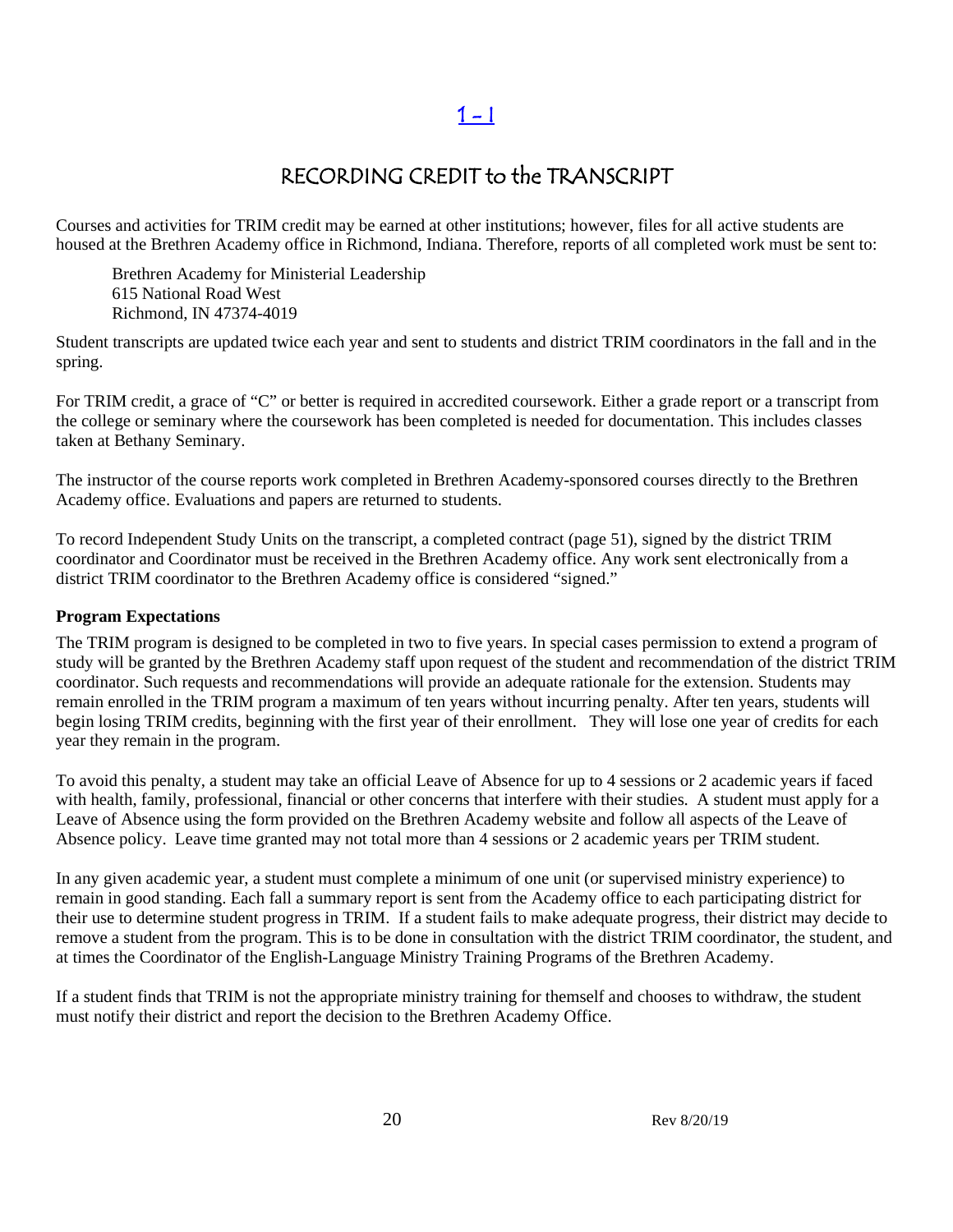# Training in Ministry (TRIM)<br>A Ministry Training Program of the Church of the Brethren<br>Student Transcript<br>Date of the Last Addition to Transcript: 05/08/17

<span id="page-20-0"></span> $1 - 1$ 

| <b>Student Information</b>                                                                                        | Dale of the Last Audition to Transcript.                          |                            | ,,,,,,,,,                                                  |                                               |
|-------------------------------------------------------------------------------------------------------------------|-------------------------------------------------------------------|----------------------------|------------------------------------------------------------|-----------------------------------------------|
|                                                                                                                   |                                                                   |                            |                                                            |                                               |
|                                                                                                                   | <b>District:</b><br>Name:                                         |                            |                                                            |                                               |
| Congregation                                                                                                      |                                                                   |                            | Coordinator:                                               |                                               |
|                                                                                                                   |                                                                   |                            |                                                            |                                               |
| <b>Enrollment Record</b>                                                                                          | Date                                                              |                            |                                                            | Date                                          |
| Application Rec'd & Approved:                                                                                     |                                                                   |                            | Transcript Received: <b>All Accepts</b>                    |                                               |
| <b>Enrollment Fee Rec'd:</b>                                                                                      |                                                                   |                            | Learning Contract Rec'd & Appr'd:                          |                                               |
| <b>Orientation Date</b>                                                                                           |                                                                   |                            | Completion By:                                             |                                               |
|                                                                                                                   |                                                                   |                            |                                                            |                                               |
|                                                                                                                   | Assessment of Previous Training and Training Requirements in TRIM |                            |                                                            |                                               |
|                                                                                                                   | <b>General Education</b>                                          | <b>Bible/</b><br>Theology  | <b>Ministry/</b><br><b>Ministry Skills</b>                 | Total                                         |
|                                                                                                                   |                                                                   |                            |                                                            |                                               |
| Minimum Units Reg'd by TRIM                                                                                       | 10                                                                | 10                         | 10                                                         | 30                                            |
| Unit Value Previous College Courses                                                                               | 0.00                                                              | 0.00                       | 0.00                                                       | 0.00                                          |
| Unit Value of Previous ALCs                                                                                       | 0.00                                                              | 0.00                       | 0.00                                                       | 0.00                                          |
| <b>Unit Value of Previous ISUs</b><br>Units To Be Done In TRIM                                                    | 0.00<br>10.00                                                     | 0.00<br>10.00              | 0.00<br>10.00                                              | 0.00<br>30.00                                 |
| Note: At least 10 of the 30 units required by TRIM must be Academy Level courses.<br>Therefore, at least<br>10.00 | of the                                                            | 30.00                      | units need to be Academy Level courses.                    |                                               |
| <b>TEST RESULTS:</b><br><b>BTAI Entrance:</b>                                                                     | out of 125.00                                                     |                            | <b>BTAI Exit</b>                                           | out of 125.00                                 |
| <b>Program Requirements:</b>                                                                                      |                                                                   |                            |                                                            |                                               |
|                                                                                                                   | Date                                                              |                            |                                                            | <b>Date</b>                                   |
| <b>General Education Units Completed:</b>                                                                         |                                                                   |                            | <b>CoB College/Connection Experience:</b>                  |                                               |
| <b>Bible/Theology Units Completed:</b>                                                                            |                                                                   |                            | <b>Bethany Seminary Experience:</b>                        |                                               |
| Ministry Skills Units Completed:                                                                                  |                                                                   |                            | Ecumenical/Intercultural Event:                            |                                               |
| <b>Five Required Experiences Completed:</b>                                                                       |                                                                   |                            | Annual Conference:                                         |                                               |
| <b>Exit BTAI Completed:</b><br>Ministry Internship Completed:                                                     |                                                                   |                            | District Conference:<br><b>Final Evaluation - Student:</b> |                                               |
| Recognized at Bethany Luncheon:                                                                                   |                                                                   |                            |                                                            | Final Evaluation - Coordinator: New York 1999 |
|                                                                                                                   |                                                                   |                            | <b>District Graduation Event:</b>                          |                                               |
| Intro B.S.                                                                                                        |                                                                   |                            |                                                            |                                               |
| Orientation                                                                                                       | Intro O T                                                         |                            |                                                            |                                               |
| Intro N.T.                                                                                                        | <b>Brethren Studies</b>                                           |                            |                                                            |                                               |
|                                                                                                                   |                                                                   |                            | <b>Ministry Internship</b>                                 |                                               |
| <b>Contract Approved:</b>                                                                                         |                                                                   |                            |                                                            |                                               |
| <b>Ministry Formation Group</b>                                                                                   |                                                                   | Location:                  |                                                            |                                               |
| Nature of Group: Nature of Group:                                                                                 |                                                                   | Supervisor:                |                                                            |                                               |
| Location:                                                                                                         |                                                                   | Dates:                     |                                                            |                                               |
| Date Group Entered:                                                                                               |                                                                   | <b>Final Student Eval:</b> |                                                            |                                               |
|                                                                                                                   |                                                                   |                            | <b>Final Supervisor Report:</b>                            |                                               |
|                                                                                                                   |                                                                   |                            |                                                            |                                               |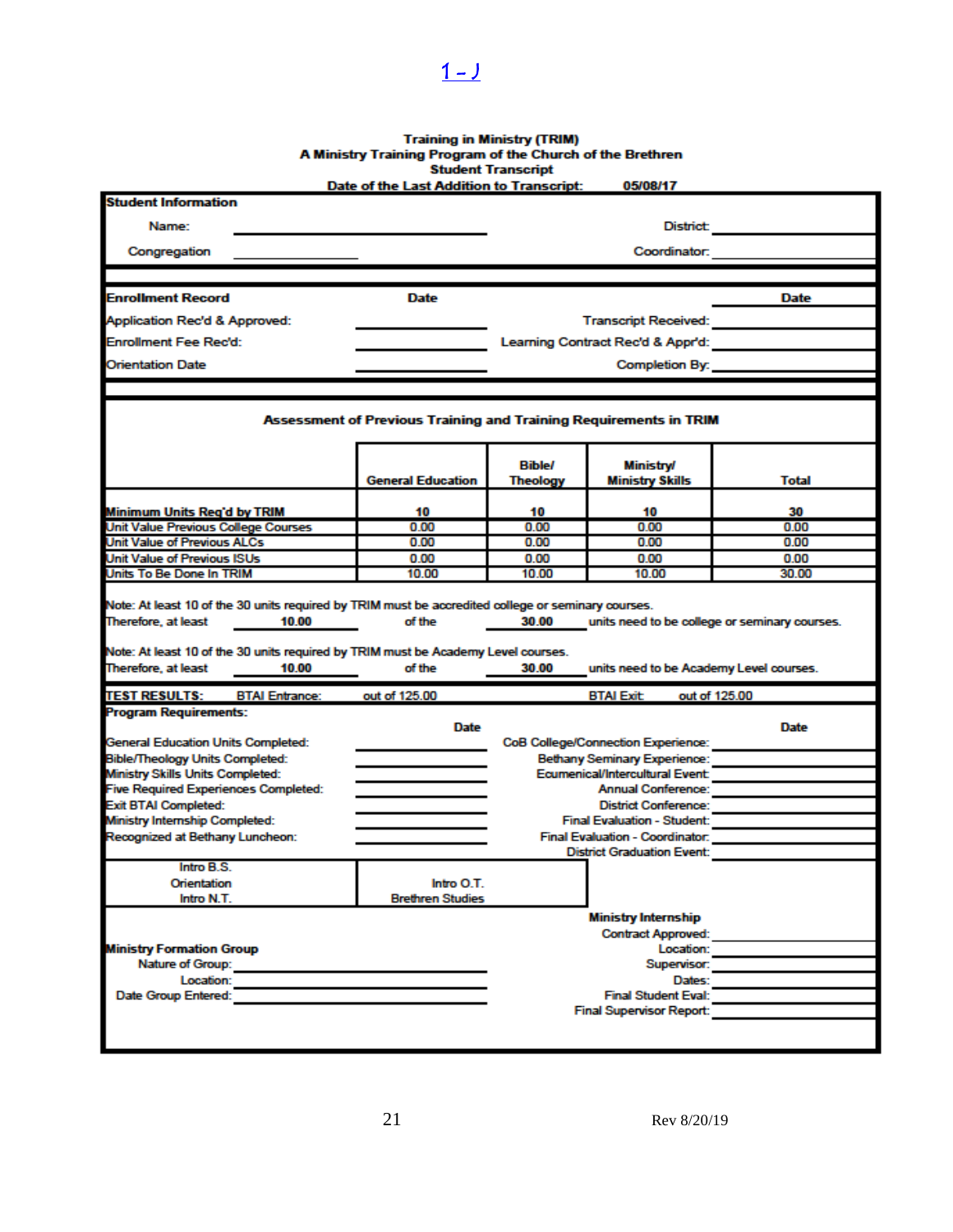### **TRIM Student Name:**

Date: 09/20/16

|                                            | <b>Curricular Units to Be Completed in TRIM</b> |                                             |                                       |             |                 |                         |                     |                 |              |
|--------------------------------------------|-------------------------------------------------|---------------------------------------------|---------------------------------------|-------------|-----------------|-------------------------|---------------------|-----------------|--------------|
| <b>General Education</b>                   | <b>Total Units Reg'd:</b>                       | 10.00                                       |                                       |             |                 |                         |                     |                 |              |
|                                            |                                                 |                                             | <b>Previous Training Units</b>        |             |                 | Units Completed in TRIM |                     |                 |              |
| <b>Title of Course</b>                     | College/Seminary                                | Date                                        | <b>College Course</b>                 | ALC<br>Unit | <b>ISU Unit</b> | College<br>Course       | ALC.<br><b>DISU</b> | <b>ISU Unit</b> | <b>Notes</b> |
|                                            |                                                 |                                             |                                       |             |                 |                         |                     |                 |              |
|                                            |                                                 |                                             |                                       |             |                 |                         |                     |                 |              |
|                                            |                                                 |                                             |                                       |             |                 |                         |                     |                 |              |
|                                            |                                                 |                                             |                                       |             |                 |                         |                     |                 |              |
|                                            |                                                 |                                             |                                       |             |                 |                         |                     |                 |              |
|                                            |                                                 |                                             |                                       |             |                 |                         |                     |                 |              |
|                                            |                                                 |                                             |                                       |             |                 |                         |                     |                 |              |
|                                            |                                                 |                                             |                                       |             |                 |                         |                     |                 |              |
|                                            |                                                 |                                             |                                       |             |                 |                         |                     |                 |              |
| Total G.E. Units Still Needed:             | 10.00                                           |                                             | 0.00                                  | 0.00        | 0.00            | 0.00                    | 0.00                | 0.00            |              |
| <b>Bible &amp; Theology Study</b>          | <b>Total Units Req'd:</b>                       | 10.00                                       |                                       |             |                 |                         |                     |                 |              |
|                                            |                                                 |                                             | <b>Previous Training Units</b>        |             |                 | Units Completed in TRIM |                     |                 |              |
| <b>Title of Course</b>                     | College/Seminary                                | Date                                        | <b>College Course</b>                 | ALC<br>Unit | <b>ISU Unit</b> | College<br>Course       | ALC.<br>DISU        | <b>ISU Unit</b> | <b>Notes</b> |
|                                            |                                                 |                                             |                                       |             |                 |                         |                     |                 |              |
|                                            |                                                 |                                             |                                       |             |                 |                         |                     |                 |              |
|                                            |                                                 |                                             |                                       |             |                 |                         |                     |                 |              |
|                                            |                                                 |                                             |                                       |             |                 |                         |                     |                 |              |
|                                            |                                                 |                                             |                                       |             |                 |                         |                     |                 |              |
|                                            |                                                 |                                             |                                       |             |                 |                         |                     |                 |              |
|                                            |                                                 |                                             |                                       |             |                 |                         |                     |                 |              |
|                                            |                                                 |                                             |                                       |             |                 |                         |                     |                 |              |
|                                            |                                                 |                                             |                                       |             |                 |                         |                     |                 |              |
| Total B/T Units Still Needed: 10.00        |                                                 |                                             | 0.00                                  | 0.00        | 0.00            | 0.00                    | 0.00                | 0.00            |              |
| <b>Ministry/Ministry Skills</b>            | <b>Total Units Reg'd:</b>                       | 10.00                                       |                                       |             |                 |                         |                     |                 |              |
|                                            |                                                 |                                             | <b>Previous Training Units</b>        |             |                 | Units Completed in TRIM |                     |                 |              |
| <b>Title of Course</b>                     | <b>College/Seminary</b>                         | Date                                        | <b>College Course</b>                 | ALC<br>Unit | <b>ISU Unit</b> | College<br>Course       | ALC.<br>DISU        | <b>ISU Unit</b> | <b>Notes</b> |
|                                            |                                                 |                                             |                                       |             |                 |                         |                     |                 |              |
|                                            |                                                 |                                             |                                       |             |                 |                         |                     |                 |              |
|                                            |                                                 |                                             |                                       |             |                 |                         |                     |                 |              |
|                                            |                                                 |                                             |                                       |             |                 |                         |                     |                 |              |
|                                            |                                                 |                                             |                                       |             |                 |                         |                     |                 |              |
|                                            |                                                 |                                             |                                       |             |                 |                         |                     |                 |              |
|                                            |                                                 |                                             |                                       |             |                 |                         |                     |                 |              |
|                                            |                                                 |                                             |                                       |             |                 |                         |                     |                 |              |
|                                            |                                                 |                                             |                                       |             |                 |                         |                     |                 |              |
| Total M.S. Units Still Needed: 10.00       |                                                 |                                             | 0.00                                  | 0.00        | 0.00            | 0.00                    | 0.00                | 0.00            |              |
| <b>Minimum College Courses Required:</b>   | 10.00                                           |                                             | General Education Units Still Needed: |             |                 | 10.00                   |                     |                 |              |
| <b>Total College Courses Still Needed:</b> | 10.00                                           |                                             | Bible/Theology Units Still Needed:    |             |                 | 10.00                   |                     |                 |              |
| Minimum Academy Level Courses Required:    | 10.00                                           | Ministry Sklls Units Still Needed:<br>10.00 |                                       |             |                 |                         |                     |                 |              |
| Total Academy Level Courses Still Needed:  | 10.00                                           | <b>Total Units Required:</b><br>30.00       |                                       |             |                 |                         |                     |                 |              |
|                                            |                                                 |                                             | <b>Total Units Still Needed:</b>      |             |                 | 30.00                   |                     |                 |              |

Please note: In some cases, more than the minimum number of units may be essential to cover the subject areas in which TRIM students must achieve competency.

| <b>FINANCIAL ASSISTANCE RECORD</b> |  |  |  |  |
|------------------------------------|--|--|--|--|
| Date                               |  |  |  |  |
|                                    |  |  |  |  |
| <b>Units Projected:</b>            |  |  |  |  |
| <b>Assistance Eligibility:</b>     |  |  |  |  |
| Assistance Allotted:               |  |  |  |  |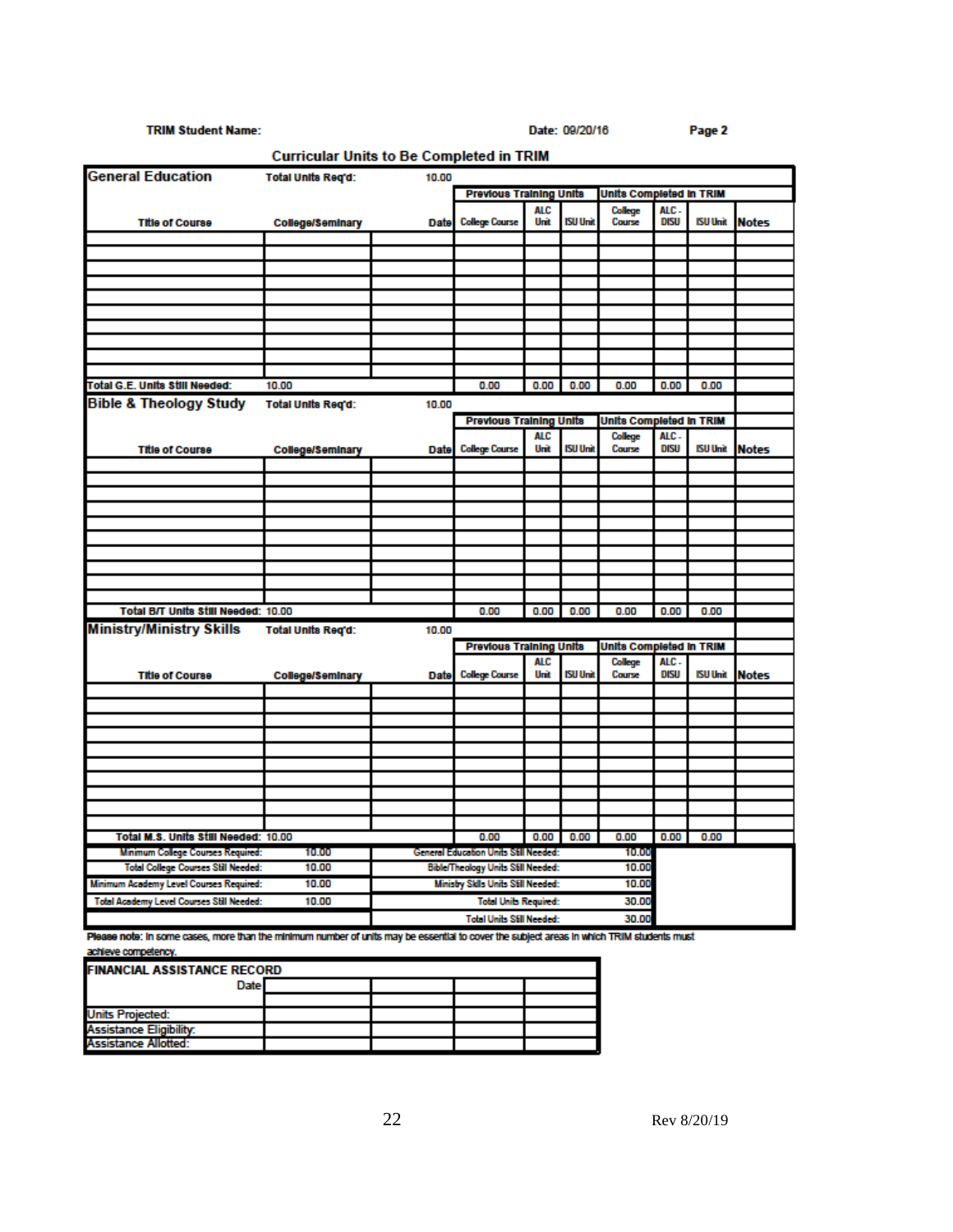## $2 - A$

## WELCOME AND PURPOSE

<span id="page-22-0"></span>Welcome to Bethany Theological Seminary and the central offices of the Brethren Academy for Ministerial Leadership. There is also a satellite office at the Church of the Brethren General Offices in Elgin, Illinois. It is the prayer of the staff of the Academy that you will find this orientation both inspirational and challenging. May you feel God's presence in a special way during these beginning days of your TRIM program.

The staff of the Academy is here to support you as you learn about the program in detail and get started on your path to ministry. At the end of orientation, you will fill out an evaluation form. We value your thoughts about this experience and do consider your comments as we plan future orientation sessions.

## **The Purpose of Orientation**

The basic purpose of orientation is to help you understand the details of TRIM. During these sessions we will discuss the process, the requirements, and the expectations of the program. Much of the information covered in orientation is also contained in this TRIM manual. It will become a valuable resource to you as you proceed through your program of study

In addition to the "nuts and bolts" of the TRIM program, we hope you will find rich fellowship and support among your student peers who are entering this program with you. You will also learn about the role of the district TRIM coordinator and the guidance he or she will provide for you. At orientation, you will meet the some of the staff and faculty of Bethany Theological Seminary and be introduced to the possibilities for training through Bethany that might be open to you. You will also begin a Ministry/Ministry Skills course about servant leadership and begin a Bible/Theology course called "Introduction to Biblical Studies" that will develop your confidence in online learning as well as give you a taste of professional training in set-apart ministry.

Finally, it is the hope of those planning this orientation that in many respects you will find your time here to be a retreat. By coming to orientation you have placed yourself apart from your busy life, allowing for the possibility that God may speak to you in a new way. As you leave this orientation, may you be filled with anticipation and enthusiasm about the possibilities that lie ahead and sense even more deeply than you have in the past that God walks with you on this journey.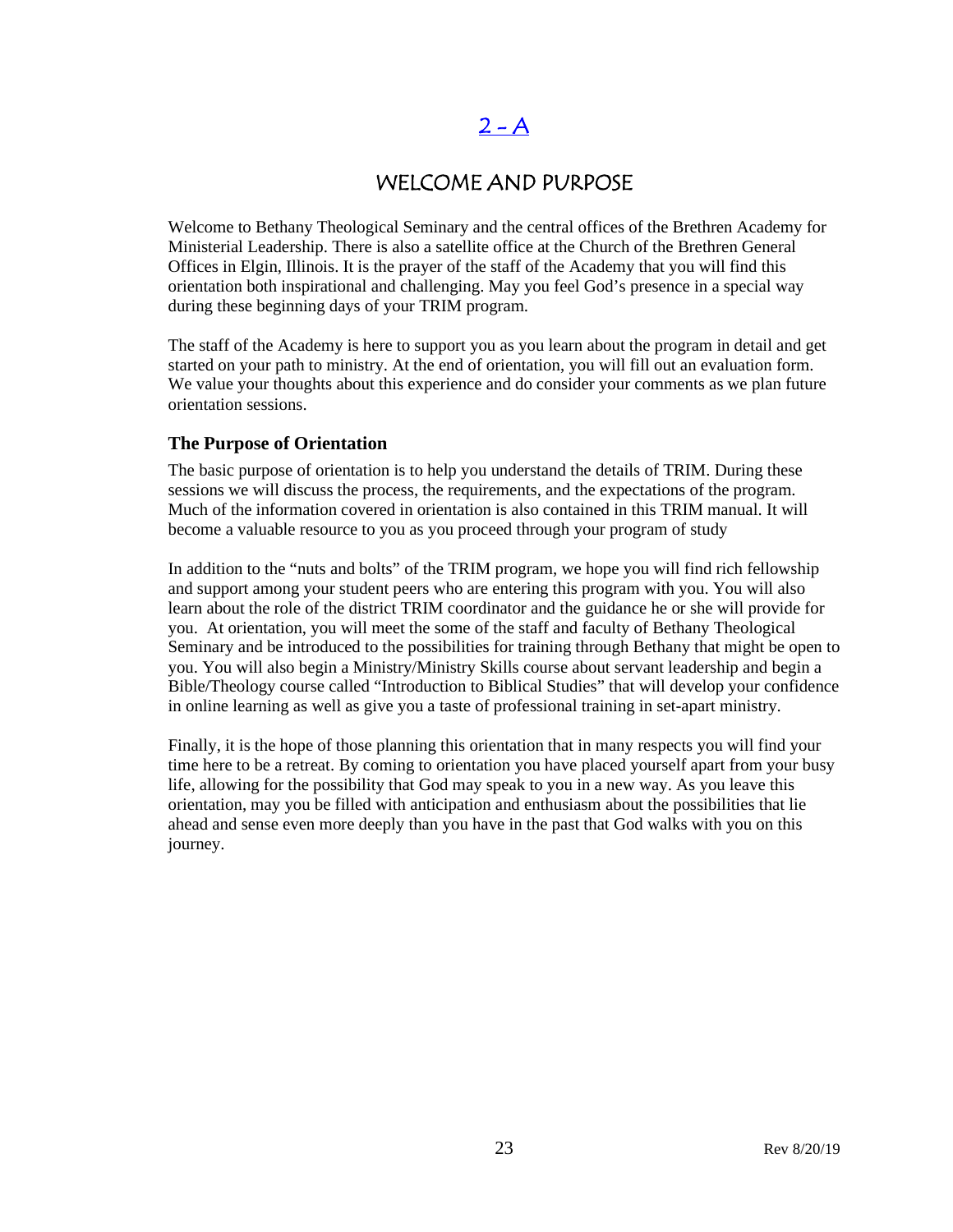# $2 - B$

## ORIENTATION FOLLOW UP

<span id="page-23-0"></span>When orientation ends, some people feel a sense of let down or a sense of being overwhelmed by all that needs to be done. The following list will set some direction for the weeks following orientation and help you get started.

- 1. Allow for some down time upon returning home. Be gentle with yourself. One important aspect of any ministry is balance, so while training is vital, rest is also important. You have been exposed to many new ideas and lots of information during this time. Take some time to think about the orientation experience before plowing into the work.
- 2. Meet with your district TRIM coordinator within one month following orientation either face-to-face or in a phone conversation. This time together should include:
	- A review of your orientation experience.
	- A discussion of a ministry formation group.
	- Completion of the Learning Covenant due six weeks following on-campus orientation.

Once it is complete and signed by your district TRIM coordinator, mail it to the Brethren Academy Office.

- 3. Make a time management plan. You will be more successful in any class you take if you set aside some time each week for study. Once you get behind, it is very difficult to catch up. Learn to pace yourself with "Introduction to Biblical Studies."
- 4. Complete assigned work. You will receive credit toward completion of TRIM for the orientation experience once you have completed the written assignment(s) for the class on servant leadership. Please e-mail or mail that paper to the instructor on or before the due date you were given.
- 5. Return your completed Learning Covenant to the Brethren Academy office within six weeks. Students may not register for additional courses until a signed Learning Covenant is on file.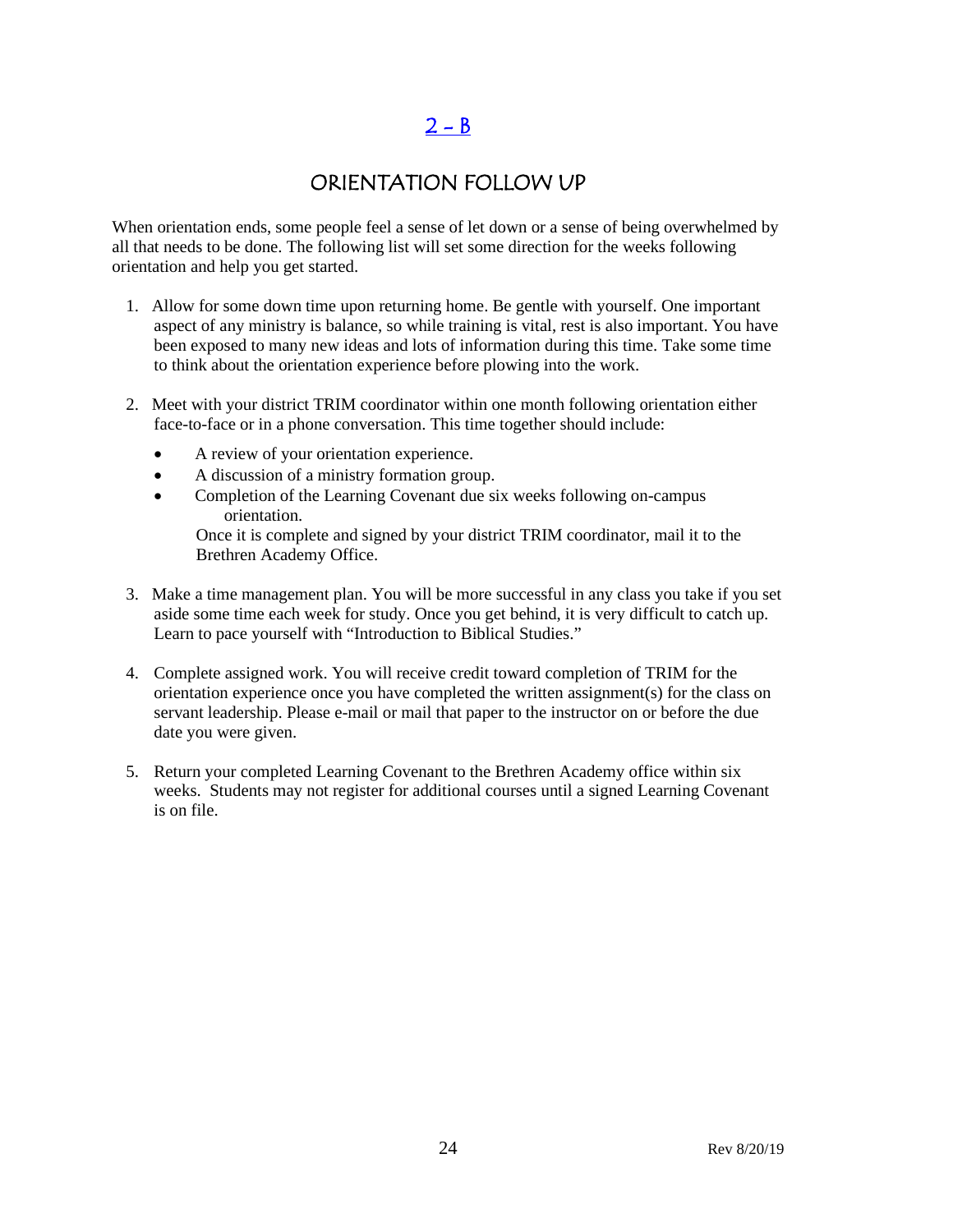# $2 - C$

## TRIM LEARNING COVENANT **submit to the Brethren Academy by October 31st**

<span id="page-24-0"></span>The TRIM program is a program for discovering, exploring, and developing one's gifts and calling through academic courses, a supervised internship, ongoing ministry formation, and individual discernment and reflection. As such**,** this learning covenant is a tool for noticing and naming gifts as well as exploring areas of growth. It will also help outline desired outcomes and identify a process in order to meet one's goals.

While a portion of this learning covenant will best be completed by individual, prayerful reflection, it is intended to be a jumping-off place for conversation with your district TRIM coordinator. Additionally, it will be a guidepost to help you on your way, as you seek direction while in the program, and as you reflect on your growth at the completion of the program.

## **I. Personal and Ministry Discernment**

(please attach answers to this document)

**1. What gifts do you feel you have for ministry?** (150-300 words) You may see these gifts you see in yourself or there may be gifts that others have expressed seeing in you that you may not have fully realized or claimed yet. Consider the areas of preaching and teaching, worship planning, scriptural interpretation, pastoral care, spiritual direction, prayer, organization and leadership, community engagement, and theological reflection, just to name a few.

**2. What areas of growth do you feel you need to attend to while in ministry training?** (150-300 words**)** Part of ministry training is not just to improve upon your gifts, but also to strengthen areas in which you feel less competent. Again, consider the areas of preaching and teaching, worship planning, scriptural interpretation, pastoral care, spiritual direction, prayer, organization and leadership, community engagement, and theological reflection, etc.

**3. What is your vision for your personal ministry?** (150-300 words) To what context, area, or situations do your feel called to utilize your ministry training? Describe how you see yourself applying your gifts in this specific context.

## **II. Learning and Support Plan**

**1. Coursework -** What courses do you anticipate taking within the first year of your ministry training? Building on the momentum of orientation, it is helpful to outline a strong plan for the first year. This can help you start ministry training on solid, confident footing. Given the courses offered through the Brethren Academy (see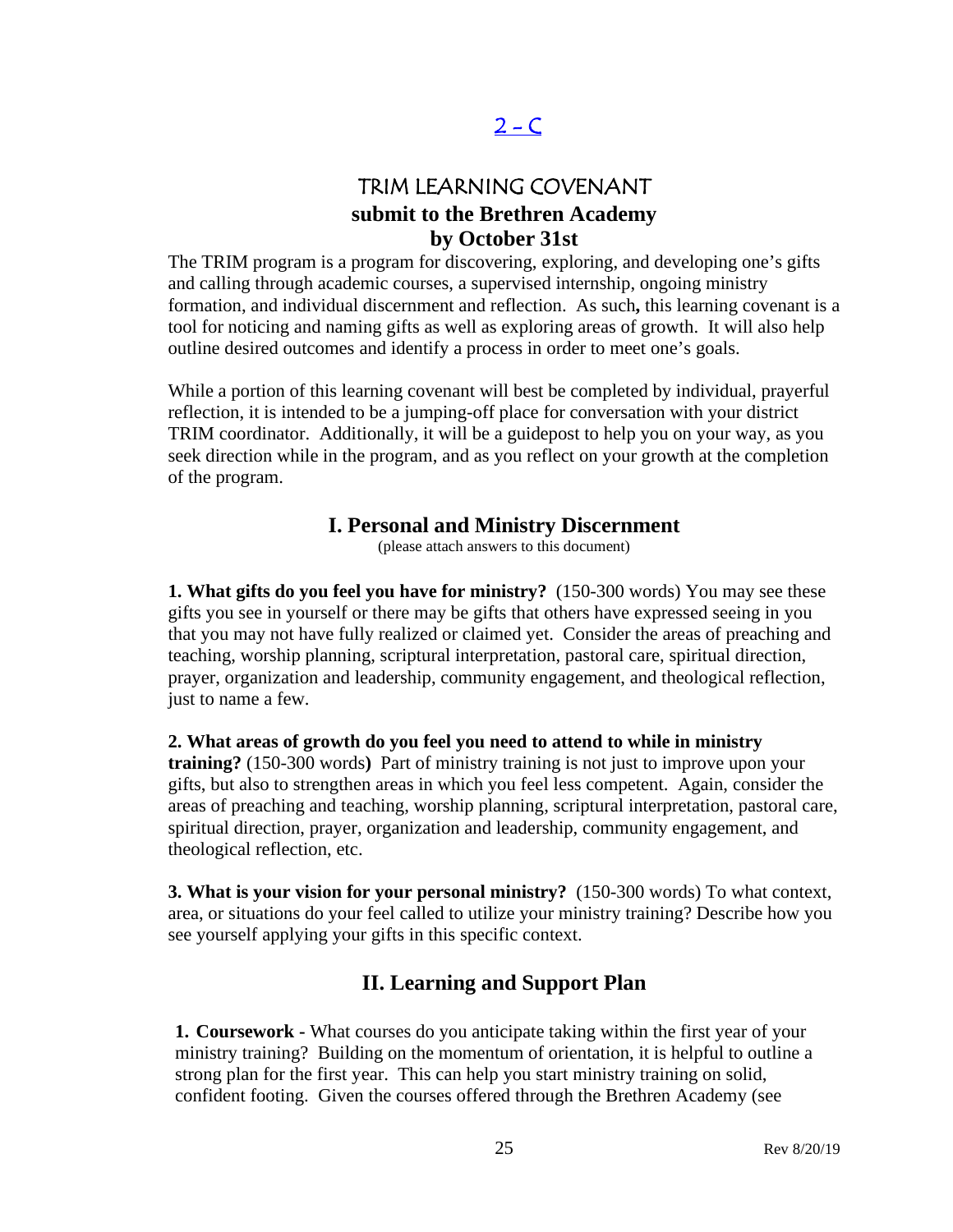"Upcoming Courses" listing in your TRIM manual) what are 1-4 courses you would like to take? (Note: this does not obligate you to take these courses, but is simply helping you thinking of how to jump start into your program)

| Courses I would like to take this year: | <b>Dates</b> |
|-----------------------------------------|--------------|
|                                         |              |
|                                         |              |
|                                         |              |
|                                         |              |

**2. Required Experiences -** As identified during orientation, you will be required to complete five (5) experiences. Some of these take advanced planning, others can be more spontaneous but first require a vision. Consider the dates and/or opportunities that would work well for your calendar and interest.

| <b>Required Experience</b>              | <b>Possible date/location/event</b> |
|-----------------------------------------|-------------------------------------|
| 1. Annual Conference                    |                                     |
| 2. District Conference                  |                                     |
| 3. Brethren College/Connection          |                                     |
| 4. Ecumenical/Intercultural/Interfaith  |                                     |
| 5. Bethany (a course with BTS faculty   |                                     |
| member or on Bethany campus counts, and |                                     |
| does not include Orientation)           |                                     |

## **3. Supervised Ministry Internship**

Consider possible supervised ministry internship locations. Is there a qualified supervisor in service at this location or will you need support in identifying a qualified supervisor? (Please see Supervising Pastor section of the TRIM manual)

Possible setting: Possible supervisor:

If setting is a congregation, are you a member at this congregation?  $Y$  N

If setting is a congregation, are you currently serving this congregation in a pastoral/ministerial capacity? Y N

If NOT a congregation, please describe the nature of this setting:

## **4. Ministry/spiritual formation support in your district**

Where are you in the district credentialing call process?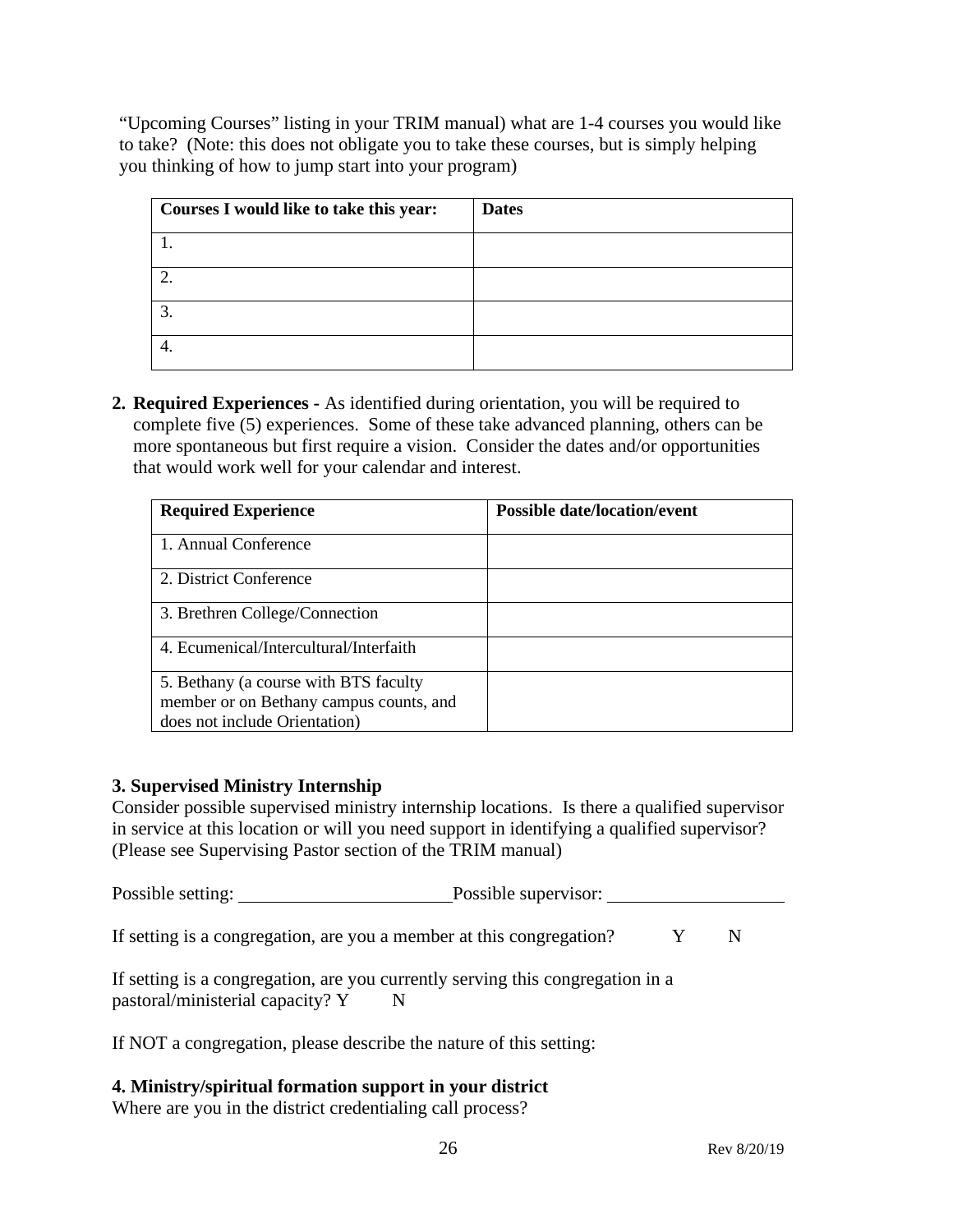\_\_approval for licensing in the Church of the Brethren \_\_licensed in the Church of the Brethren \_\_credentialed in another denomination (please list credentialing) \_\_other (please describe) Are you part of a calling cohort? Yes No Please describe: In addition to your district TRIM coordinator, is there a mentor or spiritual friend with whom you are discerning your call to ministry? Yes No Please describe:

Do you feel clear about the credentialing process within your district and the steps you need to go through in order to become credentialed in the Church of the Brethren? Yes No Somewhat

What questions do you have?

## **5. In conversation with your district TRIM coordinator, outline a plan of communication and support.**

| What is the best way for you to meet?   | How often will you meet? |
|-----------------------------------------|--------------------------|
| _ Skype, Zoom, or other online platform | Monthly                  |
| $\equiv$ in-person                      | $B$ i-Monthly            |
| $\equiv$ phone                          | _Quarterly               |
| _ district ministry formation groups    |                          |
| __ combination (please explain)         |                          |

*Please indicate other issues or plans for communication and support you have discussed with your district TRIM coordinator.*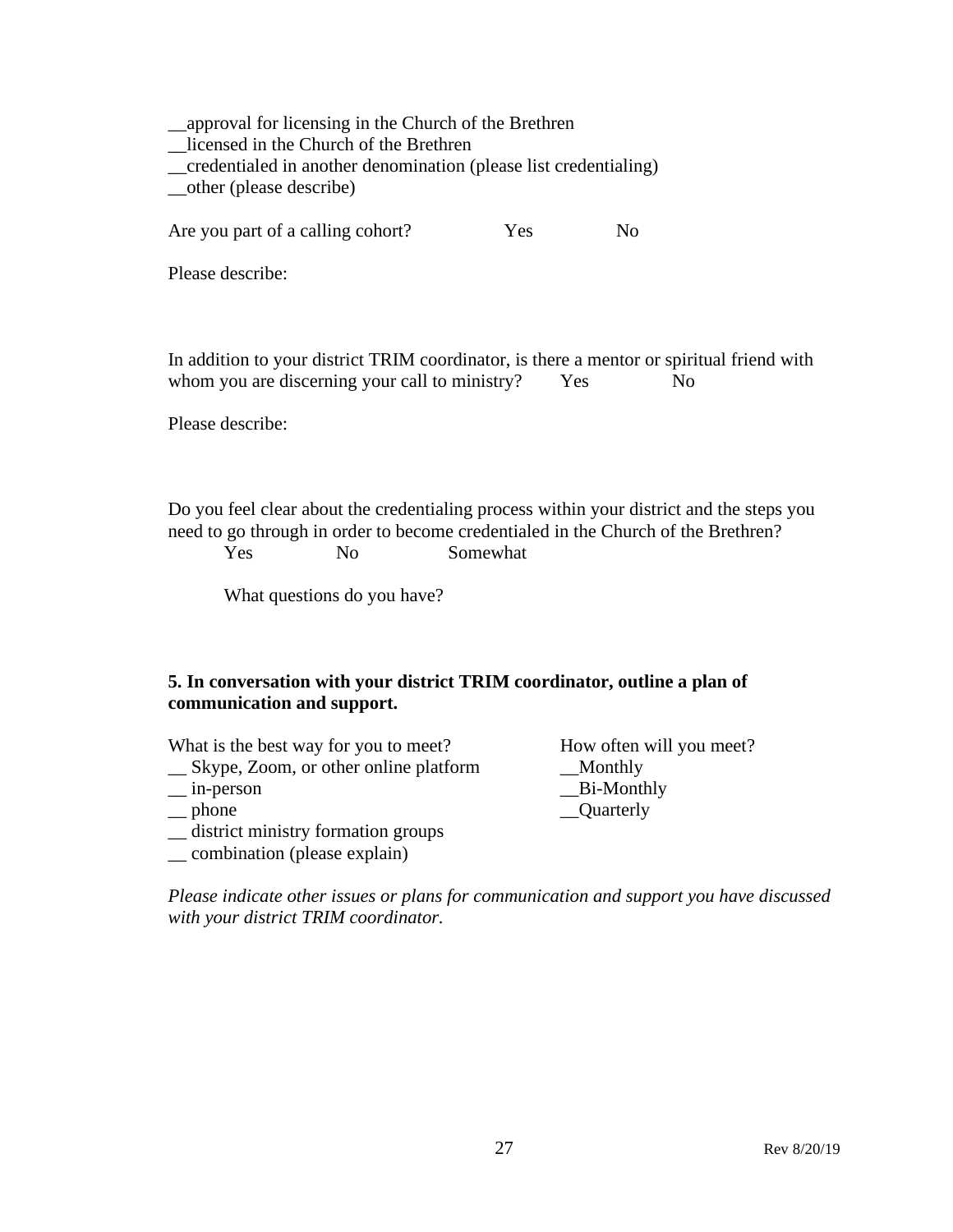## **III. Covenant Summary and Signatures\***

By signing this covenant, we (TRIM student and district TRIM coordinator) agree to the goals, outcomes, and plan named above.

In this relationship focused primarily on the student, we agree to a relationship marked by:

- **Honesty** We will speak the truth in love.
- **Confidentiality** We will not share issues and concerns outside this relationship without permission except when someone is in danger or is being hurt.
- **Safety** We will honor personal and professional boundaries within a safe environment and relationship.
- **Vulnerability** We will share conversation about life, ministry, and development issues.
- **Punctuality** We will be prompt for appointments and calls out of respect for each other.
- **Preparedness** We will come prepared to each meeting.

"Before God and each other we commit ourselves to this relationship"

| TRIM student: |  |
|---------------|--|
|---------------|--|

Date:\_\_\_\_\_\_\_\_\_\_

District TRIM coordinator:

Date: \_\_\_\_\_\_\_\_\_\_

\*Appreciation is given to our colleagues in the Journey program at Anabaptist Mennonite Biblical Seminary for providing the model on which this covenant is based.

# Return to Carrie Eikler by October 31st eikleca@bethanyseminary.edu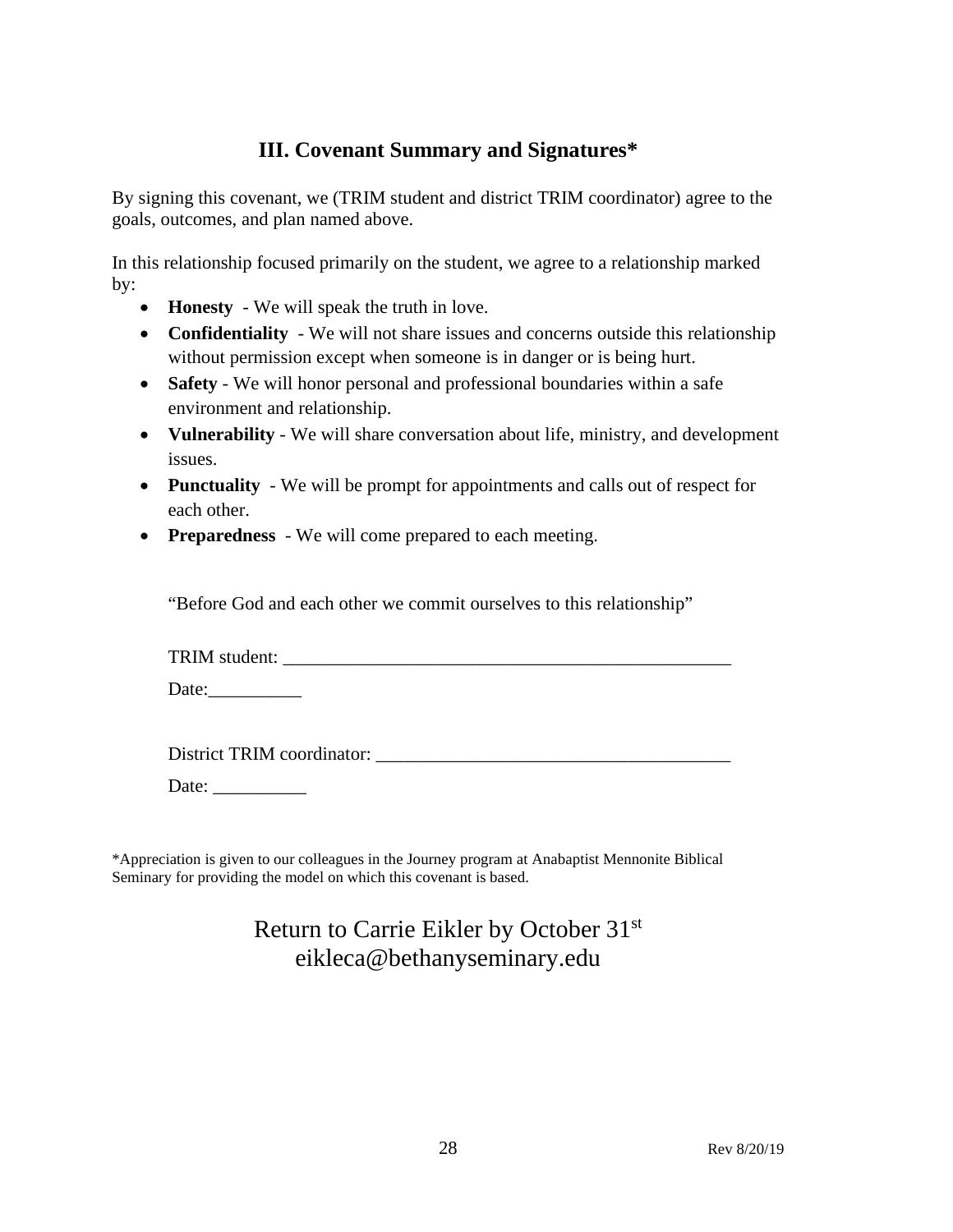## $2 - D$

## TRIM/EFSM ORIENTATION EVALUATION FORM

<span id="page-28-0"></span>As the staff of the Brethren Academy, we hope this time of orientation has been helpful to you in a number of ways. To help us continually refine the orientation for maximum usefulness, please fill out this evaluation as frankly as you possibly can. Circle a number on the continuum for each of the items below (5 is a superior rating, 1 is a poor rating). Space is provided after each question for written comments.

### **1. Design/Organization of the week**

**5 4 3 2 1 Comment**: What did you wish there was more time for? What could have been eliminated or emphasized less? **2. Advance Information and Arrangements 5 4 3 2 1 Comment**: Did this experience meet your expectations? If not, how could we have prepared you better?

### **3. Worship/Devotions/Prayer Session**

**5 4 3 2 1**

**Comment**: We weave a variety of worship/devotions/prayer times through the days. In the context of an orientation geared toward your education, how would you rate this aspect of the orientation?

### **4. TRIM/EFSM Training Sessions**

**5 4 3 2 1**

**Comment**: This experience is meant to be a springboard for your work with your district TRIM coordinator/EFSM Supervisor. While you will not leave with all the answers to questions that will arise, do you feel you have received enough information to move ahead? If not, what are you uneasy about?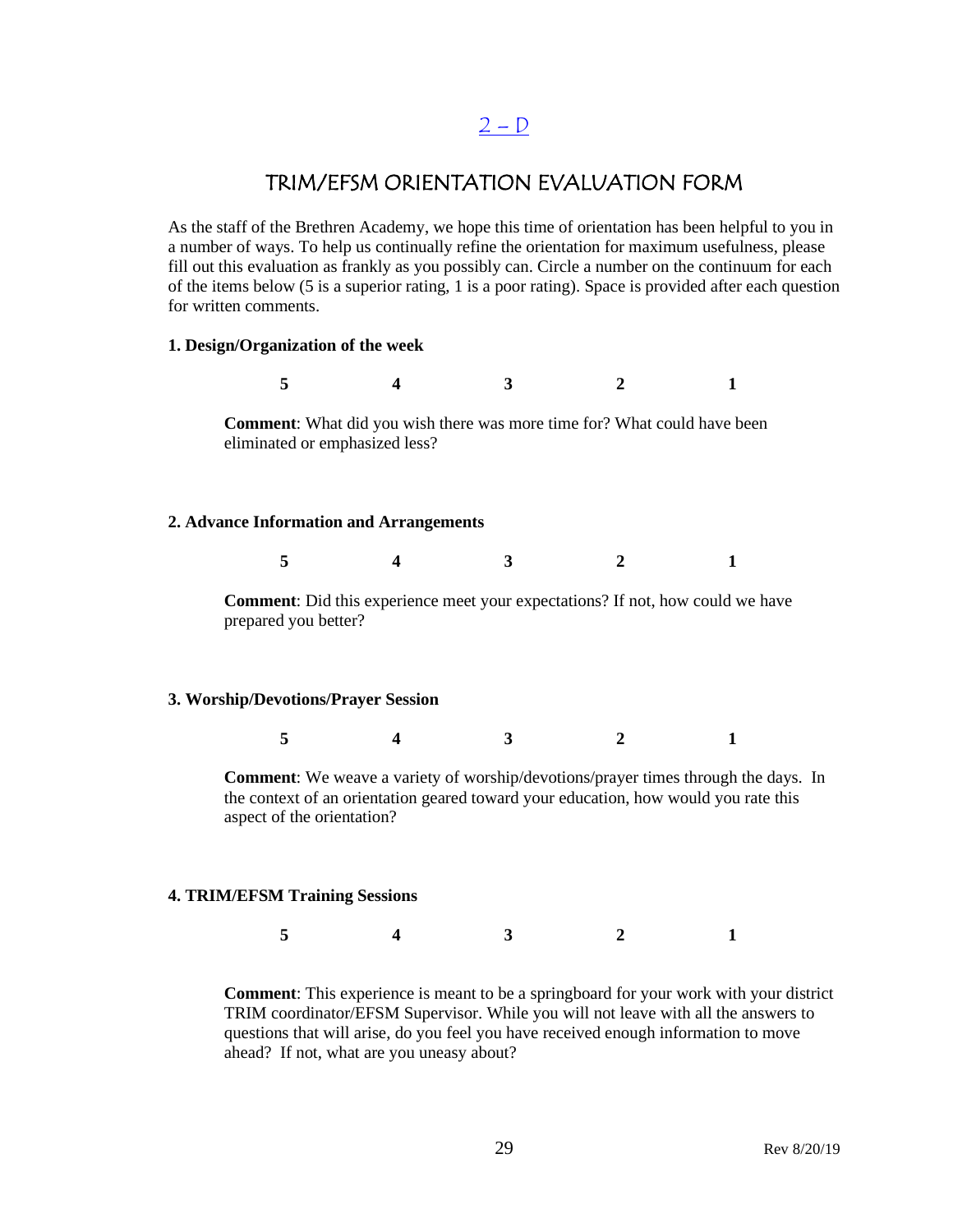### **5. Other Group Sessions**

| $\sim$ 5 |  |  |
|----------|--|--|
|          |  |  |

**Comment:** To prime the pump for learning in the area of ministry, we have included a variety of sessions lead by various individuals addressing a range of topics in ministry. Which session(s) were particularly intriguing to you? Was there something missing that you anticipated or wished would have been planned?

### **6. Spiritual Discernment Class**

|--|--|--|--|--|--|

**Comment:** The Church of the Brethren expects a different style of leadership from its ministers than many other denominations. Do you feel you have a good basic understanding of this expectation?

### **7. Academy Staff Leadership**

|--|

**Comment:** We want you to get to know our staff through Orientation. How well did that happen for you?

#### **8. Accommodations and Meals**

|--|--|--|

**Comment:** We hope you were comfortable in a "retreat" setting. Our intent is to give you time away from your normal activities. Do you have observations that would help us plan for other groups?

**9. General comments.** Thank you for your time not only to be with us at orientation, but also to give us your feedback. Are there other areas that you would like to comment on?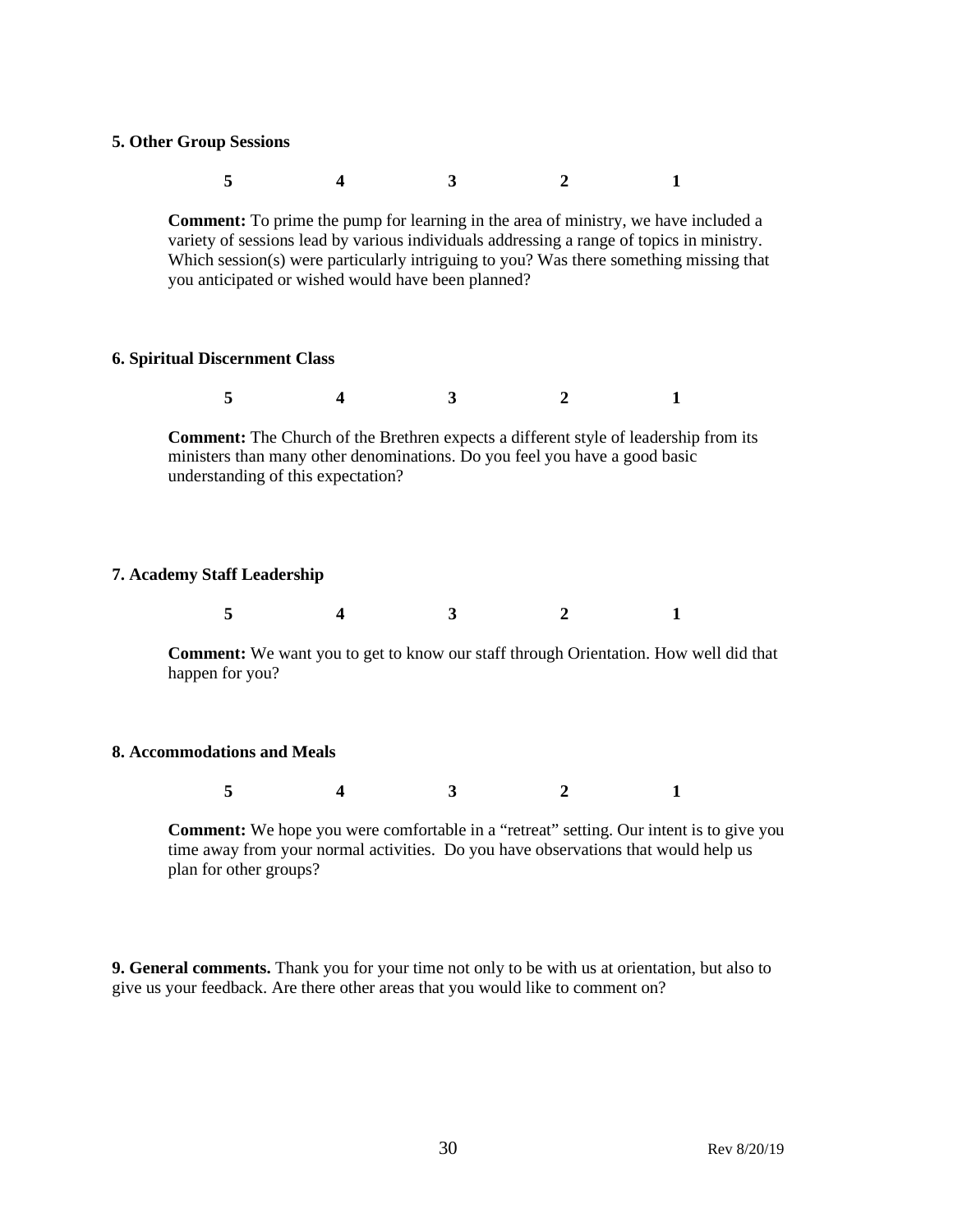# $3 - A$

## TRIM PROGRAM REQUIREMENTS

<span id="page-30-0"></span>TRIM training features a flexible design; however, each student will complete a common set of requirements. These common elements include both coursework and practical training experiences as summarized below:

## **A.** M**inistry formation group** participation

**B. 30 units of coursework**, at least 10 of which must be completed while in TRIM:

10 units of Biblical or Theological Studies, including: Introduction to Old Testament Introduction to New Testament Church of the Brethren Studies (history or theology) 10 units of Ministry Skills 10 General Education Units

Note: In the completion of these 30 hours, *students are expected to work at their next level of academic achievement*.

### **C. Five Required Experiences**

Ecumenical, Intercultural, or Interfaith Experience Church of the Brethren College Experience or Brethren Connection Experience Bethany Theological Seminary Experience in addition to Orientation Annual Conference Experience District Conference Experience

**D. Ministry Internship (**Pre-requisite): Completion of at least 20 units of TRIM credit, five units of which must be completed while in TRIM. A plan for this 400 hour requirement must be submitted to the Academy for approval one month before beginning the internship.

### **E. Graduation Preparation**

Final Biblical/Theological Awareness Inventory Exit Exam Final Student and District Coordinator evaluations

*\*All work is planned and completed in consultation with District Coordinator.*

\*\*Students pay an annual participation fee to the Brethren Academy each year they are registered in the program and are billed each January beginning the January following attendance at orientation.

\*\*\*TRIM transcripts are mailed twice each year to the student and his or her district TRIM coordinator. A copy of the fall report is mailed to the student's sponsoring district and includes a summary report of the student's progress.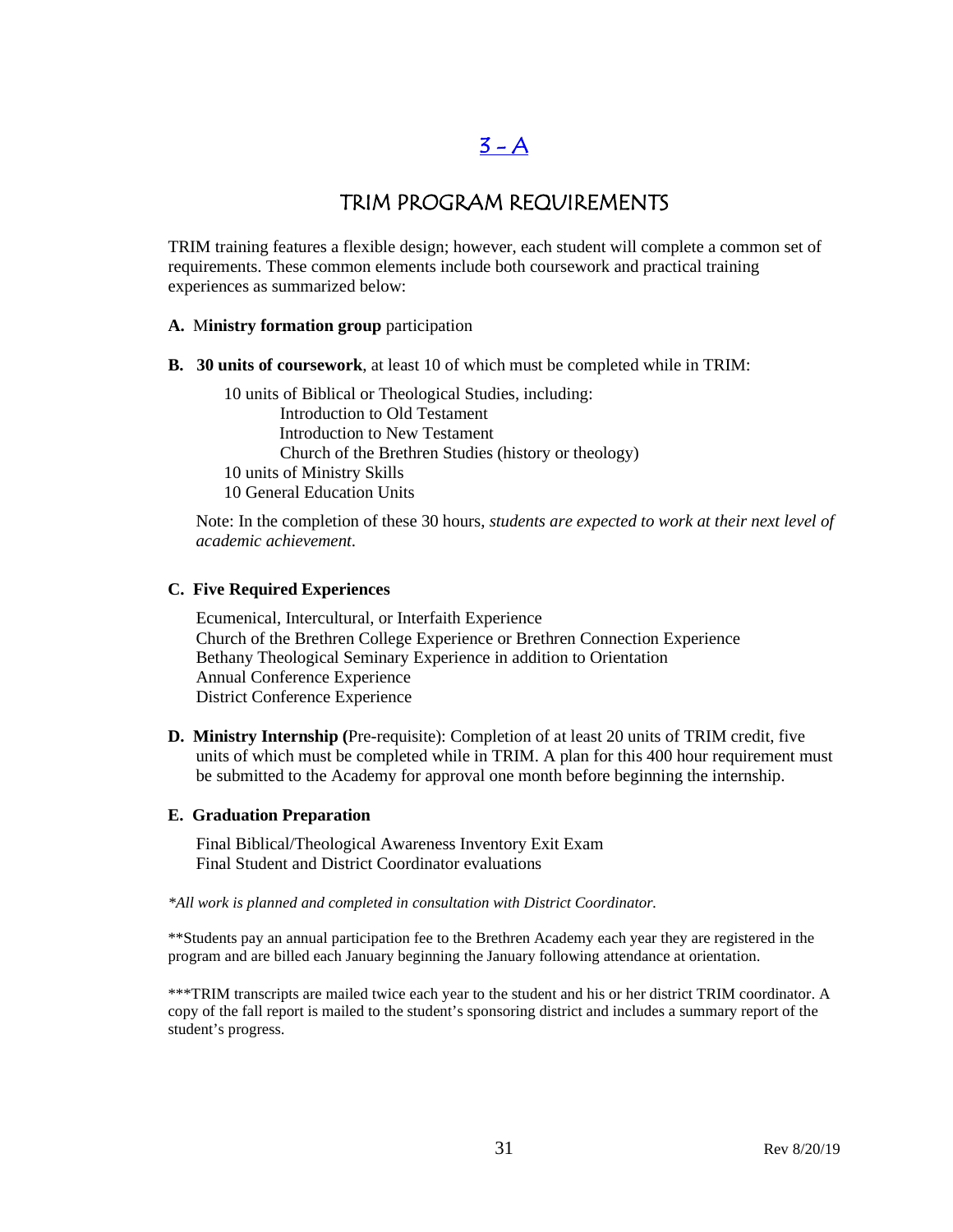# $3 - B$

## <span id="page-31-0"></span>PARTICIPATION in a MINISTRY FORMATION GROUP

From our early history as a church, Brethren have believed in the importance of "calling." A call in the Church of the Brethren is not simply a personal inclination; it is an individual urge that is also recognized and affirmed by the church community. An authentic calling combines a strong personal sense with the strong corroboration of the congregation. You are already enrolled in TRIM because you and the church recognize your talent for ministry. However, to formalize this process of calling, TRIM requires that each student work with a ministry formation group whose purpose is to provide opportunities for shared reflection on, evaluation of, and support of the student's faith journey, to discuss issues arising out of study, ministry experience, and topics important to growth as persons and as leaders.

Apart from coursework, all TRIM students will participate regularly in a supervised group experience called a "ministry formation group." Ministry formation groups may be organized in two ways: a calling cohort as outlined in the 2014 Ministerial Leadership Paper or with a district group of TRIM students. The structure of the group is dependent on the district.

Ministry formation groups provide an excellent setting in which to reflect on every facet of training in TRIM.

Most often the ministry formation group is led by the district TRIM coordinator. It is also possible for a pastor appointed by the district to lead the group. This person will report to the district TRIM coordinator.

The agenda of a typical group meeting might consist of several of the following:

- Informal sharing of significant experiences in members' lives
- Cultivation of personal and spiritual disciplines and practices
- Discussion of a book the group has agreed to study as a common discipline
- Review of a case study or verbatim from a specific ministry experience prepared by one of the group members.
- Review of progress on current TRIM units and discussion of issues or topics growing out of those units.
- Role plays of ministry situations, real or hypothetical, with group reflection on the process.
- Exploration of a specific topic the group has agreed to focus on for one or more meetings.
- Bible study, conducted either for its own sake or as an occasion for reflecting together on how we approach and use the Bible.
- Use of tests and other inventories (e.g., Myers-Briggs) that help us understand ourselves and what we bring to ministry.
- Sharing and reflecting together on statements of faith that members of the group develop.
- "How to" sessions, including how to write learning objectives, how to use journaling effectively, how to develop a position description for pastoral ministry, how to fill out financial assistance forms, how to plan one's supervised ministry experience, and how to write evaluations for course-equivalent units.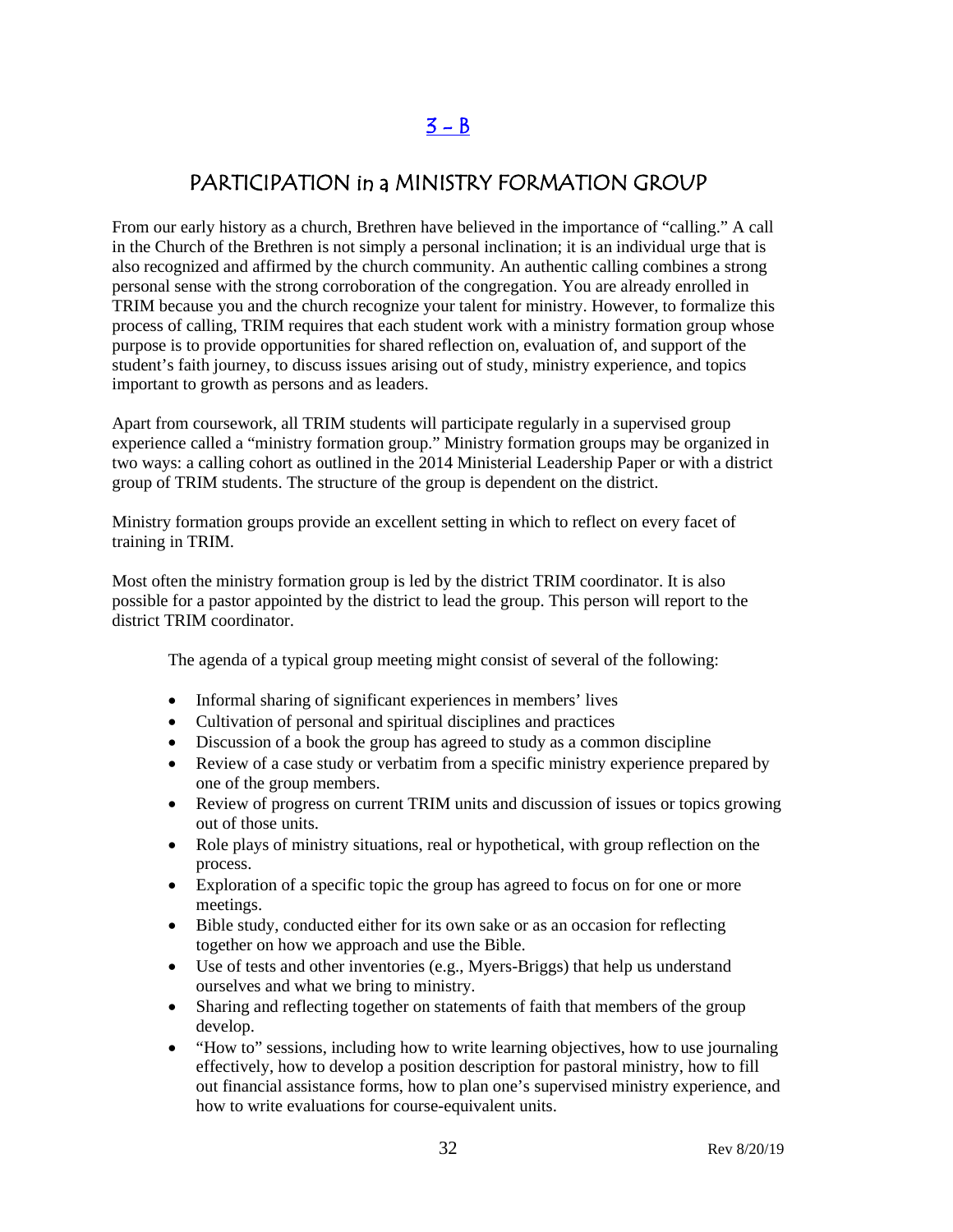These are suggestions, not restrictions. The important thing is that groups structure their time together in a way that proves helpful to all participants. Where the formation group includes people other than TRIM students, questions related specifically to the TRIM program will need to be cared for in another setting.

The district TRIM coordinator, the district ministry coordinating team, and the student will plan this important aspect of the program. The recommended length and frequency of meetings is monthly for 90 minutes to two hours. Where geography makes monthly meetings impossible, a group may decide to gather every other month for a three-hour session. If face-to-face meetings are not possible due to geographic distance, a conference call or video conference must take place in lieu of meeting in person. Whatever mode the meeting is held, it should be convenient to the participants and suited for the work the group will be doing.

No matter who actually leads the formation group, it is the responsibility of the district TRIM coordinator to see that the group is launched, to clarify the purpose and agenda of the group, to ensure that new trainees are warmly incorporated into the group, and to monitor the group's work. Where a limited number of students or geographical distances make it impossible to set up a district group, the Coordinator will solicit the counsel of the district ministry coordinating team, district executive minister, and Coordinator of English Language Ministry Training Programs to explore alternatives.

It is the responsibility of the district TRIM coordinator to make progress reports on the development of the ministry formation group in his or her district. If questions arise that are not covered by the guidelines above, the district TRIM coordinator should contact the Coordinator of English Language Ministry Training Programs.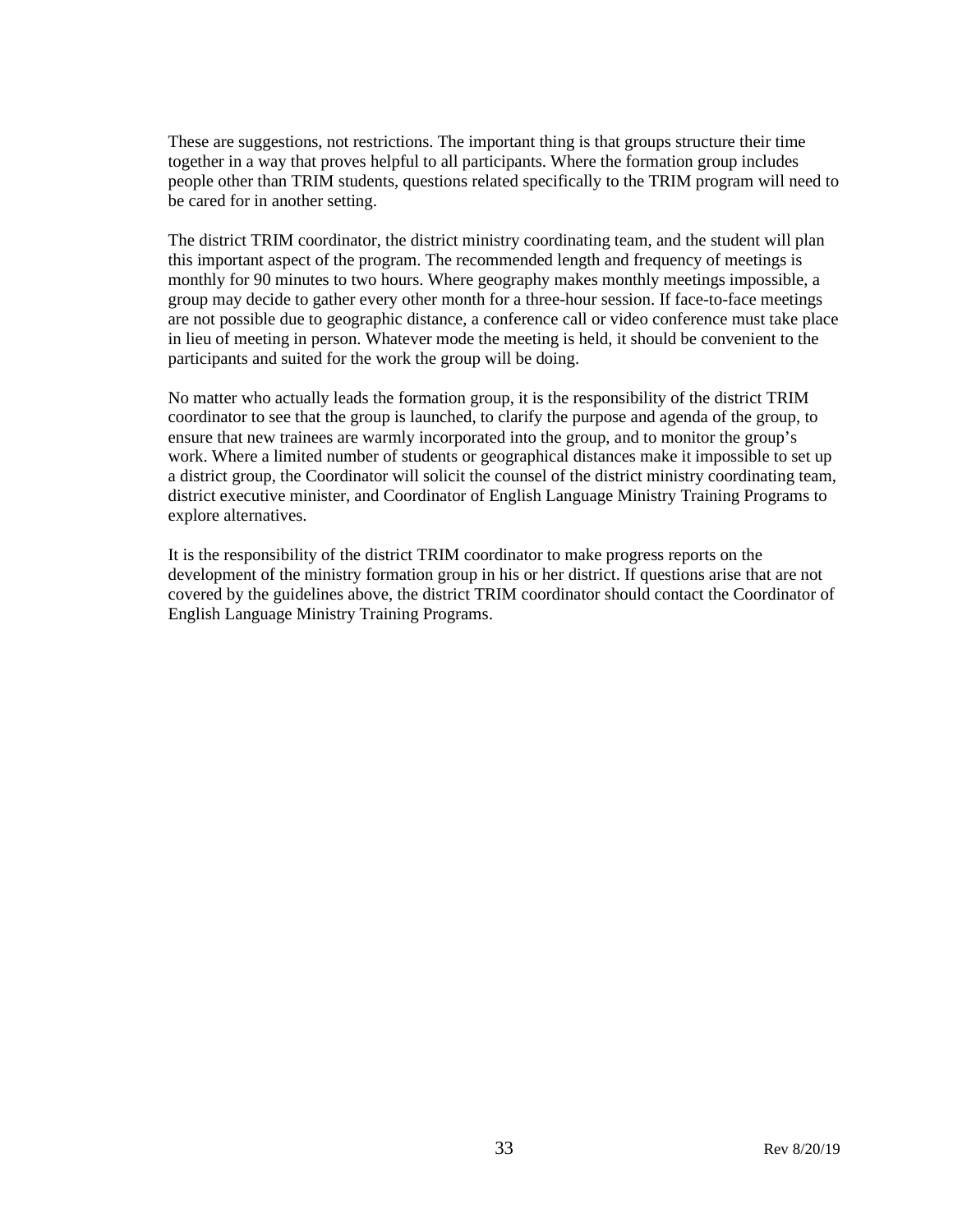# $3 - C$

## COURSEWORK

<span id="page-33-0"></span>Participants in TRIM take college-level or seminary-level courses in three basic subject areas: general education, biblical and theological studies, and ministry skills.

## **A. General Education**

The basic objective of *general education* is to become more familiar with the broad areas of knowledge important for understanding ourselves and the world in which we live. Specific units of recommended study in this area include language and communication skills, computer skills, literature, the arts (including music), philosophy, history, economics, psychology, sociology, and natural science. Other fields of general education are possible, depending on the interest of the student. Substitutions may be made with the approval of the Coordinator of the English Language Ministry Training Programs.

## **B. Biblical and Theological Studies**

The purpose of *biblical and theological studies* is to become more familiar with the biblical foundations of the Christian faith and with the church's reflection on and response to the biblical message throughout its history. All students are required to take a minimum of one unit in each of three areas:

- 1. Introduction to Biblical Studies (taken at orientation)
- 2. Introduction to Old Testament
- 3. Introduction to New Testament
- 4. Church of the Brethren studies (such as Brethren history and Brethren theology) *Be aware that requirements vary by district regarding which type of courses are mandatory for ordination. Check with your district office for requirements.*

Other recommended units of study in this area include biblical interpretation; study of particular sections of scripture; basic Christian beliefs; theology; church history; Christian ethics; and peace studies.

## **C. Ministry Skills**

In the study of *ministry and ministry skills*, the goal is to become familiar with the nature and scope of the church's ministry, to articulate how one's calling relates to that ministry, and to exhibit increased competency in the various skills for ministry.

Specific units of recommended study in this area include spiritual formation, prayer; conflict resolution; the congregation as a context for ministry; specific types of preaching and worship; church administration; COB polity and practices (perhaps a district requirement); pastoral leadership; pastoral care; teaching and nurturing; evangelism and church growth; missions; church music; cross cultural ministry; campus ministries; camping ministry; work with particular populations; communication in the church; group dynamics study; and sociological issues affecting ministry.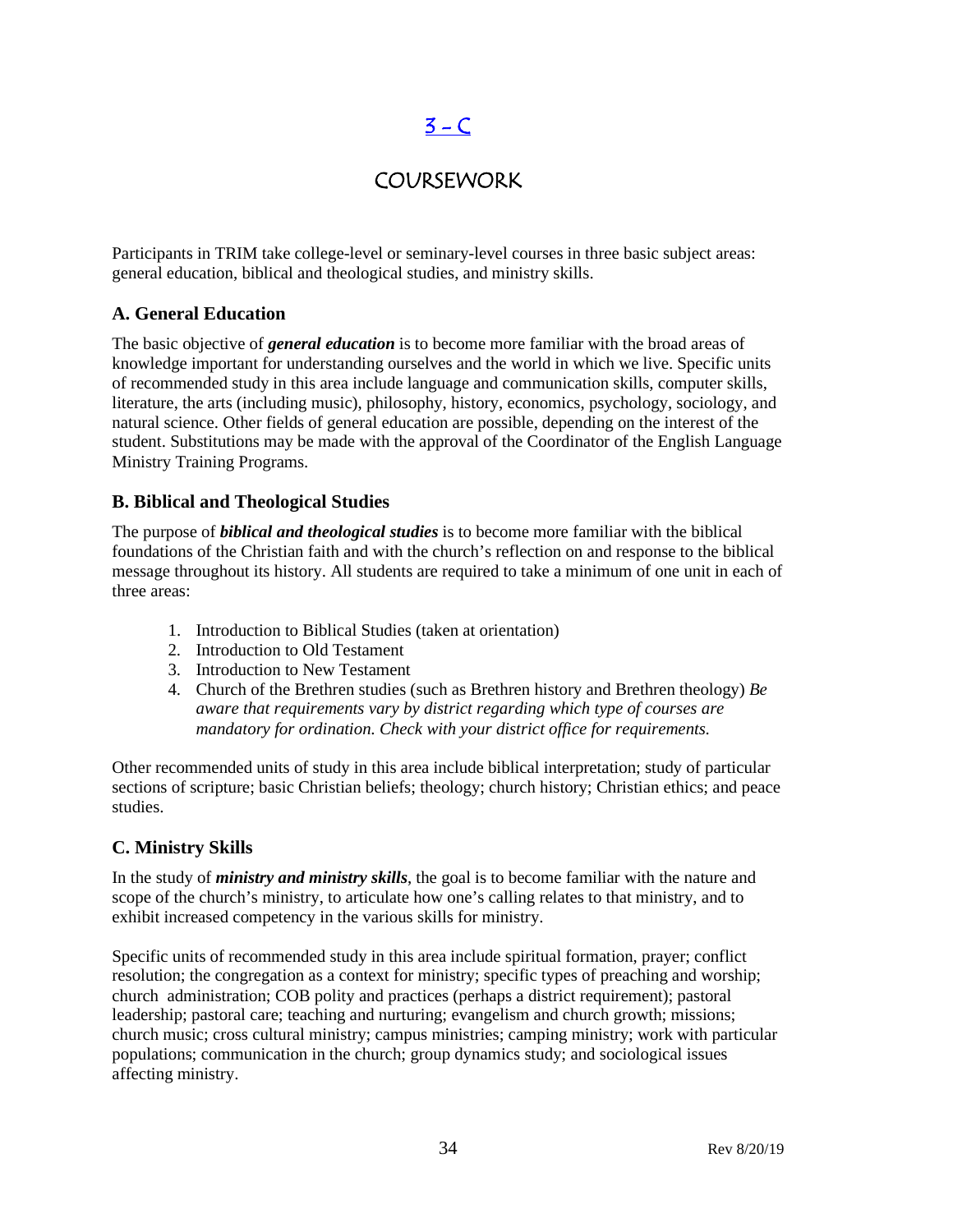## **Accumulating Course Credit**

Every student will complete a total of **30 curricular units.** A curricular unit is defined as:

- One TRIM course offered by the Brethren Academy for Ministerial Leadership or Susquehanna Valley Ministry Center
- One Directed Independent Study Unit (DISU) offered by the Brethren Academy for Ministerial Leadership or Susquehanna Valley Ministry Center
- A **3-hour course in a fourteen-week semester or a 4-hour course in a ten-week quarter** at the college or seminary level
- One Independent Study Unit (ISU), which is a combination of learning experiences, each broadly equivalent to a 3 semester-hour course (75-90 class hours total). "See Independent Study Unit page 54". No more than one-sixth of units taken while in TRIM can be fulfilled by ISUs.
- An Academy Certified Training Systems (ACTS) course may be taken for TRIM credit with approval of the Coordinator with additional work completed under the supervision of the instructor

Credit may be granted for units of study completed prior to participation in TRIM **if the student can provide acceptable certification for this work**. For work at accredited colleges or seminaries a copy of the student's final transcripts or grade reports are required. A minimum of half of the remaining credits required for completion of TRIM must be completed through Brethren Academy classes or Bethany Theological Seminary courses.

The number of curricular units that may be transferred to TRIM from other structured academic settings that are not accredited must be negotiated with the Coordinator. This negotiation is based on a fair assessment of the actual hours invested in the course. One course at an unaccredited institution may be worth one quarter, one third, or one half of a TRIM unit, but no more than half a unit. Or the coordinator may award one unit of credit for several courses in the same area of the curriculum, such as Biblical and Theological Studies.

Up to half of the credits needed to complete the TRIM program may be transferred in from other institutions (that is, institutions other than the Brethren Academy or Bethany) **while in TRIM.**  This does not affect the number of credits that can be transferred into TRIM when beginning the program.

## **Distribution of 30 Curricular Units**

**A minimum ten units** will be acquired through courses offered by a college accredited by a regional agency of the U.S. Department of Education or a seminary accredited by the Association of Theological Schools.

**A minimum ten units** will be acquired through academy-level (or higher) courses. The Brethren Academy is authorized by Annual Conference but is *not* accredited.

Up to, but not exceeding, half of the credits needed to complete the program **while in TRIM** can be obtained by a combination of units from ISUs and/or outside institutions. (Note: No more than one-sixth of units taken while in TRIM can be fulfilled by ISUs)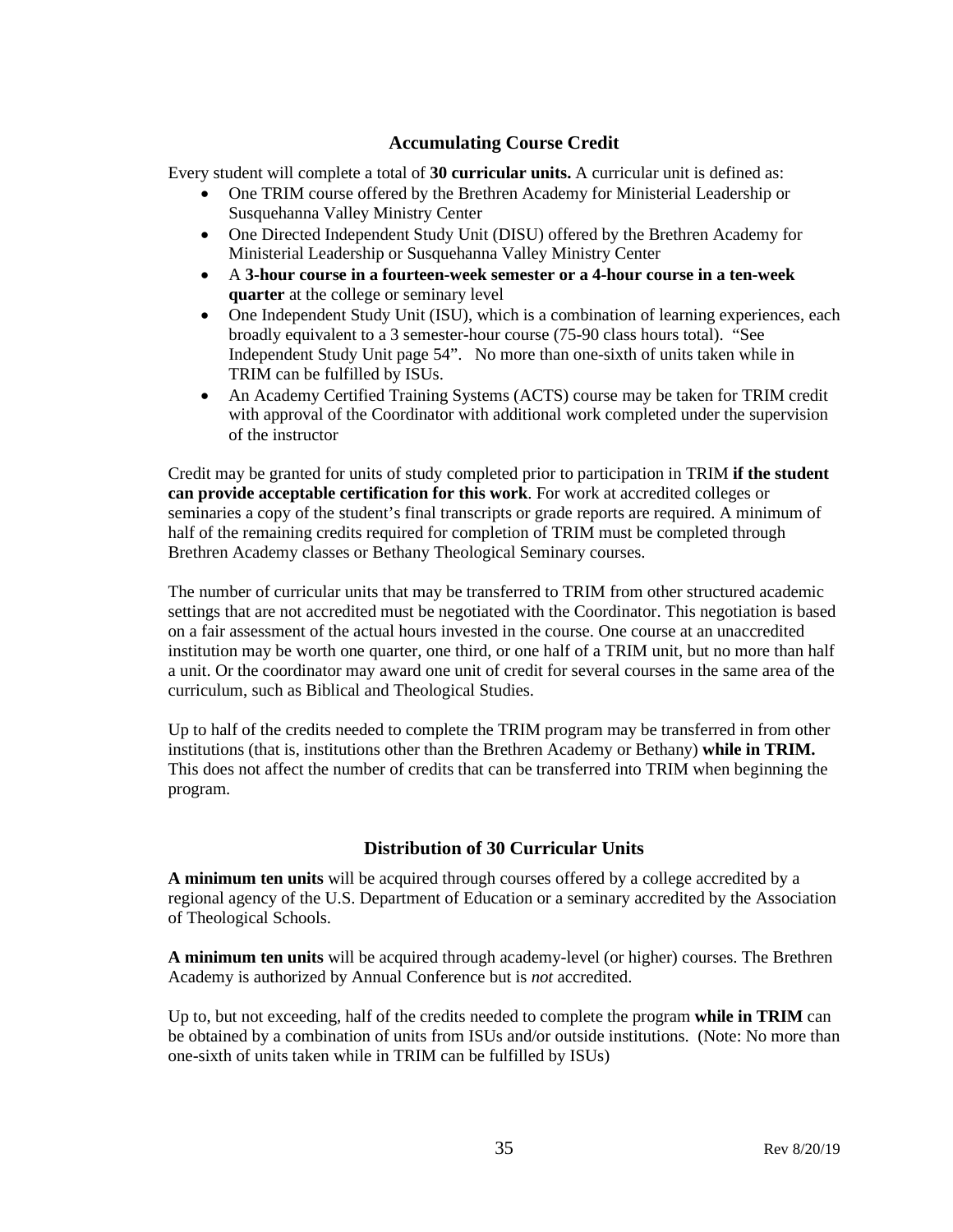## **Residency Requirement**

To earn a graduation certificate from TRIM, every student must complete **at least ten curricular units** while in the program. No more than 20 credits may be transferred to the program from other institutions. While in the program, TRIM students must also

- Participate in the five required events
- Successfully complete a ministry internship
- Receive an acceptable score on the Biblical Theological Awareness Inventory
- Complete the required paperwork for all of the above, working in consultation with the district TRIM coordinator
- Be in good financial standing with the Brethren Academy
- Participate in a ministry formation group

## **Transcripts**

TRIM transcripts are sent to students and coordinators two times each year, in the fall and in the spring. The work shown on the transcript reflects all work completed through the Academy or received by transfer at the Brethren Academy Office as of that time.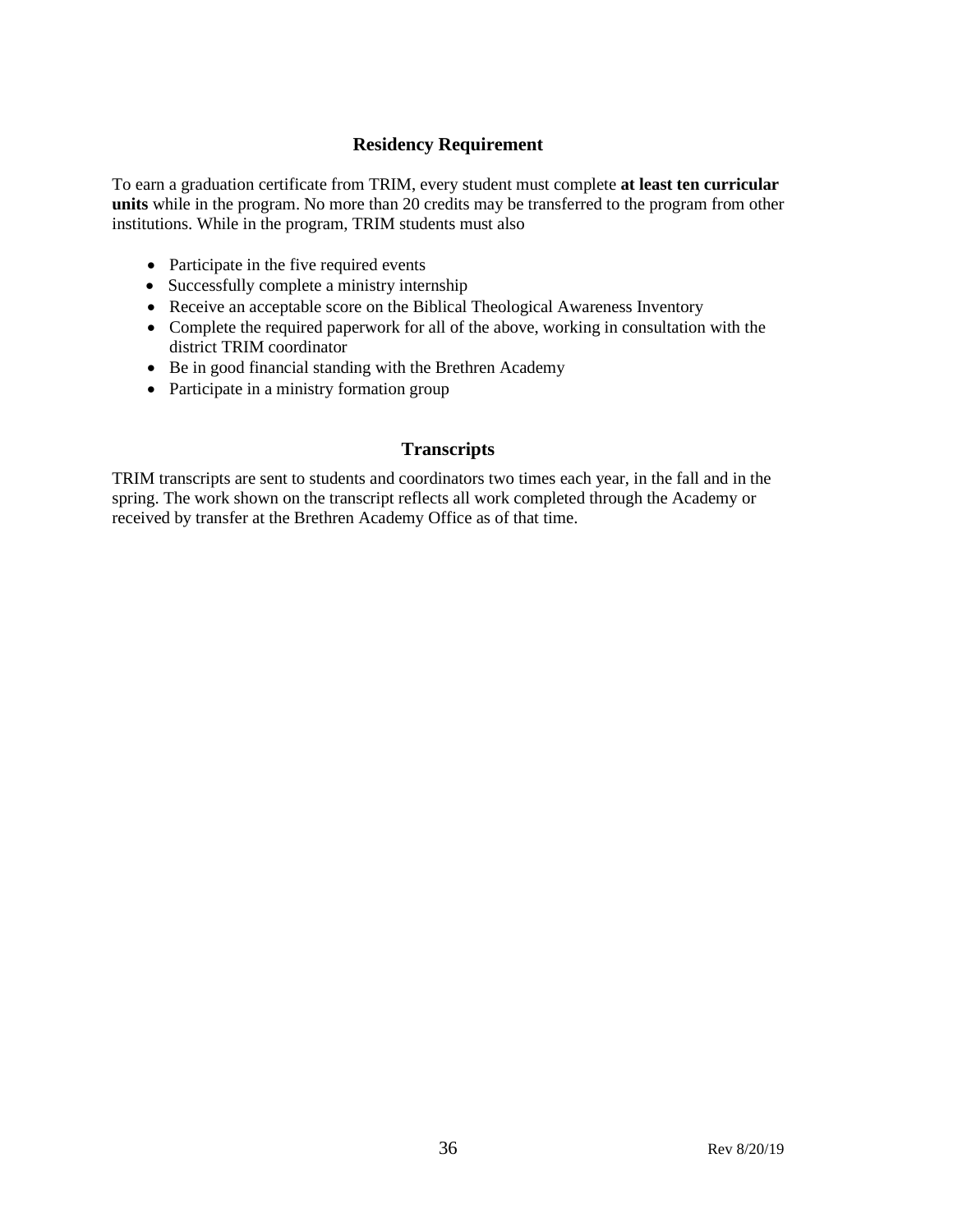### $3 - D$

### SUGGESTED ACTIVITES AND TOPICS of STUDY

The following activities, resources, and topics are offered as starting points and suggestions for TRIM ministry formation groups or individual students wanting to structure an Independent Study Unit.

You will find many of these resources online at the Brethren Press and Church of the Brethren websites [\(www.brethrenpress.com](http://www.brethrenpress.com/) and [www.brethren.org\)](http://www.brethren.org/). Many of the decisions of Annual Conference are also online and would provide good background material on a number of subjects.

#### **Bible Study/ Helps**

Use Biblical sections of the BTAI as discussion starters Use BTAI as the basis for selecting texts to study Memorize key Biblical passages, such as: I Corinthians 13:1-13 Matthew 5:1-12 Psalm 23 John 1:1-13 Romans 12:1-21 Do a "group" Independent Study Unit on types of literature in the Bible, such as: Wisdom literature Minor prophets Paul's travels Study and portray a series of Bible characters Become familiar with the lectionary

#### **Church of the Brethren**

Plan and lead the following: A service of anointing, baptism, child dedication, interment, Love Feast Read and discuss the Ministerial Leadership Manual Read and report on articles in *Messenger* Volunteer as a camp leader; discuss the experience Discuss the congregational, district or denominational structure and its effectiveness Preach on simple living, stewardship, social justice, family issues, faith in the workplace, inner peace and world peace, technology and faith Invite a representative from the denomination, the district, or COB agencies: Outdoor Ministries Association Mission and Ministry Board District Board Mutual Aid Association On Earth Peace Brethren Benefit Trust Annual Conference Study Annual Conference reports/ queries/ business items Read and discuss Annual Conference statements on congregational ethics and ethics in ministry relations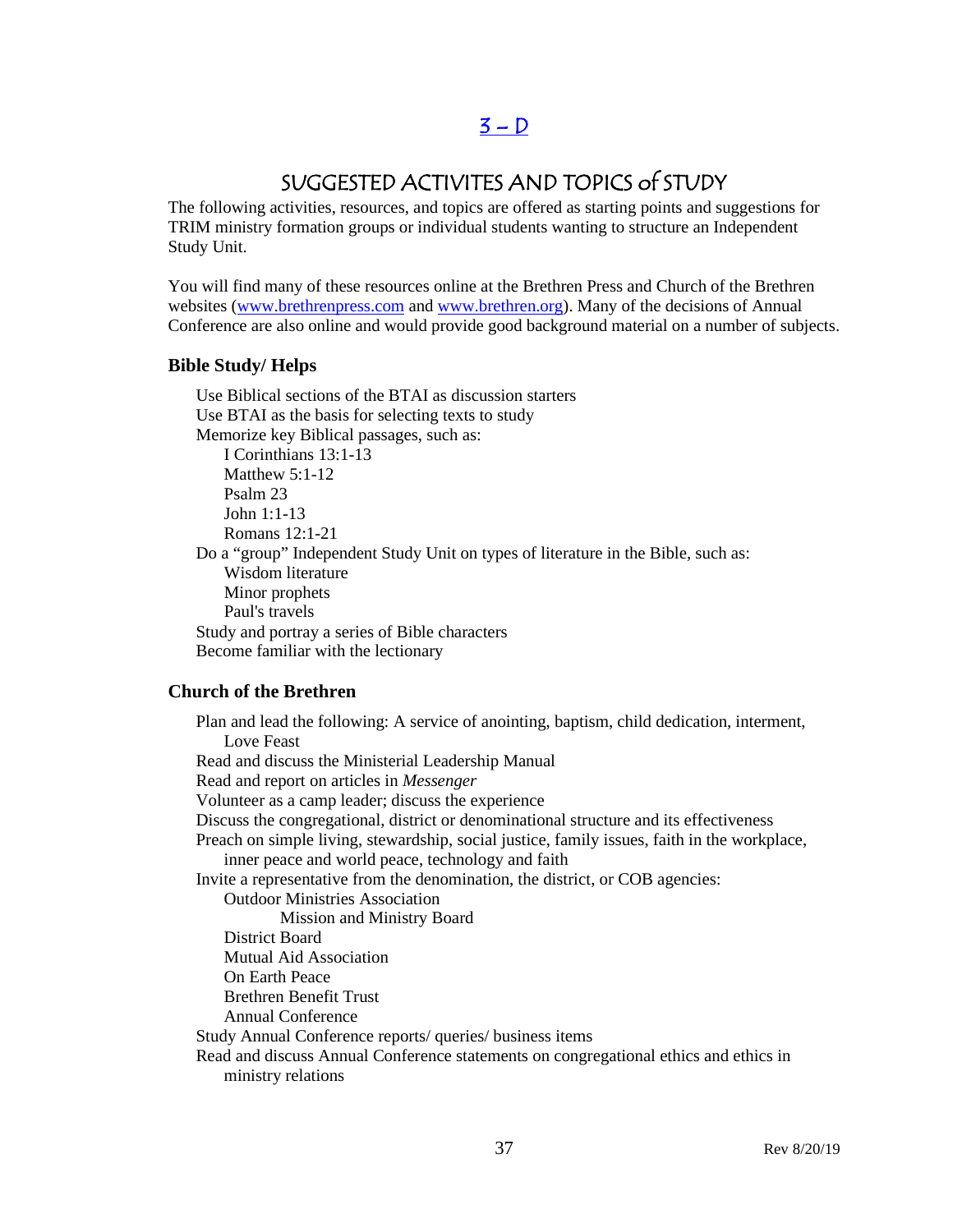#### **Pastoral Care**

Consider issues of pastoral care, such as divorce, grief, mental health issues, family crisis, human sexuality, stress and over-activity, incurable illness, disabilities, end of life issues, still birth/loss of a child/ abortion, child and spouse abuse, preparing to marry, remarry Preach a sermon and invite a group to critique it

#### **Technology as an Educational Tool**

Become familiar with Church of the Brethren websites Search the Internet for information on religions topics Learn to use online indexes to journals (EBSCOhost, JSTOR) Bookmark your favorite websites to find them easily Logon to Facebook to enter the online community that many in the COB are a part of. Or create a Facebook community with other TRIM students or your ministry formation group. Watch the Dale Brown series on church beliefs Watch the Bill Eberly series on church history Watch the "Journey in Jesus' Way" video series Watch contemporary movies with a moral or religious theme Check Brethren Press for resources Check your district office for resources

#### **Guest Presenters and Community Resources Personnel**

Talk to a medical doctor, mental health provider, funeral director, hospice nurse, nursing home administrator, social worker; nursing home, hospital or hospice chaplain; missionary, area pastor from another denomination, priest or rabbi or leader from another faith tradition, district executive minister, divorce mediator, retired pastor from the denomination, religion professor, religion columnist for a newspaper. Tour an area facility, such as a hospital, jail, AIDS clinic, or mental institution

#### **Ministers' Self-Care**

Meet for a meal with a group of spouses of ministers Discuss the pastor's appropriate use of humor in preaching Share resources for personal spiritual growth/ devotions Consider local resources for times of spiritual renewal Discuss/discover what "sabbath rest" means to you

#### **Expectations/Encouragement/Support**

Spend time affirming, praising, supporting one another Share deeply personal feelings, inasmuch as members of the group are comfortable doing this Share your theology with other students, your support group, or a Sunday school class Encourage individuals to participate locally as Sunday school teachers or service volunteers Attend an ecumenical or interfaith event as a group Use the case study method to deal with real situations in ministry Set up and discuss personal goals in ministry Discuss what qualities make an excellent pastor Share stories of "Christians I admire"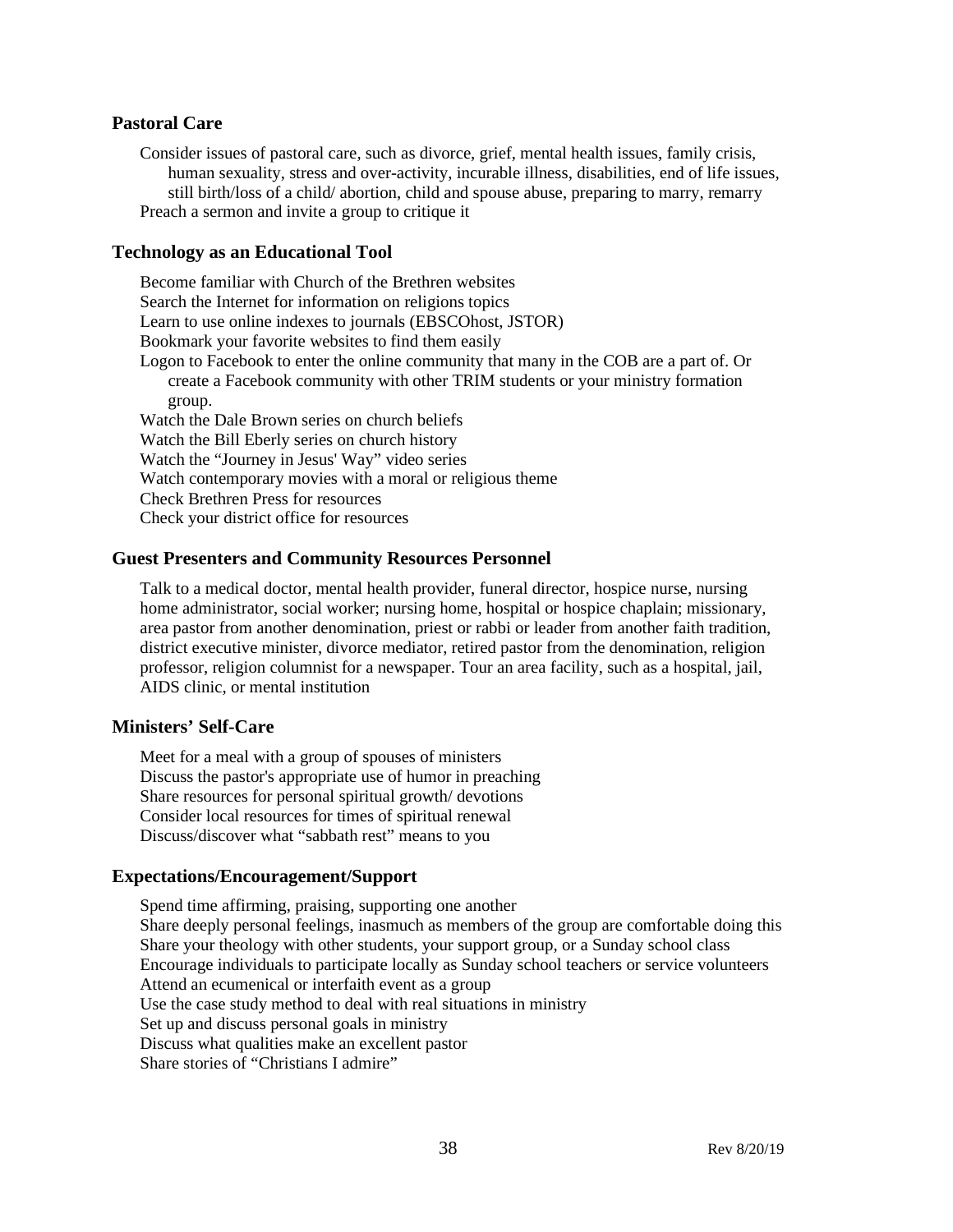### $3 - E$

### STUDENT TRIM CHECKLIST

Fill in date of completion for each requirement on the line provided to keep track of progress. Keep in mind that all work is planned and completed in consultation with the district TRIM coordinator.

#### **Entrance Process**

| Attend orientation at Bethany Theological Seminary                        |
|---------------------------------------------------------------------------|
| Successfully complete "Introduction to Biblical Studies" course online    |
| Mail "Servant Leadership" paper to instructor                             |
| Discuss and complete Learning Covenant with district coordinator within   |
| six weeks of orientation                                                  |
| Receive approval of Learning Covenant from the district TRIM coordinator  |
| District TRIM coordinator mails Learning Covenant to the Brethren Academy |
| office                                                                    |
|                                                                           |

#### **Program Requirements (check completed items)**

\_\_\_\_\_ Join an ongoing ministry formation group. Date joined: \_\_\_\_\_\_\_\_\_\_\_\_\_\_\_\_\_

\_\_\_\_\_ Completed 30 units of work, at least 10 of which were completed while in TRIM. In the completion of these 30 hours, *students are expected to work at their next level of academic achievement*.

#### **List of Units**

Designate each unit below as CS (college or seminary), A (academy level)

#### **10 Units of General Education**

| Course | Date<br>Completed | Level of<br>Instruction |
|--------|-------------------|-------------------------|
| 1.     |                   |                         |
| 2.     |                   |                         |
| 3.     |                   |                         |
| 4.     |                   |                         |
| 5.     |                   |                         |
| 6.     |                   |                         |
| 7.     |                   |                         |
| 8.     |                   |                         |
| 9.     |                   |                         |
| 10.    |                   |                         |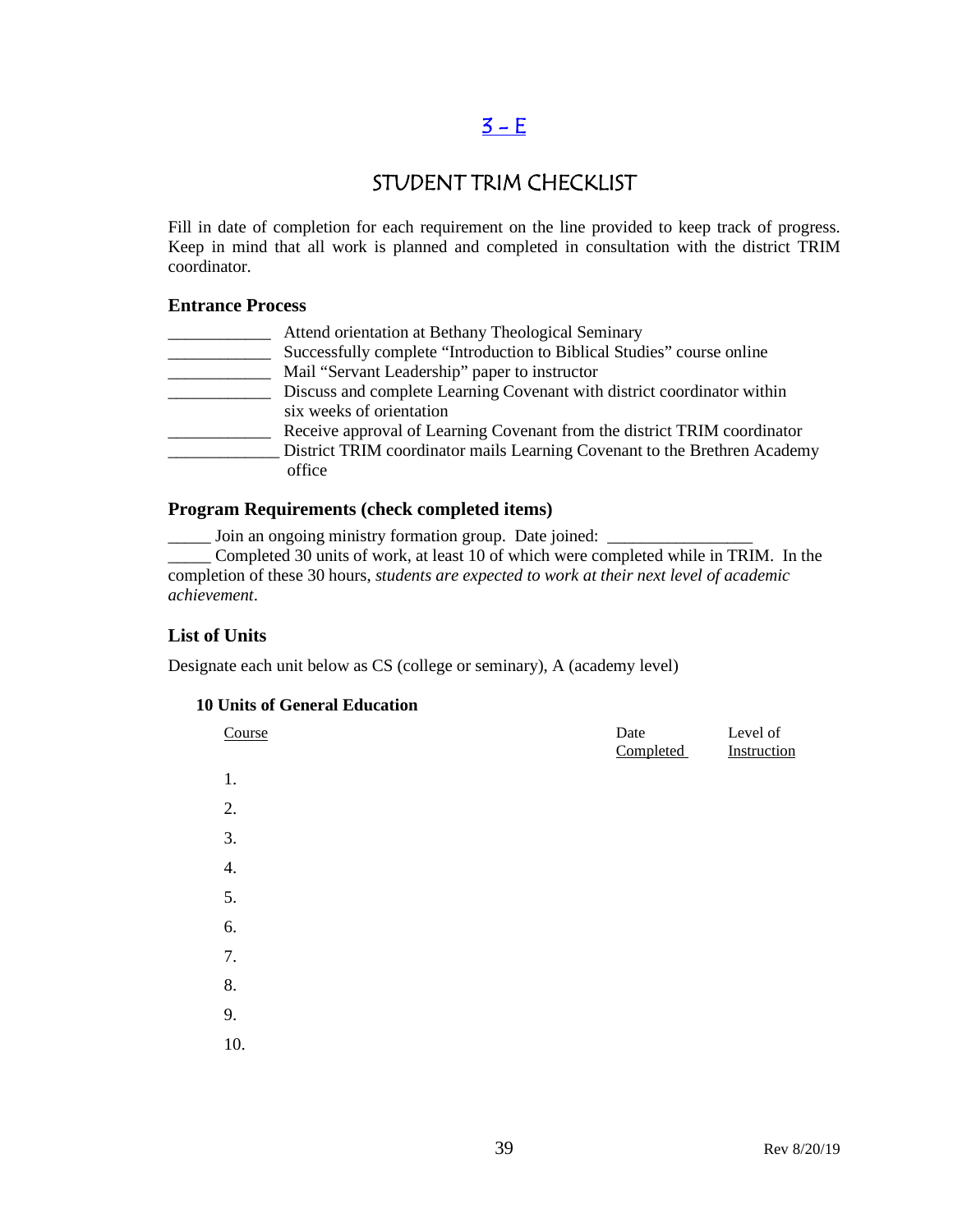#### **10 units of Biblical or Theological Studies**

| Course                                                   | Date | Level of |
|----------------------------------------------------------|------|----------|
| Completed Instruction                                    |      |          |
| 1. Introduction to Biblical Studies                      |      |          |
| 2. Introduction to the Old Testament                     |      |          |
| 3. Introduction to the New Testament                     |      |          |
| 4. *Church of the Brethren Studies (history or theology) |      |          |
| 5.                                                       |      |          |
| 6.                                                       |      |          |
| 7.                                                       |      |          |
| 8.                                                       |      |          |
| 9.                                                       |      |          |
| 10.                                                      |      |          |
|                                                          |      |          |

#### **10 units of Ministry Skills**

| Course                                                                               | Date | Level of |
|--------------------------------------------------------------------------------------|------|----------|
| Completed<br>Instruction                                                             |      |          |
| 1. Orientation                                                                       |      |          |
| 2. *Church of the Brethren Studies (polity and practices)                            |      |          |
| 3.                                                                                   |      |          |
| 5.                                                                                   |      |          |
| 6.                                                                                   |      |          |
| 7.                                                                                   |      |          |
| 8.                                                                                   |      |          |
| 9.                                                                                   |      |          |
| 10.                                                                                  |      |          |
| *Only and Church of the Drothron Studies course is required. The course to zero will |      |          |

**\*Only one Church of the Brethren Studies course is required. The course taken will determine which section it falls under. Check with the district for ordination requirements.**

**Five Required Experiences** (one form completed for each experience, signed by coordinator)

**\_\_\_\_\_\_\_\_\_\_\_\_** Bethany Theological Seminary Experience beyond orientation \_\_\_\_\_\_\_\_\_\_\_\_ Church of the Brethren College Experience or Brethren Connection Experience \_\_\_\_\_\_\_\_\_\_\_\_ Annual Conference Experience \_\_\_\_\_\_\_\_\_\_\_\_ District Conference Experience \_\_\_\_\_\_\_\_\_\_\_\_ Intercultural, Ecumenical, or Interfaith Experience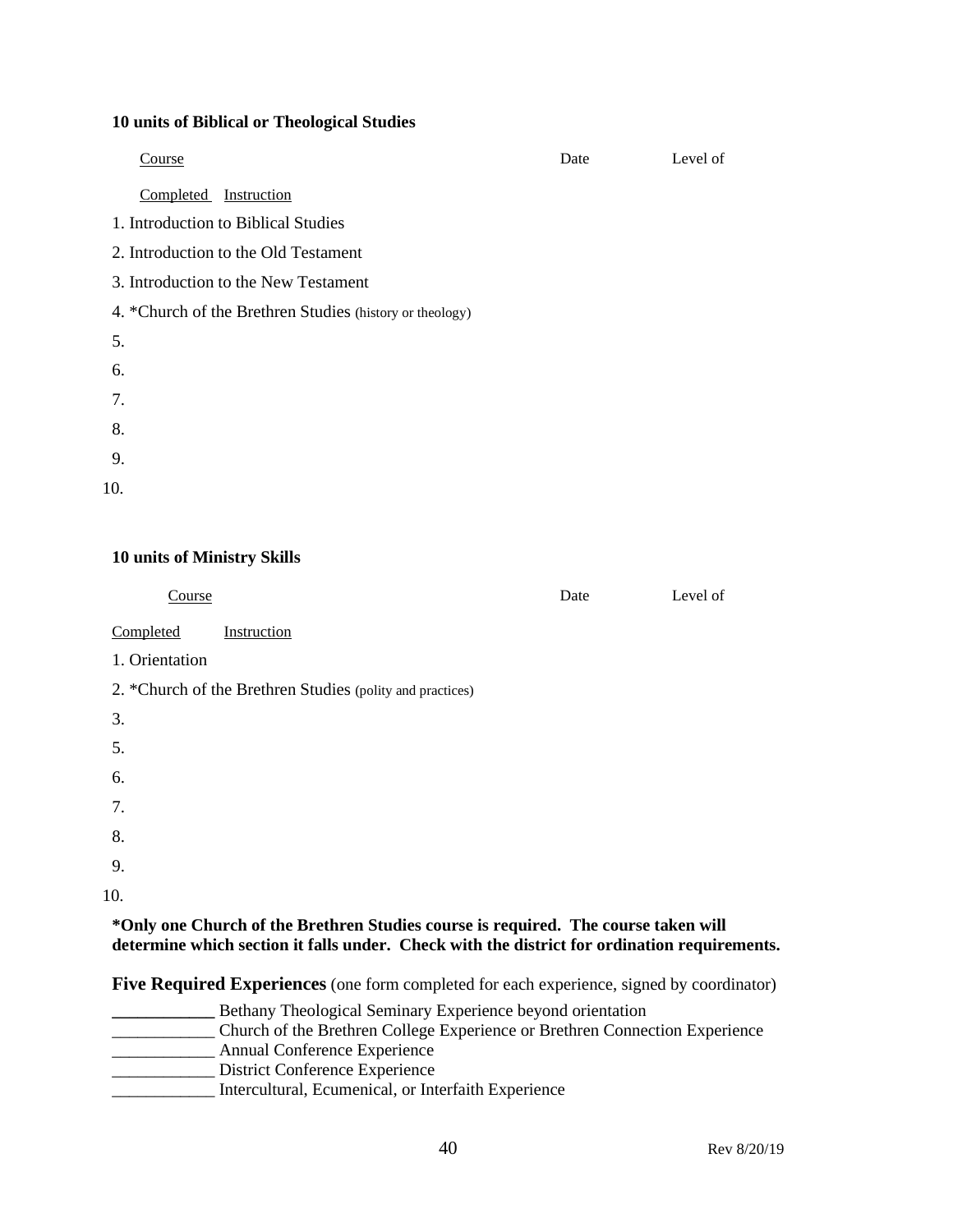**Ministry internship: 400 hours (**Pre-requisite: completion of at least 20 units of the TRIM program, at least 5 of which are earned while in TRIM)

Location of ministry internship: \_\_\_\_\_\_\_\_\_\_\_\_\_\_\_\_\_\_\_\_\_\_\_\_\_\_\_\_\_\_\_\_\_\_\_\_\_\_\_\_\_\_

Dates of participation

| Received approval from the district TRIM coordinator                     |
|--------------------------------------------------------------------------|
| Submitted my plan to the Academy office for approval (at least one month |
| before the beginning of the internship)                                  |
| Received approval for the plan from the Academy office                   |
| Dates of internship                                                      |
| Submitted my final student evaluation of the internship experience       |
|                                                                          |

#### **Dates for Graduation Process**

| Mailed the exit exam to the Coordinator of English Language Ministry Training |
|-------------------------------------------------------------------------------|
| Programs                                                                      |
| Submitted my final student evaluation                                         |
| TRIM student recognition at Annual Conference (attendance optional)           |
| Graduation certificate presented at District Conference or other event        |
|                                                                               |

Students pay an annual participation fee to the Brethren Academy each year they are in the program beginning with the January following attendance at orientation.

TRIM transcripts are mailed twice a year to the student and district TRIM coordinator. The fall mailing includes a summary report on each student to the district executive minister for the district ministry coordinating team.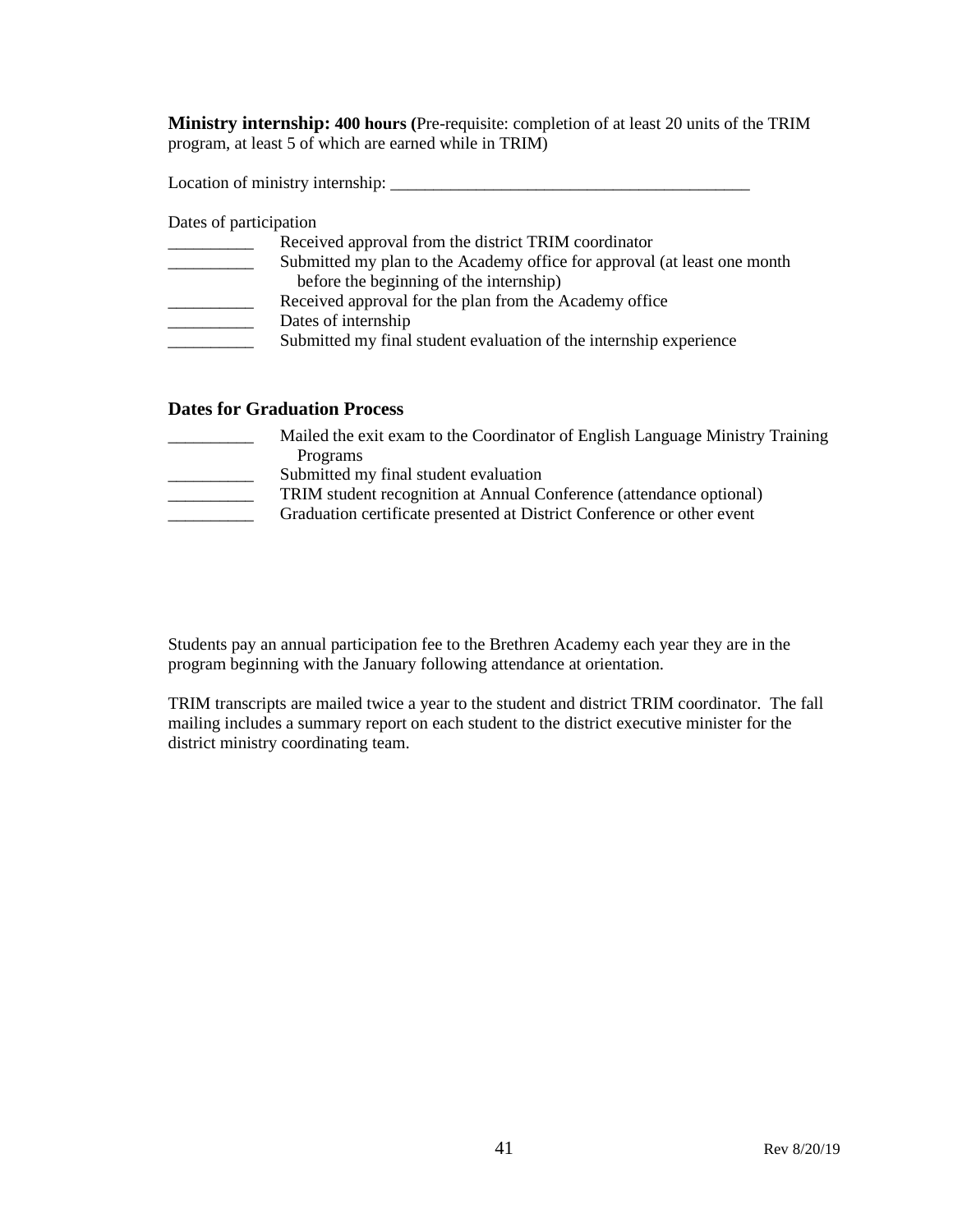# $3 - F$

### CONVERTING COURSE CREDIT TO TRIM UNITS

#### **How is course credit converted to TRIM units?**

Students must earn a grade of "C" or better in all courses accepted for TRIM credit, including those completed prior to admittance to TRIM and those courses taken while enrolled in the TRIM program. Incomplete or audited courses do not meet the requirements for an accredited course.

If a TRIM student wishes to transfer credits earned at the seminary level, he or she must show that the credits were earned at an institution accredited by the Association of Theological Schools  $(ATS)$ .

If a TRIM student wishes to transfer credits earned in any university, four-year college, junior college, community college, Bible school, or other institution of post-high school education, he or she must show that the credits were earned at an institution recognized (accredited) by one of the eight regional accrediting agencies that follow the requirements of the United States Secretary of Education. All such accredited institutions are periodically reviewed and subsequently listed in the annual Higher Education Directory.

| <b>Semester Hour</b><br><b>System</b> | <b>TRIM Unit</b> | <b>Quarter Hour</b><br><b>System</b> | <b>TRIM Unit</b> |
|---------------------------------------|------------------|--------------------------------------|------------------|
| 4                                     | 1.33             |                                      | 1.25             |
| 3                                     | 1.00             | 4                                    | 1.00             |
|                                       | .67              | 3                                    | .75              |
|                                       | .33              |                                      | .50              |
|                                       |                  |                                      |                  |

#### **Conversion of credit hours**

#### **Transferring ACTS credit to TRIM units**

Students enrolled in the TRIM program may take ACTS (Academy Certified Training System) courses for TRIM credit. To receive TRIM credit, additional reading and projects, negotiated with the instructor, must be completed. Student's participation in the class for TRIM credit must be approved by the Coordinator of English Language Ministry Training Programs. The student will initiate a conversation with the Coordinator who will outline the process and expectations for transferring ACTS credit to TRIM units.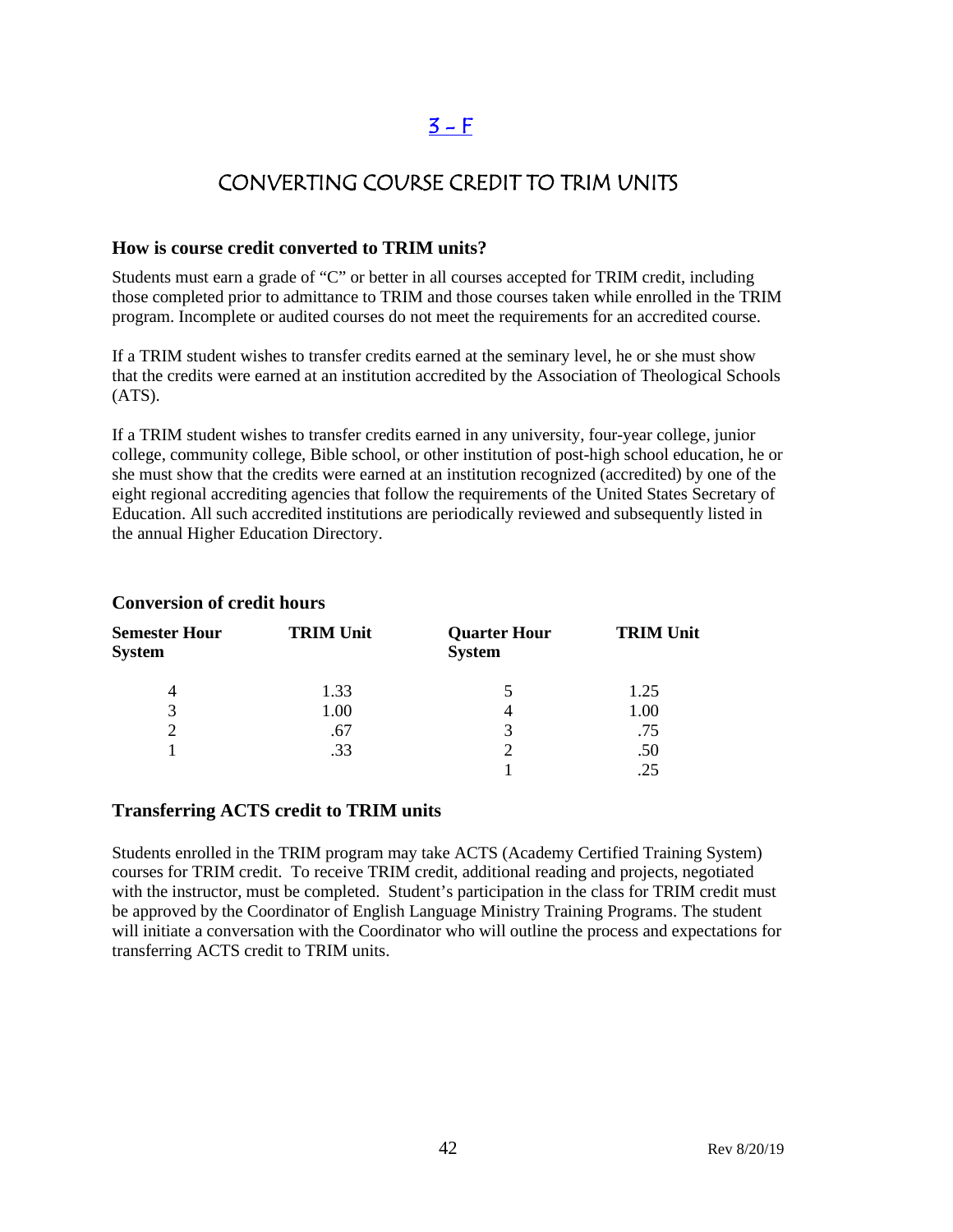### $3 - G$

### ACADEMY STUDENT PARTICIPATION IN GRADUATE COURSES

Academy students have the option to take graduate level courses through Bethany Theological Academy students may take graduate level courses through Bethany Theological Seminary. These courses may be taken for credit toward their Academy program or for graduate credit.

#### **Brethren Academy students who wish to enroll in Bethany Seminary graduate courses for Brethren Academy credit (TRIM, EFSM/EPMC, SeBAH, ACTS) will**

- Obtain permission to take the course from the Instructor, the Academic Dean and the Director of the Brethren Academy.
- Apply to Bethany as an **Auditor** and pay the \$350 fee. (The \$50 application fee will be waived.) and
- Successfully audit the course by
	- Meeting the attendance requirement
	- Complete the assigned reading
	- Engage in the course through participation
	- An auditor is not required to complete any assigned papers or exams. However, any auditing student who completes papers or exams can expect feedback from the instructor.
- Students who successfully audit a graduate course for Academy credit will receive one credit toward the student's program. In order for this credit to be applied, the instructor must notify the Brethren Academy in writing.

#### **Brethren Academy students who wish to enroll in Bethany Seminary graduate courses for graduate credit (to be applied to a graduate transcript), will**

- Obtain permission to take the course from the Instructor, the Academic Dean and the Director of the Brethren Academy,
- Apply to Bethany as an **Academy Student for Graduate Credit** and pay the \$500 fee. (The \$50 application fee will be waived.) and
- Successfully complete the course by fulfilling all the requirements set forth by the instructor.
- Students who successfully complete a course for graduate credit will receive three credits on their graduate transcript and one credit on their Academy transcript. In order for Academy credit to be applied, the instructor must notify the Brethren Academy in writing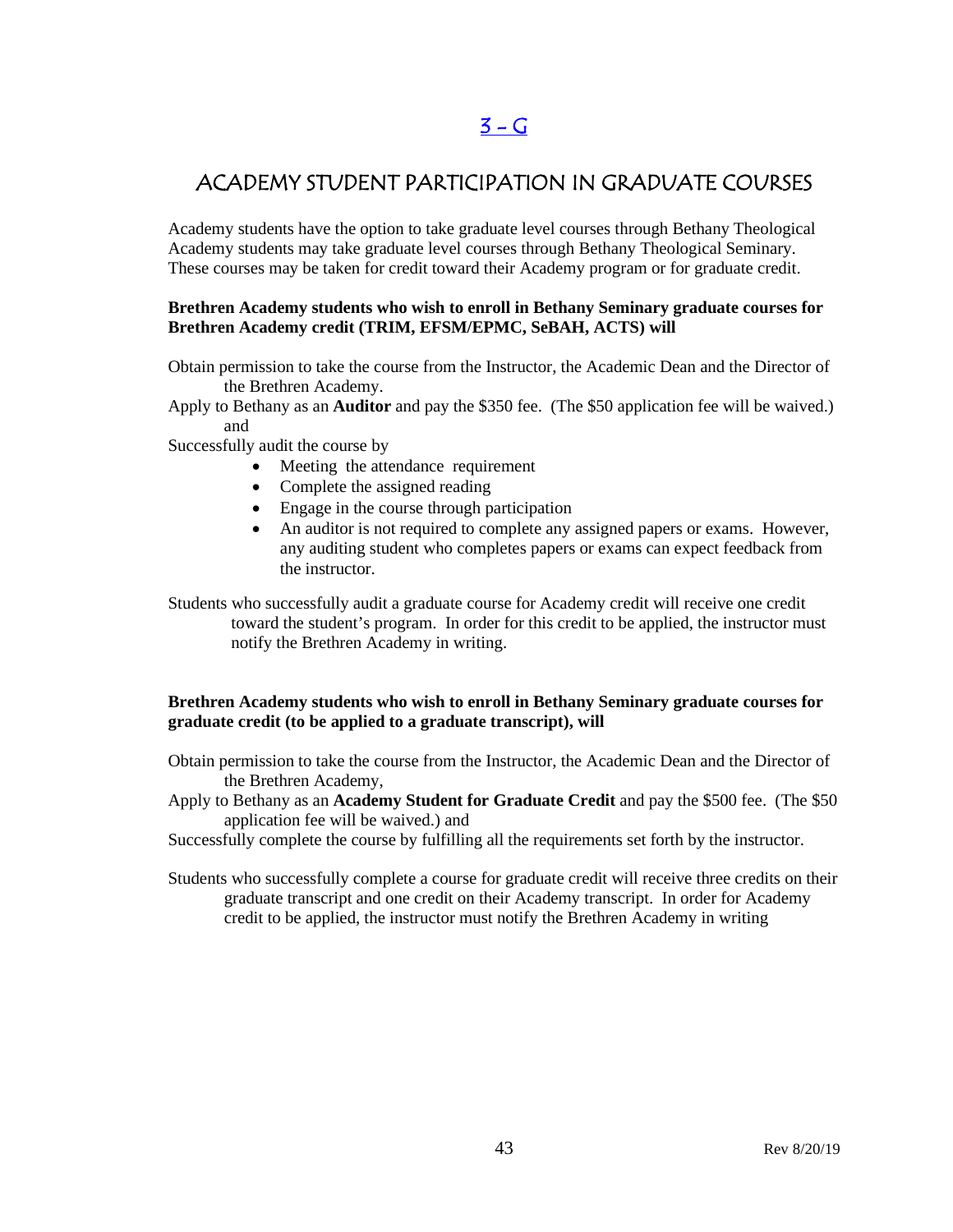$3 - H$ 

### TRANSFERRING ACTS INTO TRIM CREDIT

Students enrolled in the TRIM program may take ACTS (Academy Certified Training System) courses for TRIM credit if the following additional components are addressed. The negotiation for additional work rests primarily between the student and the instructor of the course.

- 1. Student's participation in the class for TRIM credit must be approved by the Coordinator of English Language Ministry Training Programs. The student will initiate a conversation with the Coordinator.
- 2. The student will pay the full fee for a TRIM course, payable to SVMC.
- 3. The student will complete a minimum of 500 pages of reading. If the reading assignments assigned to the class do not reach this minimum, the instructor will assign additional reading in order to meet this minimum.
- 4. The student will have a minimum of 20 contact hours. Most ACTS courses are 15 or 16 contact hours. We don't expect the instructor to have more face-to-face time with the student, therefore, students will complete an additional paper/ project that engages them with the subject matter. The topic of the paper/project will be made with approval of the instructor, who will also evaluate the paper/project
- 5. Instructor of the ACTS course must agree to these additional components as well, including assigning additional reading and evaluating additional work.
- 6. Student evaluations will be forwarded to the Brethren Academy from the SVMC office.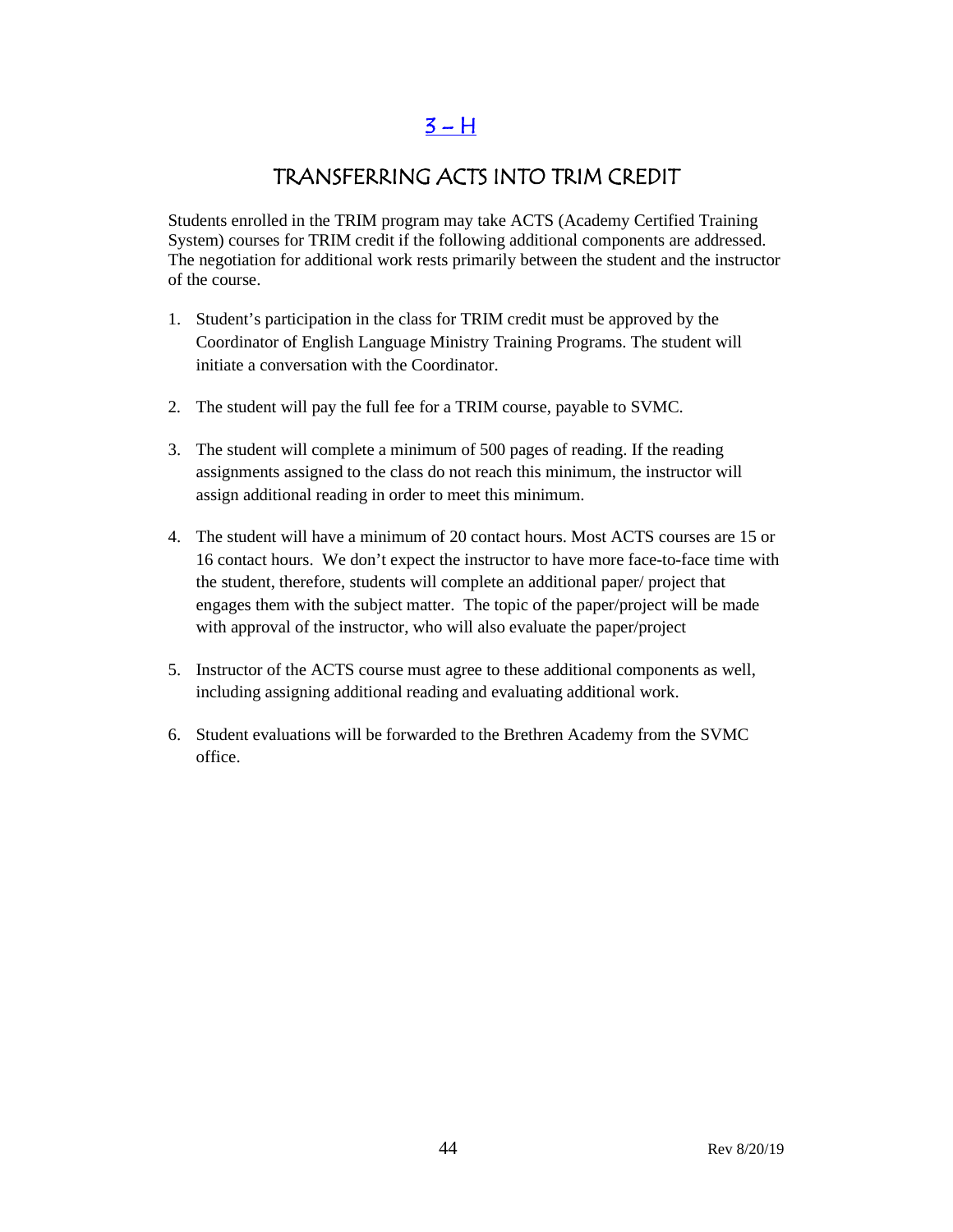### COLLEGE LEVEL EXAMINATION PROGRAM (CLEP)

A TRIM student may meet general education requirements by successfully completing examinations through the College Level Examination Program (CLEP) rather than taking courses. CLEP offers 35 exams in five subject areas. Accepted by many educational institutions around the country, these tests, administered by the same organization that administers the SAT, are offered in many subjects.

**Composition and Literature:** [American Literature,](http://www.collegeboard.com/student/testing/clep/ex_al.html) [Analyzing and Interpreting Literature,](http://www.collegeboard.com/student/testing/clep/ex_ail.html) [English Composition,](http://www.collegeboard.com/student/testing/clep/ex_ec.html) [English Literature,](http://www.collegeboard.com/student/testing/clep/ex_el.html) [Freshman College Composition,](http://www.collegeboard.com/student/testing/clep/ex_fcc.html) [Humanities](http://www.collegeboard.com/student/testing/clep/ex_hum.html)

**World Languages:** [French, German, and Spanish Languages \(Levels 1 and 2 available in](http://www.collegeboard.com/student/testing/clep/ex_clf.html)  [each language\)](http://www.collegeboard.com/student/testing/clep/ex_clf.html)

**History and Social Sciences:** [American Government,](http://www.collegeboard.com/student/testing/clep/ex_ag.html) [Human Growth and Development;](http://www.collegeboard.com/student/testing/clep/ex_hgd.html) [Introduction to Educational Psychology;](http://www.collegeboard.com/student/testing/clep/ex_iep.html) [Principles of Macroeconomics;](http://www.collegeboard.com/student/testing/clep/ex_pmac.html) [Principles of](http://www.collegeboard.com/student/testing/clep/ex_pmic.html)  [Microeconomics;](http://www.collegeboard.com/student/testing/clep/ex_pmic.html) [Introductory Psychology;](http://www.collegeboard.com/student/testing/clep/ex_ip.html) [Introductory Sociology;](http://www.collegeboard.com/student/testing/clep/ex_is.html) [Social Sciences and](http://www.collegeboard.com/student/testing/clep/ex_ssh.html)  [History;](http://www.collegeboard.com/student/testing/clep/ex_ssh.html) [U.S. History I: Early Colonizations to 1877;](http://www.collegeboard.com/student/testing/clep/ex_us1.html) [U.S. History II: 1865 to the Present;](http://www.collegeboard.com/student/testing/clep/ex_us2.html) [Western Civilization I: Ancient Near East to 1648;](http://www.collegeboard.com/student/testing/clep/ex_wc1.html) [Western Civilization II: 1648 to the](http://www.collegeboard.com/student/testing/clep/ex_wc2.html)  [Present](http://www.collegeboard.com/student/testing/clep/ex_wc2.html)

**Science and Mathematics:** [Calculus,](http://www.collegeboard.com/student/testing/clep/ex_calc.html) [College Algebra,](http://www.collegeboard.com/student/testing/clep/ex_ca.html) [Precalculus,](http://www.collegeboard.com/student/testing/clep/ex_pcal.html) [College Mathematics,](http://www.collegeboard.com/student/testing/clep/ex_cm.html) [Chemistry,](http://www.collegeboard.com/student/testing/clep/ex_chem.html) [Natural Sciences](http://www.collegeboard.com/student/testing/clep/ex_ns.html)

**Business:** [Information Systems and Computer Applications,](http://www.collegeboard.com/student/testing/clep/ex_isca.html) [Principles of Management,](http://www.collegeboard.com/student/testing/clep/ex_pman.html) [Principles of Accounting,](http://www.collegeboard.com/student/testing/clep/ex_pa.html) [Introductory Business Law,](http://www.collegeboard.com/student/testing/clep/ex_ibl.html) [Principles of Marketing](http://www.collegeboard.com/student/testing/clep/ex_pmark.html) 

As is the case with many colleges, the Brethren Academy does not allow CLEP credit for any exam that covers the same subject matter as a course the student took at the college level from an accredited educational institution. So, for example, if a student has already taken Sociology 101 at LaVerne, TRIM would not accept CLEP credit in sociology.

The fee for each CLEP test is \$80.00. At the time a test is taken, the student should request that the score be reported directly to the Brethren Academy office. In order to receive credit, the student test score must be at least as high as the recommended score listed on the CLEP website. In an effort to ensure that TRIM students study a broad range of general education subjects, no more than two units of credit will be given for any one subject area. Three semester hours of CLEP credit equals one TRIM unit.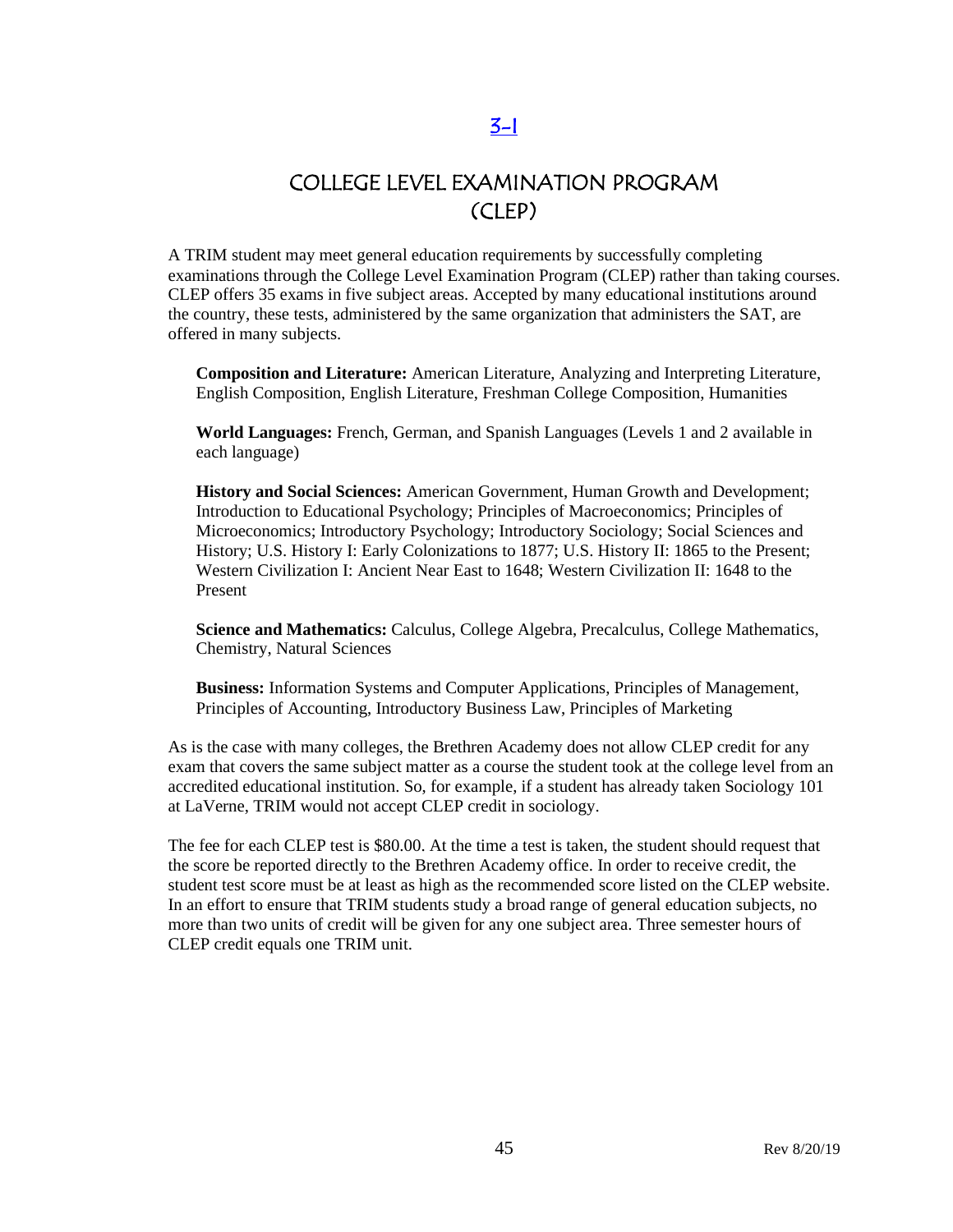# $3 - 1$

### GUIDELINES FOR WRITING TRIM RESEARCH PAPERS

Much time has passed since many students were required to write research papers. These guidelines will provide help in knowing how to format a paper and how to structure its content. Of course each instructor will have requirements for papers you must follow, but some rules are general in nature and apply in most cases.

#### **Format**

Most research papers are typed in a 12 point font, double-spaced, with standard 1-inch margins. All quotations are to be footnoted, and quotations longer than three lines should be placed in a block quote, indented from both the right and left margin and single-spaced. A bibliography of sources cited should appear at the end of the paper. For footnotes and endnotes, refer to a style guide, such as Kate Turabian's *A Manual for Writers of Term Papers, Theses, and Dissertations* or the *Chicago Manual of Style,* as the authority on form.

#### **Sample Footnote:**

Carl Desportes Bowman, *Portrait of a People: The Church of the Brethren at 300* (Elgin, IL: Brethren Press, 2008), 83.

#### **Sample Bibliography Entry:**

Bowman, Carl Desportes. *Portrait of a People: The COB at 300.* Elgin, IL: Brethren Press, 2008.

#### **Content**

Each paper needs a clear thesis statement around which the paper is organized. After choosing a broad topic, do some introductory reading. Start by looking at the bibliography in a textbook that addresses your subject. Where did the author get his or her information? In addition, check reference works such as Bible dictionaries and commentaries. Get a feel for the issues that scholars are debating in relation to the topic and see their suggestions for further reading. Then begin to narrow and fine tune the issue you would like to write about. How many ways could you break down the topic? Perhaps just one of these finer points is a more manageable topic. Remember that depth is usually more valuable than breadth in a research project. Above all, a research paper should clearly indicate what you have learned as a result of your research.

Academic research papers should have an *introduction*, a *body*, and a *conclusion*. The *introduction* should set up the problem or issue you're writing about and conclude with a single sentence that states clearly what the focus of the paper will be. This is called your thesis statement. Get right to the point in the *introduction.* No need to beat around the bush.

*Sample introductory paragraph and thesis statement*: In John 13:13-15, Jesus commands his disciples, who were all men, to wash one another's feet. Would the story have been different if the disciples were women? In this paper, I will investigate the role of gender in shaping one's perspective on feetwashing, gathering information from historical, biblical, and theological sources.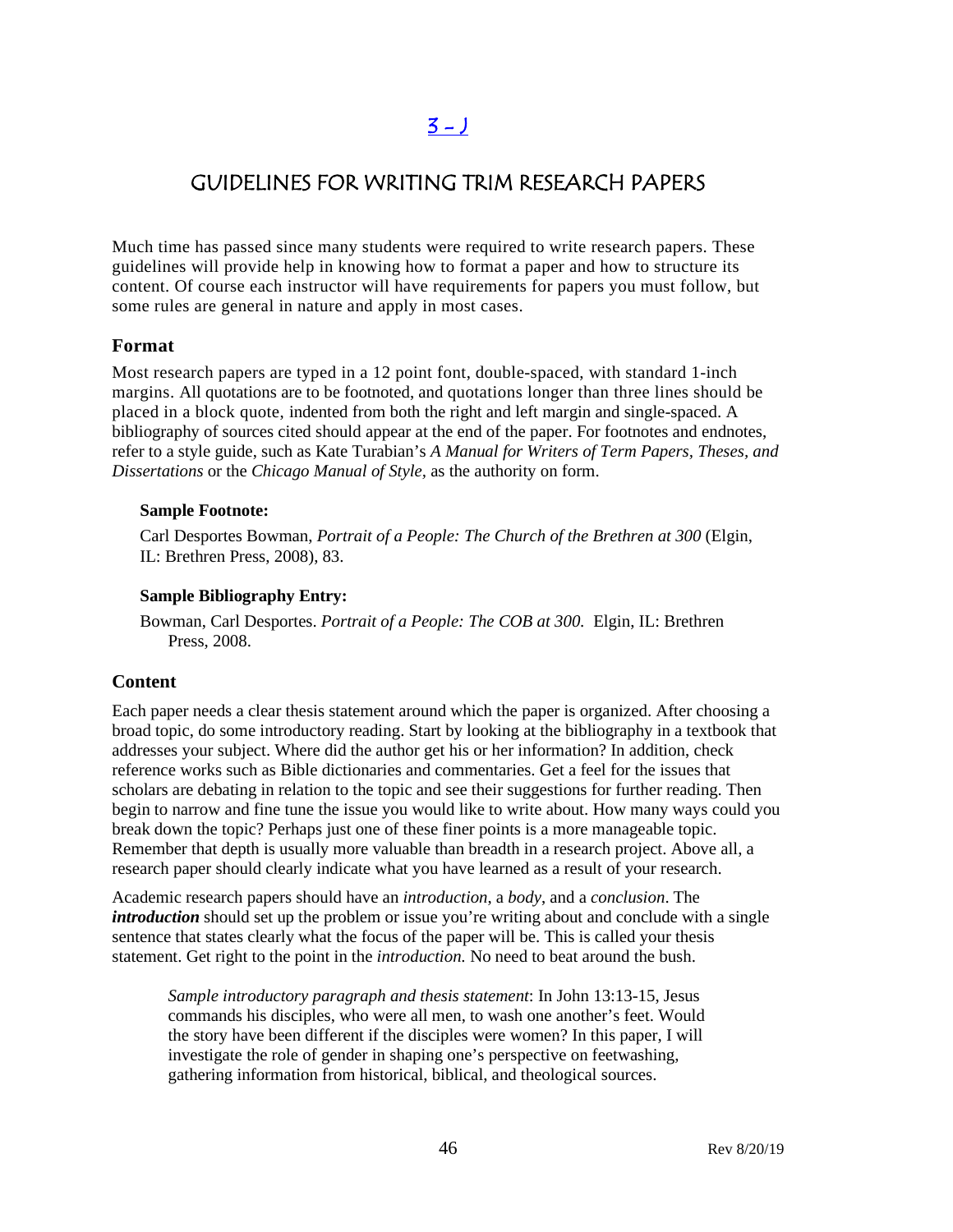The *body* of the paper makes the full-blown case for the statement the student has made in the thesis; that is, the body presents the reasons for thinking the thesis is true. It is also in the body of the paper where the writer uses quotations and references to support or demonstrate the points he or she is making.

The *conclusion* moves from the arguments themselves to the result. Given everything you've learned, what do you conclude? Or, what do you conclude from the evidence and arguments?

Even after a research project is underway, you may need to adjust your topic in light of your studies. Keep the instructor informed of any major changes. Don't hesitate to consult with an instructor if you have questions. Such questions will be welcome and a sign that you're serious about your research, especially if they come in a timely manner rather than at 5:30 the day before the research paper is due.

#### **Resources for Writing and Citations**

Core, Deborah. *The Seminary Student Writes*. St. Louis, MO: Chalice Press, 2000.

This very easy to read book outlines practical guidance for beginning students. Core offers helpful information on choosing and researching a topic; outlining, writing and editing a paper; and proper formats for citation.

Vyhmeister, Nancy Jean. *Quality Research Papers: For Students of Religion and Theology*. Grand Rapids, MI: Zondervan, 2014.

This book explores in more depth research (definition, planning, thinking), finding sources, choosing a topic, bibliographies, papers (organizing, writing, formatting), and research (biblical exegesis, descriptive, program development, case study).

Turabian, Kate L. *A Manual for Writers of Research, Theses, and Dissertations: Chicago Style for Students and Researchers.* Chicago: University of Chicago Press, 2013.

This is the definitive resource for advanced research papers and projects. *Turabian Style: Quick Reference Guide for Students* is available online as a downloadable pdf at the Bethany Theological Seminary website.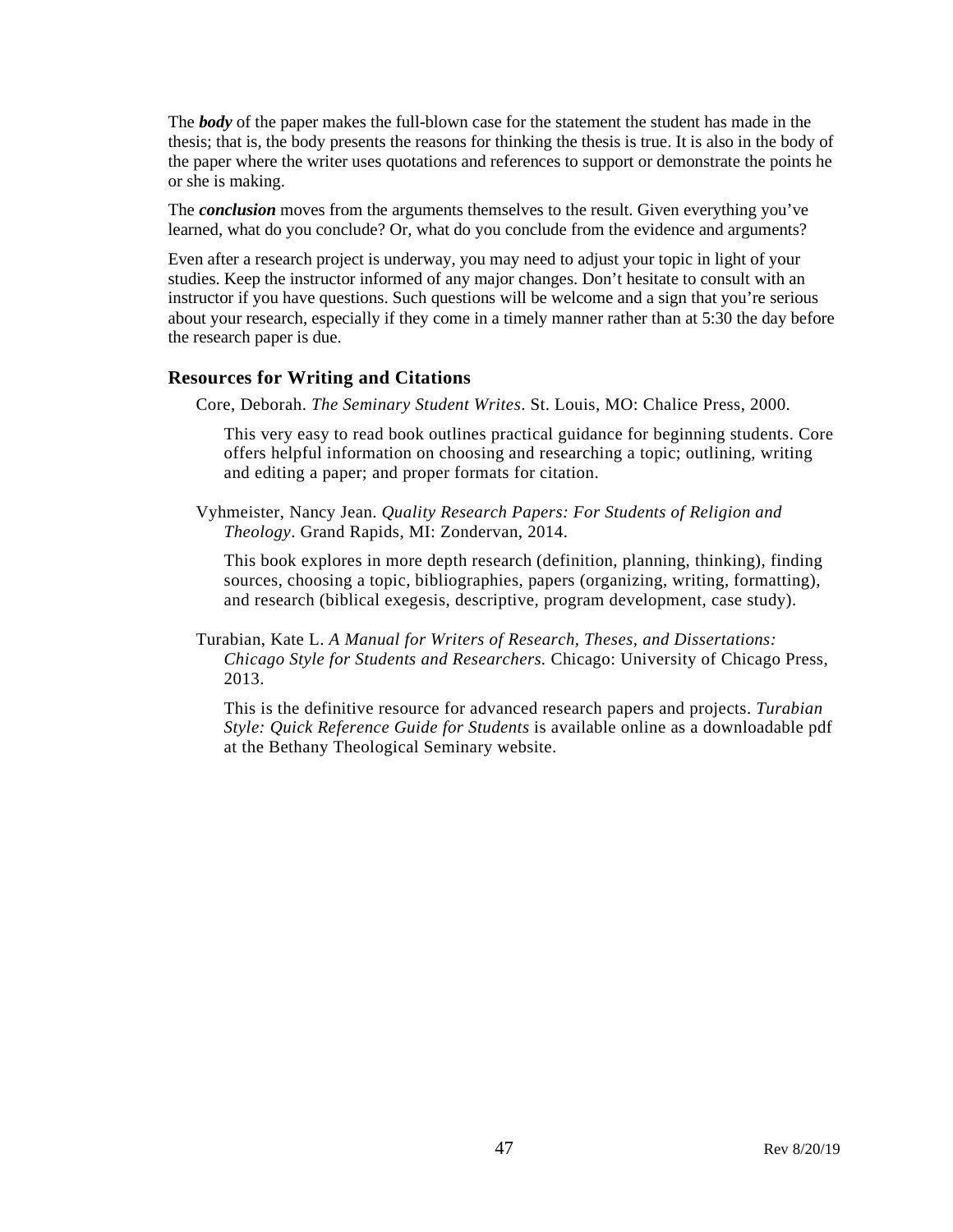# $3 - K$

### POLICY on CITATION STYLE and PLAGIARISM

#### **Citation policy**

The standard citation style can be found in the most recent edition of Kate Turabian's A Manual for Writers of Term Papers, Theses, and Dissertations: Chicago Guides to Writing, Editing, and Publishing (Chicago: University of Chicago Press). Instructors have the option of specifying a different style, and they will state the required style on each course syllabus. Faculty may require students to rewrite an assignment that fails to conform to the specified style.

#### **Plagiarism policy**

Integrity is central to life in community. In the academic community, integrity means giving proper credit to people for the ideas and information we receive from them. It also means that the work we submit and represent as our own is really work we ourselves have done.

Plagiarism is using the work of other people without giving them credit, whether in written assignments or formal oral presentations. A glaring example of plagiarism would be submitting an entire essay written by someone else and claiming it was your own. It is also plagiarism to use, without giving credit, someone else's ideas or phrases. This definition applies to words and images, to manuscripts, and to ideas gleaned from spoken communication. For further examples and appropriate ways to cite, please see the most recent edition of Kate Turabian's A Manual for Writers of Term Papers, Theses, and Dissertations: Chicago Guides to Writing, Editing, and Publishing (Chicago: University of Chicago Press), especially sections 4.2.3, 7.9, and 25.1.

The consequences for plagiarism will vary according to the extent of the offense, but even "minor" instances are considered serious enough to incur penalties. These may range from rewriting the assignment, non-crediting the assignment, or non-crediting the course, up to dismissal from the program. Any instances of plagiarism will be reported by the instructor to the student, the student's program coordinator, the district coordinator, the Academy Director, as appropriate.

Students sometimes ask whether they can submit in one course the work they have done for a prior course. The general answer is no, though it is always good to speak with the instructor about this issue.

(Adapted from *Bethany Theological Seminary Student Handbook, 2018-19*, p. 78. See also the Church of the Brethren 2008 Annual Conference Ethics in Ministry Relations Paper, Part III. The Code of Ethics for Ministerial Leaders states: "*I will give credit for all sources quoted or extensively paraphrased in sermons and prepared papers. I will honor all copyrights"* (p. 8, letter M).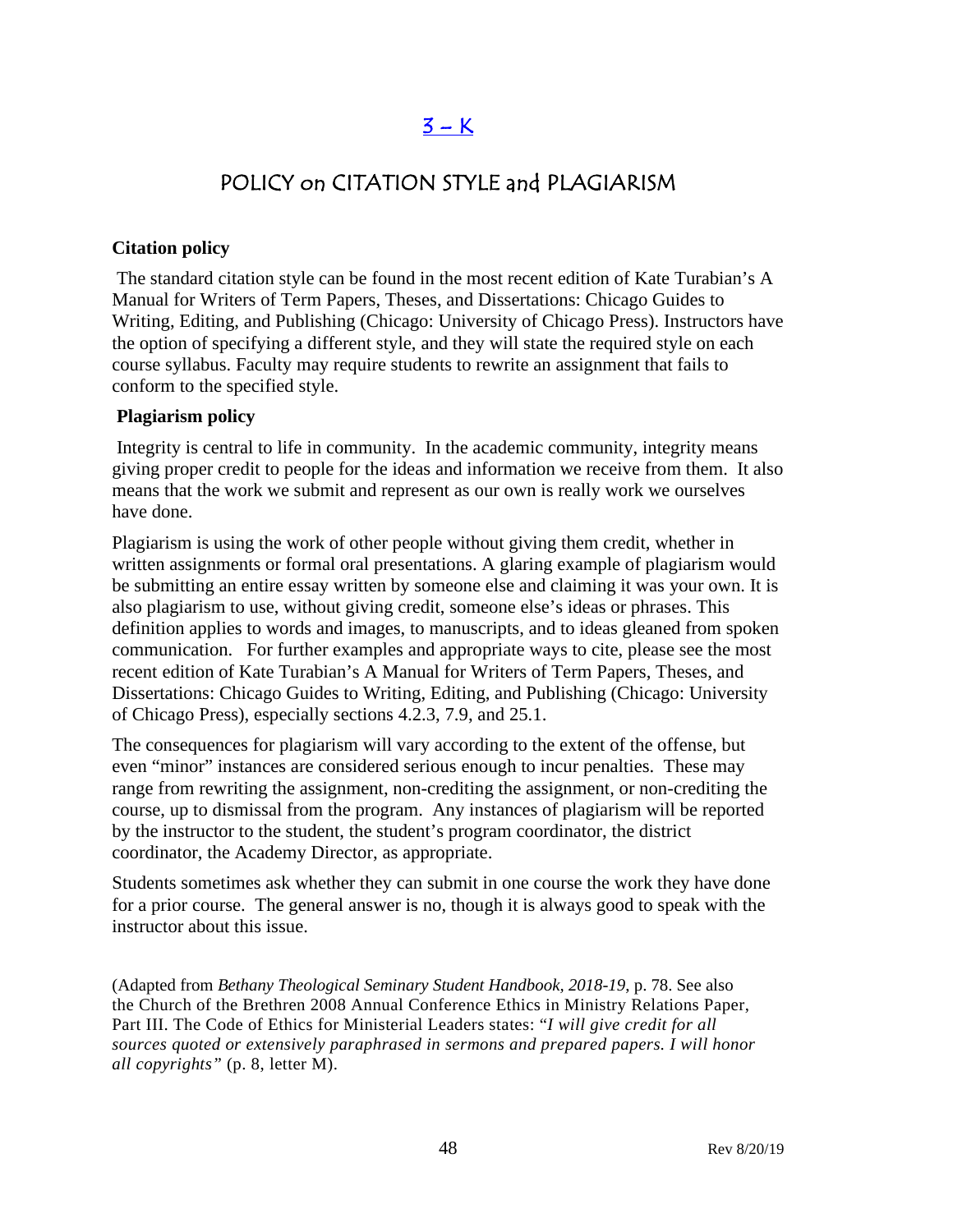# $3 - L$

### INDEPENDENT STUDY UNITS

An Independent Study Unit (ISU) is broadly equivalent to a college or seminary course in the quantity and quality of learning it expects. The ISU should be as rigorous as a traditional course but allows students more flexibility. For instance, a student can "design" courses that will better meet the requirements of TRIM and, for example, combine a topic with a competency requirement. In most cases, TRIM students will spend on average *75-90 hours* on an ISU. Included in this figure will be time spent studying, attending lectures or events, reading, writing, and evaluating the work done in the ISU.

No more than one-sixth of units taken while in TRIM can be fulfilled by ISUs.

#### **Sample Independent Study Units**

- An online course or independent study by video, DVD, webinars, etc. instruction
- Independent research or practicum
- Correspondence course
- A combination of workshops and other short-term events
- An Academy Certified Training Systems (ACTS) course with additional work approved by the Coordinator.
- Independent reading, interaction, and reflection that focuses on one of the required areas of study under "TRIM Program Requirements"

#### **The Process**

#### **1. Responsibility for designing a proposed ISU rests initially with the student.**

- a. The student will submit a draft proposal for an ISU to the district TRIM coordinator at least a month *in advance of* the time when the unit is scheduled to begin.
- b. The Coordinator will review the proposed unit contract, offer feedback and input, negotiate revisions where appropriate and submit the proposal and suggestions to the Coordinator. The Coordinator will review the proposed unit contract, and return the contract with accumulated suggestions to the student or approve the unit design as it stands.
- d. If changes are needed, student will revise the proposal and submit a final version on the contract form provided in the next section (3-L) to the Coordinator for approval.

Questions the student, district TRIM coordinator, and Coordinator will want to ask in this process are:

- Does the unit contribute to the overall training needs of the student as identified in his or her Learning Covenant?
- Does the contract spell out clear and measurable learning objectives?
- Are the events and experiences to be incorporated in the unit academically and theologically appropriate?
- Is the amount of work projected both sufficient and reasonable?
- Are there adequate and clearly defined means of evaluating the completed work?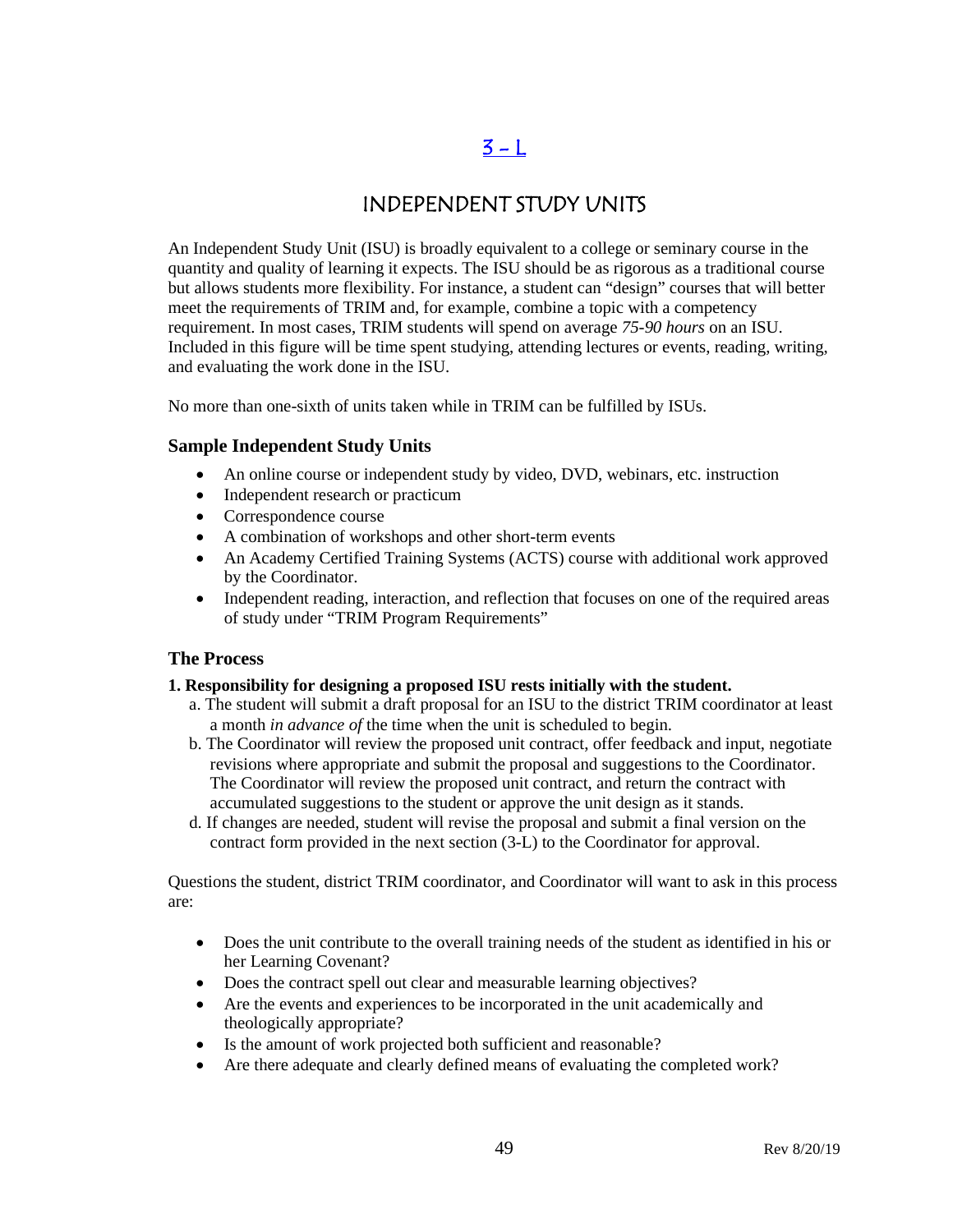**2. By terms of the ISU contract,** t**he student and District Coordinator will complete written evaluations of the unit when the work of an ISU is completed**, and will secure the evaluation of any other leader, if necessary. *If the work is acceptable,* the Coordinator will then sign the evaluation and submit it to the Brethren Academy Office. Any work submitted by email from a district TRIM coordinator is considered "signed."

Written evaluations should address each of the following questions:

- Where did significant growth occur during the unit? Can you identify several learnings that stand out?
- How have the various objectives for the unit been fulfilled? If some have not been fulfilled, why?
- How has the overall design of the unit worked or not worked? What was helpful? What was less helpful?

If, upon assessing the work of the student, the district TRIM coordinator finds weaknesses, he or she may make recommendations for follow-up reading or training experiences to build on the work of the unit. In such a case, the District Coordinator's final evaluation will be withheld until the student makes additions and revisions to the work.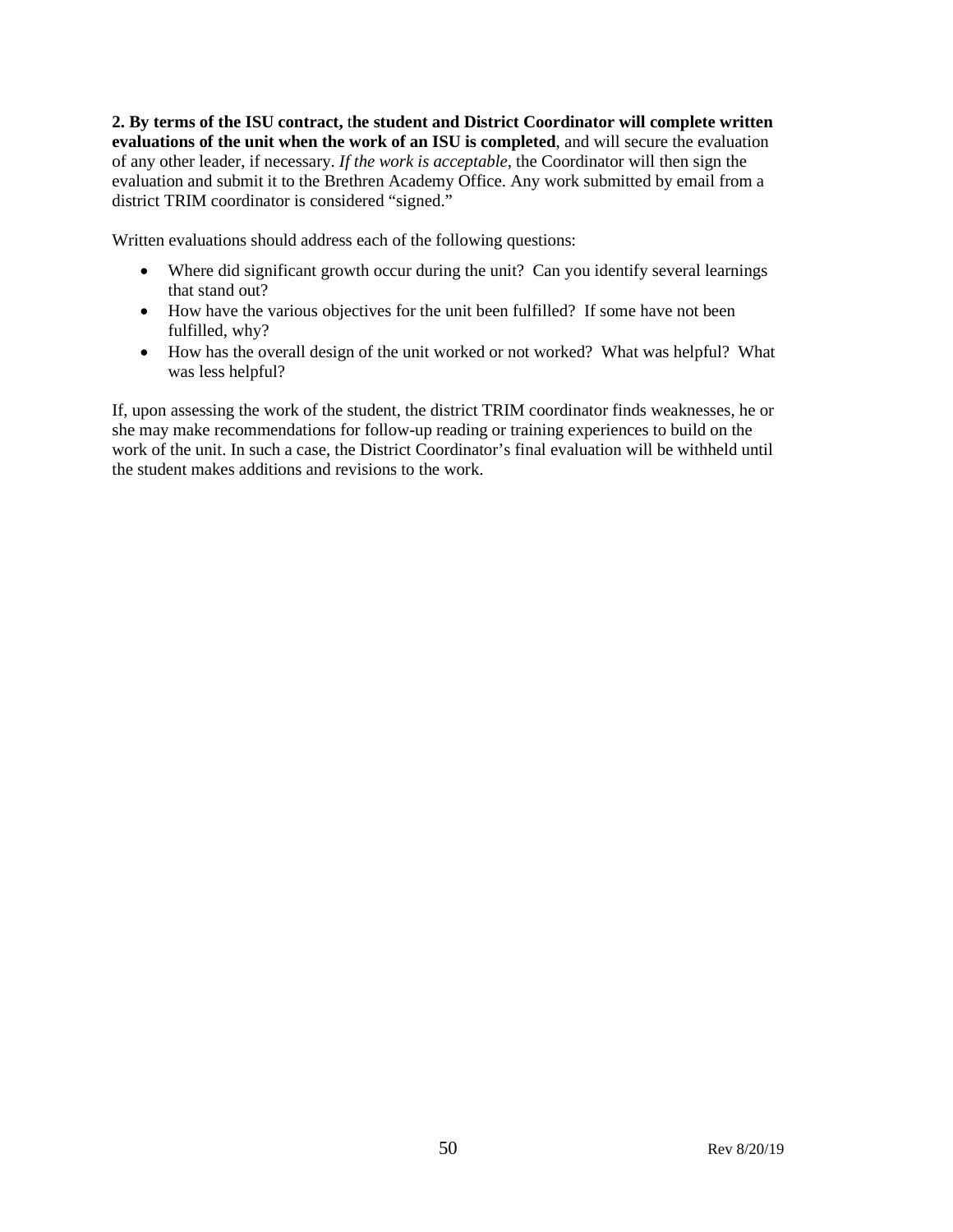### $3 - M$

# Independent Study Unit (ISU) Contract

**Name of Student:**

**Name of District TRIM Coordinator:**

**Subject Area of Unit:**

**Time Period Projected for Unit:**

**Learning Objectives for Unit:** (What will student know or be able to do when ISU is completed?)

- 1.
- 2.
- 3.
- 
- 4.

**Learning Events or Experiences Making Up Unit:** (What will student read, attend, explore, study in order to reach objectives?)

- 1.
- 2.
- 3.
- 4.

**Person(s) Who Will Evaluate Unit:**

\_\_\_\_ District TRIM Coordinator

\_\_\_\_ Other (please identify

#### **Means of Evaluation:**

1. 2. 3. 4.

#### **District TRIM Coordinator signature**

**Coordinator of English-Language Programs signature**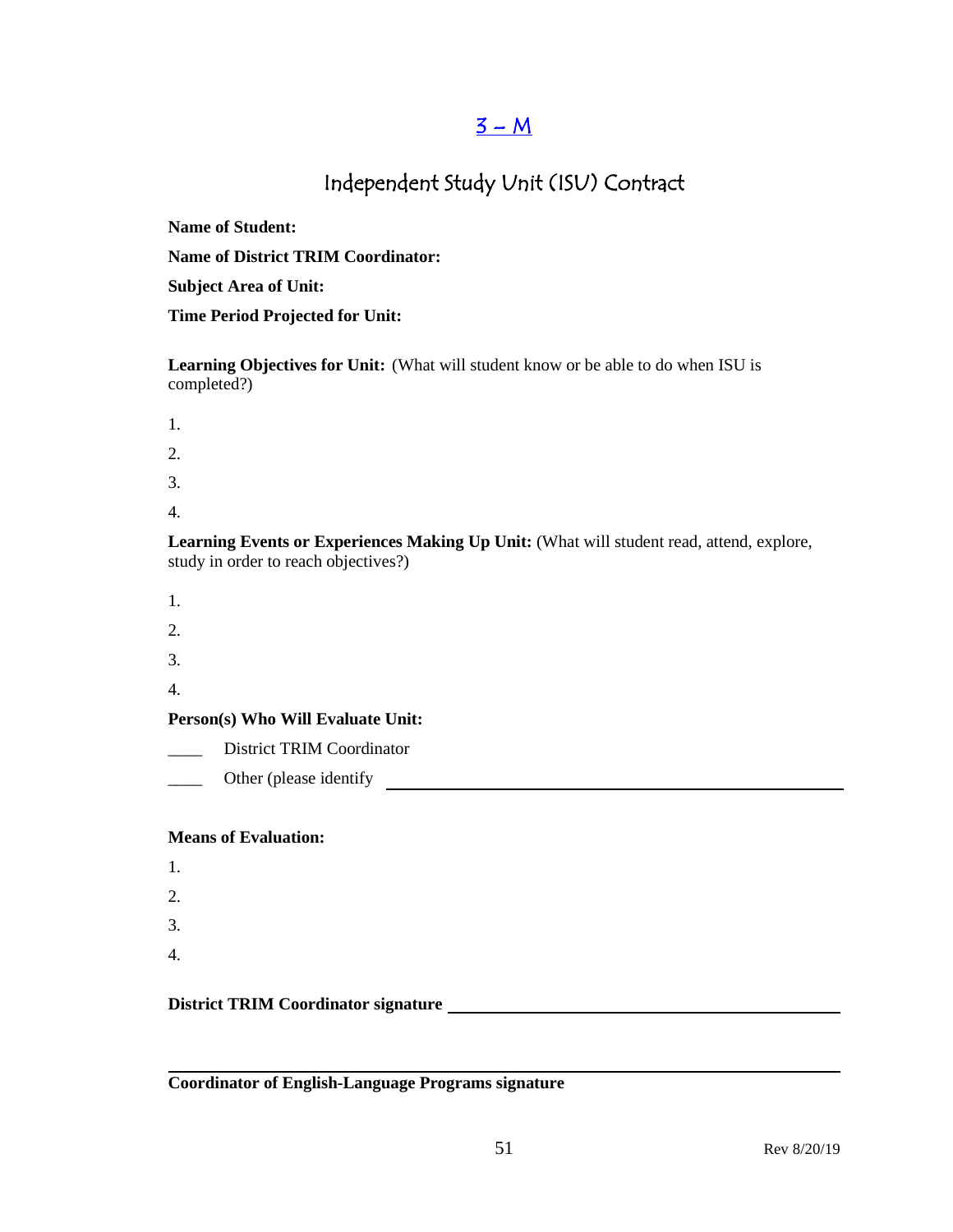# Student Evaluation of Completed ISU

(Typing space will expand with text)

**Name of Student: Subject Area of Unit:**

Overview of my experience:

What went well?

What I wish I had done differently:

My most significant learning(s):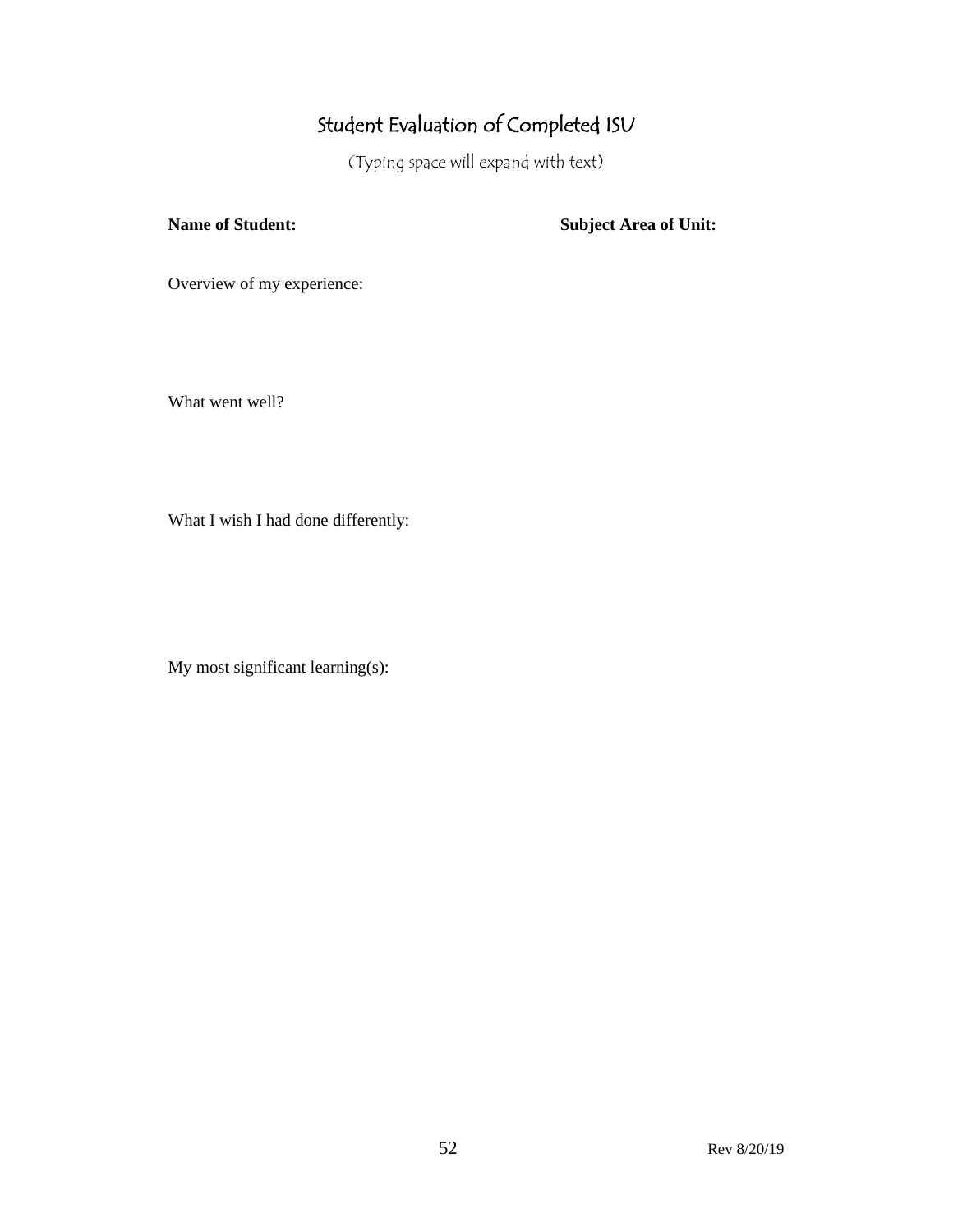# Supervisor's Evaluation of Completed ISU

**Name of Student: Subject Area of Unit:**

| Signature                                          | Date                                 |  |
|----------------------------------------------------|--------------------------------------|--|
| <b>Certification of Unit for Credit:</b>           |                                      |  |
| Area in which student receives credit: (check one) |                                      |  |
| <b>General Education</b>                           | Bible/Theology<br><u>__</u> Ministry |  |
| Number of TRIM units student receives: (check one) |                                      |  |
| $\frac{1 \text{ Unit}}{(75-90 \text{ hours})}$     | $\frac{1}{2}$ .67 Unit (50-60 hours) |  |
| $\_ .50$ Unit (40-45 hours)                        | .33 Unit $(25-30$ hours)             |  |
|                                                    |                                      |  |
|                                                    |                                      |  |
|                                                    |                                      |  |

**\_\_\_\_\_\_\_\_\_\_\_\_\_\_\_\_\_\_\_\_\_\_\_\_\_\_\_\_\_\_\_\_\_\_\_\_\_\_\_\_\_\_\_\_\_ \_\_\_\_\_\_\_\_\_\_\_\_\_\_\_\_\_\_\_\_**

Signature of district TRIM coordinator Date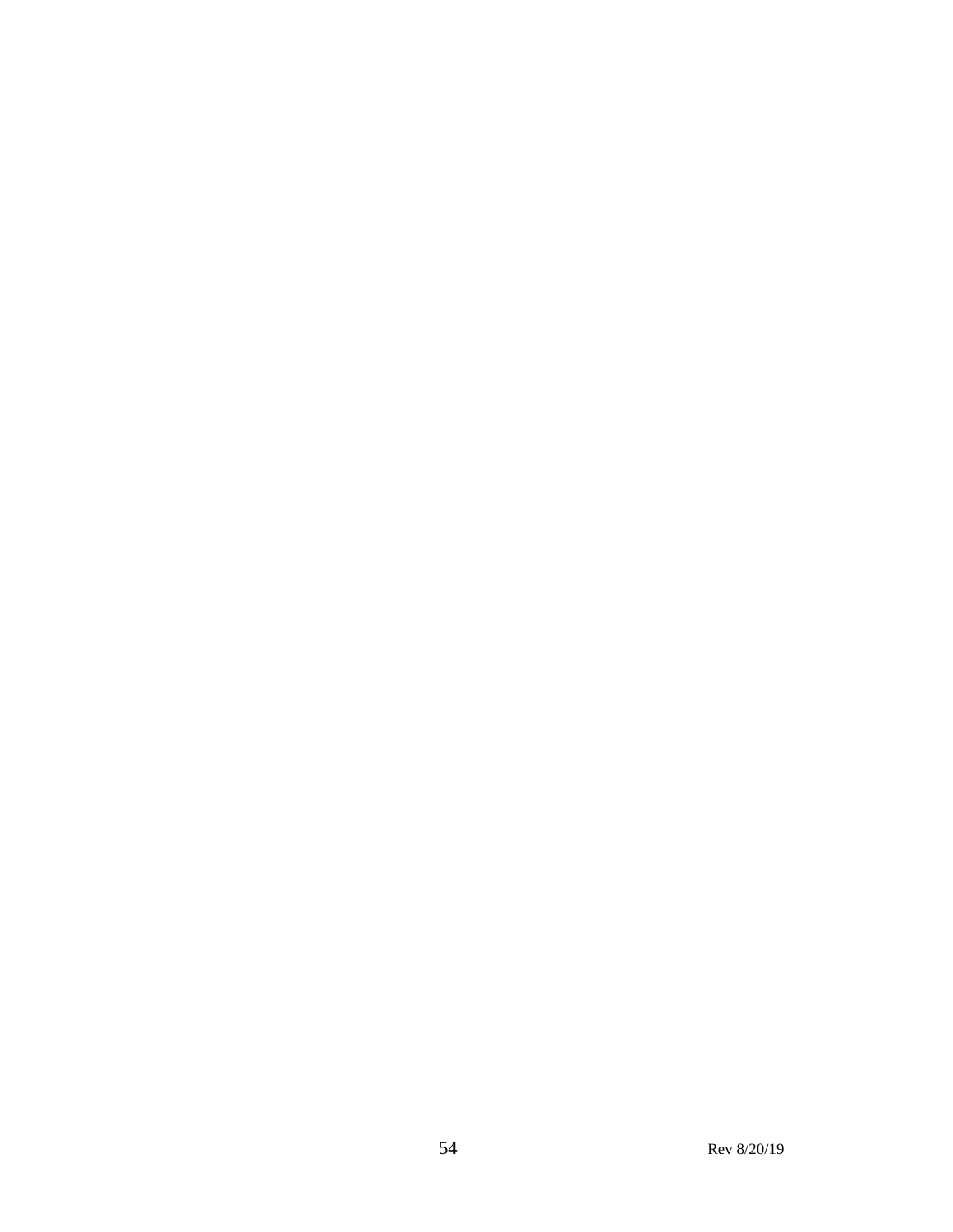### $3 - N$

### ISU CONTRACT **(sample)**

**Name of Student:** John Kline **Name of Coordinator:** Anna

Mow

**Subject Area of Unit:** Brethren Disaster Ministries

**Time Period Projected for Unit:** January 1 - March 30

**Learning Objectives for Unit:** (What will student know, or be able to do, when ISU is completed?)

- **1.** Will be able to articulate an understanding of the theology behind the Brethren emphasis on being a servant to others, citing not only ideas about God and faith, but also scriptures that are relevant
- **2.** Will become familiar with the history of Brethren Disaster Ministries and with the written resources available for volunteers on site.
- **3.** Will develop strategies to encourage others to participate in a Brethren Disaster Ministry project, including being able to speak from personal experience. This participation could be on site or offering support in other ways.
- **4.** Will evaluate how I can personally best use my gifts in this kind of ministry.

Learning Events or Experiences Making Up Unit: (What student will read, attend, explore, study in order to reach objectives?)

- **1.** Participate as a volunteer for at least one week at a disaster ministry site.
- **2.** Volunteer to lead one of the devotional times for the group during that week.
- **3.** Interview the site coordinators and other experienced volunteers to learn of their motivation and experiences. Record these interviews, either on paper or with a recording device.
- **4.** Keep a daily journal from the time of leaving home until returning to record not only activities, but reflections on how this experience might impact and shape one's ministry. Take notice of what personal gifts I have that can contribute to this kind of ministry.
- **5.** Read "*Brethren Disaster Ministries Volunteer Handbook,"* "*Here I Am Brethren Disaster Ministries Devotional Guide," "Light Our Way: A Guide For Spiritual Care In Times Of* Disaster," *"A Cup of Cold Water: The Story of Brethren Service"* by J. Kenneth Kreider, Write a one page paper on each publication, describing what I learned, who else might find this book helpful, and a basic description of the content.
- **6.** Create and lead a worship service in two locations in which the theme is Brethren Disaster Ministries in order to share information and inspire others to serve. Make a PowerPoint presentation. Also share at least two examples from personal experience of how I saw God working in this experience. Include specific opportunities for congregation to consider traveling to a disaster project site to experience this kind of ministry first hand or support disaster ministry in another way. Give at least eight people attending a feedback form to fill out.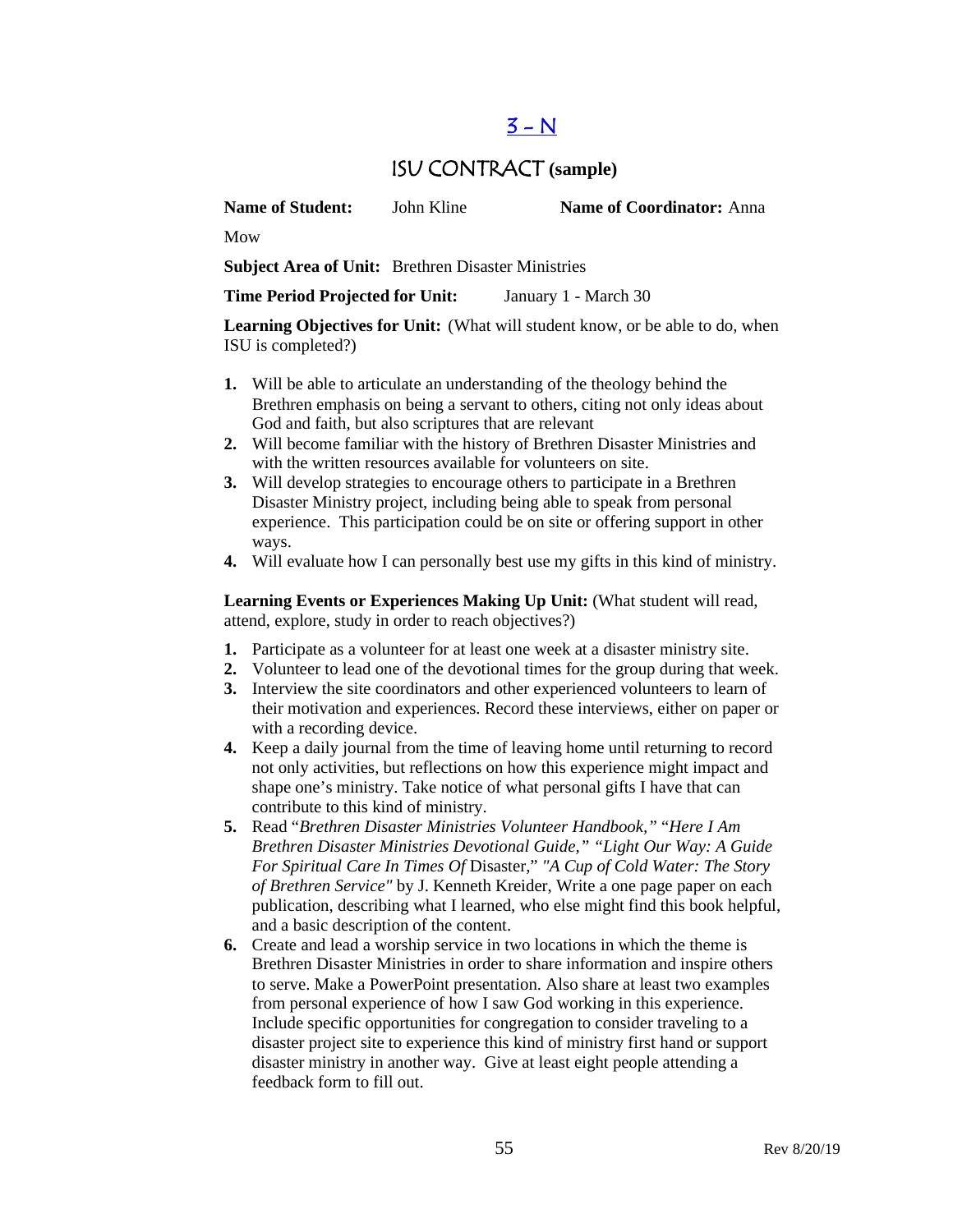#### **Person(s) Who Will Evaluate Unit:**

- **\_**X\_ District TRIM Coordinator
- $\underline{X}$  Other (please identify) On Site Project Director

#### **Means of Evaluation:**

- **1.** Observing participation as a volunteer on a disaster ministry site.
- **2.** Read Journal to evaluate its depth and completeness.
- **3.** Read papers on books read to consider their detail and self-reflective qualities.
- **4.** Either attend or read a complete manuscript of the disaster ministries worship service.
- **5.** Read the feedback forms to further information of the effectiveness of this service.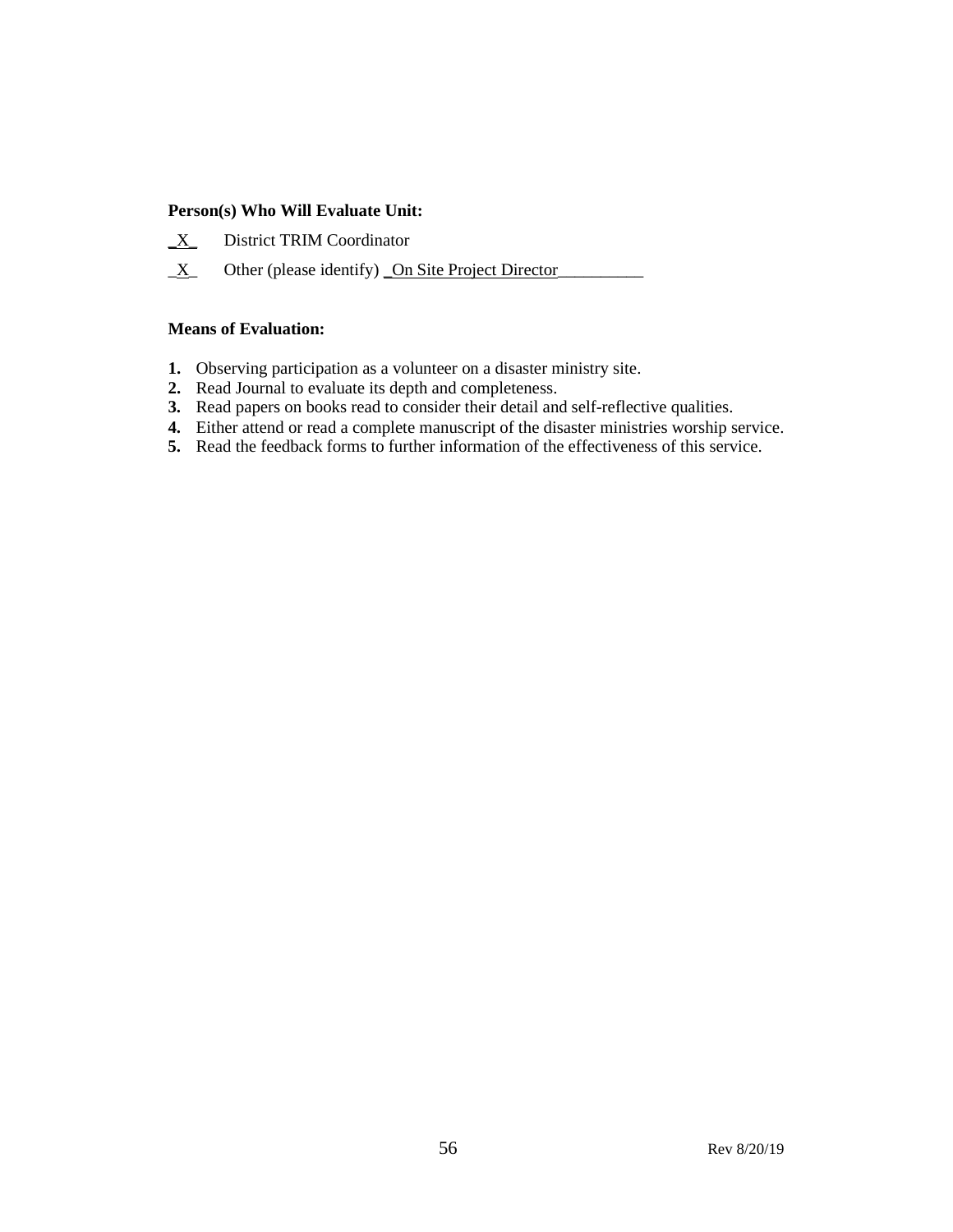#### **Student Evaluation of Completed Unit (sample)**

**Name of Student:** John Kline **Subject Area of Unit:** Brethren Disaster Ministries

**Overview of my experience:** I have always wanted to serve at a disaster site. This unit of training was a good balance of experiential and practical experiences along with thoughtful reading and self-reflection. Through my experience, my vision was expanded about the many ways in which God can touch the lives of people. At times this was an exhausting experience, both physically and emotionally, but it was one of the most meaningful experiences I have ever had in my life. Now that I have had this experience, it will be easy for me to encourage others to think about volunteering.

There were so many aspects of my experience that stretched me and put me in a better place to minister to others. I was away from home, which both freed me to experiment with new ways of doing things, but also at times felt uncomfortable. I was ministering to those who were in deep need, having come myself from a place where I have a comfortable home. I learned a great deal from both watching and listening to the disaster response site coordinators. An added learning that I did not anticipate was the skills one needs to work closely with a group of people who one does not know. And of course, in any group, not everyone is always easy to get along with or understand. So I tried hard to fit in, and to be loving and kind.

The books covered a wide range of subjects that were very helpful to me in terms of my preparation for this experience. The discipline of keeping a journal helped me to remember things that I would have forgotten otherwise. I don't know if that is a practice that I will continue, but I certainly saw the value of it. This experience drew on many other skills that I have been learning as a minister in training. For instance, I found myself often in situations of pastoral care where a ministry of presence, listening, warmth, and practical support was very important.

**What I wish I had done differently:** I wish I had not waited so long to volunteer on a disaster response site! But I guess better late than never! I also was rushed to finish the reading before I left for the site. I wish that I would have had more time to digest the valuable information before embarking on this intense experience. I anticipated doing some of that on the van ride (2 days) to the site, but I quickly learned that in a van load of people headed to an experience with a common goal, there is a lot of conversation and relationship building. But all that was good, and possibly more important than any selfreflection I could have done.

**What went well:** I wondered whether I was going to be physically able to do the work that is needed on a disaster site, but I discovered that even someone like me who has few construction skills and is not young can be very helpful. I felt those who were the leaders encouraged me through their pleasant attitudes and their enthusiasm for everything that was done, regardless of the task. I thought about how I might try harder to do that for others, regardless of the ministry setting I am in. I learned a lot, but at the same time I felt that I offered some of my gifts to the process too, and together God used all that was available.

**My most significant learning(s):** Many situations of ministry require one to take a deep breath and try to listen without offering too many answers. It is better for the one in the dilemma to find the answer, although I might offer suggestions. As I met new people, I learned that it takes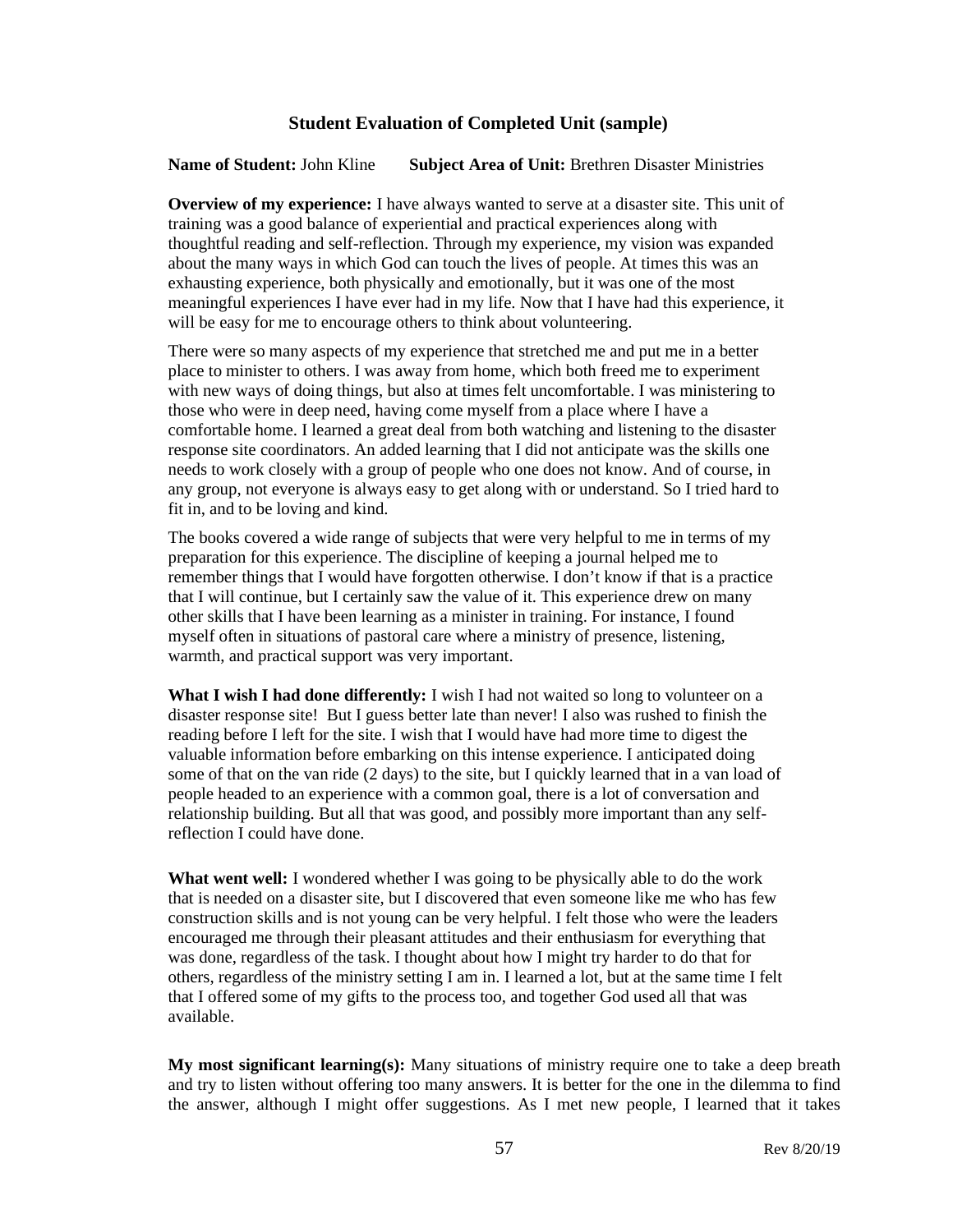practice and discipline on my part not to be judgmental of people or too "bossy." I learned that anyone who is willing to offer to serve can not only be helpful, but with the right encouragement, feel needed and receive a blessing.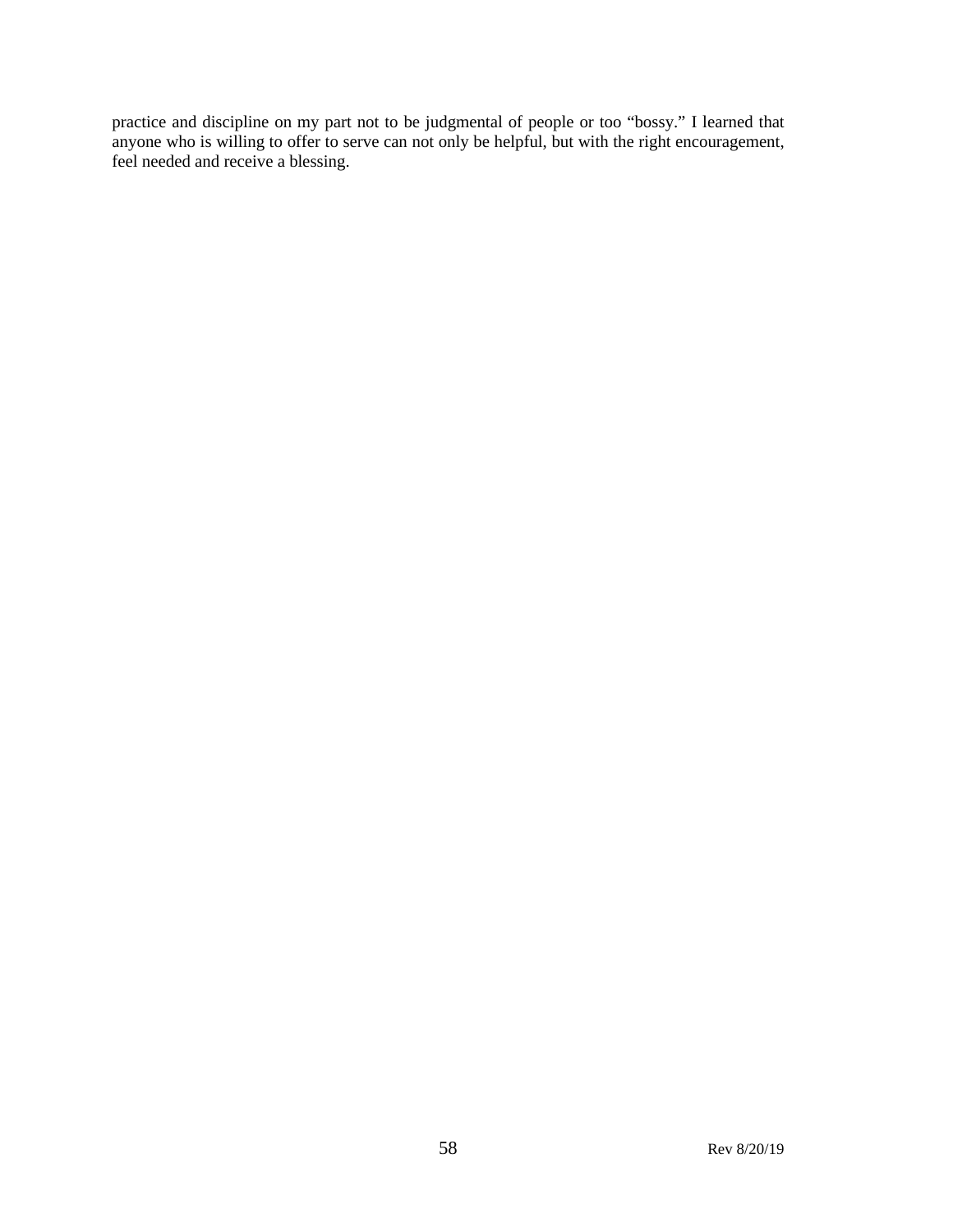#### **Supervisor's Evaluation of Completed ISU (sample)**

**Name of Student**: John Kline **Subject Area of Unit:** Brethren Disaster **Ministries** 

#### **Evaluation of Completed Unit by District TRIM Coordinator:** Anna Mow

In addition to the attached feedback from the disaster ministries staff, I would like to add that it appeared to me this was a transformational experience for John. He was open to new learnings, he ventured into new territory, he prepared as best he could, and he was thoughtful and enthusiastic in his response.

#### **Certification of Unit for Credit:**

Area in which student receives credit: (check one)

| <b>General Education</b> | Bible/Theology | Ministry |
|--------------------------|----------------|----------|
|                          |                |          |

#### **Number of TRIM units student receives: (check one)**

 $\_X\_$  1 Unit (75-90 hours)  $\_$  .67 Unit (50-60 hours)

\_\_\_\_\_ .50 Unit (40-45 hours) \_\_\_\_ .33 Unit (25-30 hours)

**\_\_\_\_\_\_\_\_\_\_\_\_\_\_\_\_\_\_\_\_\_\_\_\_\_\_\_\_\_\_\_\_\_\_\_\_\_\_\_\_ \_\_\_\_\_\_\_\_\_\_\_\_\_\_\_** Signature of District TRIM Coordinator Date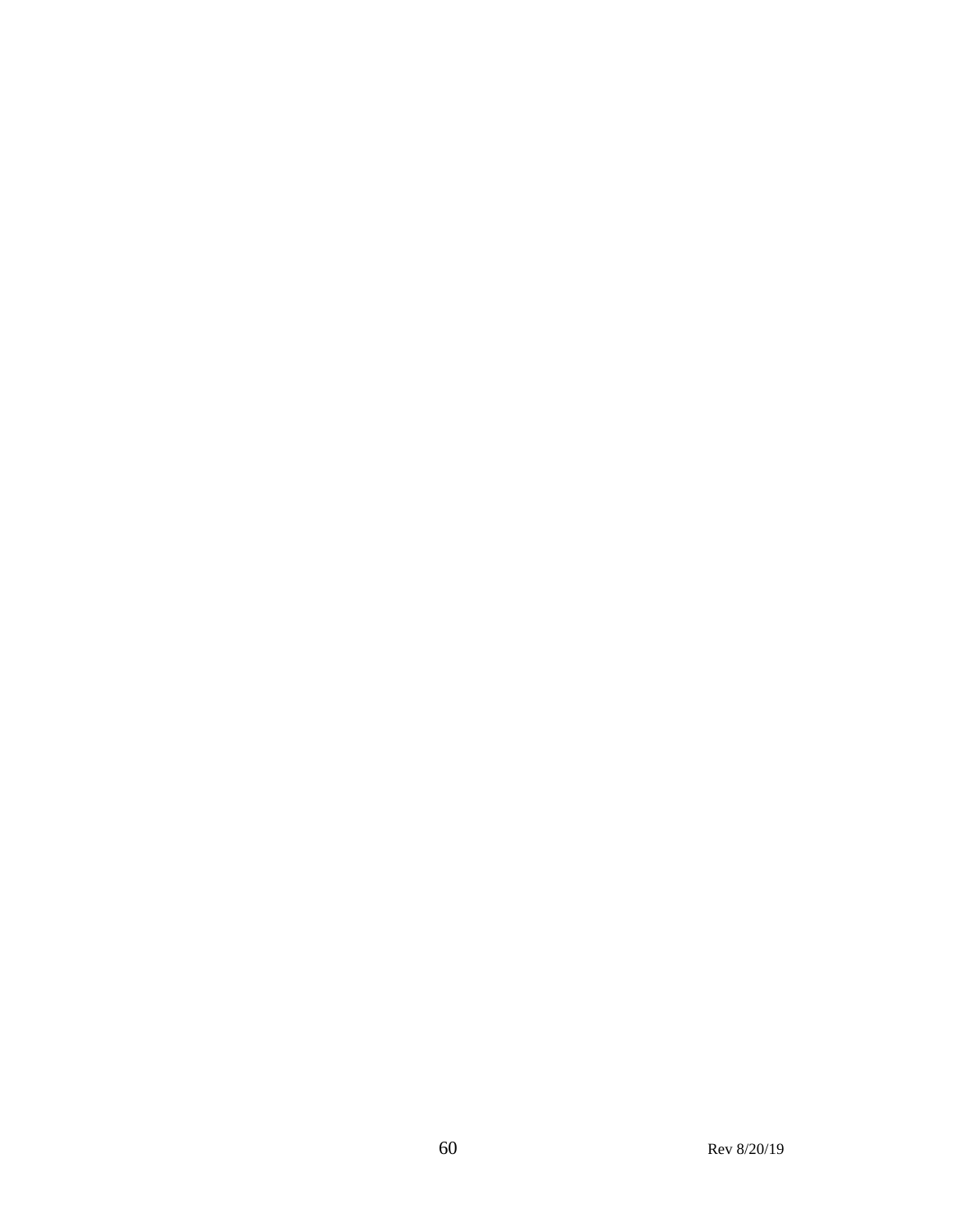# $3 - 0$

# ISU RECORD of HOURS

### **Independent Study Unit Course Title:**

| <b>Date</b> | Activity | <b>Hours</b> | <b>Total</b><br><b>Hours</b> |
|-------------|----------|--------------|------------------------------|
|             |          |              |                              |
|             |          |              |                              |
|             |          |              |                              |
|             |          |              |                              |
|             |          |              |                              |
|             |          |              |                              |
|             |          |              |                              |
|             |          |              |                              |
|             |          |              |                              |
|             |          |              |                              |
|             |          |              |                              |
|             |          |              |                              |
|             |          |              |                              |
|             |          |              |                              |
|             |          |              |                              |
|             |          |              |                              |
|             |          |              |                              |
|             |          |              |                              |
|             |          |              |                              |
|             |          |              |                              |
|             |          |              |                              |
|             |          |              |                              |
|             |          |              |                              |
|             |          |              |                              |
|             |          |              |                              |
|             |          |              |                              |
|             |          |              |                              |
|             |          |              |                              |
|             |          |              |                              |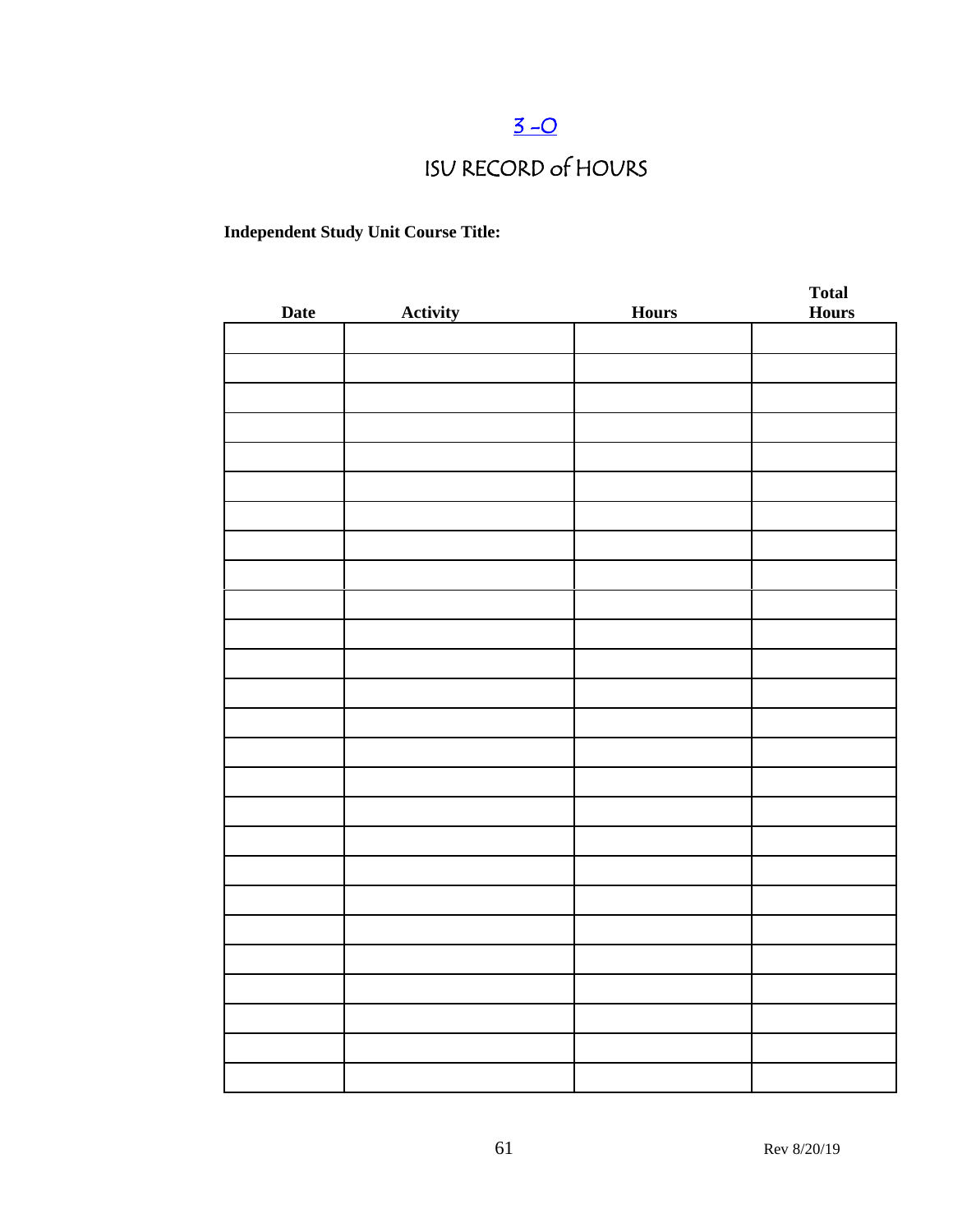### [3-P](#page-2-0)

### Directed Independent Study Unit

A Directed Independent Study Unit (DISU) is a hybrid of an instructor-led course and an Independent Study Unit (ISU). The DISU differs from an ISU in that an instructor, rather than the student, structures the initial learning experience, may connect with students throughout duration of the study period, and assigns the learning objectives, requirements and means of evaluation. The student then completes the requirements during a specified time as determined by the instructor.

In most cases, TRIM students will spend on average *75-90 hours* on a DISU. Approximately six to eight hours of instruction will begin the DISU. The remaining time will be time spent studying, reading, writing/preparing projects, and evaluating the work done in the DISU. Every DISU will be structured to the discretion of the instructor and will vary from course to course.

All DISUs are organized by the Brethren Academy for Ministerial Leadership or Susquehanna Valley Ministry Center (SVMC).

#### **Directed Independent Study Units may be available during the following experiences**

- Pre-Annual Conference Ministers' Association continuing education event
- SVMC Academic Symposium
- Denominational or seminary events as announced.
- For a list of upcoming DISUs, visit the Brethren Academy webpage.

#### **The Process**

.

- 1. Students will register for a DISU through the Brethren Academy or Susquehanna Valley Ministry Center.
- 2. Students will be charged a \$115 fee for each DISU, in addition to other registration fees for the event.
- 3. The DISU will begin with a six to eight hour event with an additional two hour conversation with the DISU instructor. Upon registration, students will receive requirements for the course, assigned readings and projects, and due dates for assignments. The instructor may choose to assign reading or other work prior to the faceto-face meeting.
- 4. The instructor will submit an evaluation for each student participant.
- 5. Students will need to complete a self-assessment of their work for this DISU that will be submitted to the Coordinator.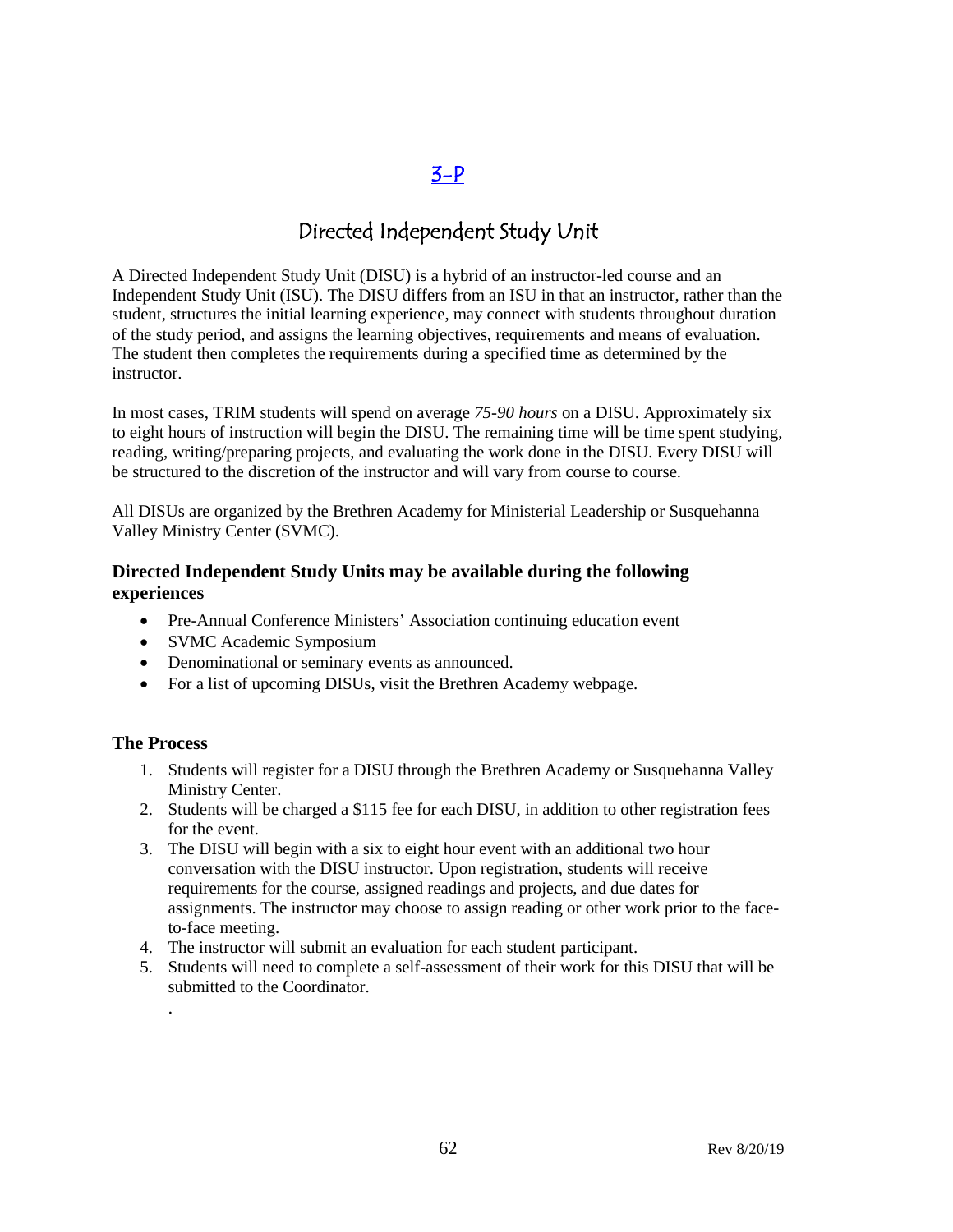### $3 - Q$

### FIVE REQUIRED EXPERIENCES

Many TRIM students have been very active in the Church of the Brethren and are very familiar with denominational events, but most have attended these events as observers or delegates. TRIM requires each student to take part in events in a new way—as a leader in training. As future leaders, TRIM students will look at these experiences in a different way and gain new perspective on church life.

Every student in TRIM will participate in at least five experiences, including:

- One learning experience taking place on a college campus or taught by a Brethren college instructor OR one experience in a Church of the Brethren affiliated ministry/agency outside of the local congregation
- One Bethany class or another class taught by Bethany faculty
- One Annual Conference
- One District Conference
- One ecumenical, intercultural, or interfaith training experience

Plan ahead for these required experiences. Most TRIM students are in the program for at least two years. Be in touch with congregational leaders as soon as possible to arrange to represent your church at Annual Conference or District Conference. If possible, serve as a delegate. Also, the Academy organizes classes around the country periodically that are taught by Bethany faculty and faculty members of Brethren colleges. Watch for these opportunities to complete your required experiences, especially if you live a long distance from the seminary or a Brethren college.

#### **The Process**

- **1.** After each experience, complete the appropriate Five Required Experiences Form that follows. **DUE NO MORE THAN THREE MONTHS following the completion of the experience.**
- 2. Give the completed form to your district TRIM coordinator for approval.
- 3. If approved, the district TRIM coordinator forwards the approval to the Brethren Academy office. Note: A form that is emailed from a district TRIM coordinator to the Brethren Academy Office is considered "signed."
- 4. The Brethren Academy office will record the credit for the experience on the TRIM transcript.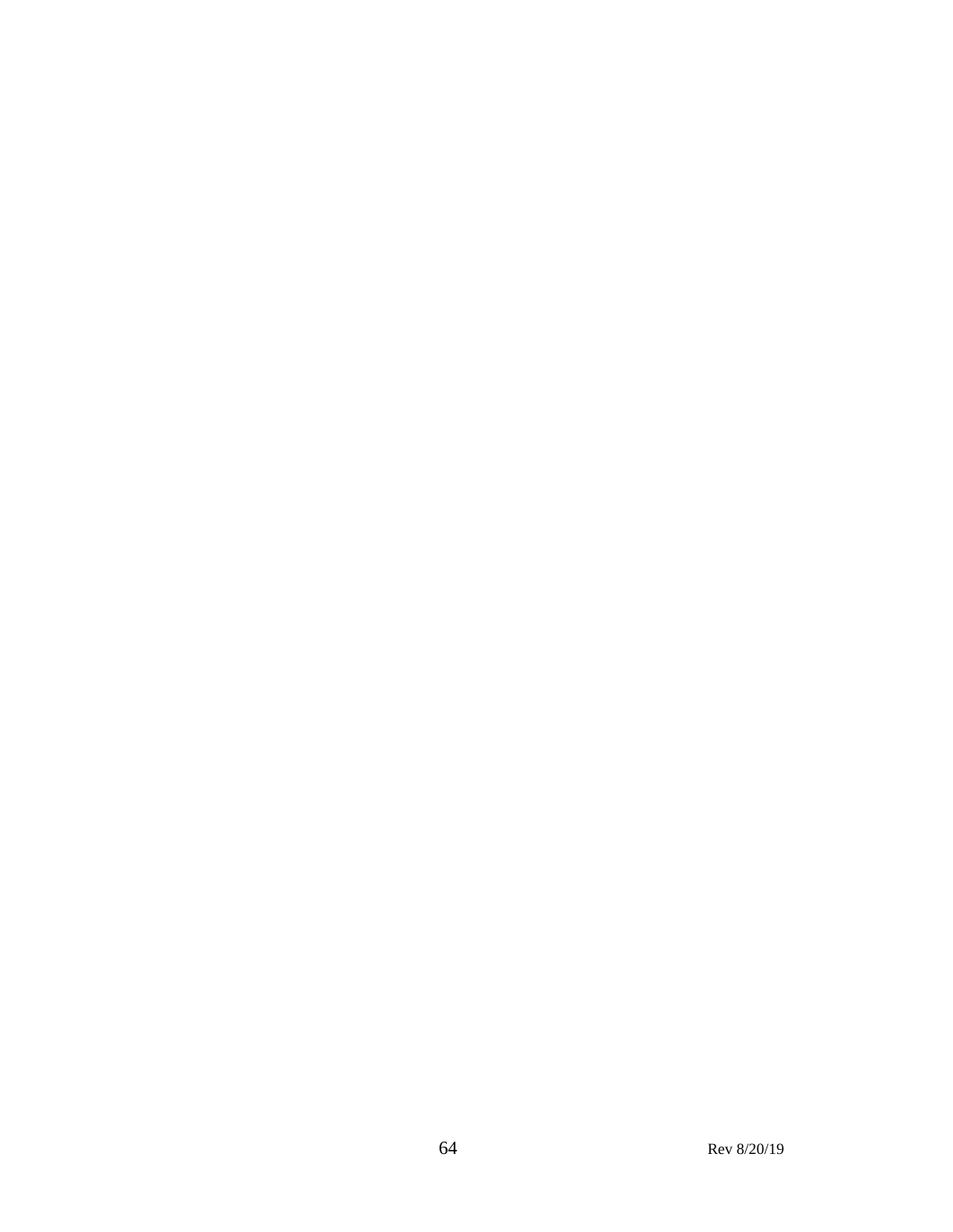### $3 - Q(a)$

## CHURCH OF THE BRETHREN COLLEGE or BRETHREN CONNECTION EXPERIENCE

One of the requirements for graduation from TRIM is student participation in a Brethren College Experience or Brethren Connection Experience.

#### **Church of the Brethren College Experience**

The purposes of this requirement are several:

- It provides a context for Brethren formation of pastors who enter TRIM with experience in other denominations;
- It affirms the value of high quality, liberal arts education as preparation for ministry;
- It actively facilitates a trainee's sense of loyalty to the Church of the Brethren denominational family;
- It represents one part of the inherent cooperation among various partners in ministry training.

For purposes of TRIM, a Brethren College Experience may be completed in one of the following ways:

- 1. Attend, with satisfactory academic standing, one of the six Brethren colleges for at least one semester prior to beginning the TRIM program. The experience will then be recorded as "completed" on the student's first official TRIM transcript.
- 2. Attend one regular, on-campus class offered by the college and complete it with satisfactory academic standing.
- 3. Attend and complete one off-campus, online, or extension class offered by the college or the Brethren Academy and taught by a Brethren college professor.
- 4. Participate in an educational experience sponsored by the college, on or off-campus. Examples include a lecture series with outside speakers, or special programs and workshops offered for the community. (The TRIM student may or may not elect to build an Independent Study Unit around such an experience.)
- 5. Invite a Brethren college professor to plan a series of lectures or workshops in a TRIM student's local area. Use the faculty resources from a Brethren College to meet one of the three subject-area requirements in TRIM.
- 6. Attend and complete one Brethren Academy class offered on a Brethren college campus.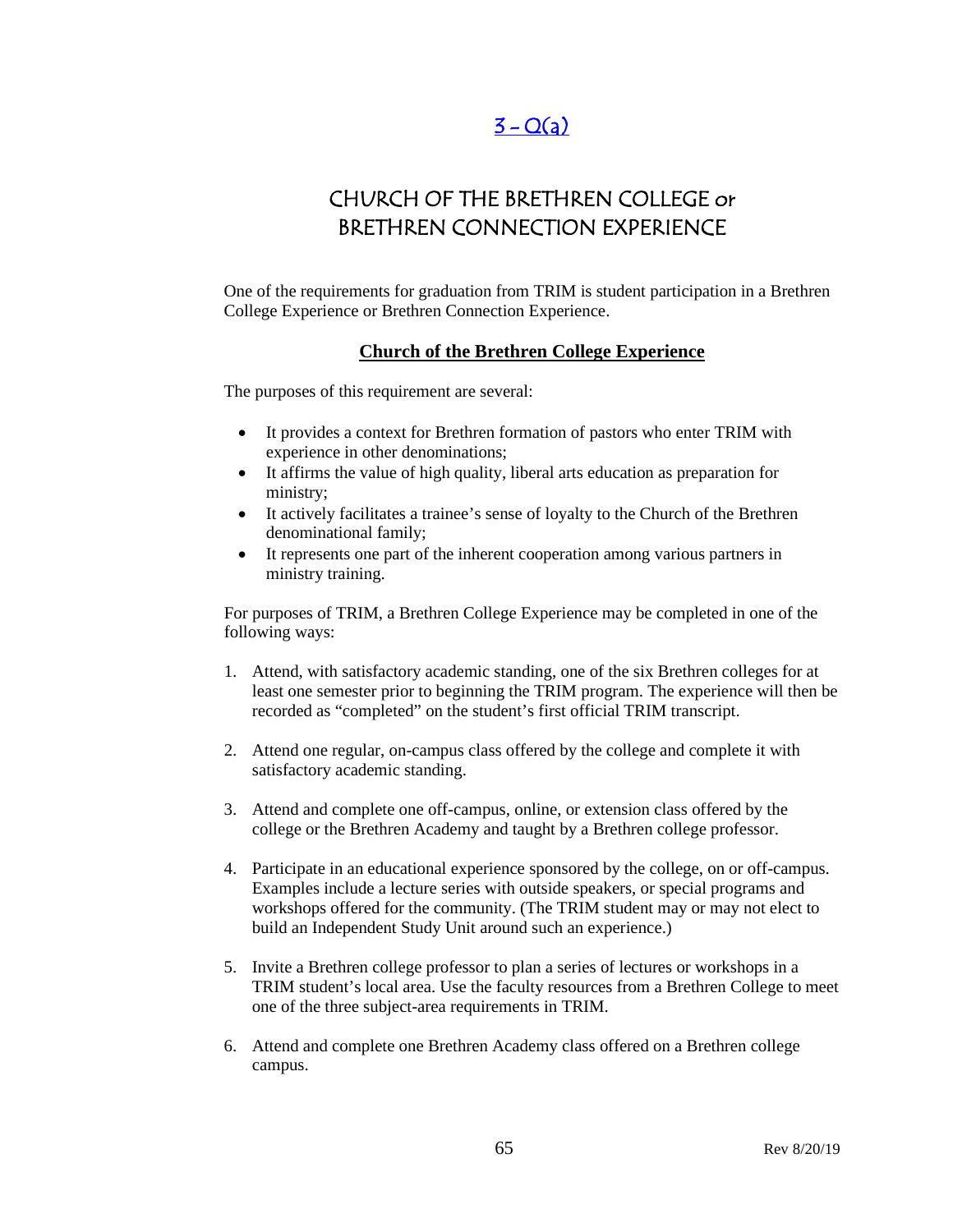#### **Questions for reflection paper (2-3 pages, double spaced, standard size/font/margins)**

- 1. Describe the event(s) that took place.
- 2. Recall the four purposes of the Brethren College/University experience. Choose one and Briefly reflect how your time on campus met this purpose.
- 4. Reflect on the experience by noting any questions, affirmations, moments of insight you had during your time.

### **Brethren Connection Experience**

If it is not feasible to visit a Brethren College in one of these ways while in TRIM, a student may choose to create an experience that connects them with the larger Church of the Brethren denomination and its various ministries.

The purposes of this experience include:

- 1. To connect with a Church of the Brethren institution and understand the role it plays in the broader ministry in the Church of the Brethren.
- 2. To learn about the rich history of Church of the Brethren outreach and mission, and how these institutions have changed and adapted over time.
- 3. To encourage students to find ways to connect congregations with ministries and other groups within the Church of the Brethren.
- 4. To foster a sense of connection beyond one's own congregation and ministries, seeing it as part of a larger denominational whole.

Some possibilities include: attend a Mission and Ministry Board meeting, visit the New Windsor Service Center, volunteer at a Brethren camp, attend a Disaster Ministries or denominationally sponsored workcamp, attend any of the generational conferences as a participant or volunteer (such as National Youth Conference, National Young Adult Conference, Nation Older Adult Conference), visit a Brethren nursing home or care facility, etc. Visit the Church of the Brethren website [\(www.brethren.org\)](http://www.brethren.org/) for possibilities**.** 

#### **Note: Bethany Theological Seminary courses or forums, Annual Conference, and District Conference may not be counted for this experience.**

#### **Questions for reflection paper (2-3 pages, double spaced, standard size font/margins))**

- 1. Describe the event or location that you visited including significant people you spoke or worked with in order to better understand the meeting/program/institution.
- 2. Give some background to the context: When did the meeting/program/institution begin? What was its original purpose? How has it changed? Who does it serve? What is its mission?
- 3. How does this ministry contribute to the larger ministry and identity of the Church of the Brethren in the wider world?
- 4. Reflect on the experience by noting any questions, affirmations, moments of insight you had during your time.
- 5. How do you see this experience informing your ministry within the Church of the Brethren?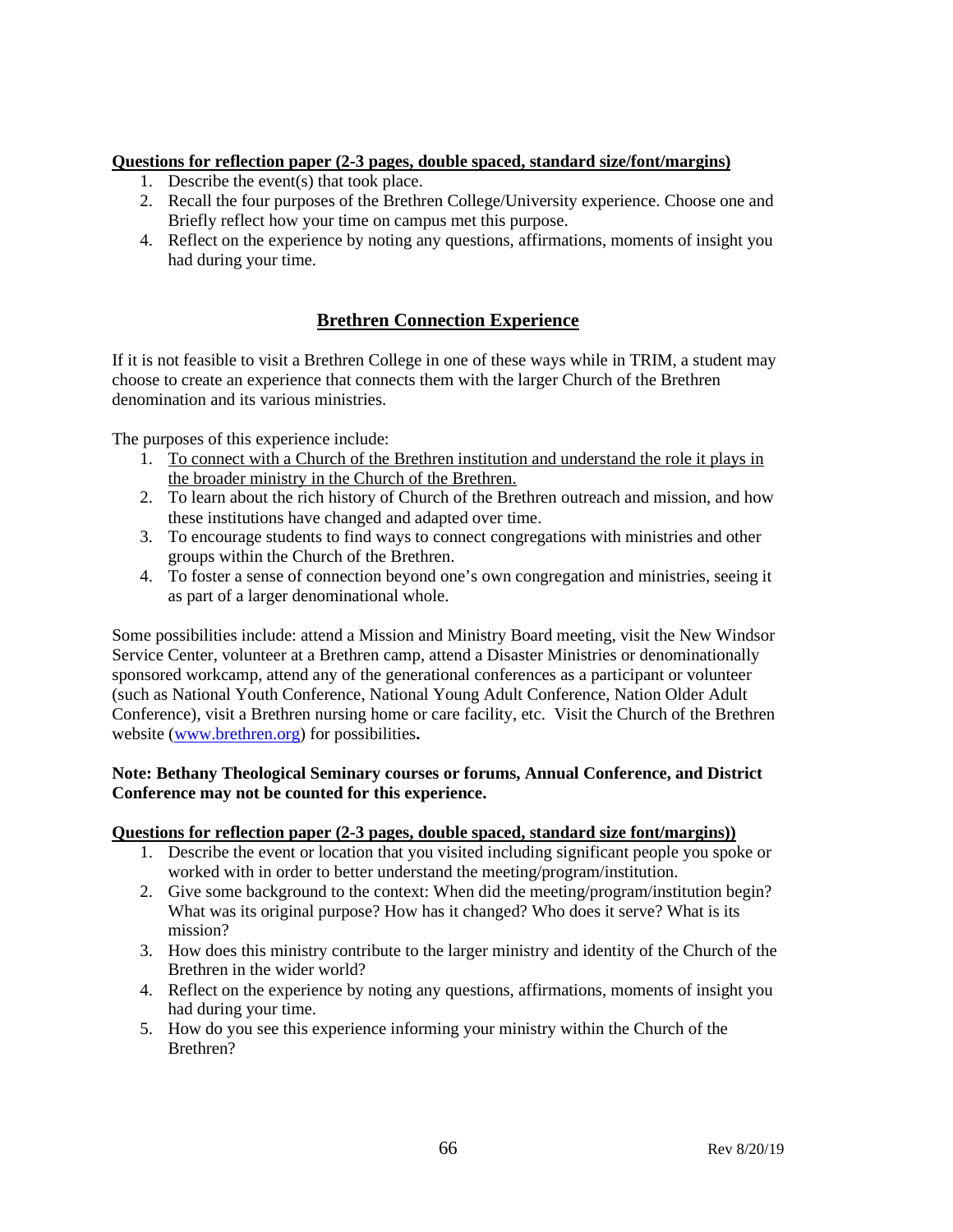# $3 - Q(b)$

### BETHANY THEOLOGICAL SEMINARY EXPERIENCE

One important requirement for a student's successful completion of TRIM is participation in a Bethany Seminary Experience beyond orientation. Some TRIM students may acquire *more* than one course at Bethany; however, every student is asked to build *at least one* Bethany opportunity into their program, via an on-site or online course, or a Directed Independent Study Unit

The purpose of this requirement is to ensure that a student has at least one experience with the denomination's only graduate school of theology. This requirement also affirms the value given to the high-quality education offered by the denomination's only seminary, one of the partner agencies in ministry training.

For purposes of TRIM, the Bethany Seminary experience may be credited in one of the following ways:

- 1. Enroll as an occasional or special student and complete one course (or more) on the Richmond campus, offered by Bethany and taught by a Bethany instructor.
- 2. Enroll as an occasional or special student to complete one regular course (or more) offered by the Susquehanna Valley Ministry Center of Bethany Theological Seminary and taught by a member of the Bethany faculty.
- 3. Participate in one of the intensives, on-site classes, or travel seminars, taught by a Bethany instructor.
- 4. Invite a Bethany faculty member to lead a seminar or workshop in your area of the country.
- 5. The online classes of Bethany and the Susquehanna Valley Ministry Center taught by Bethany faculty offer increasing possibilities for TRIM students.

As you plan this experience, please take careful note of the information in this TRIM manual entitled "Academy Students in Graduate Courses" to avoid misunderstandings about how your experience will be interpreted in TRIM. Do not hesitate to ask questions of Bethany and Academy staff to be sure you understand your status as a TRIM student in a Bethany Seminary course.

#### **Questions for Reflection on Brethren College Experience (2-3 pages)**

- 1. Briefly describe your experience during the Bethany Theological Seminary experience including the course, professor, size of class, mode (online, intensive, travel, etc.).
- 2. What expectations or assumptions did you have when entering into a Bethany Theological Seminary course? How were those assumptions challenged or affirmed?
- 3. What is the role of higher education in the preparation of ministers in the Church of the Brethren?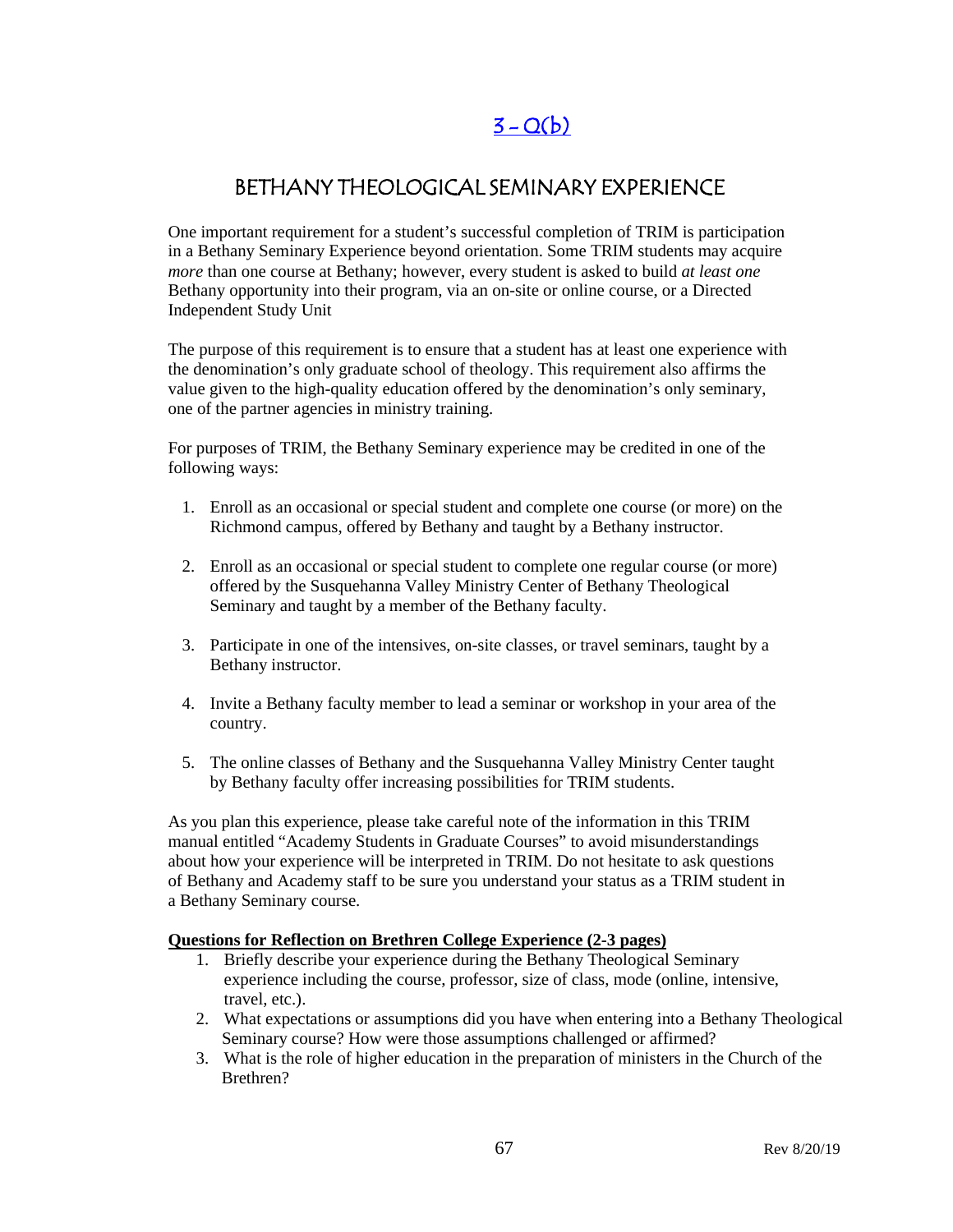$3 - Q(c)$ 

### ANNUAL CONFERENCE EXPERIENCE

The purpose of this exercise is to gain an understanding of the larger church, and how the local church and individuals relate to it. Below find some areas for exploration and development.

- 1. Give a brief description of Annual Conference officers, how they are chosen, and what their duties are.
- 2. Look at Annual Conference committees and organizations, such as Standing Committee and the Mission and Ministry Board. What are their functions? Who represents your district on Standing Committee? Who is the current board chair?
- 3. Describe the query process; origin, steps, and disposal of business items.
- 4. Describe and evaluate the worship experience(s) you participated in.
- 5. Attend several insight sessions. What did you find helpful in the sessions?
- 6. Briefly describe the age activities that were available.
- 7. Name some of the biblical and theological principles at work in the Annual Conference structure.
- 8. Offer your personal reflections and responses to study papers being considered by Annual Conference delegates.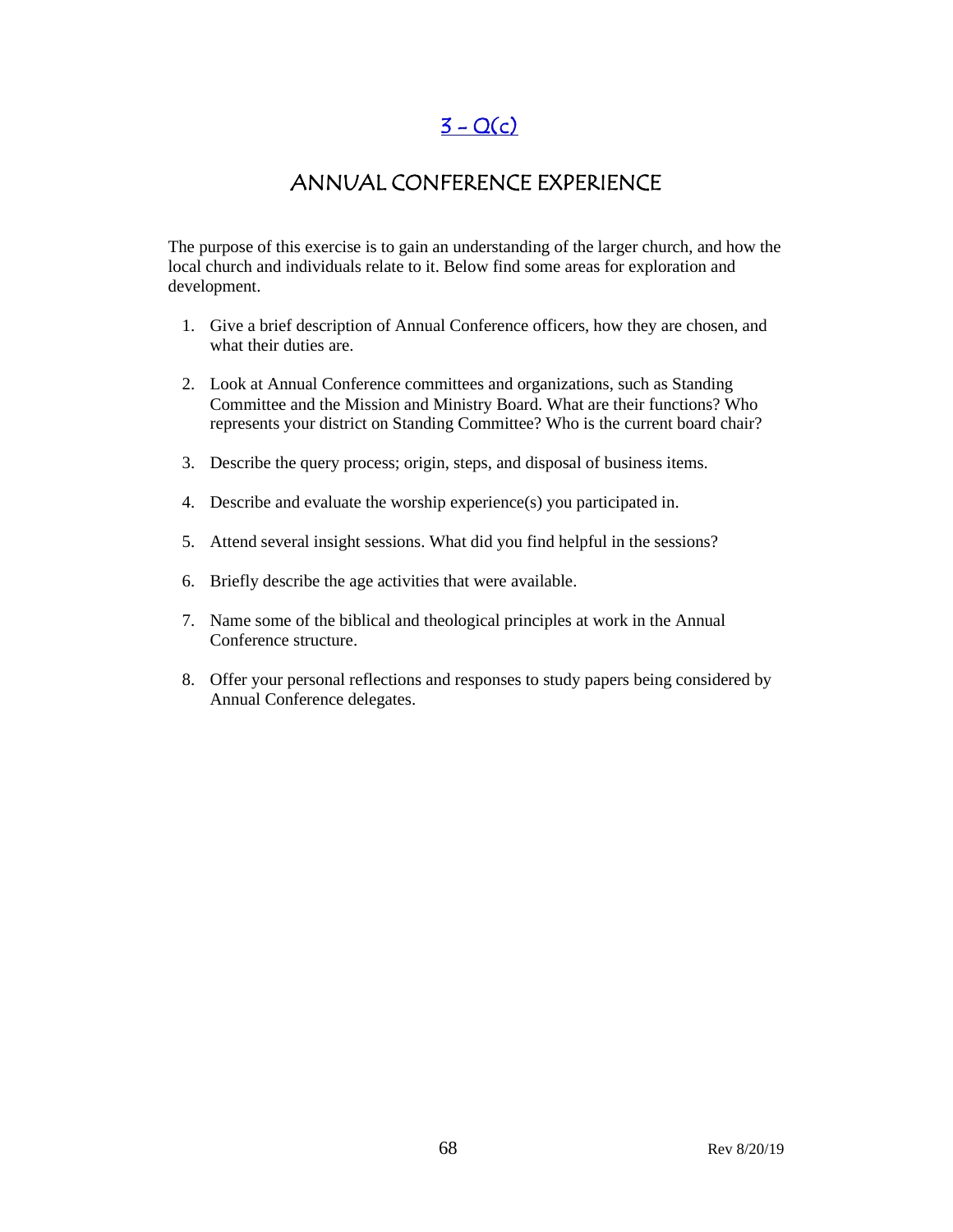## $3 - Q(d)$

### DISTRICT CONFERENCE EXPERIENCE

District Conference is a shorter, more local experience than Annual Conference, but crucial in the way the church functions. Examine some of the areas below for this experience.

- 1. Give a brief description of the District Conference officers, their duties, and how they are chosen.
- 2. Tell how the district is organized. Who makes up the board? Who are the staff members? What functions and responsibilities does each have?
- 3. How do the business items arrive at District Conference?
- 4. A major item at District Conference is the district budget. How is the budget prepared and how is it met in a given year?
- 5. In what way is the District Conference like a family gathering?
- 6. What biblical and theological principles become evident in District Conference?
- 7. In what ways do you see your district relating to the larger church through the District Conference?
- 8. Reflect on the worship services during District Conference.
- 9. Offer personal reflections and responses to the District Conference you attended.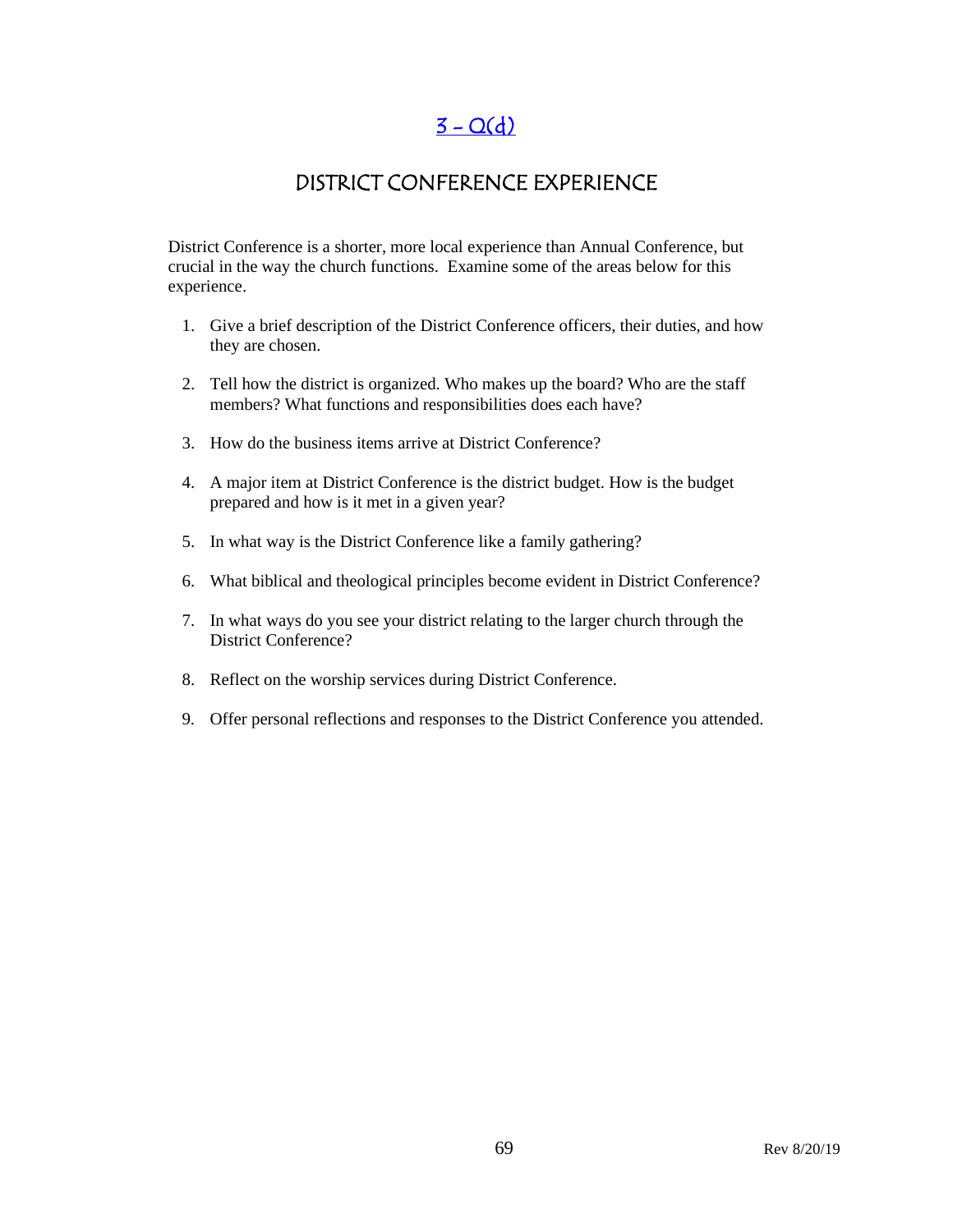# $3 - Q(e)$

# ECUMENICAL, INTERFAITH, OR INTERCULTURAL EXPERIENCE

One of the requirements for graduation from TRIM is participation in an ecumenical event, an interfaith event, or an intercultural event. The purpose of this requirement is to broaden a student's training beyond his or her own ecclesial or cultural world. We need to be able to see our Brethren experience of the church as part of a larger communion of churches linked together in a common mission. Beyond that, each person needs the opportunity to see the fascinating mix of cultures with which Christians share the world.

#### **Ecumenical and Interfaith Events**

For the purposes of TRIM, an ecumenical event will be an experience through which the student learns how the Church of the Brethren works together with other Christian bodies in the larger church. An interfaith experience is an experience through which the student learns how Christians relate to people of other religions. Here are examples of events that qualify:

- 1. A meeting of an interdenominational council of churches, whether worldwide, national, statewide, or local.
- 2. Participation in the planning and carrying out of a special interfaith gathering at the local or regional level.
- 3. Participation in the development and implementation of a cooperative, interchurch or inter-religious ministry in one's community (e.g., food pantry, shelter for the homeless, etc.).
- 4. Spending a day at New Windsor to tour the facilities and learn how churches and religions work together in Church World Service, Interfaith Medical Assistance, and other agencies.
- 5. Participating in the activity of a local pastors' association (assuming such a group not only gathers for fellowship, but also develops cooperative programs and events).

#### **Intercultural Events**

In a similar manner, an intercultural event will be an experience through which the student's perception of life is expanded by exposure to different cultures and values. Some examples of intercultural events include the following:

- 1. Study in another country, whether for a regular term of study or for a short-term intensive experience.
- 2. Participation in a study tour of another part of the world and reflection on that experience.
- 3. Participation in an international work camp and reflection on that experience.
- 4. Taking part in a seminar or workshop specifically designed to provide participants with cross-cultural enrichment.
- 5. Participation in a BVS assignment or similar undertaking to familiarize oneself with a different culture, whether in the United States or abroad.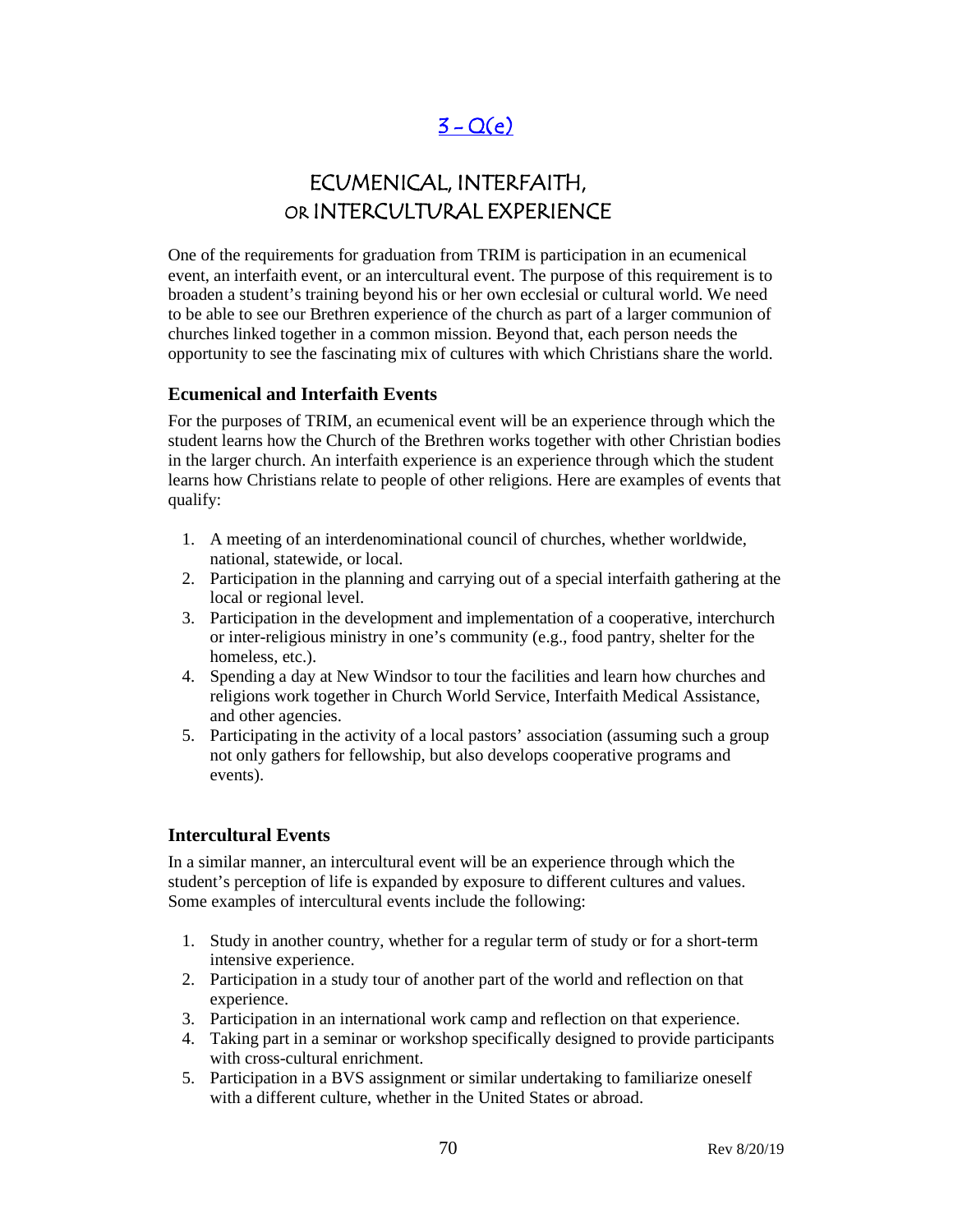The lists above are suggestive, not restrictive. You may propose other ideas to the district TRIM coordinator.

#### **Questions for Reflection on Ecumenical, Interfaith, or Intercultural Experience (2-3 pages)**

- 1. Describe the nature of the event, including location, structure, and partners involved.
- 2. What were some assumptions you had going into this experience?
- 3. How were those assumptions challenged, changed, transformed, or deepened?
- 4. Describe the positive experiences and outcomes of this project as well as the more challenging ones.
- 5. In what ways has your faith and ministry training been affected by engaging in this activity?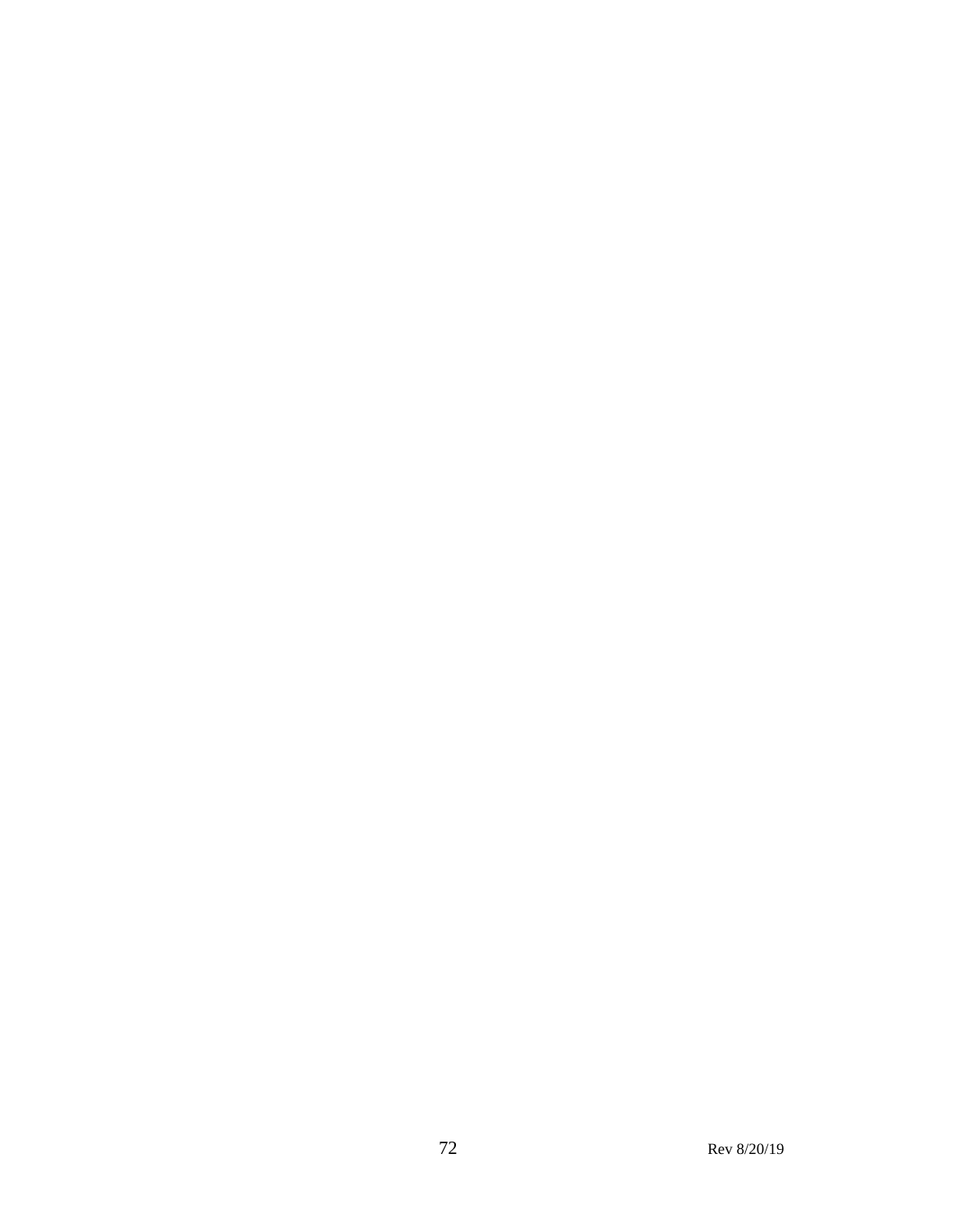# $3 - Q(f)$

### FIVE REQUIRED EXPERIENCES FORM **Due within three months of completing experience**

Name of Student: \_\_\_\_\_\_\_\_\_\_\_\_\_\_\_\_\_\_\_\_\_\_\_\_\_\_\_\_\_\_\_\_\_\_\_\_\_\_\_\_ Event: Reported: Bethany Experience<br>Brethren College Experience<br>Ecumenical/Interfaith/ \_\_\_ Brethren College Experience \_\_\_\_ Ecumenical/Interfaith/ \_\_\_ Annual Conference Intercultural Experience Name of Coordinator: \_\_\_\_\_\_\_\_\_\_\_\_\_\_\_\_\_\_\_\_\_\_\_\_\_\_\_\_\_\_\_\_\_\_\_\_\_\_\_\_\_\_\_\_\_\_\_\_\_\_\_\_\_\_\_\_\_ Name of College, Experience, or Conference: \_\_\_\_\_\_\_\_\_\_\_\_\_\_\_\_\_\_\_\_\_\_\_\_\_\_\_\_\_\_\_\_\_\_\_\_\_ Date(s) of Experience: \_\_\_\_\_\_\_\_\_\_\_\_\_\_\_\_\_\_\_\_\_\_\_\_\_\_\_\_\_\_\_\_\_\_\_\_\_\_\_\_\_\_\_\_\_\_\_\_\_\_\_\_\_\_\_\_\_

Attach 2-3 page reflection (questions found on specific experience page)

Certification for Credit:

Signature of District TRIM Coordinator Date

\_\_\_\_\_\_\_\_\_\_\_\_\_\_\_\_\_\_\_\_\_\_\_\_\_\_\_\_\_\_\_\_\_\_\_\_\_\_\_\_\_\_\_\_\_\_\_\_\_\_\_\_\_\_\_\_\_\_\_\_\_\_\_\_\_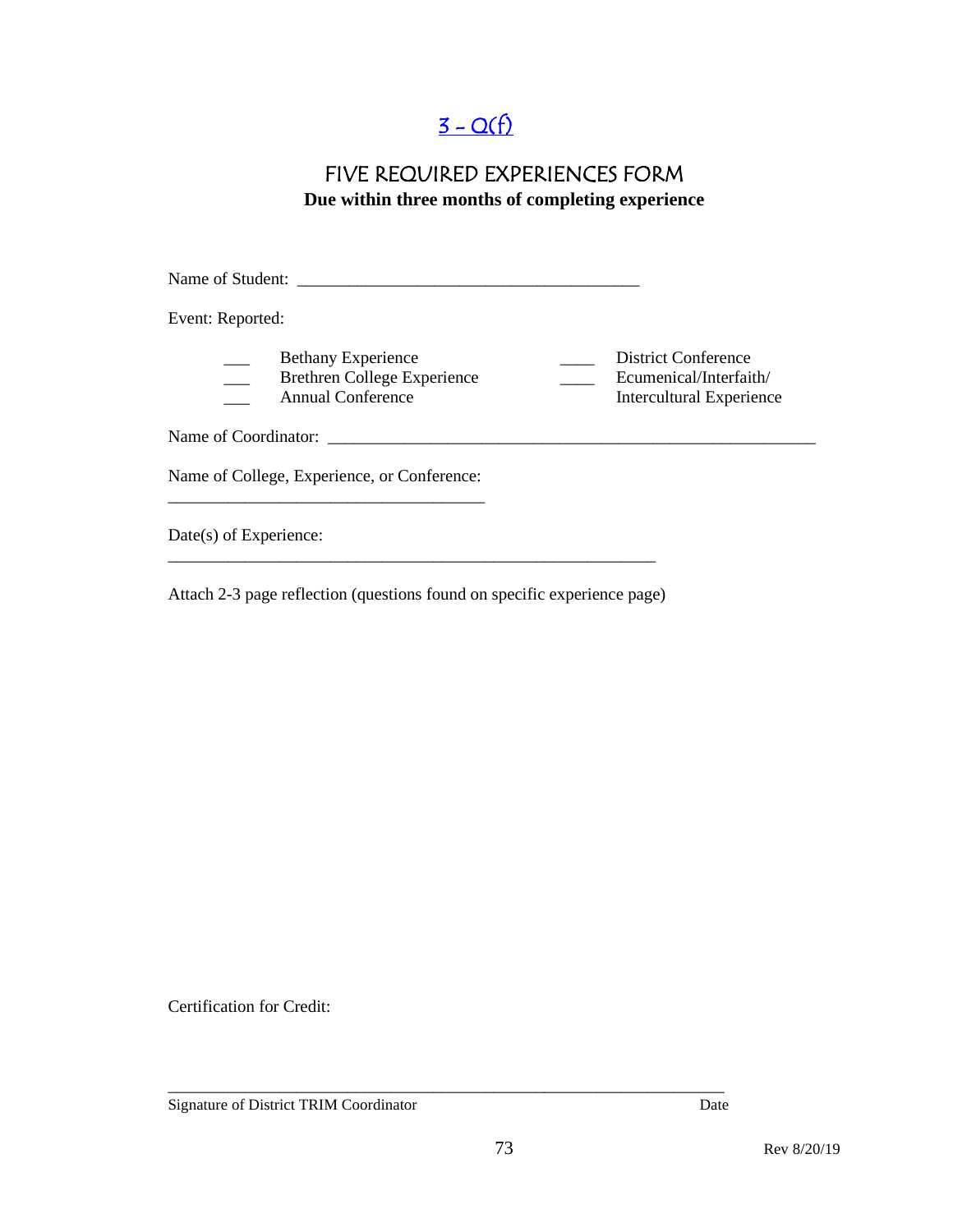### $3 - R$

### THE CHURCH ONLINE

Online resources are abundant for people preparing for ministry. Each TRIM student is required to be familiar, at least at a basic level, with computer technology and the Internet and, over time, become familiar with techniques for searching libraries, websites, and databases for information. "Introduction to Biblical Studies," which each entering TRIM student takes, is designed to help students increase their competency in educational technology.

To keep up with the latest news in the Church of the Brethren, the Academy recommends that students subscribe to *Newsline*, a free, bi-weekly newsletter sent only to those requesting a subscription. To receive it by e-mail, subscribe at [www.brethren.org/newsline.](http://www.brethren.org/newsline)

#### **Valuable Church of the Brethren Web Sites:**

- **The official web site of the Church of the Brethren:** [http://www.brethren.org](http://www.brethren.org/)**.** Here you can link to the agencies of the Church of the Brethren, find many past Annual Conference statements, and locate resources from Brethren Press. Spend some time exploring this site so that you are familiar with the information it can provide. The "short-cuts" link at the top of the home page is very helpful to find specific information.
- **The Brethren Academy web site:** [http://www.bethanyseminary.edu/brethren](http://www.bethanyseminary.edu/brethren-academy/)[academy/](http://www.bethanyseminary.edu/brethren-academy/)**.** Here, among other things, you will find the latest Academy news including the most recent issue of the *Scroll*, the Brethren Academy newsletter, and information about upcoming courses.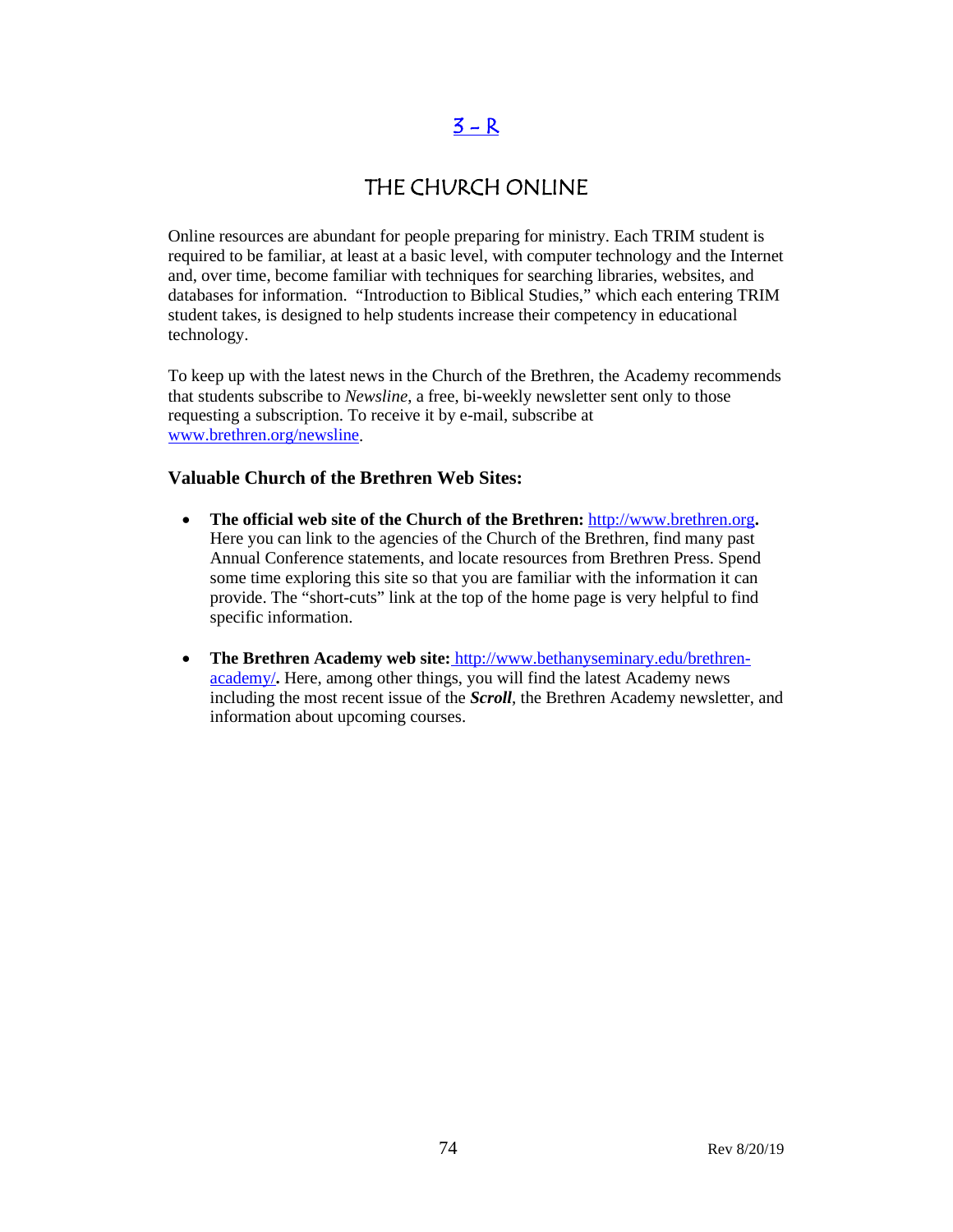## $3 - 5$

## LEAVE OF ABSENCE POLICY

A student may take an official Leave of Absence for up to two calendar years (four academic sessions) if faced with health, family, professional, financial or other concerns that interfere with their studies. A student must apply for a Leave of Absence using the form provided or from the Brethren Academy website and follow all aspects of the Leave of Absence policy. Leave time granted may not total more than two calendar years/four academic sessions per EFSM student.

The BAML may at its discretion, grant leave of absence status for professional or personal reasons. Leave of absence status includes the following arrangements, privileges, and fees:

- 1. Will continue to receive communications form the BAML office, such as newsletters, course brochures and other announcements via email
- 2. District fees and routine BAML processes apply during the LoA year. Student and Congregational fees will be waived during the LoA year.

### **Withdrawal**

If a student finds that TRIM is not the appropriate ministry training for themselves and chooses to withdraw, the student must notify their district and report the decision to the Brethren Academy Office.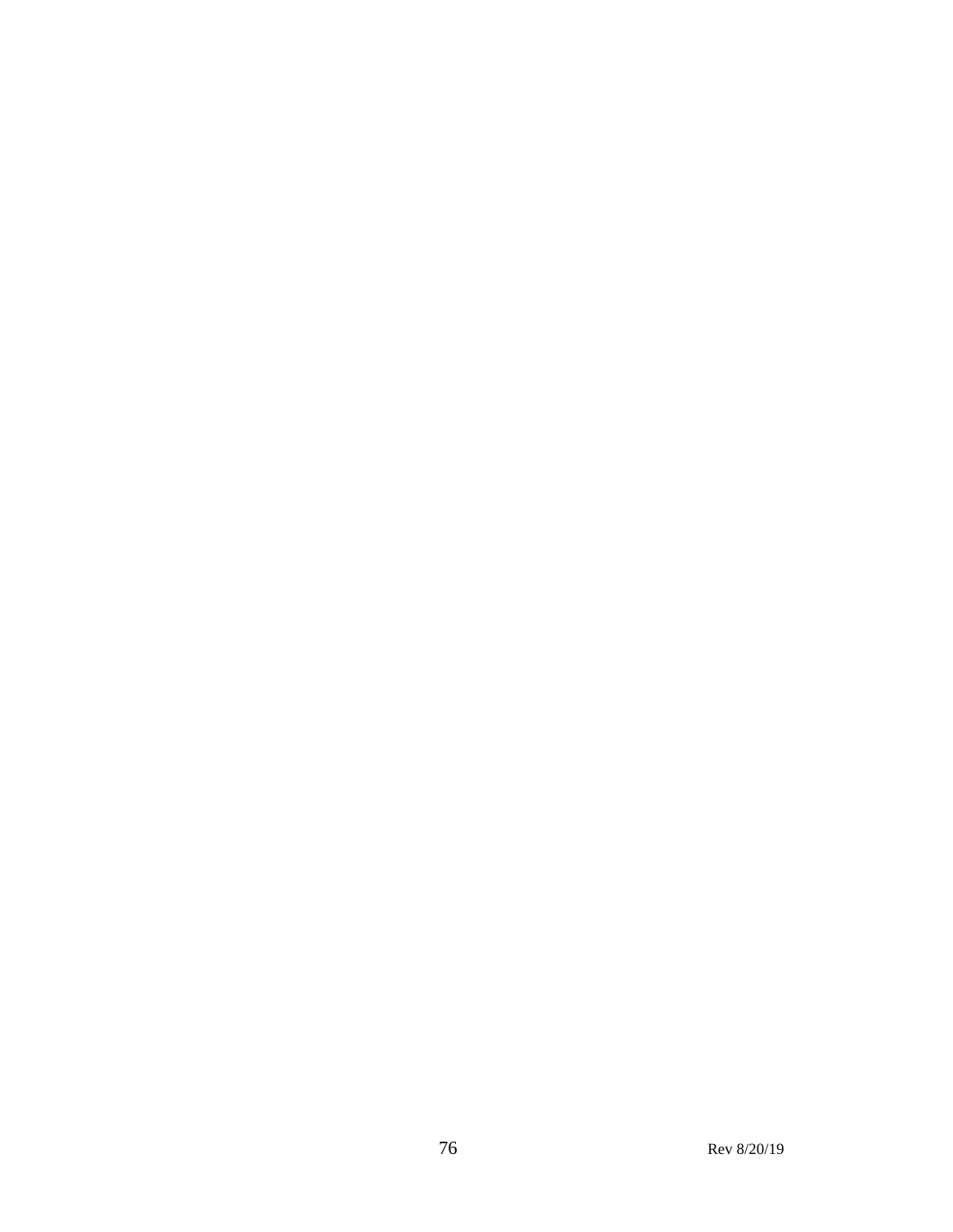# $4-A$

### MINISTRY INTERNSHIP

Each model of ministry training in the Church of the Brethren includes a requirement for practical experience called "internship." This is a historic practice for Brethren. While Brethren placed great importance upon the equality of all persons under God, they were also concerned about conducting their communities of faith in good order. For this reason, from the beginning they "set aside" those of their number to carry out ministerial duties (Donald Durnbaugh, *Fruit of the Vine*, 110-111). According to James E. Miller, historically

No one [among the Brethren] had formal training; however, ministers were put through a system of mentoring and "learning by doing" under the presiding elder and ministers. (Stephen Longenecker, ed., *Lines, Places and Heritage*, 142)

Broadly defined, the goal of the ministry internship is to provide "called out" ministers with a structured opportunity to learn *about* ministry in the process of *doing* ministry. It is an action/reflection model of learning, one that supplements the learning that occurs through TRIM coursework and the experiences of the ministry formation group.

#### **Selecting a Supervisor for the Internship**

Students are required to choose a supervisor to guide ministry interns through this system of mentoring and "learning by doing." The supervisor is **selected in consultation with the district TRIM coordinator** and in some cases, with the district ministry coordinating team. The Supervisor is one who has formal ministry training, enabling him or her to engage the intern in reflection about what is being learned in both study and the current ministry setting.

In situations where the intern is already supervised by someone in a ministry setting, effort should be made to secure a different person to provide supervision for this experience to enrich the feedback received.

In situations where the intern is already supervised by someone in a ministry setting, such as part-time pastoral ministry, effort should be made to secure a different person to provide supervision for this the internship to enrich the feedback received. In short, following the best of our Brethren tradition, the supervisor should be

- 1. A proven and tested minister possessing broad perspective, experience and oversight
- 2. A challenger who asks tough questions that require deep thinking
- 3. A mentor who encourages the student in his or her talents and also demands accountability
- 4. A constructive critic who offers a soundboard for ideas and gives honest feedback
- 5. A counselor who helps students think through the issues of ministry
- 6. A minister with an M.Div or higher degree. If qualified and skilled potential supervisors do not meet this requirement, they must be approved by the Coordinator.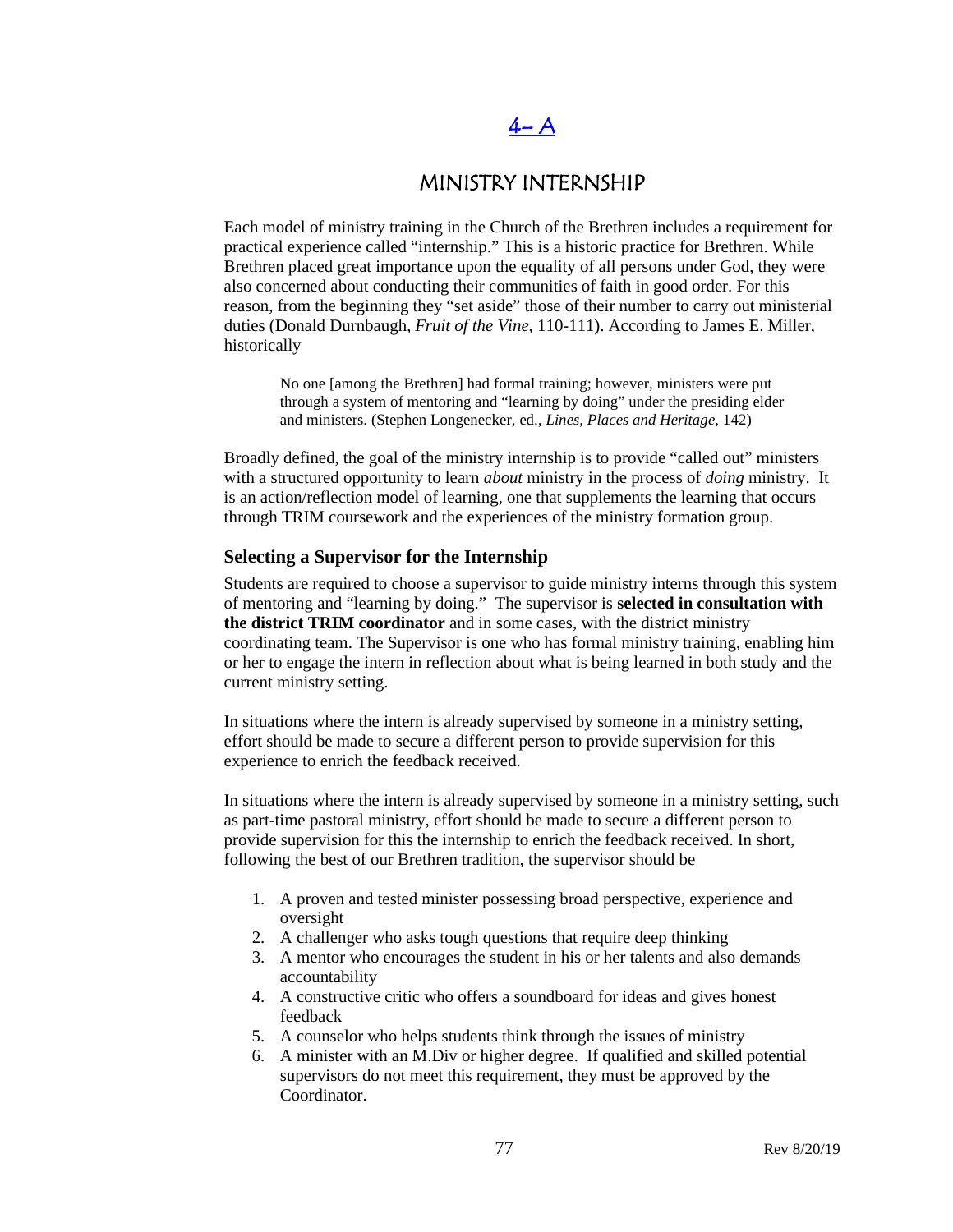#### **Description of the Internship**

An intern spends at least **400 hours** in ministry internship. This includes preparation time for tasks, actual involvement in ministry, and reflection on and evaluation of the experience. Except in special circumstances, internships should be completed over the period of one year, allowing interns to become more seasoned than a shorter time frame allows. In a one-year experience, an intern averages about eight hours a week in a ministry experience. A time log is provided to keep track of time spent. This tool will assure interns that they are spending adequate time in this experience and provide them with a self-monitoring system they can use in the future to help balance the time they spend at work with other activities in life.

The ministry internship is planned in consultation with the district TRIM coordinator and the supervisor. It takes place near the end of the TRIM program so that coursework and other educational events can undergird the experience. At least 20 units of study must be completed before beginning the internship (at least 5 of those must be completed while in TRIM, prior to the internship).

*A Covenant between the student and supervisor for this internship must be submitted* to the Coordinator *at least one month in advance* of the beginning of the internship to allow time for any adjustments that might need to be made to the plans.

#### **Possible Internship Settings**

While ministry occurs in many settings, TRIM is primarily a program established to train pastors. Therefore interns may choose one of three recommended options for fulfilling this requirement:

- A ministry experience in a congregation a student is already serving
- A ministry experience in a congregation that the student has not served before
- In some instances, with the approval of the District Ministry Commission or district executive minister as well as the Brethren Academy Coordinator, the ministry internship may take place in a ministry setting other than a congregation.

Settings other than a congregation include:

- Chaplaincy, preferably under the supervision of a Board Certified Chaplain Chaplaincy. Training is available in a medical setting or Brethren retirement home through Clinical Pastoral Education (CPE). Possible locations are listed at [www.acpe.edu](http://www.acpe.edu/)
- Disaster Response Ministries [\(www.brethren.org\)](http://www.brethren.org/)
- Church of the Brethren Camps (Outdoors Ministry Association of the Church of the Brethren[, www.cob-net.org/oma.htm\)](http://www.cob-net.org/oma.htm)
- Established programs for the training of Spiritual Directors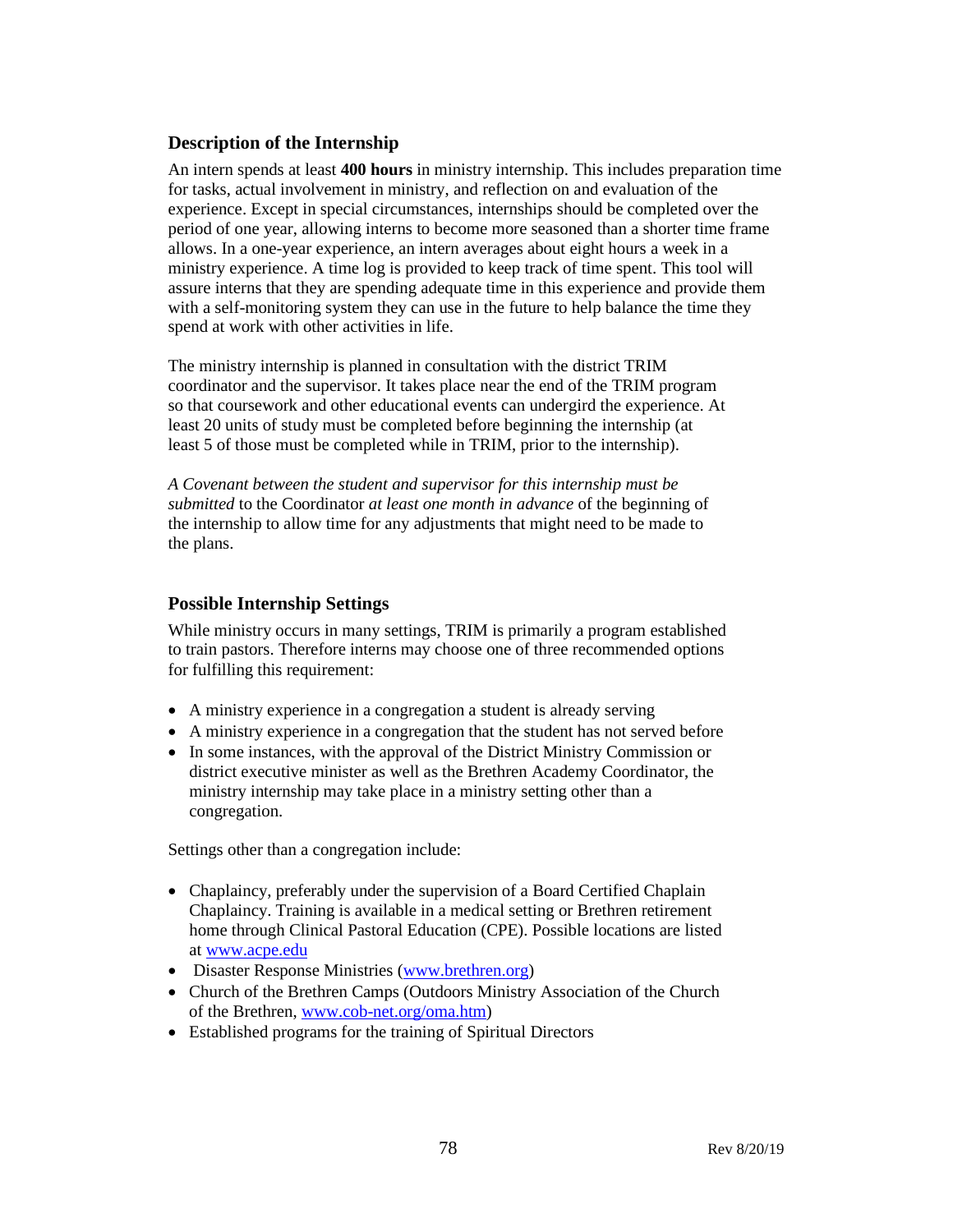#### **Planning the Experience**

The planning and carrying out of the ministry internship is as follows:

- 1. The district TRIM coordinator and the intern will have already discussed options for the ministry internship as they work on the Learning Covenant following orientation. A tentative proposal for the ministry internship requirement is listed in the plan.
- 2. If the intern is not already functioning in a regular ministry setting, the district TRIM coordinator will assist in arranging a setting in which the ministry internship can take place. The Coordinator will also assist in making arrangements for supervision, preferably helping to negotiate with another qualified person to assume the role on behalf of the district, but in some cases assuming the role of supervisor. The coordinator and/or intern should also be in communication with the district executive minister to determine appropriate placement.
- 3. The supervisor and the student meet to formulate a set of learning goals. Instructions for writing learning goals are found in section 4-B.
- 4. At least one month before the ministry internship begins the intern and the district TRIM coordinator will prepare a Covenant for the ministry internship. A copy of this Covenant will be submitted to the Coordinator. Find a Covenant form in section 4-C of this manual.
- **NOTE:** The Brethren Academy office will send all relevant materials to the Supervisor once the ministry internship covenant has been received and approved
- 5. Supervision normally includes a combination of on-site observation of the intern's ministry, critical feedback on materials prepared by the intern and regularly scheduled in-depth conversations.
- 6. In addition to goals and learning experiences, the intern will prepare at least three case studies, reporting on specific ministry experiences. It is recommended that these be focused in the areas of
	- a. preaching or leading worship b. teaching a class or small group
	- c. providing pastoral care

All interns will prepare **a fourth case study,** reflecting on a transforming experience that has occurred during the ministry internship.

- 7. In addition to these written reports, the intern will lead a session with his or her ministry formation group, reflecting orally on the internship experience and inviting group members to enter into the reflective process with him or her.
- 8. The district TRIM coordinator will keep the Brethren Academy staff informed of the student's ministry internship in his or her annual report. When someone other than the district TRIM coordinator is serving as the supervisor, the coordinator will consult with the supervisor to monitor progress.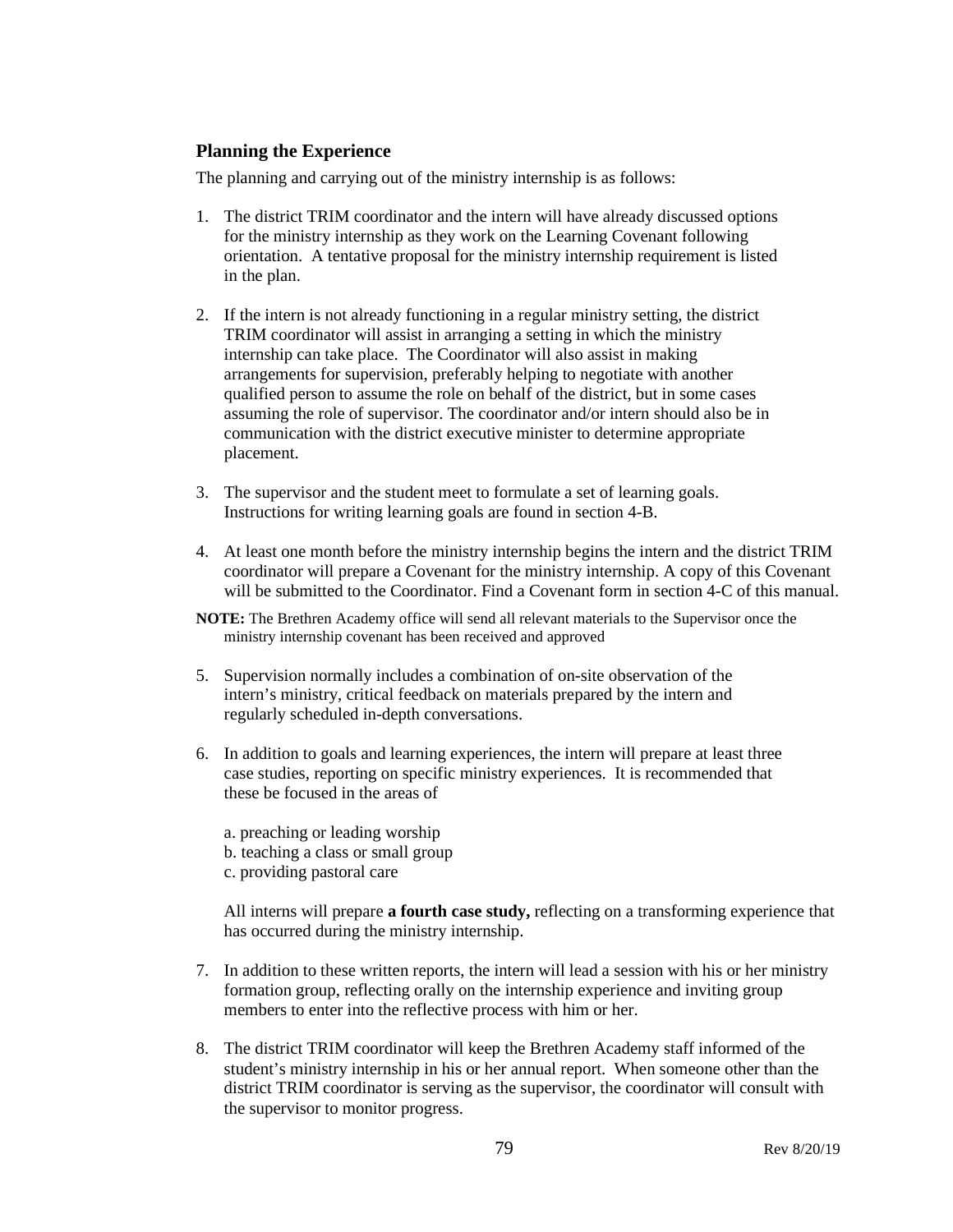- 9. At the conclusion of the ministry internship, the intern and supervisor will write evaluations of the experience using the forms provided, and the supervisor will determine whether the intern will receive credit for the experience. If the supervisor is someone other than the district TRIM coordinator, the supervisor will send copies of the evaluations and the four case studies to the district TRIM coordinator.
- 10. The district TRIM coordinator will send copies of the ministry internship evaluations and the four case studies to the Brethren Academy Coordinator who will note completion of the ministry internship requirement on the student's transcript.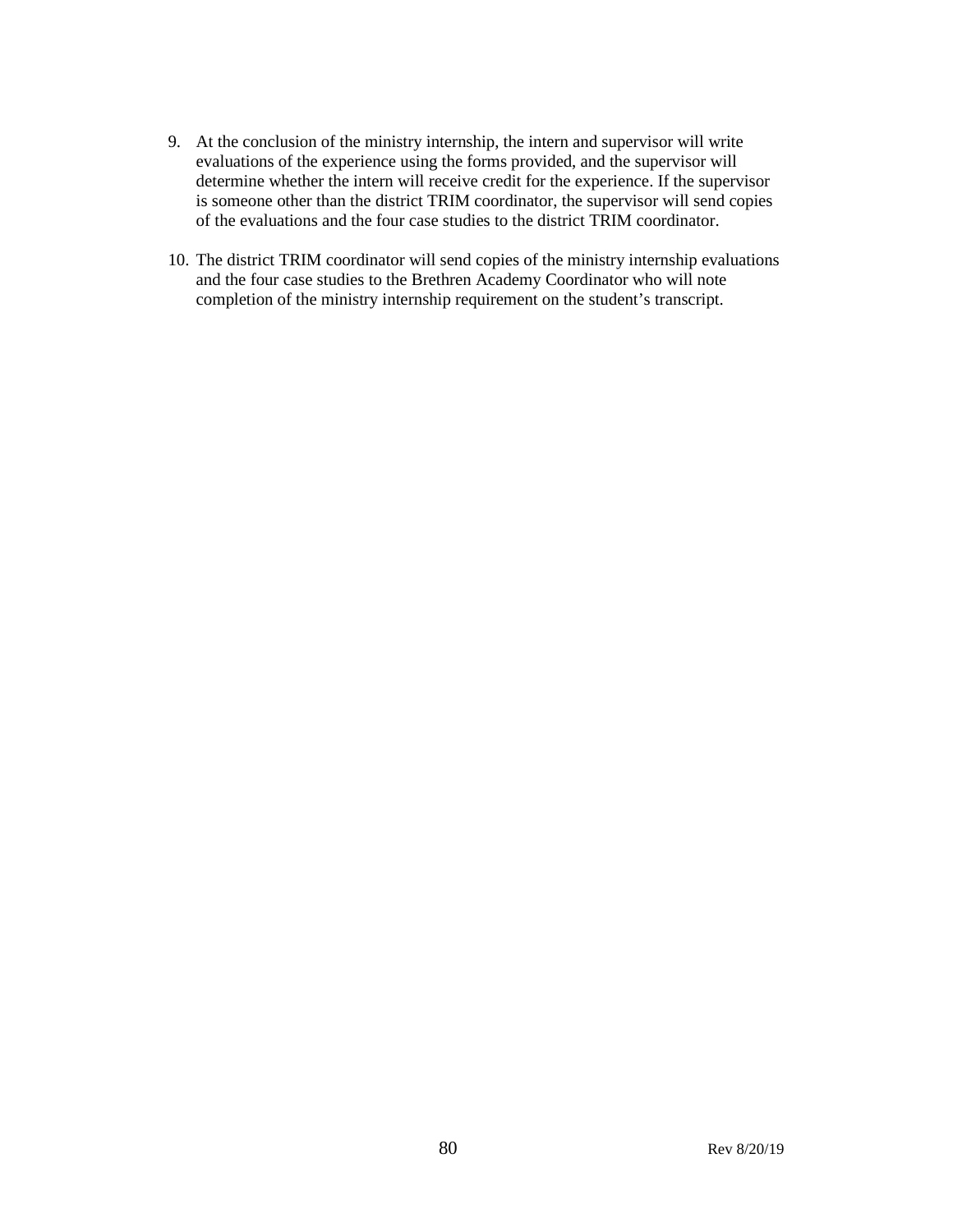## WRITING LEARNING GOALS for the MINISTRY INTERNSHIP

When students apply for a ministry internship, they will identify specific learning goals they aim to achieve. When writing goals, consider the areas of ministry in which you feel you need the most improvement and write goals to challenge yourself in those areas. Be sure to frame the goal as an "outcome" and not merely an activity. For example, instead of saying "I will preach three times during my internship," say, "In preaching I will become more proficient with resources such as commentaries and concordances." In addition to the guidelines in this section, the document "Competencies for Ministries" in the TRIM manual (section 1-B) is a good resource for ideas about possible goals.

#### **Examples**

**Learning Goal 1:** I seek to expand my preparation techniques in writing sermons and to become more aware of how my sermons are received.

**Evaluation:** I will ask for sermon feedback from at least 10 people in the congregation using a response form. I will keep a journal to reflect on these methods and the reactions of listeners.

**Learning Experiences for Goal #1:** I will preach at least 6 sermons. As I do this, I will try three different styles of preparation:

- 1. use the lectionary scripture (or the scripture highlighted by the Brethren bulletin)
- 2. begin with a topic and support it with scripture
- 3. work with a small group for input
- **Learning Goal 2:** As I minister to youth, I would like to develop strong connections between the activities I plan and the needs of youth and parents.

**Evaluation:** I will ask for feedback from parents and youth on a questionnaire.

**Learning Experiences for Goal #2:** I will visit each member of the youth group in his or her home, and have a conversation with the youth, parents or caregivers to discern what is the most meaningful aspect of congregational life, both to the youth and the adults present? I will then incorporate that idea into a prayer at some point during the visit. To follow up, I will make a list of ideas that emerge from both youth and adults. I will write a note to each youth affirming their participation in our church and specifically mention the aspect they said they found most meaningful. Taking the information I have gleaned, I will plan one activity for the youth group, providing response forms for youth and parents.

**Learning Goal #3:** Having spent most of my adult life in one Brethren congregation, I would like to broaden my view of what ministry is like in different congregational settings.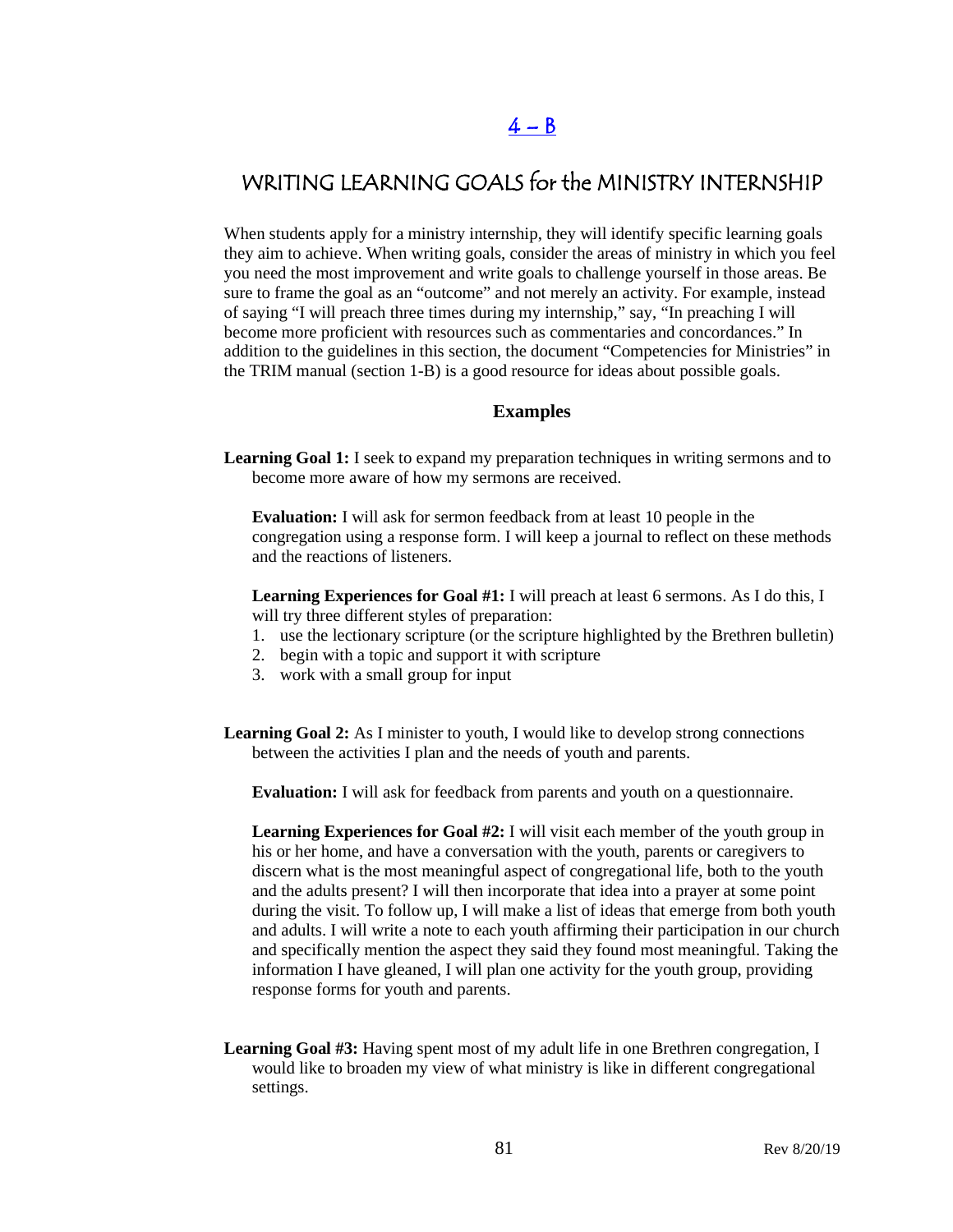**Evaluation:** I will write a reflection paper on what I think it would mean for me to be the pastor of a congregation that is different from the one I am used to.

**Learning Experiences for Goal #3:** I will attend worship at a Brethren church I have never attended before, preferably one very different than my own. I will observe the congregation, and take note of aspects of worship that are new or different for me. I will schedule a time to interview both the pastor and one congregational member, talking about what I have observed and asking about the traditions of that congregation.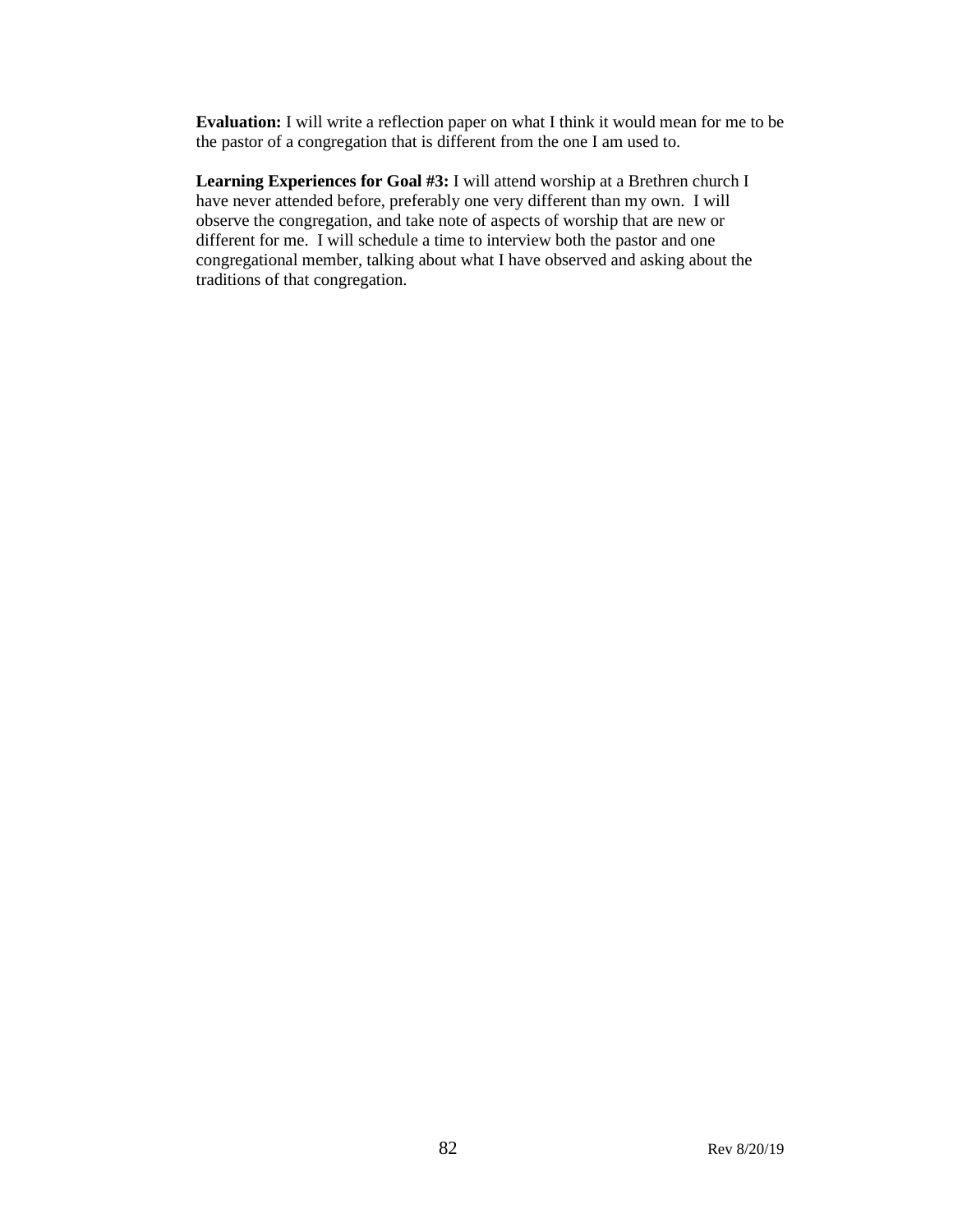# $4 - C$

## MINISTRY INTERNSHIP COVENANT

Name of Intern:

Name of Supervisor:

Supervisor Contact Information:

Telephone: Email:

Mailing address:

Congregation(s) or other ministry setting(s) for internship:

Time Frame for internship:

Identify three or four specific and measurable **goals** you hope to achieve through this experience. In each case, tell how you will evaluate your performance. Also identify several **learning experiences** that will help you arrive at the goal. For most students, three of these goals must relate to the ministries of preaching, teaching and pastoral care.

**Goal 1:**

**Learning experiences:** 

A.

B.

C.

**Plan for evaluation:**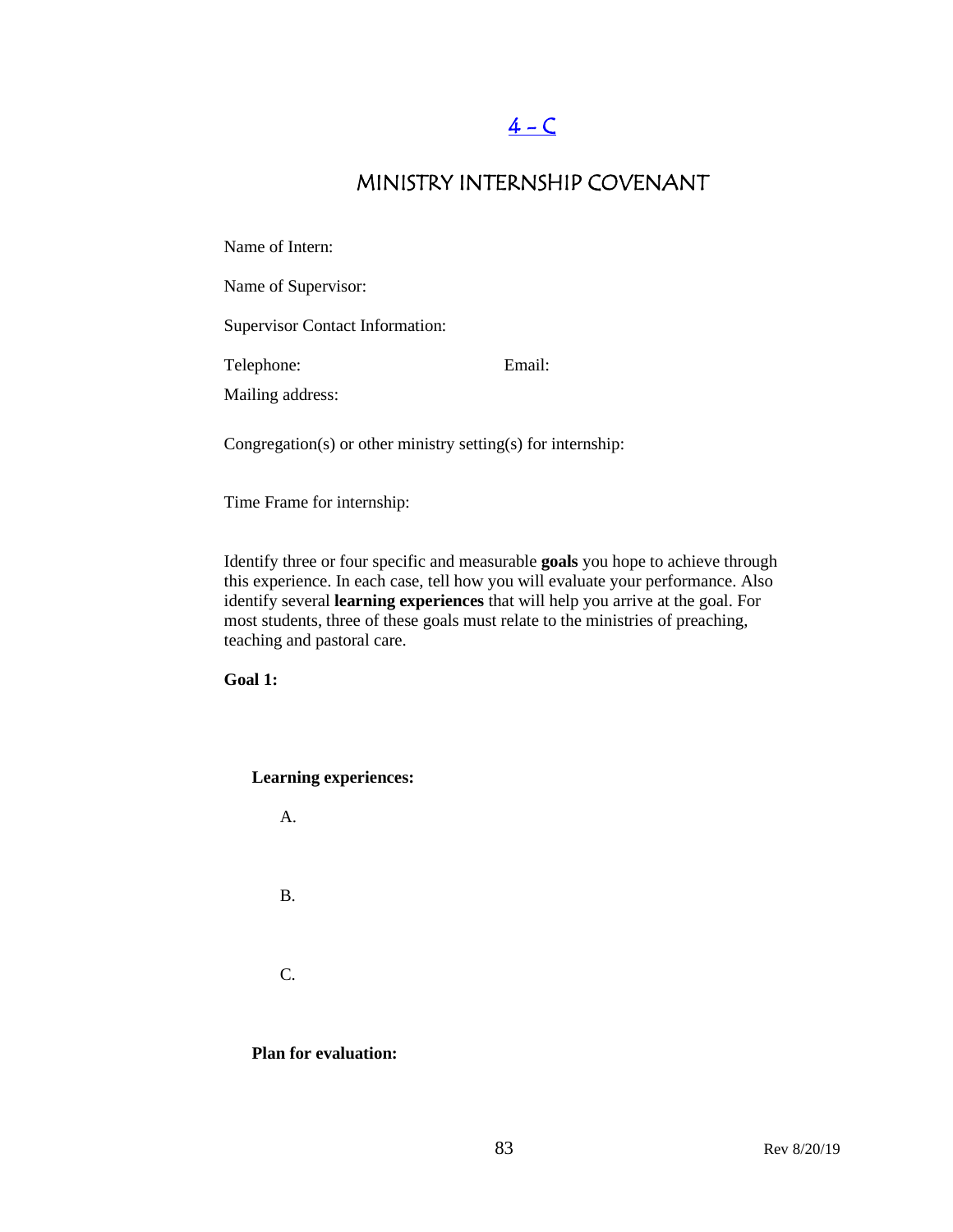**Goal 2:**

### **Learning experiences:**

A.

B.

C.

**Plan for evaluation:**

**Goal 3:**

**Learning experiences:**

A.

B.

C.

**Plan for evaluation:**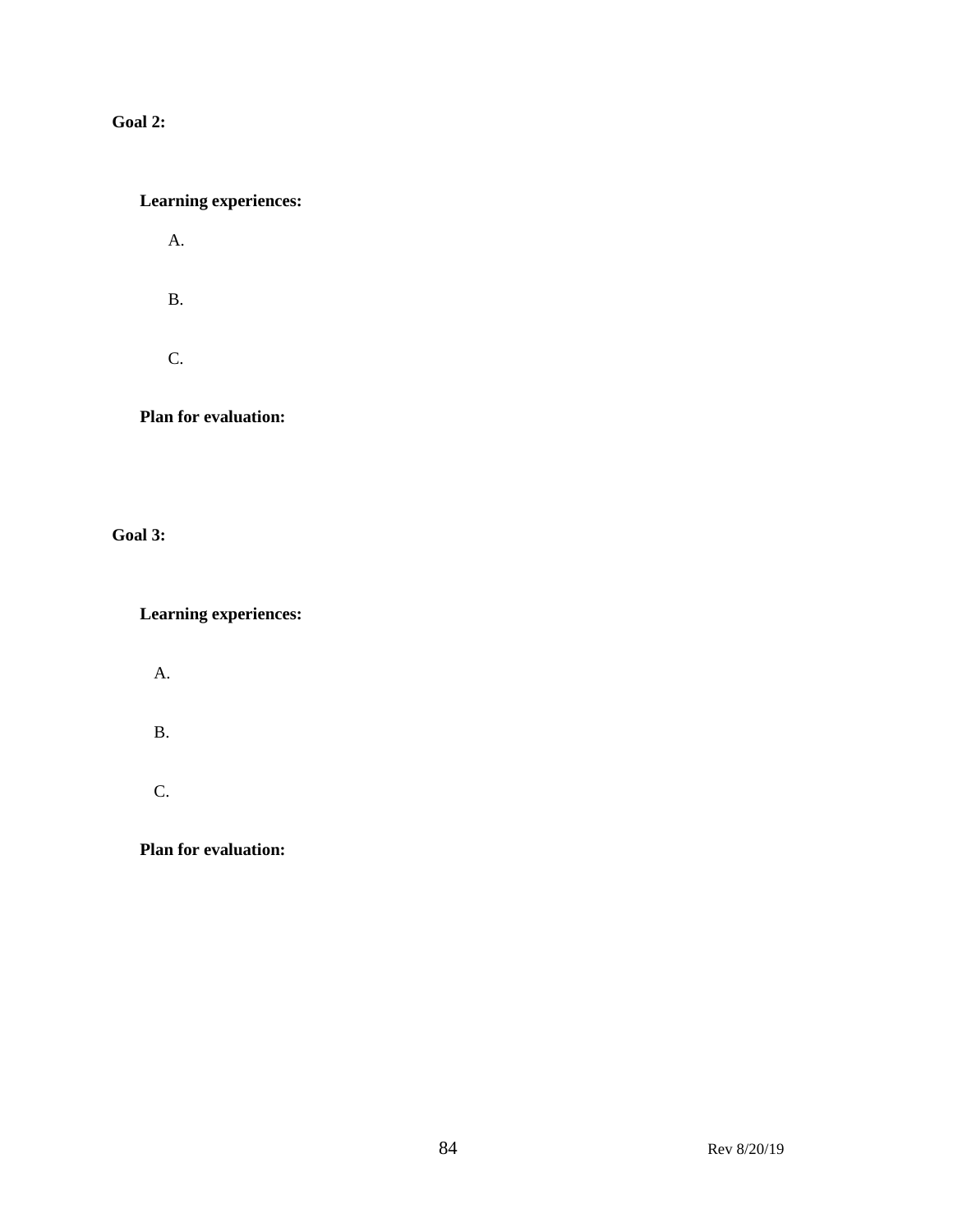#### **Goal 4:**

#### **Learning experiences**

A. B. C.

**Plan for evaluation:** 

**Description of Supervision**: How will your supervisor relate to the ministry internship? Include a schedule for on-site observation and a plan for periodic conversations between you and your supervisor.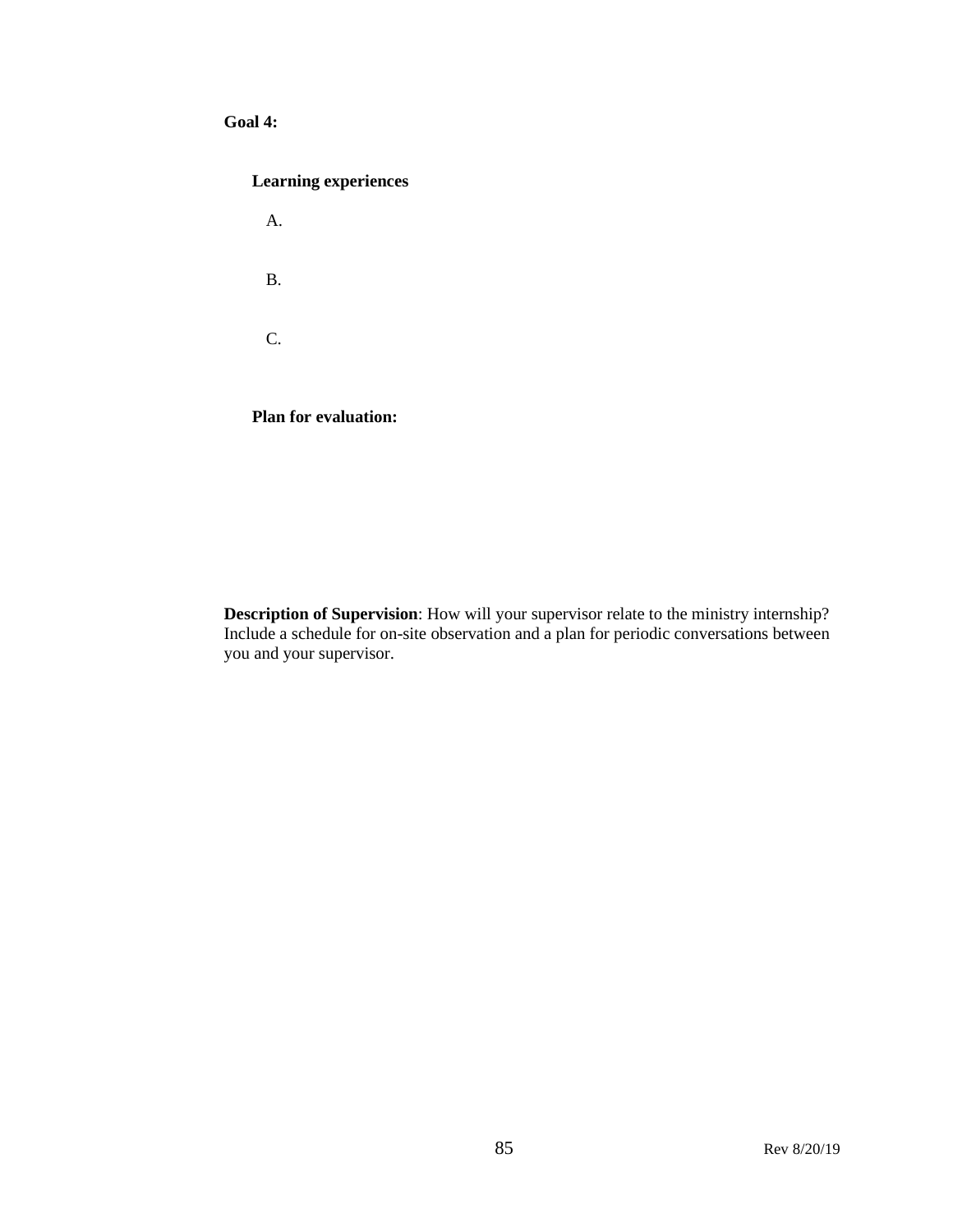**Case Studies:** You cannot complete this section of the covenant before you begin the internship. The incidents about which you will write have not yet happened. During the internship, as you choose events to write about in case studies, list them on this form and ask the supervisor to initial them to certify they have been completed. Keep in mind, however, that you need a case study for each area of the internship: preaching/worship, teaching, and pastoral care. For those concentrating in ministries other than pastoral ministry, alternative topics are possible.

1. Preaching/worship:

2. Teaching:

3. Pastoral Care:

4. Transforming experience:

\_\_\_\_\_\_\_\_\_\_\_\_\_\_\_\_\_\_\_\_\_\_\_\_\_\_\_\_\_\_\_\_\_\_\_\_\_\_\_\_ \_\_\_\_\_\_\_\_\_\_\_\_\_\_\_\_\_\_\_\_\_ Student Signature Date

District TRIM Coordinator Signature Date

Coordinator Signature Date

\_\_\_\_\_\_\_\_\_\_\_\_\_\_\_\_\_\_\_\_\_\_\_\_\_\_\_\_\_\_\_\_\_\_\_\_\_\_\_\_\_\_\_\_ \_\_\_\_\_\_\_\_\_\_\_\_\_\_\_\_\_\_\_\_\_\_\_\_

\_\_\_\_\_\_\_\_\_\_\_\_\_\_\_\_\_\_\_\_\_\_\_\_\_\_\_\_\_\_\_\_\_\_\_\_\_\_\_\_ \_\_\_\_\_\_\_\_\_\_\_\_\_\_\_\_\_\_\_\_\_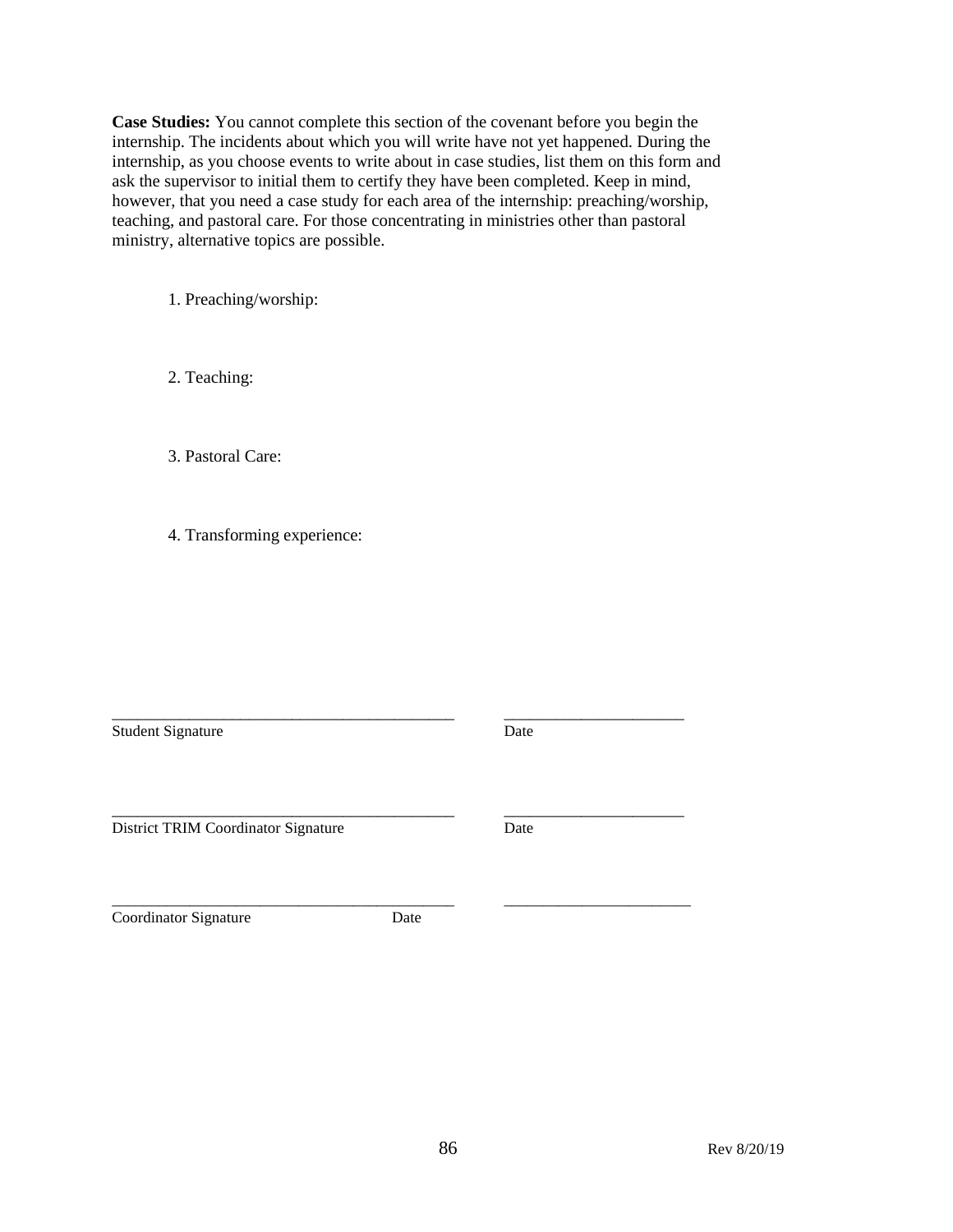# $4 - D$

## MINISTRY INTERNSHIP CHECKLIST

This checklist is for your convenience as you and your supervisor make your way from the application for the internship through its completion.

Fill in the date you completed each step of the ministry internship.

| Completed Covenant in consultation with district TRIM coordinator                            |
|----------------------------------------------------------------------------------------------|
| Covenant sent to Brethren Academy Office                                                     |
| Covenant approved                                                                            |
| Ministry Internship beginning date                                                           |
| Case Study Report #1 completed                                                               |
| Case Study Report #1 discussed with Supervisor and forwarded to<br>district TRIM coordinator |
| Case Study Report #2 completed                                                               |
| Case Study Report #2 discussed with Supervisor and forwarded to<br>district TRIM coordinator |
| Case Study Report #3 completed                                                               |
| Case Study Report #3 discussed with Supervisor and forwarded to<br>district TRIM coordinator |
| Case Study Report #4 completed                                                               |
| Case Study Report #4 discussed with Supervisor and forwarded to<br>district TRIM coordinator |
| Ministry Internship ending date                                                              |
| Final Evaluation completed and shared with Supervisor                                        |
| Final Evaluation given to district TRIM coordinator                                          |
| Ministry Internship completed                                                                |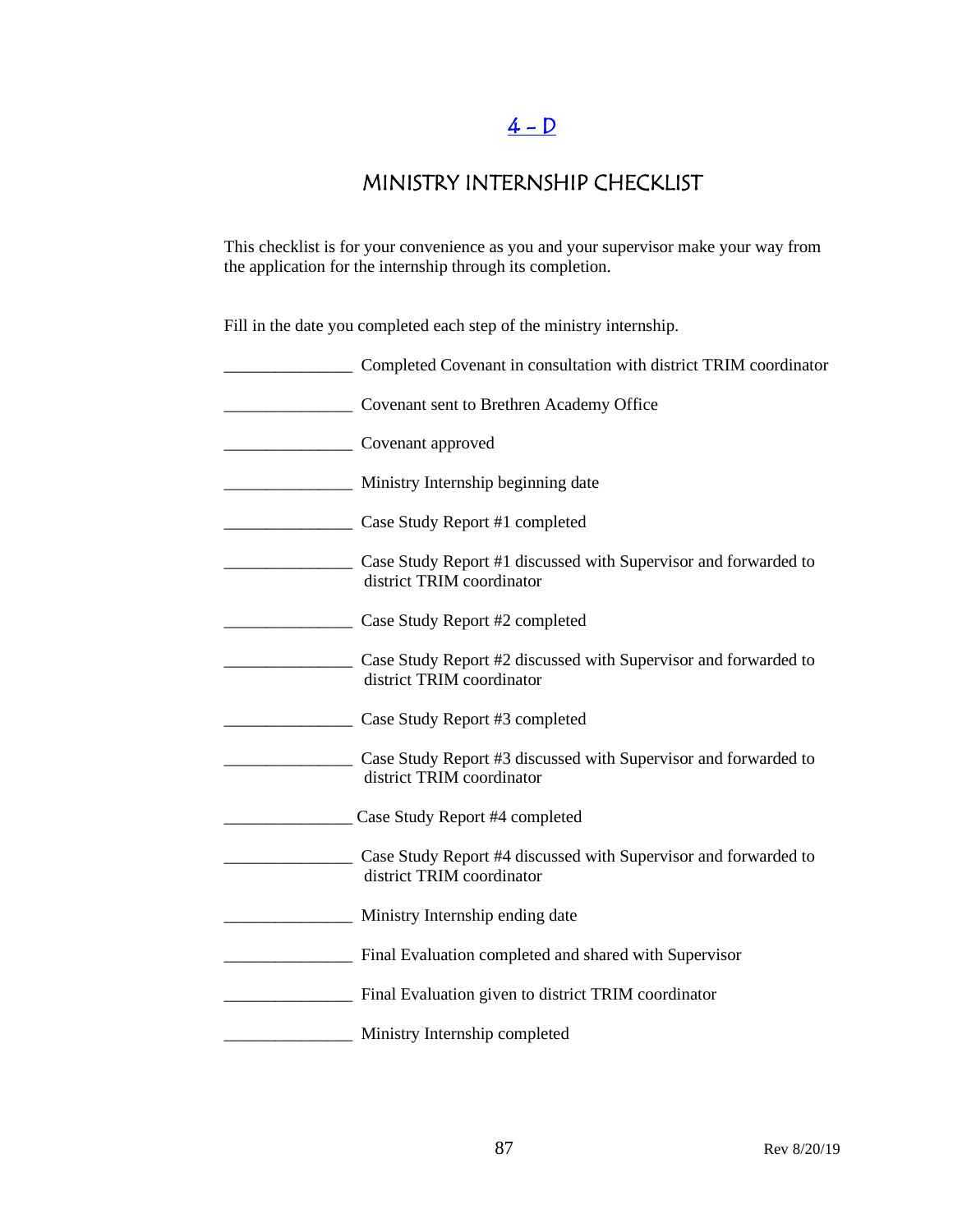# $4 - E$

# MINISTRY INTERNSHIP RECORD OF HOURS

| Date | <b>Activity</b> | <b>Hours</b> | <b>Total Hours</b> |
|------|-----------------|--------------|--------------------|
|      |                 |              |                    |
|      |                 |              |                    |
|      |                 |              |                    |
|      |                 |              |                    |
|      |                 |              |                    |
|      |                 |              |                    |
|      |                 |              |                    |
|      |                 |              |                    |
|      |                 |              |                    |
|      |                 |              |                    |
|      |                 |              |                    |
|      |                 |              |                    |
|      |                 |              |                    |
|      |                 |              |                    |
|      |                 |              |                    |
|      |                 |              |                    |
|      |                 |              |                    |
|      |                 |              |                    |
|      |                 |              |                    |
|      |                 |              |                    |
|      |                 |              |                    |
|      |                 |              |                    |
|      |                 |              |                    |
|      |                 |              |                    |
|      |                 |              |                    |
|      |                 |              |                    |
|      |                 |              |                    |
|      |                 |              |                    |
|      |                 |              |                    |
|      |                 |              |                    |
|      |                 |              |                    |
|      |                 |              |                    |
|      |                 |              |                    |
|      |                 |              |                    |
|      |                 |              |                    |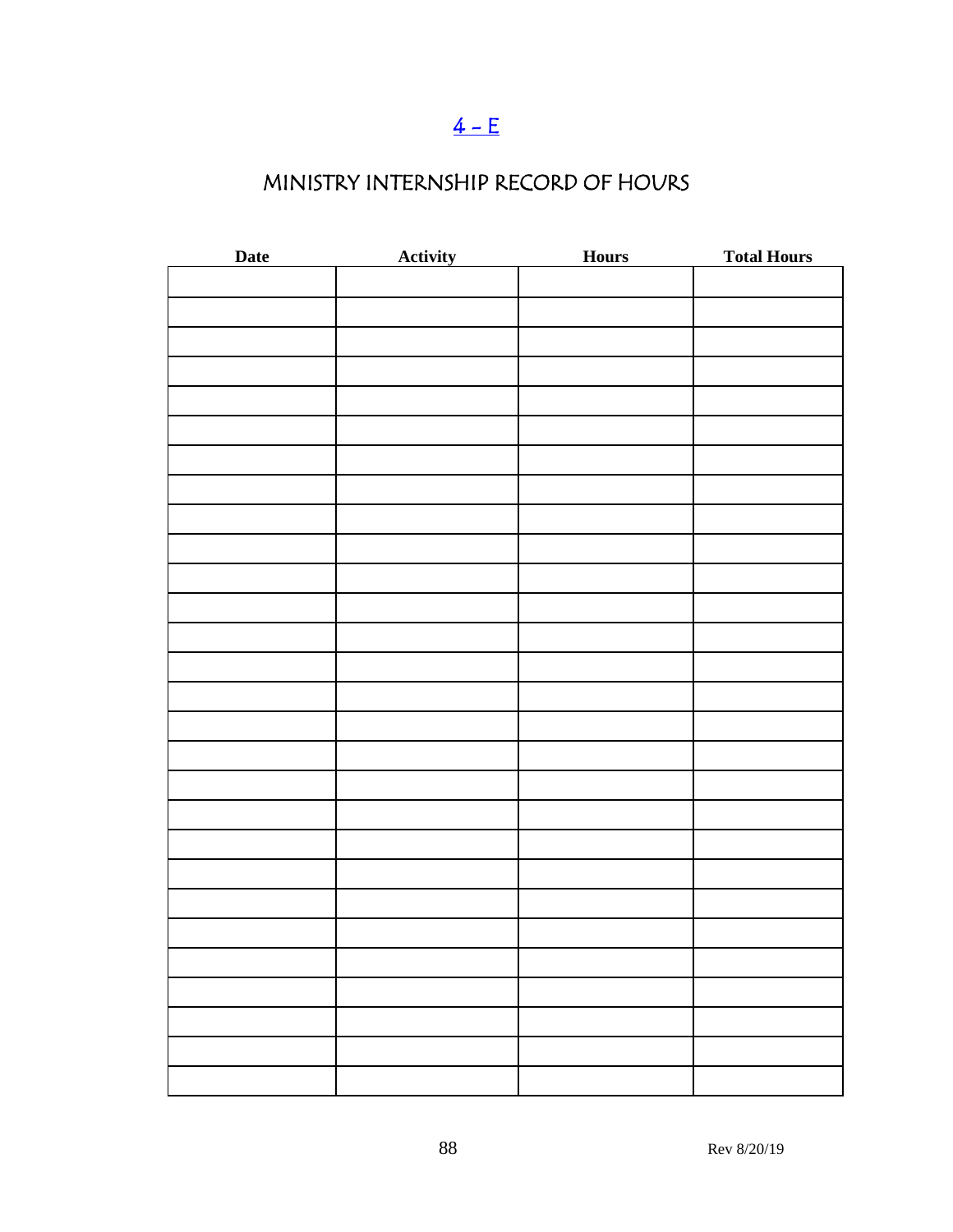# $4-F$

### CASE STUDY GUIDELINES

A deep engagement in ministry requires not only completing activities but reflecting on them. To facilitate this reflection on the internship, the intern is required to prepare four case studies to discuss with his or her supervisor. You will prepare a case study for each area of the internship—preaching, teaching, and pastoral care—and a fourth case study that focuses on a transforming experience in the internship. As you move through the internship, be alert to experiences that will lend themselves to these topics. Then write the case studies as soon as possible after the incident so your thoughts will be fresh in your mind.

Do not write the fourth and final case study until the final weeks of the internship; however, it is important to keep a list of possible experiences to refer back to, defining moments for your formation as a minister.

**1. You will present your case studies to your supervisor at regular intervals and present only one case study at a single meeting.** A reporting form is provided for writing case studies (4-G, H, I). Depending on the nature of the event, the report form might need to be modified in consultation with your supervisor. At the end of the session the form should be signed and dated at the bottom by both you and your supervisor.

**2. Each case study will be 8-10 single-spaced, typed pages in length and written in a narrative style on the forms provided.** A longer case study is acceptable, keeping in mind that depth, not length, is the goal. After the student and the supervisor discuss the case study, the supervisor will give a copy of the signed report to the district TRIM coordinator for your ministry internship file.

#### **3. Write three "activity" case studies.**

For the first three case studies, choose one event for which you have primary responsibility. Be sure this is an event you either planned and carried out or were a vital part of. For most interns, it is recommended that the three activity case studies are written about one event in each of the following areas: preaching/worship, teaching, and pastoral care. Interns who do their ministry internship in areas that do not lend themselves to these kinds of activities will consult with their supervisors about alternative topics.

**4. Write a fourth case study about a transforming experience in ministry.** For this case study, consider one area in which you have grown in your view of ministry. How were you transformed? What surprised you about yourself during this trial run at ministry? Write a case study about a stretching, transforming experience in your ministry internship that you feel will deeply impact your ministry in the future. For this case study, write briefly on numbers 1-3 in the report form provided, but focus your attention and reflection on numbers 4-6.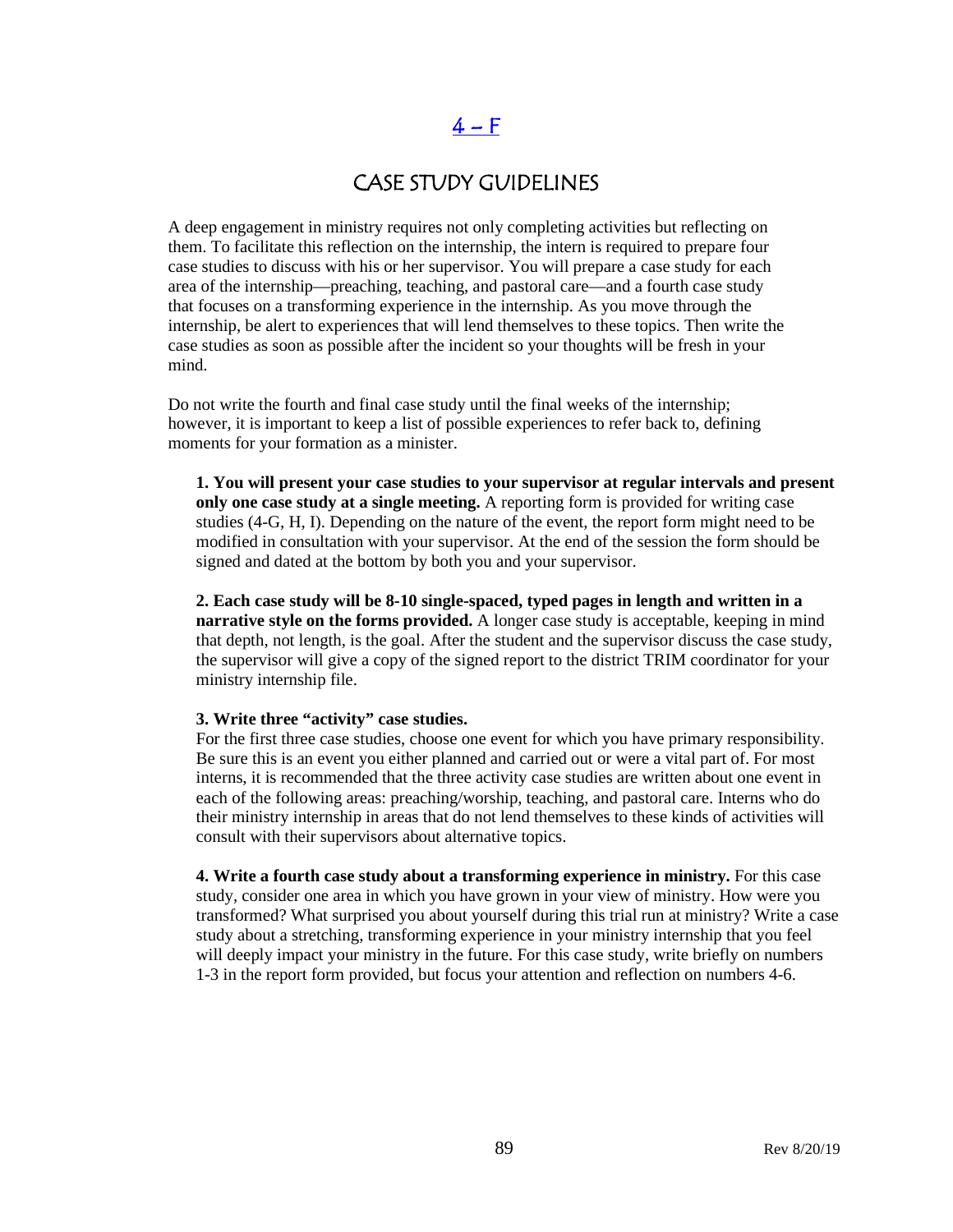$4 - G$ 

### CASE STUDY REPORT FORM

NOTE: Submit four case studies, one case study per form. Each case study will be 8-10 pages in length, typed, double-spaced, in 12 point Times New Roman or Arial font, with 1" margins. It should be written in a narrative style on the form provided. A copy of this form can be found on the online manual found on the Brethren Academy website.

Name of student:

Congregation or other ministry setting:

Ministry experience (check one)

**\_\_\_\_\_** Preaching and leading worship

\_\_\_\_\_ Teaching a class or small group

\_\_\_\_\_ Providing pastoral care

\_\_\_\_\_ A transforming experience (required for all interns)

\_\_\_\_\_ Other (please describe) \_\_\_\_\_\_\_\_\_\_\_\_\_\_\_\_\_\_\_\_\_\_\_\_\_\_\_\_\_\_\_

Date of experience:

#### **I. Introduction**

- A. Describe what took place in this ministry experience/event? What was the setting? Who was present? What were your expectations? What were the expectations of others?
- B. Describe your planning process for this incident/event.
- C. Name at least two goals you set out to accomplish and to what extent you accomplished them.
- D. For each goal you name, describe an activity that you hoped would lead to the goal. To what extent did the activities you planned help you reach your goals? If they did not, why?
- E. Summarize the content of this experience/event. Include, for example, a sermon manuscript or notes (or recording) if your coordinator was not able to be present, a lesson plan, a short bibliography of readings you used to prepare, or a power point file.
- F. Describe the method of evaluation you used to decide whether this incident/event met the goals you hope for.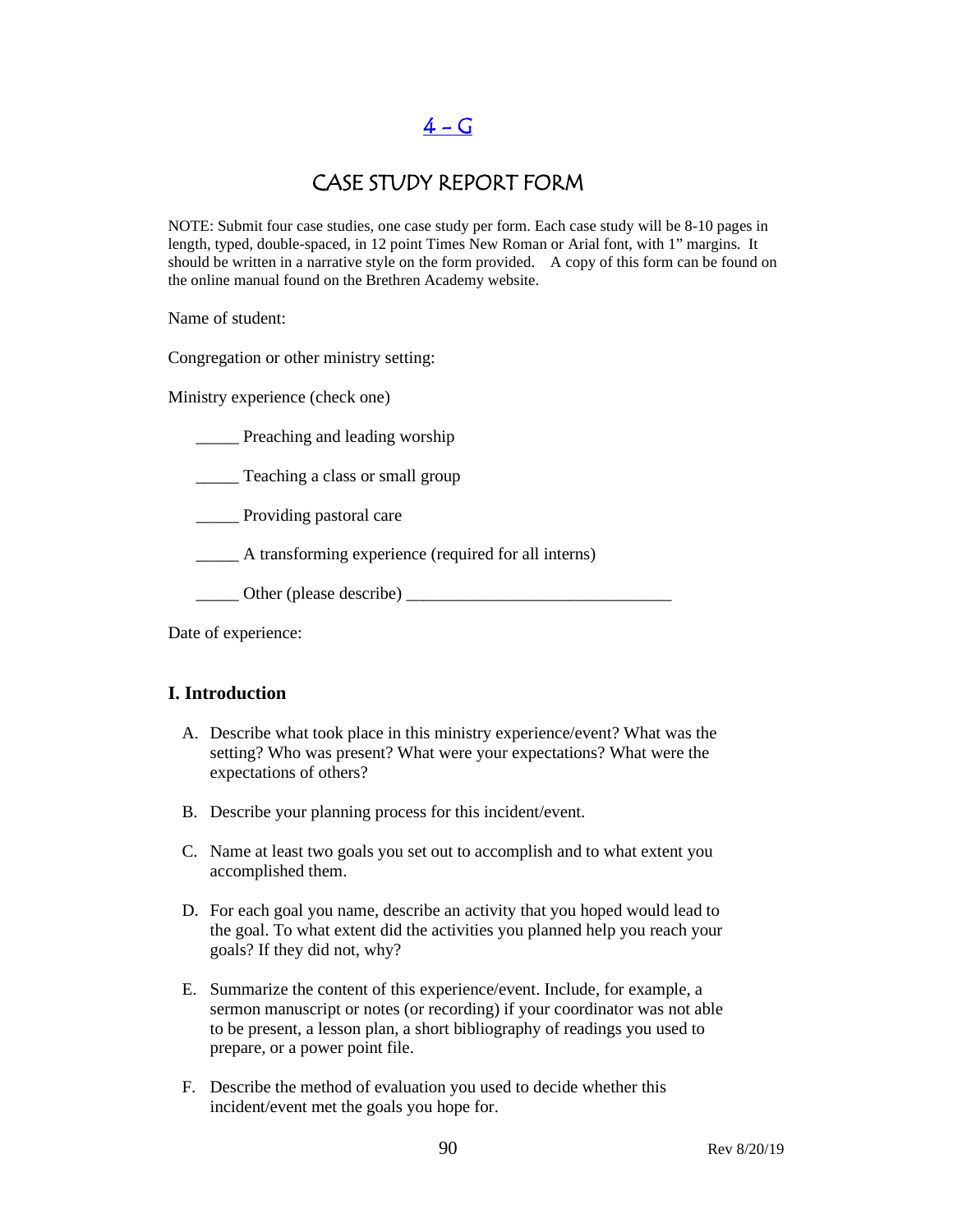#### **II. Verbatim Account**

- A. Choose a brief, poignant conversation or exchange from the event or incident. As accurately as possible, write down the actual words spoken—yours and others' during this key moment. A verbatim account for a preaching case study could include comments made to you following worship. Use the following format:
	- **P =** parishioner
	- $M =$  minister
	- P1: Can you give me a few minutes?
	- M1: Of course. Come into my office.
	- P2: It's about my daughter. She's thinking about leaving her husband again.
	- M2: Please, sit down. I'm sorry to hear this. I know you've been concerned about her.
- B. If there were oral or written evaluations submitted by participants, include those here.

#### **III. Self-Awareness**

- A. What was the mood at the time of the incident? What were your immediate hunches about the effect of your ministry on those involved?
- B. How were you affected in the course of this conversation or incident? What personal issues did this incident/event raise for you?

#### **IV. Spiritual Reflection**

- A. What spiritual transformation did you see in people as this incident or event unfolded?
- B. According to James Fowler's *Stages of Faith* or similar developmental scale, how would you characterize the stage of faith exhibited by one or two people in this incident?
- C. Did you see any change in people? Describe the changes you saw.

#### **V. Theological Reflection**

- A. Name one or two assumptions about God, the Bible, or the Church that you brought with you to this incident. How, if at all, did your assumptions change?
- B. What assumptions did others bring to this incident? How, if at all, did their assumptions change?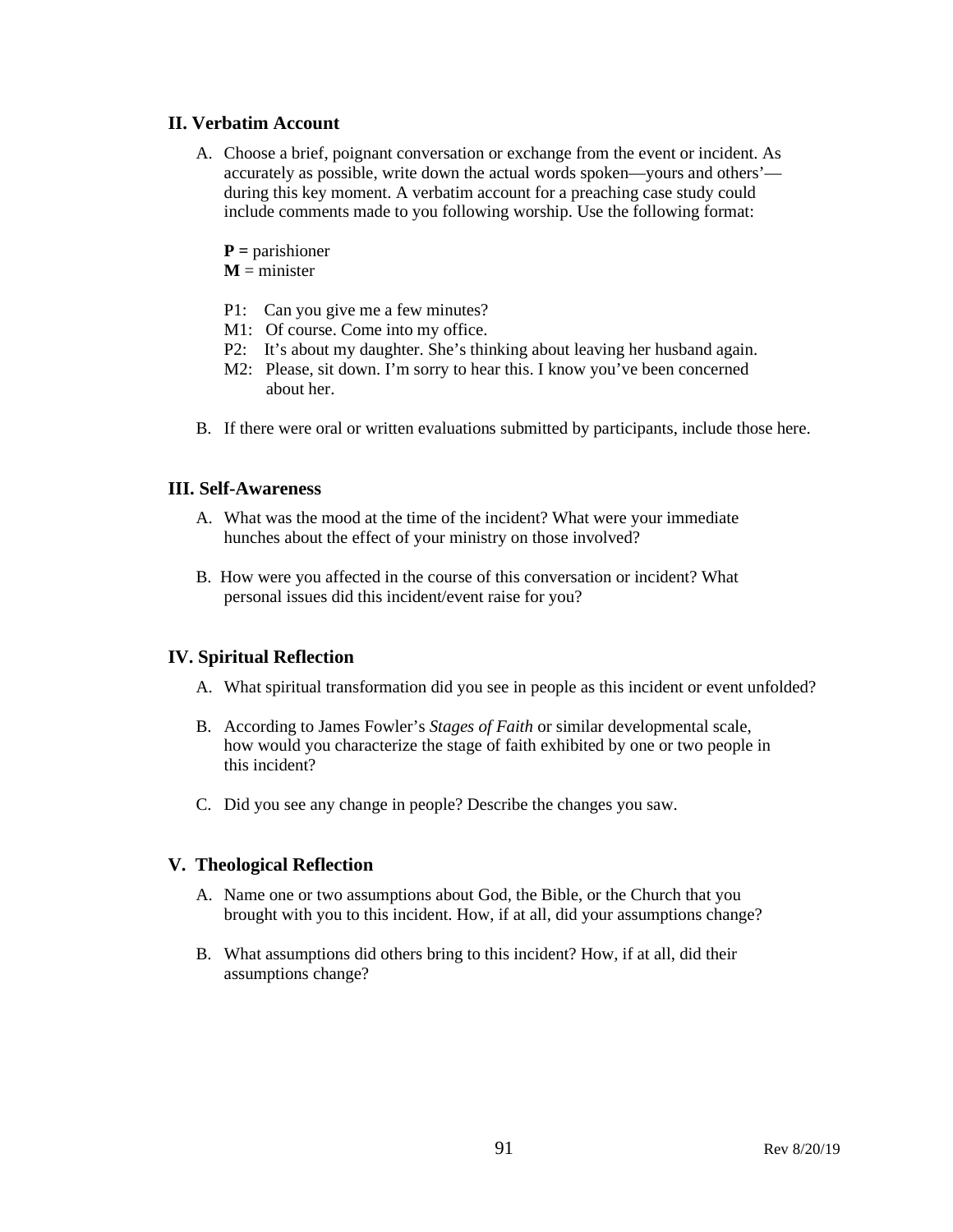#### **VI. Conclusion**

How did this incident help you to grow as a minister? How would you evaluate your performance? What did you do well? What could you have done better? What would you do differently next time?

#### **VII. Comments by the Supervisor**

A. What was your role in this incident? Observer? Participant? Coach?

\_\_\_\_\_\_\_\_\_\_\_\_\_\_\_\_\_\_\_\_\_\_\_\_\_\_\_\_\_\_\_\_\_\_\_\_\_\_\_\_\_\_\_\_\_\_\_\_\_\_\_\_\_\_\_\_\_\_\_

\_\_\_\_\_\_\_\_\_\_\_\_\_\_\_\_\_\_\_\_\_\_\_\_\_\_\_\_\_\_\_\_\_\_\_\_\_\_\_\_\_\_\_\_\_\_\_\_\_\_\_\_\_\_\_\_\_\_\_

B. What feedback do you have for the intern?

Date the report form was completed: \_\_\_\_\_\_\_\_\_\_\_\_\_\_\_\_\_\_\_\_\_\_\_\_\_\_\_\_\_\_\_\_\_\_\_\_

Intern's Signature

Supervisor's Signature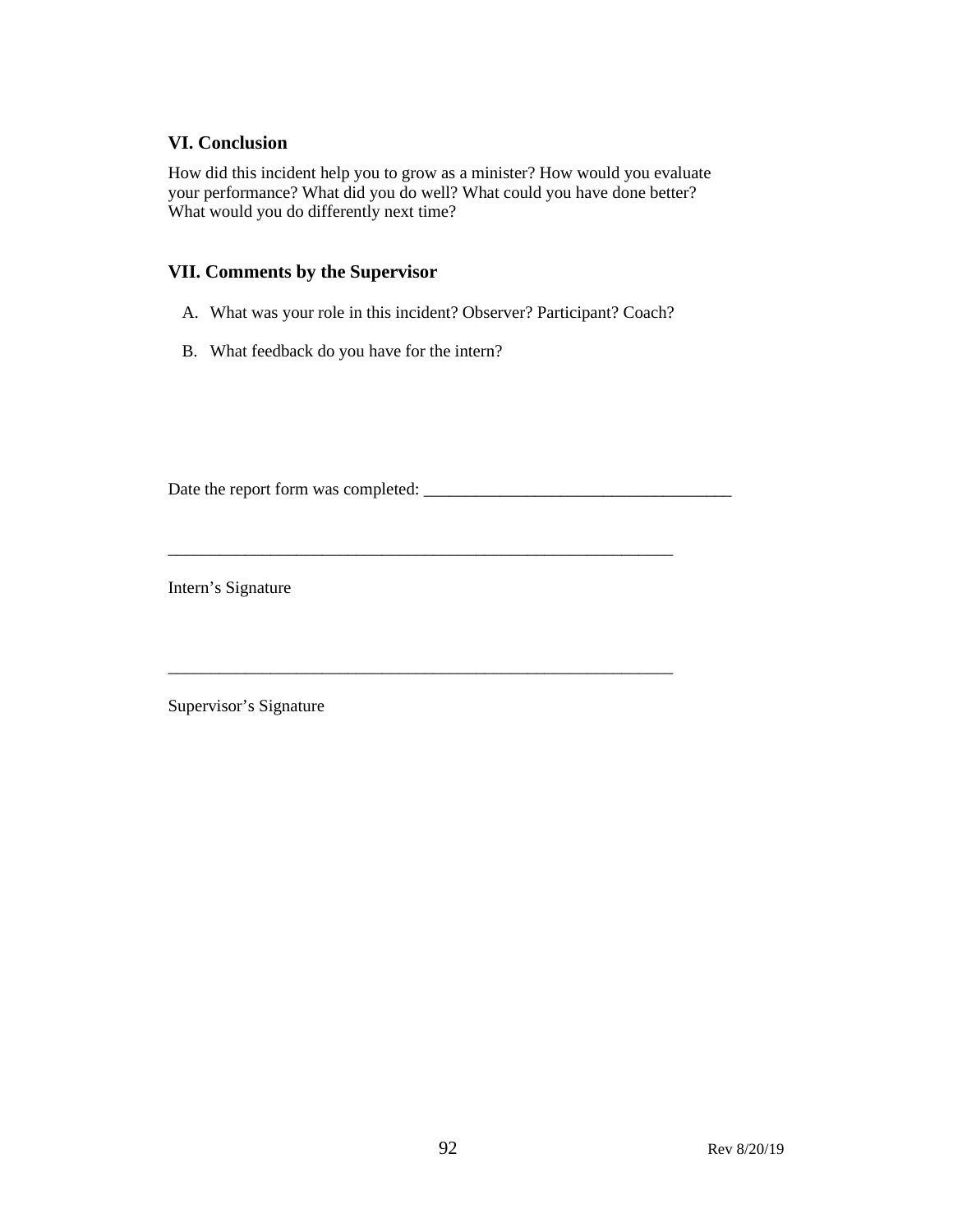## $4 - H$

## PREACHING RESPONSE FORM

(For those evaluating the student's sermon)

\_\_\_\_\_\_\_\_\_\_\_\_\_\_\_\_\_\_\_\_\_\_\_\_\_\_\_\_\_\_\_\_\_\_\_\_\_\_\_\_\_\_\_\_\_\_\_\_\_\_\_\_\_\_\_\_\_\_\_\_\_\_\_\_\_

Intern/Preacher:

Sermon Title:

Date: \_\_\_\_\_\_\_\_\_\_\_\_\_\_\_\_\_\_\_\_\_

1. What did you understand the main point to be? How was the central point connected to a biblical text?

2. What insight did you gain about God?

3. What insight did you gain about the Christian life? How did this sermon touch you personally?

4. What did you like about the *way* the sermon was preached? For example, did you see engaging facial expressions, helpful gestures, an easy voice to listen to. Was the speaker confident? Were any of these forms of communication distracting?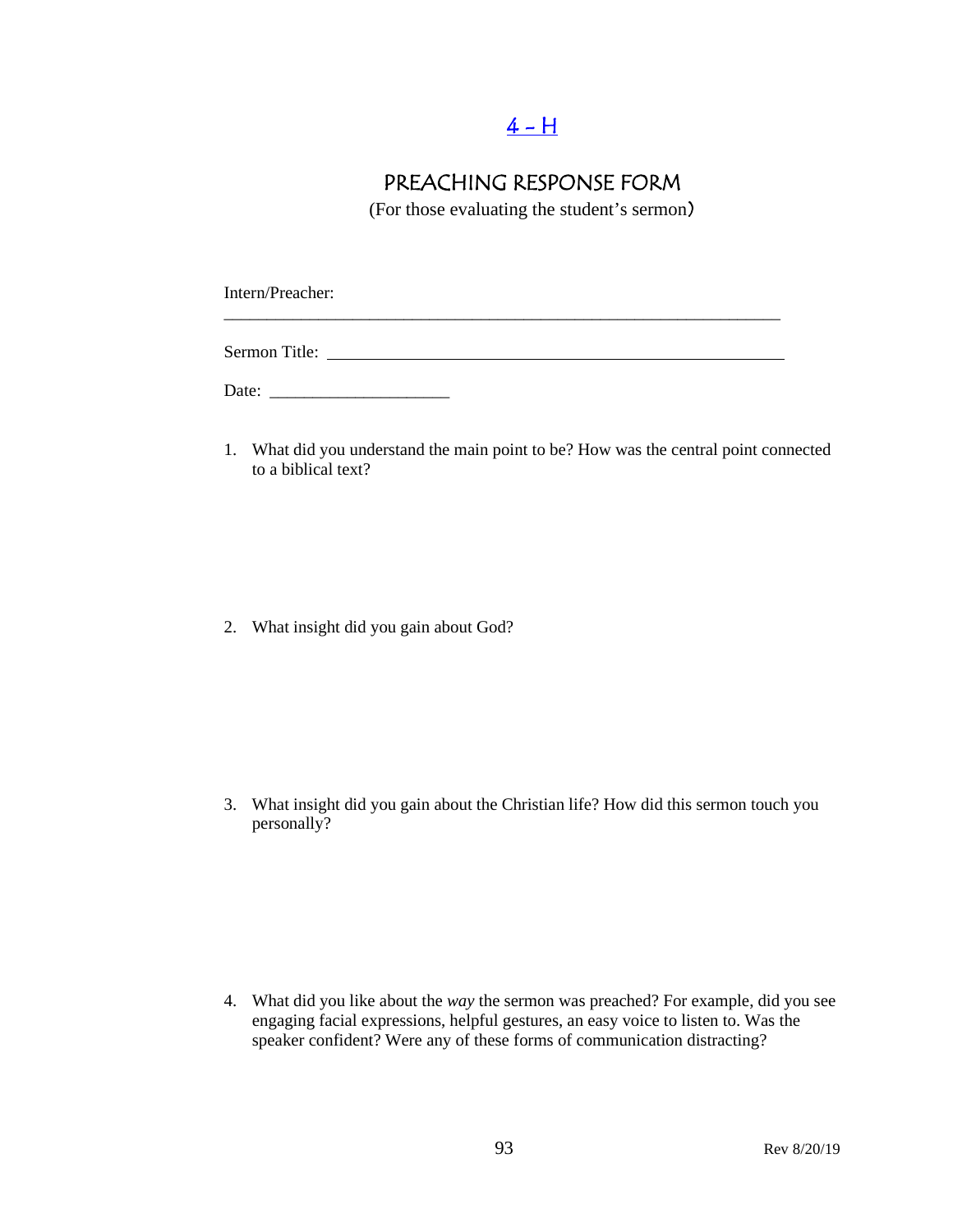5. Was the sermon topic supported by other elements in the worship service, such as hymns, prayers, or litanies? What were they?

6. What illustrations or stories do you remember? How were they related to the main point?

7. What suggestions do you have for improvement?

8. What would you particularly like to affirm about today's intern preacher?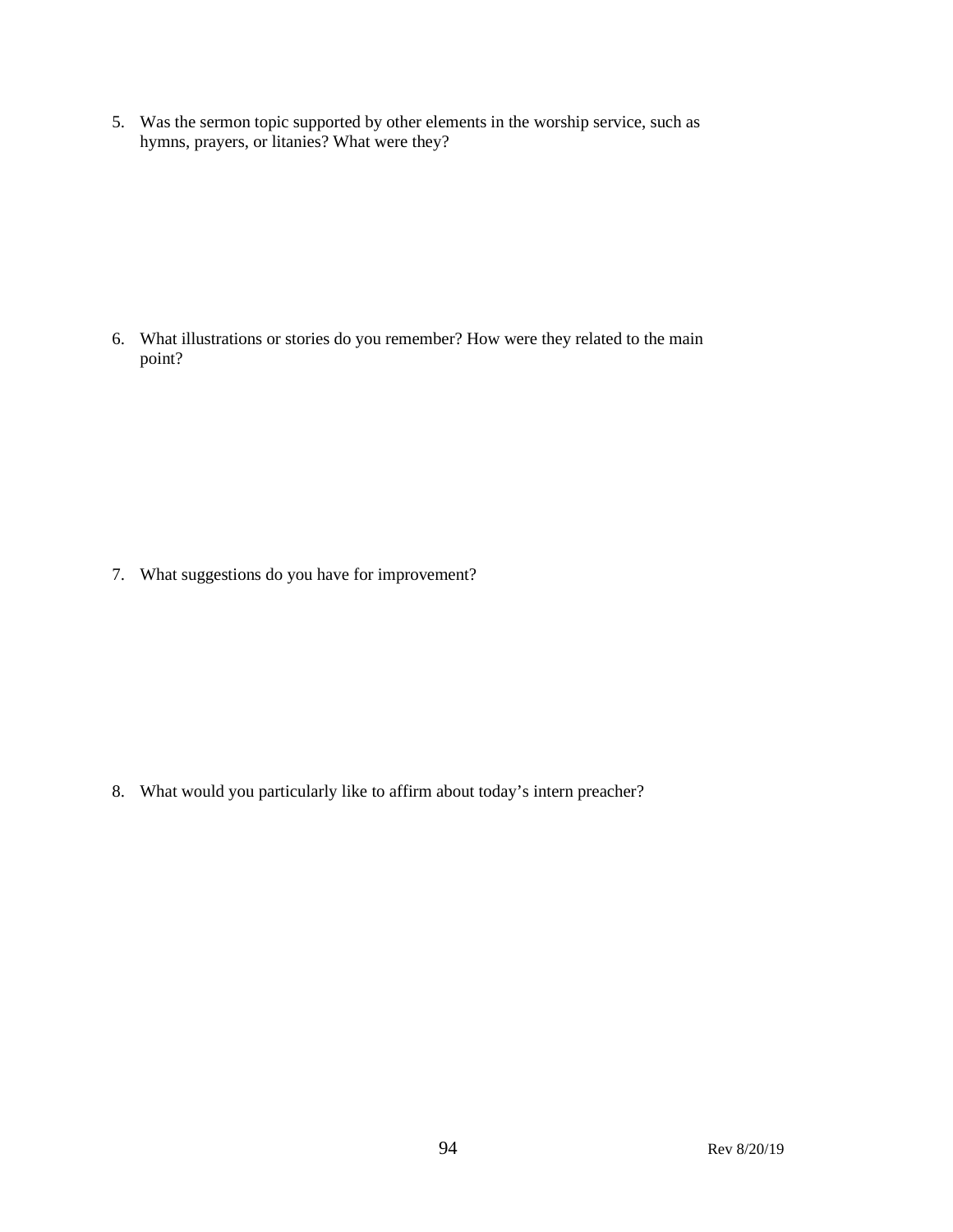## $4 - 1$

### WORSHIP LEADERSHIP RESPONSE FORM

(For those evaluating the student's worship leading)

Name of Intern:

Date: \_\_\_\_\_\_\_\_\_\_\_\_\_\_\_\_\_\_\_\_\_\_\_\_\_\_\_\_\_\_\_

1. What words describe how you felt when you entered the sanctuary this morning?

\_\_\_\_\_\_\_\_\_\_\_\_\_\_\_\_\_\_\_\_\_\_\_\_\_\_\_\_\_\_\_\_\_\_\_\_\_\_\_\_\_\_\_\_\_\_\_\_\_\_\_\_\_\_\_\_\_\_

- 2. What words describe the worship leader's
	- A. voice/diction
	- B. mannerisms/gestures
- 3. Comment about the worship leader's use of vocabulary or choice of words.
- 4. Did the worship service as a whole help you better understand the scripture for the day?
- 5. What do you consider to be this person's strongest qualities as a worship leader? In what ways did he or she facilitate or aid your worship?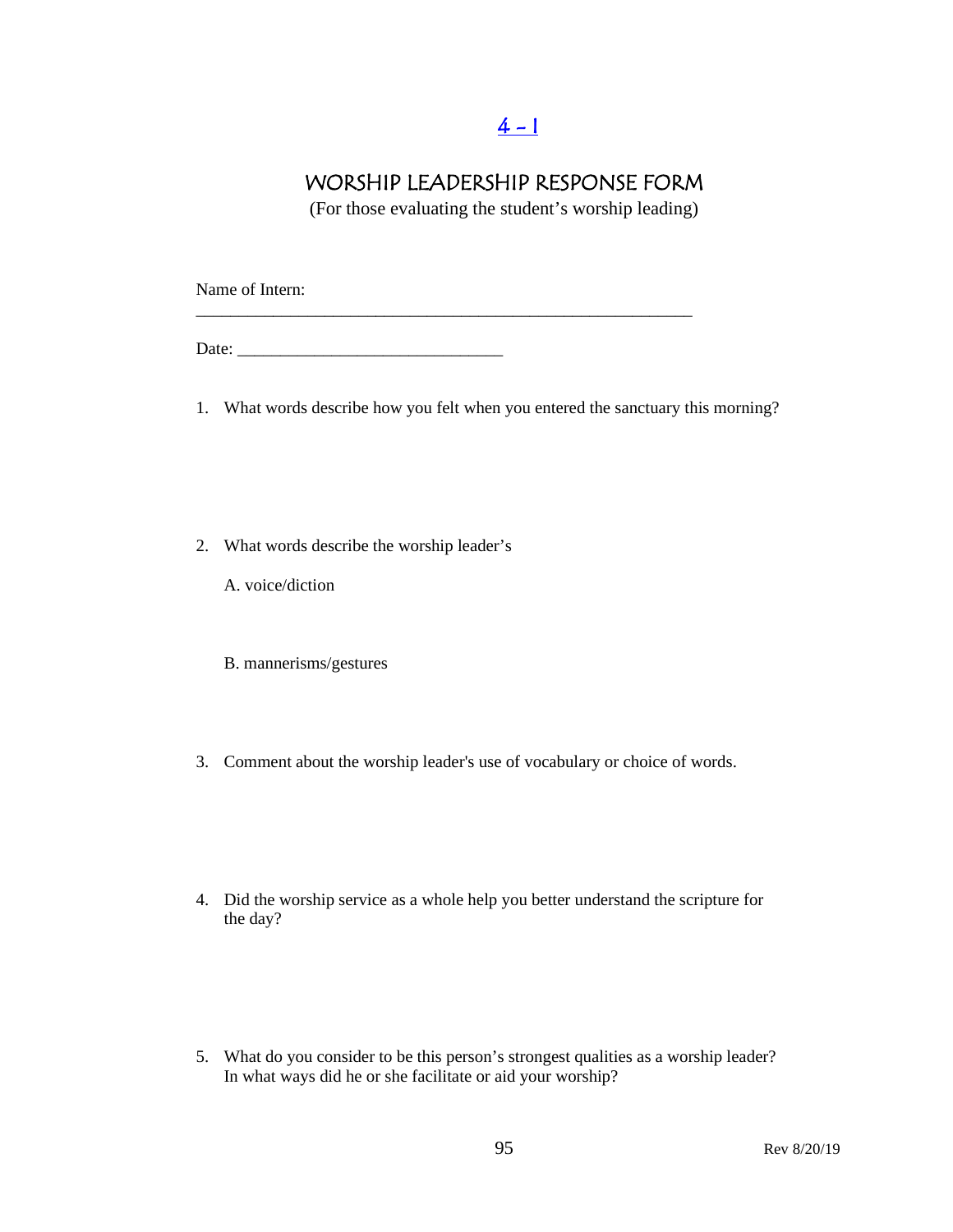6. What do you consider to be this person's weakest qualities as a worship leader?

7. In what ways did he or she hinder or interrupt your worship?

8. What words describe how you felt at the end of this worship service?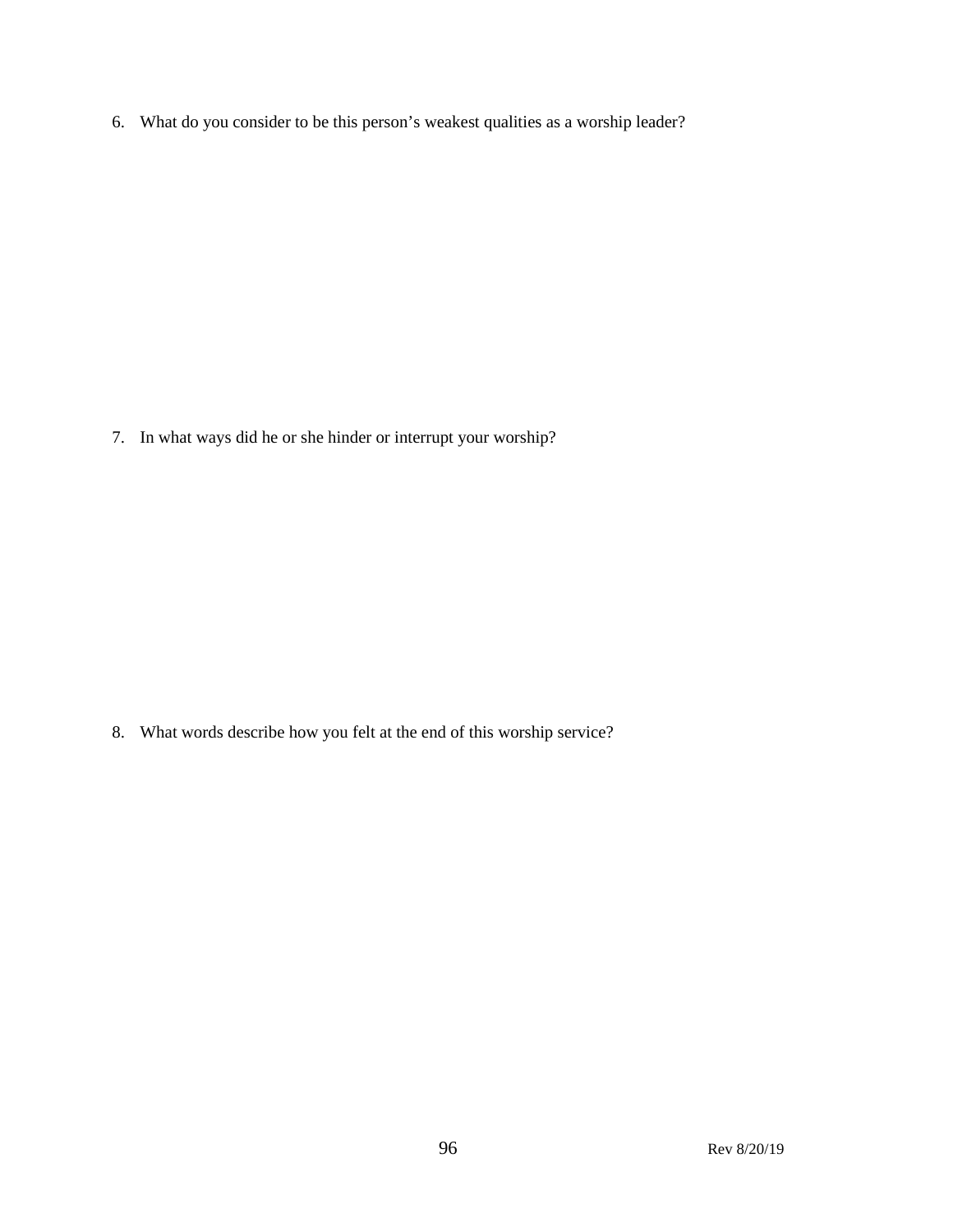## $4 - J$

### TEACHING RESPONSE FORM

(For those evaluating the student's teaching)

Intern/Teacher: \_\_\_\_\_\_\_\_\_\_\_\_\_\_\_\_\_\_\_\_\_\_\_\_\_\_\_\_\_\_\_\_\_\_\_\_\_\_\_\_\_\_\_\_\_\_\_\_\_\_\_\_\_\_\_\_\_\_\_\_\_\_ Class topic: \_\_\_\_\_\_\_\_\_\_\_\_\_\_\_\_\_\_\_\_\_\_\_\_\_\_\_\_\_\_\_\_\_\_\_\_\_\_\_\_\_\_\_\_\_\_\_\_\_\_\_\_\_\_\_\_\_\_\_\_\_\_\_\_\_ Date: \_\_\_\_\_\_\_\_\_\_\_\_\_\_\_\_\_\_\_\_\_\_\_\_\_\_\_\_\_\_\_

1. What did you understand the topic for today's class to be?

2. Was there something in the lesson that touched you personally?

3. How did this time of study help you in your Christian life? How did it help you understand God better?

4. What did you like about the way this person teaches? For example, did this person encourage the learners? Was this person confident without being overbearing? Did this person have good communication skills—good eye contact, an engaging way, clear speech? Were any of these forms of communication distracting?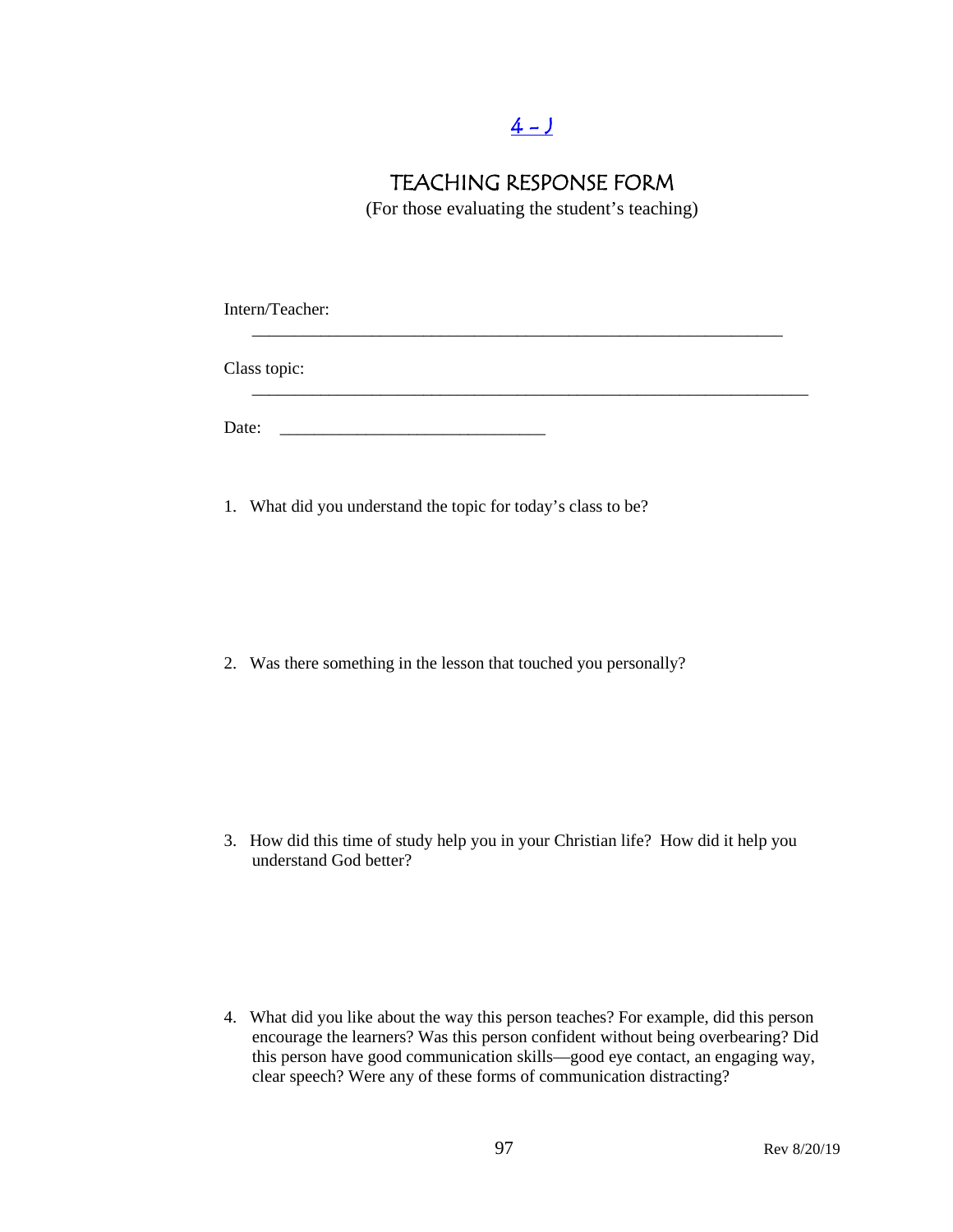5. What were the main points of the teacher's lesson?

6. What illustrations or stories do you remember? How were they related to the main point of the lesson?

7. Did you feel there was a good balance of activities, such as discussion, lecture, and small group work if appropriate?

8. What would have made the lesson more meaningful to you?

9. What did you particularly like about the intern teacher's way of teaching?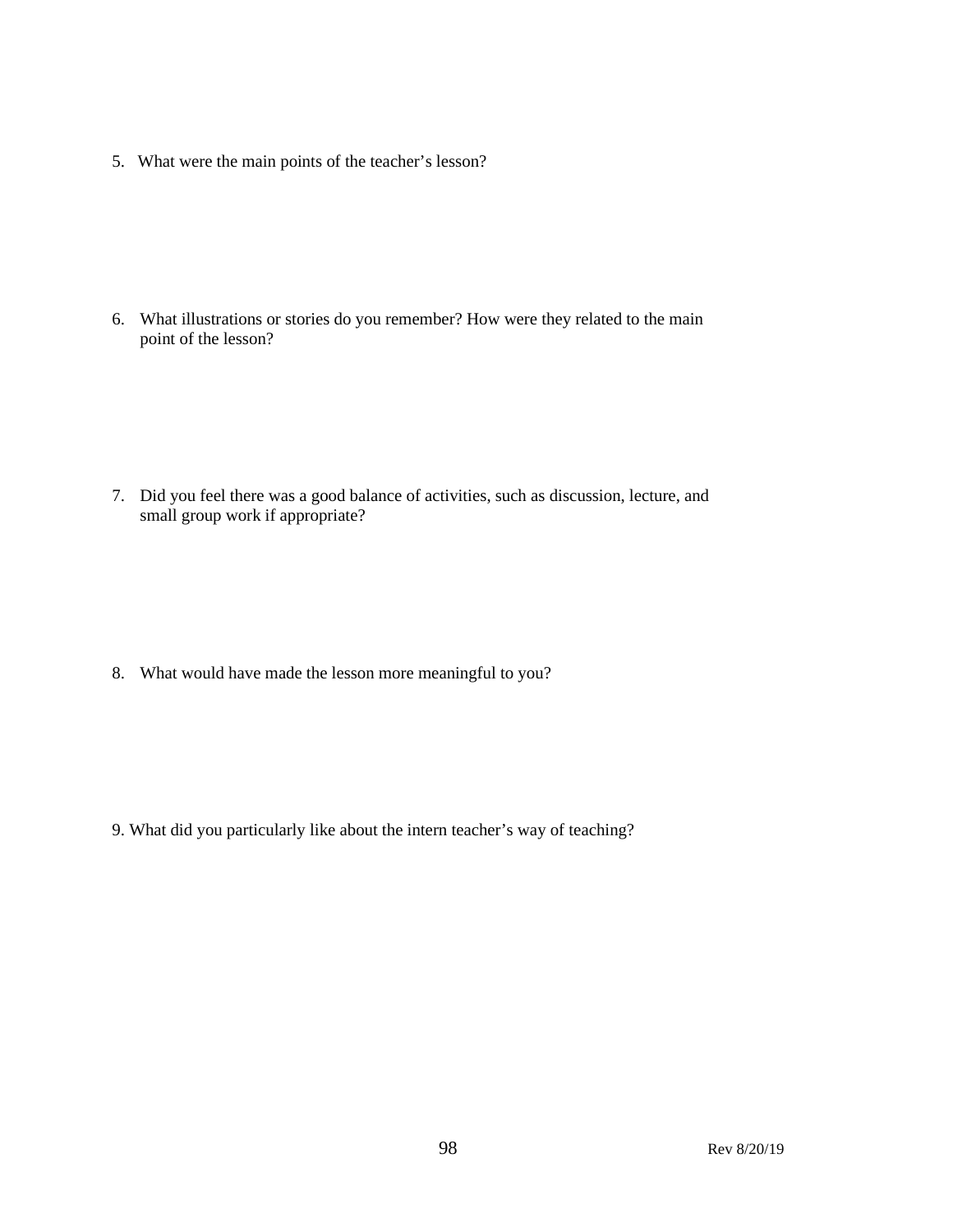# INTERN'S FINAL SELF-EVALUATION Of the MINISTRY INTERNSHIP

Reflect on your experience. Were your learning goals helpful to your growth in ministry? What did you learn unexpectedly? When in the course of the internship did you feel most successful as a minister? Least successful? Did you identify other areas of ministry to explore and strengthen in the future? What do you wish you had done differently? Share your completed form with your supervisor and the district TRIM coordinator.

Intern's signature Date

\_\_\_\_\_\_\_\_\_\_\_\_\_\_\_\_\_\_\_\_\_\_\_\_\_\_\_\_\_\_\_\_\_\_\_\_\_\_\_ \_\_\_\_\_\_\_\_\_\_\_\_\_\_\_\_\_\_\_\_\_\_\_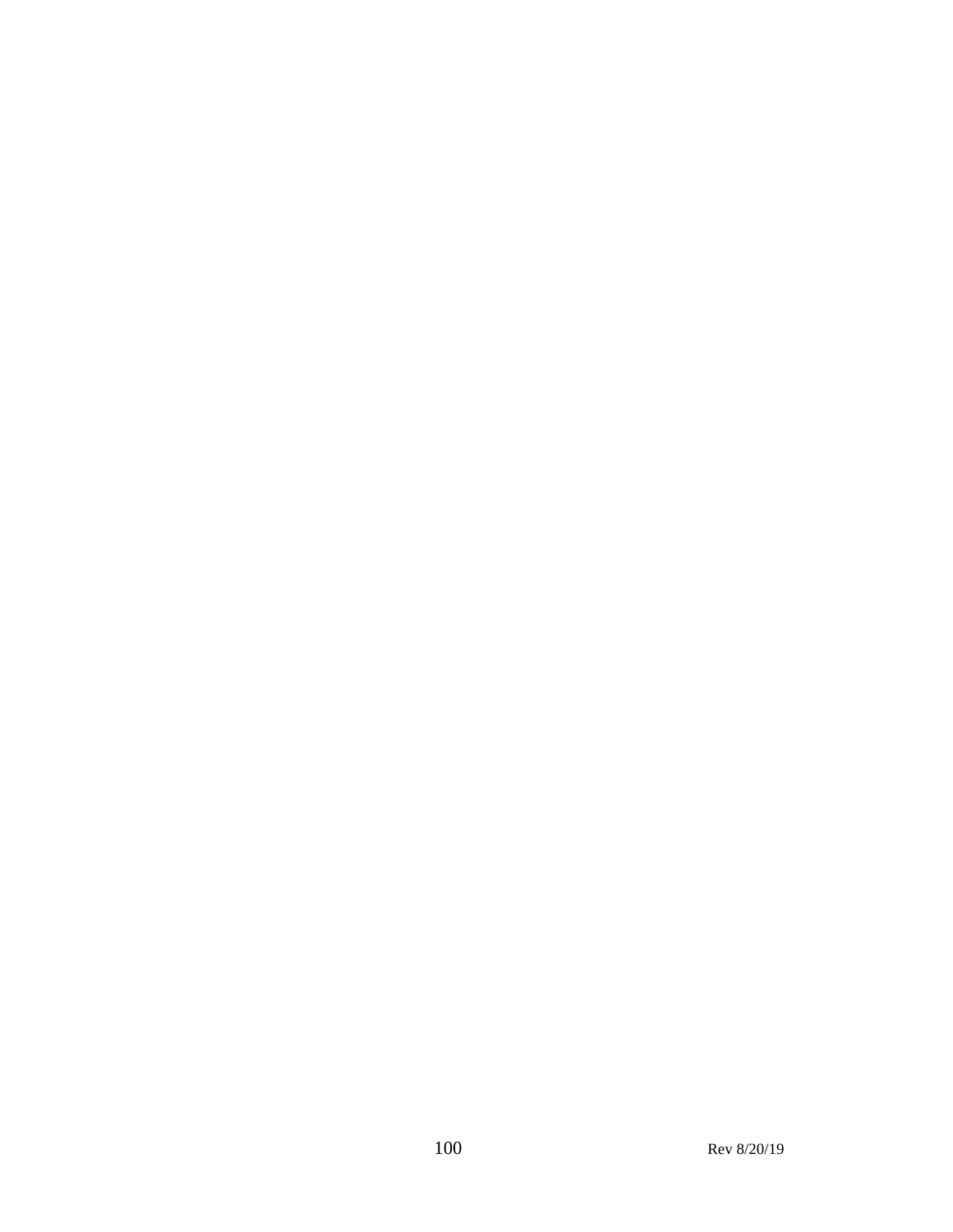# $4 - L$

# SUPERVISOR'S FINAL EVALUATION of the MINISTRY INTERNSHIP

Name of supervisor:

Name of intern:

1. What areas of growth did you see in the intern? Did the intern work adequately at achieving his or her learning goals?

\_\_\_\_\_\_\_\_\_\_\_\_\_\_\_\_\_\_\_\_\_\_\_\_\_\_\_\_\_\_\_\_\_\_\_\_\_\_\_\_\_\_\_\_\_\_\_\_\_\_\_\_\_\_\_\_\_

\_\_\_\_\_\_\_\_\_\_\_\_\_\_\_\_\_\_\_\_\_\_\_\_\_\_\_\_\_\_\_\_\_\_\_\_\_\_\_\_\_\_\_\_\_\_\_\_\_\_\_\_\_

2. Where does the intern need to stretch his or her understanding and practice of ministry?

3. How was this experience for you as a supervisor?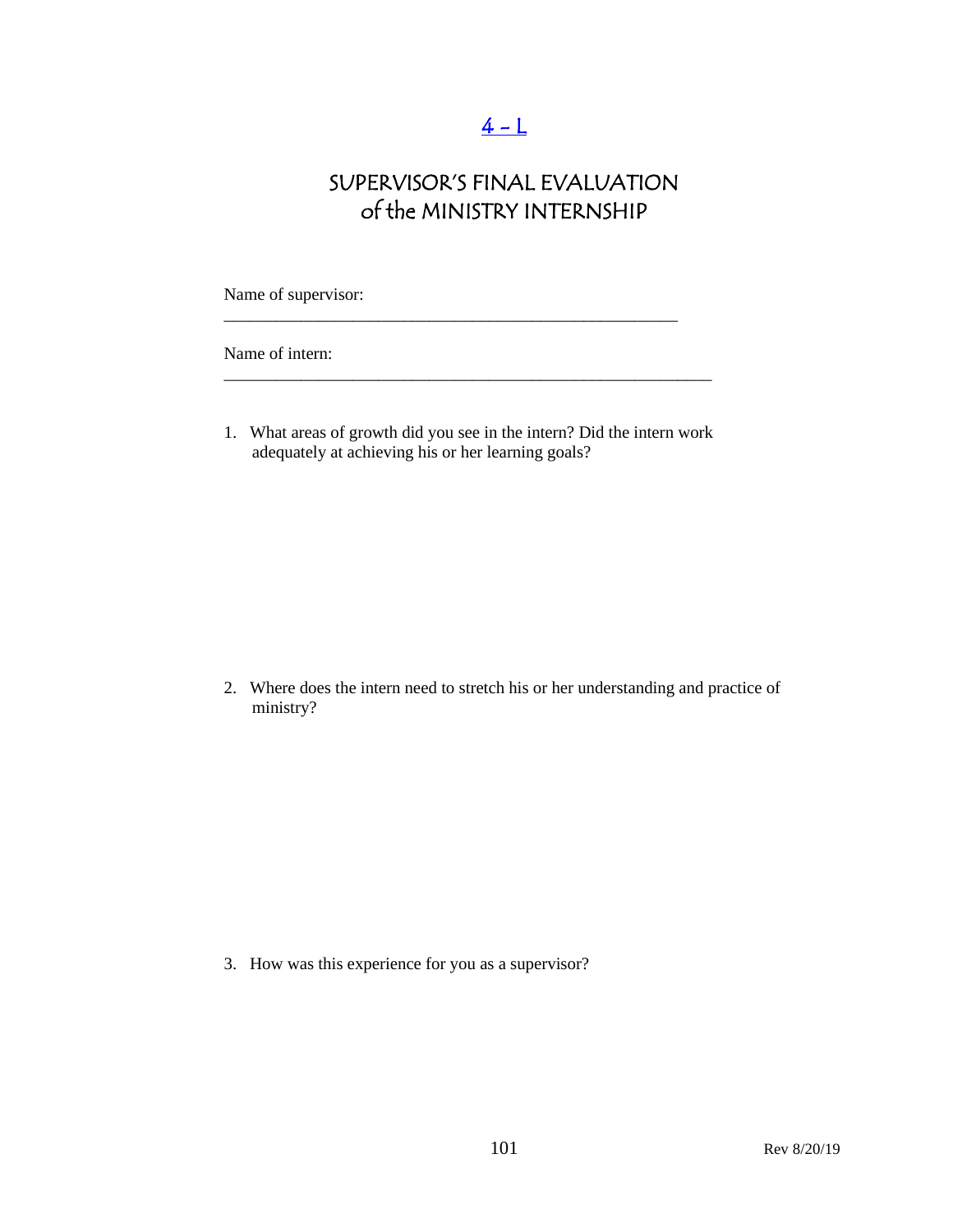| 4. Checklist for Case Study Reports               |
|---------------------------------------------------|
| Report on preaching/worship incident submitted on |
| Report on teaching incident submitted on          |
| Report on pastoral care incident submitted on     |
| Report of transforming experience submitted on    |

Certification of Experience for Credit

Signature of Supervisor Date

**Note: Send a copy of the completed form to the intern and another to the district TRIM coordinator.** 

\_\_\_\_\_\_\_\_\_\_\_\_\_\_\_\_\_\_\_\_\_\_\_\_\_\_\_\_\_\_\_\_\_\_\_\_\_\_\_\_\_\_\_ \_\_\_\_\_\_\_\_\_\_\_\_\_\_\_\_\_\_\_\_\_\_\_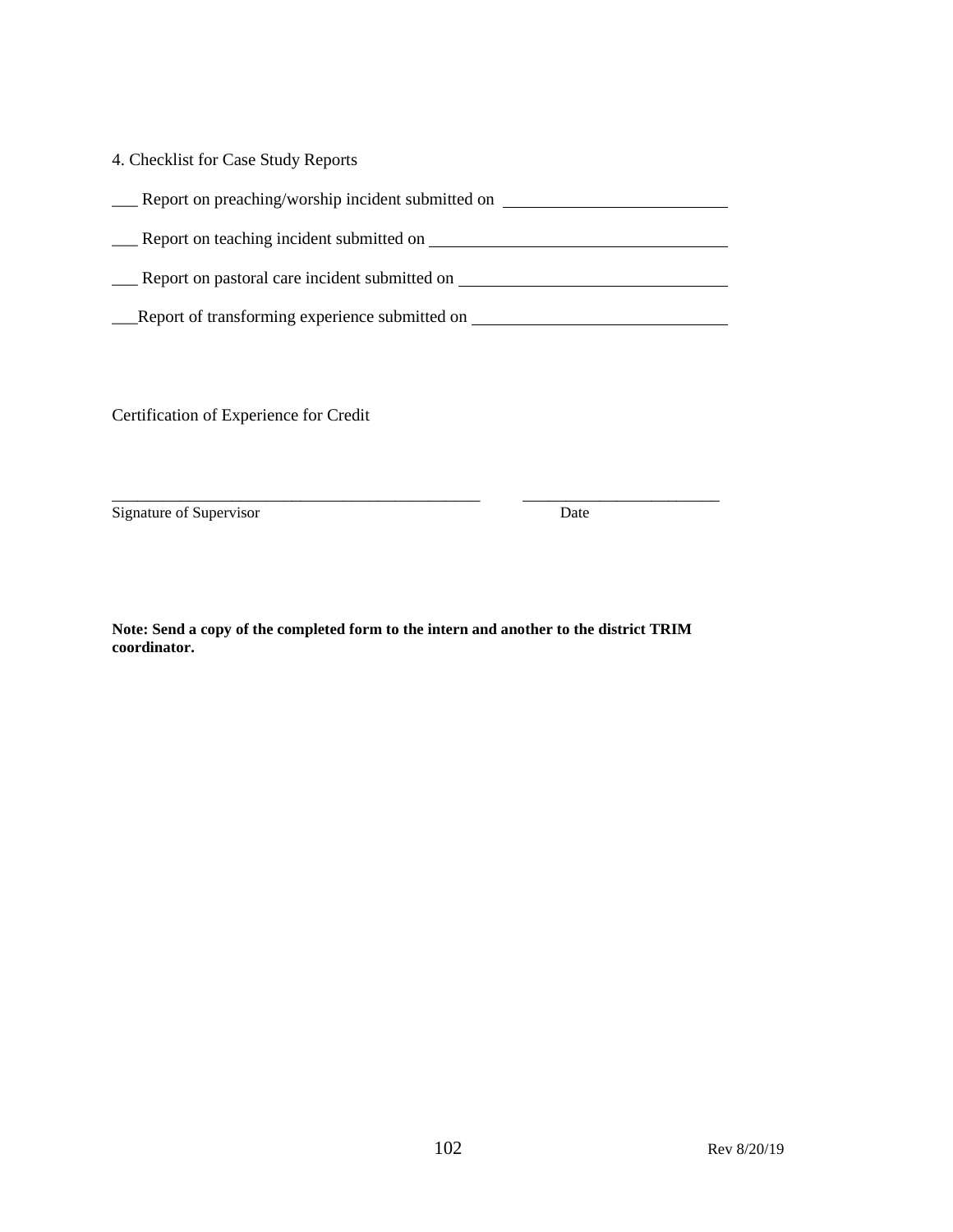## $5 - A$

### CONGRATULATIONS, GRADUATE!

You felt a call. You responded. You have studied, practiced, and prayed.

This final section of your TRIM manual prepares you for graduation from this ministry training program. It includes:

- A. A reminder of Graduation Competencies
- B. Instructions for the exit exam
- C. Final evaluation forms for both the student and the district TRIM coordinator

You have reached an important milestone in your preparation for set-apart ministry, one we hope will serve as a launching pad to further training in ministry. After all, training for ministry never ends. The skills you have learned in TRIM will equip you to enter the ministry but also to grow in the ministry with time and experience.

When all requirements have been completed for graduation, the Coordinator of English Language Ministry Training Programs of the Brethren Academy for Ministerial Leadership will inform the district executive minister of your district. Districts are encouraged to recognize TRIM graduates by presenting them with their graduation certificate at District Conference. TRIM graduates are also recognized at the Bethany Seminary/Brethren Academy luncheon at Annual Conference, at which time you become an official alumnus/a of the seminary.

Each TRIM graduate receives a certificate indicating completion of an approved Church of the Brethren program of ministry training. For those seeking credentialing, this certification verifies that the educational requirements for ordination or commissioned status in the Church of the Brethren have been fulfilled.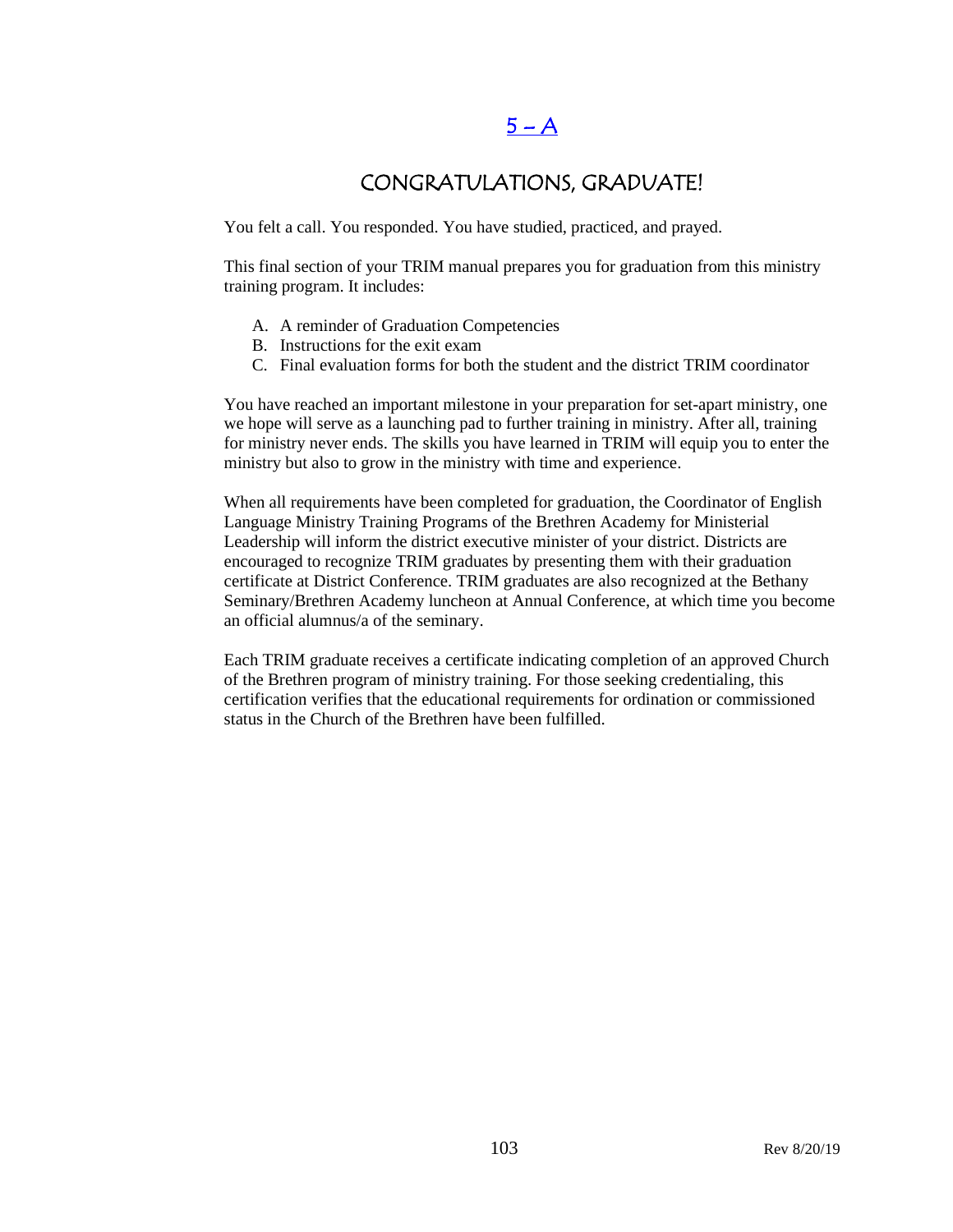## $5 - B$

## DETERMINING COMPETENCY in PROSPECTIVE GRADUATES

A TRIM student approaching graduation from the program is expected to be competent in three categories:

- general education,
- biblical and theological studies, and
- ministry and ministry skills.

The Ministry Advisory Council of the Church of the Brethren has determined that competency in these various areas will be demonstrated as follows:

#### **1. General Education**

• Satisfactory completion of coursework in the various areas of general education designated for TRIM students

#### **2. Biblical and Theological Studies**

- Satisfactory completion of coursework and other units in the related subject areas designated for TRIM students
- A satisfactory score on the exit exam.

#### **3. Ministry and Ministry Skills**

- Satisfactory completion of coursework and other units in the related subject areas designated for TRIM students.
- A satisfactory evaluation of the ministry internship experience.

When competency has been demonstrated in the areas above, the student and district TRIM coordinator complete the Final Evaluation forms found in sections 5-D and 5-E of the TRIM manual. Completed forms are mailed or emailed to the Brethren Academy Office for review by the Coordinator of English Language Ministry Training Program.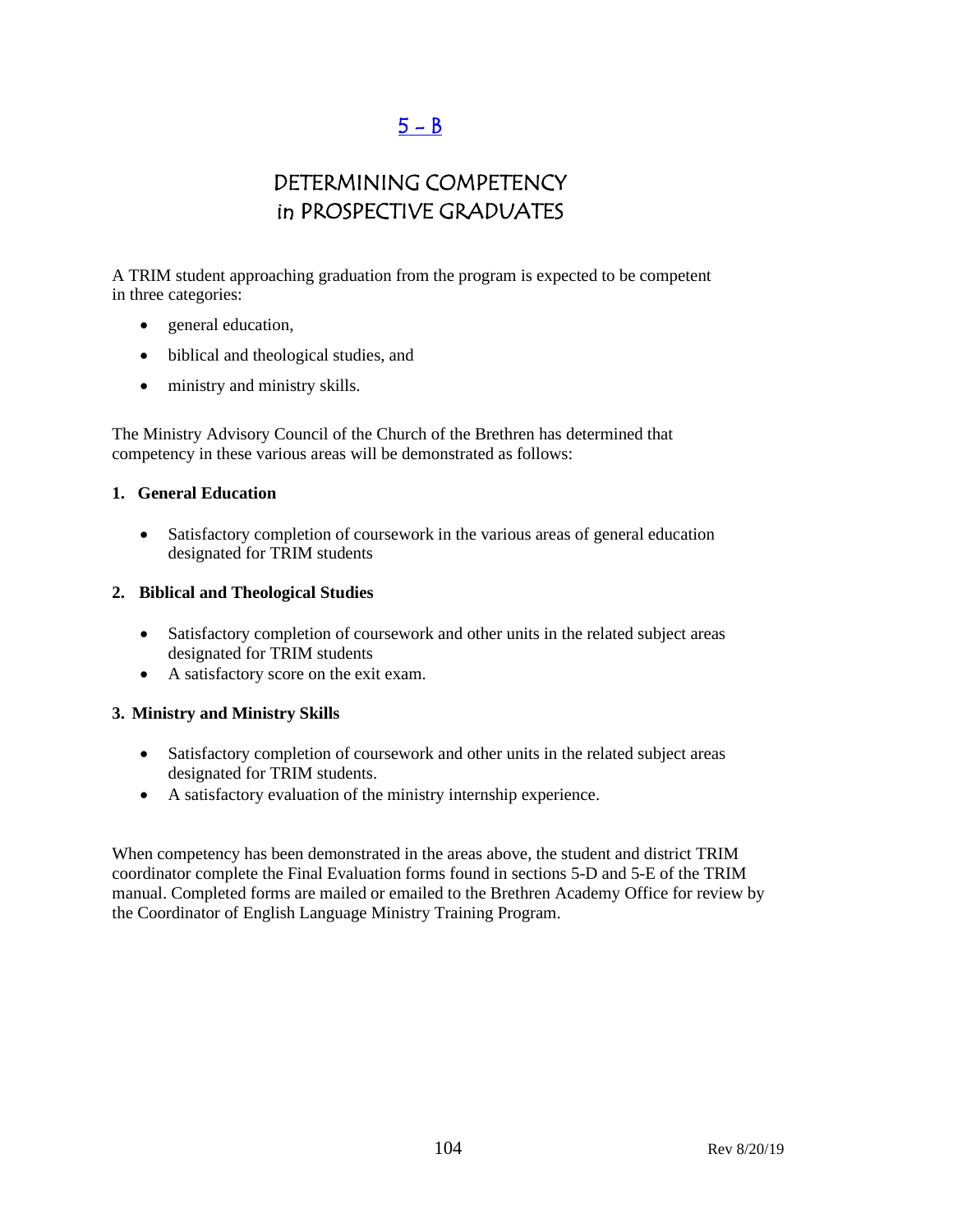# $5 - C$

### TRIM EXIT EXAM

The last component of the student's program, along with final evaluations, is the completion of the Exit Exam. This exam is a series of essays that will allow the student to demonstrate the "Competencies for Ministry" as described in the *Readiness for Ministry Program*, developed by the Church of the Brethren Office of Ministry. These same Competencies are outlined at the beginning of this manual.

Through successful completion of the core requirements, electives, supervised ministry internship, and ministry formation, students should have a solid foundation on which to complete the exam. The essays include case studies (exhibiting various ministry skills), biblical exegesis, as well as questions about Church of the Brethren history and the contemporary church, Church of the Brethren ordinances and practices, and spiritual disciplines.

When the student enrolls in their final course, the Brethren Academy will send the exam. The student may complete the exam at their own pace and do any additional research that seems necessary to answer the questions successfully. The exam may be submitted any time after the conclusion of the final course. A student will not be able to complete their program (TRIM or EFSM) until the exam has been evaluated.

Evaluations of Exit Exams are done by staff members of the Brethren Academy. The evaluation committee meets monthly. Evaluations will identify strengths as well as areas in which the student needs continued growth. General results will be provided to the student, the district coordinator or supervising pastor, as well as the student's district executive.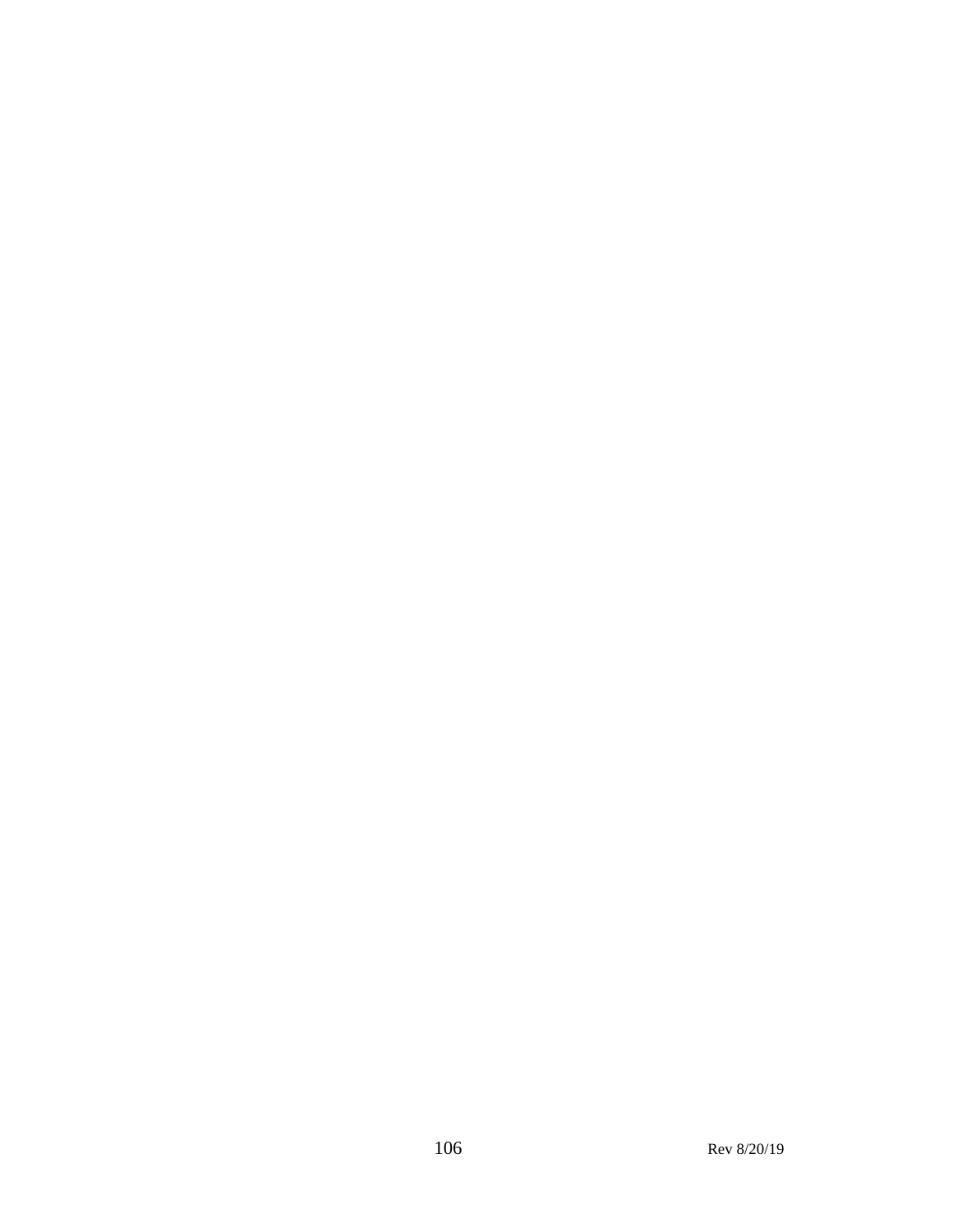# $5 - D$

### FINAL EVALUATION **TRIM Graduate**

Using this form on the computer, respond to the three questions below. As you write, consider including topics such as

- The quality of members' participation in the ministry formation group
- Completion of various levels of coursework
- Personal and spiritual growth that was particularly memorable
- Work with your district TRIM coordinator
- Work with your district ministry leadership
- The Coordinator of English Language Ministry Training Programs of the Brethren Academy
- Other general comments.

Please make your evaluation the length it needs to be to adequately assess your experience.

- 1. How has your TRIM program gone for you?
- 2. Where were you stretched?
- 3. What do you wish had been done differently?

Graduate's signature Date

To complete your file prior to graduation, please submit this evaluation to your district TRIM coordinator and the Brethren Academy for Ministerial Leadership.

\_\_\_\_\_\_\_\_\_\_\_\_\_\_\_\_\_\_\_\_\_\_\_\_\_\_\_\_\_\_\_\_\_\_\_\_\_\_\_\_\_\_\_\_ \_\_\_\_\_\_\_\_\_\_\_\_\_\_\_\_\_\_